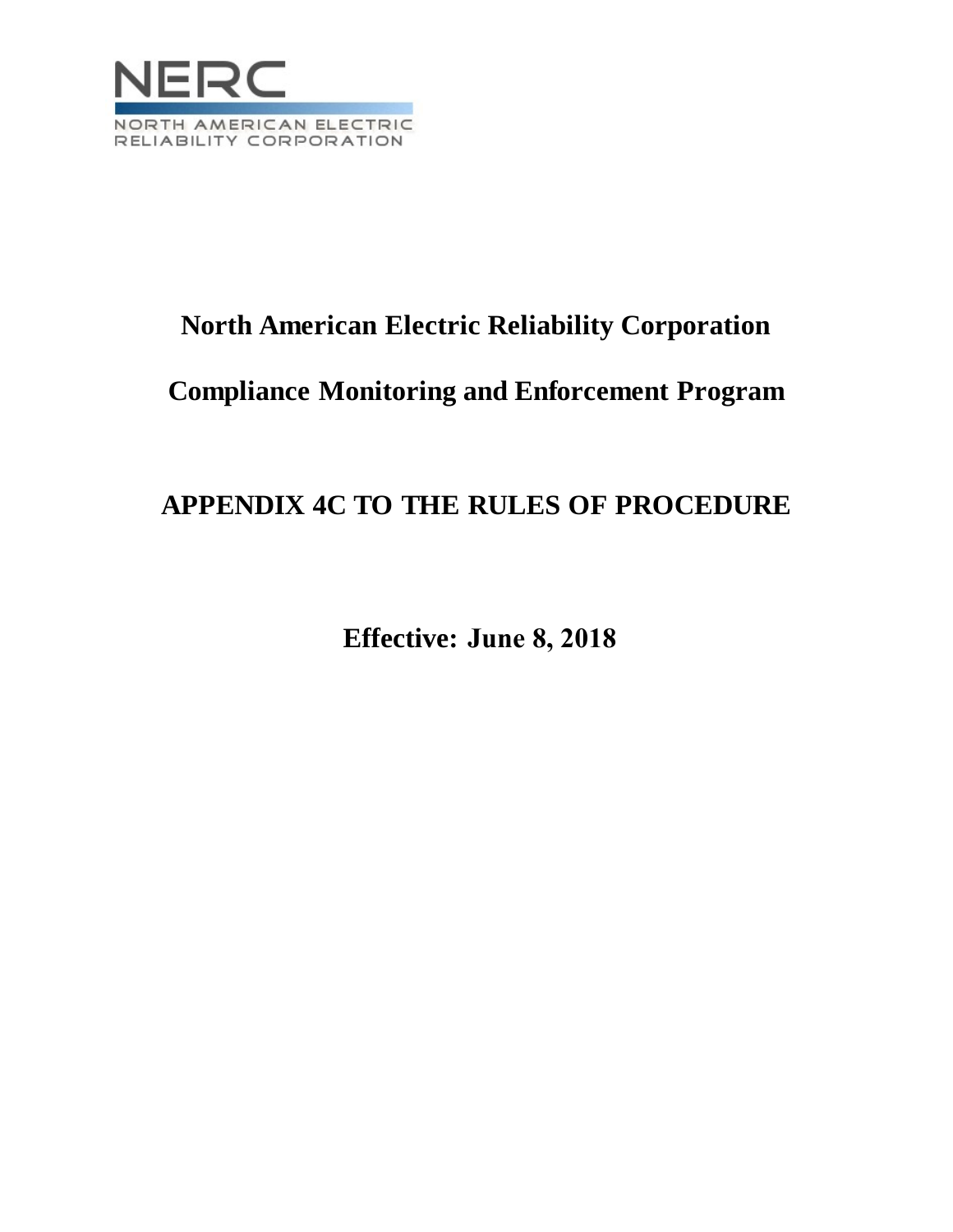# **TABLE OF CONTENTS**

| 1.0  |                                                     |                                                                          |  |  |
|------|-----------------------------------------------------|--------------------------------------------------------------------------|--|--|
|      | 1.1                                                 |                                                                          |  |  |
| 2.0  |                                                     | <b>IDENTIFICATION OF ORGANIZATIONS RESPONSIBLE FOR COMPLYING</b>         |  |  |
| 3.0  |                                                     |                                                                          |  |  |
|      | 3.1                                                 |                                                                          |  |  |
|      | 3.2                                                 |                                                                          |  |  |
|      | 3.3                                                 |                                                                          |  |  |
|      | 3.4                                                 |                                                                          |  |  |
|      | 3.5                                                 |                                                                          |  |  |
|      | 3.5A                                                |                                                                          |  |  |
|      | 3.6                                                 |                                                                          |  |  |
|      | 3.7                                                 |                                                                          |  |  |
|      | 3.8                                                 |                                                                          |  |  |
| 3A.0 |                                                     |                                                                          |  |  |
|      |                                                     |                                                                          |  |  |
| 4.0  |                                                     |                                                                          |  |  |
|      | 4.1                                                 | NERC Compliance Monitoring and Enforcement Program Implementation        |  |  |
|      |                                                     |                                                                          |  |  |
|      | 4.2                                                 |                                                                          |  |  |
| 5.0  |                                                     |                                                                          |  |  |
|      | 5.1                                                 |                                                                          |  |  |
|      | 5.2                                                 |                                                                          |  |  |
|      | 5.2A                                                |                                                                          |  |  |
|      | 5.3                                                 |                                                                          |  |  |
|      | 5.4                                                 |                                                                          |  |  |
|      | 5.5                                                 |                                                                          |  |  |
|      | 5.6                                                 |                                                                          |  |  |
|      | 5.7                                                 |                                                                          |  |  |
|      | 5.8                                                 |                                                                          |  |  |
|      | 5.9                                                 |                                                                          |  |  |
|      | 5.10                                                |                                                                          |  |  |
|      | 5.11                                                | Special Procedures for an Enforcement Action Against an ISO/RTO Where    |  |  |
|      |                                                     | the Monetary Penalty May be Allocated by the ISO/RTO to Other Entities26 |  |  |
| 6.0  | MITIGATION OF VIOLATIONS OF RELIABILITY STANDARDS31 |                                                                          |  |  |
|      | 6.1                                                 |                                                                          |  |  |
|      | 6.2                                                 |                                                                          |  |  |
|      | 6.3                                                 |                                                                          |  |  |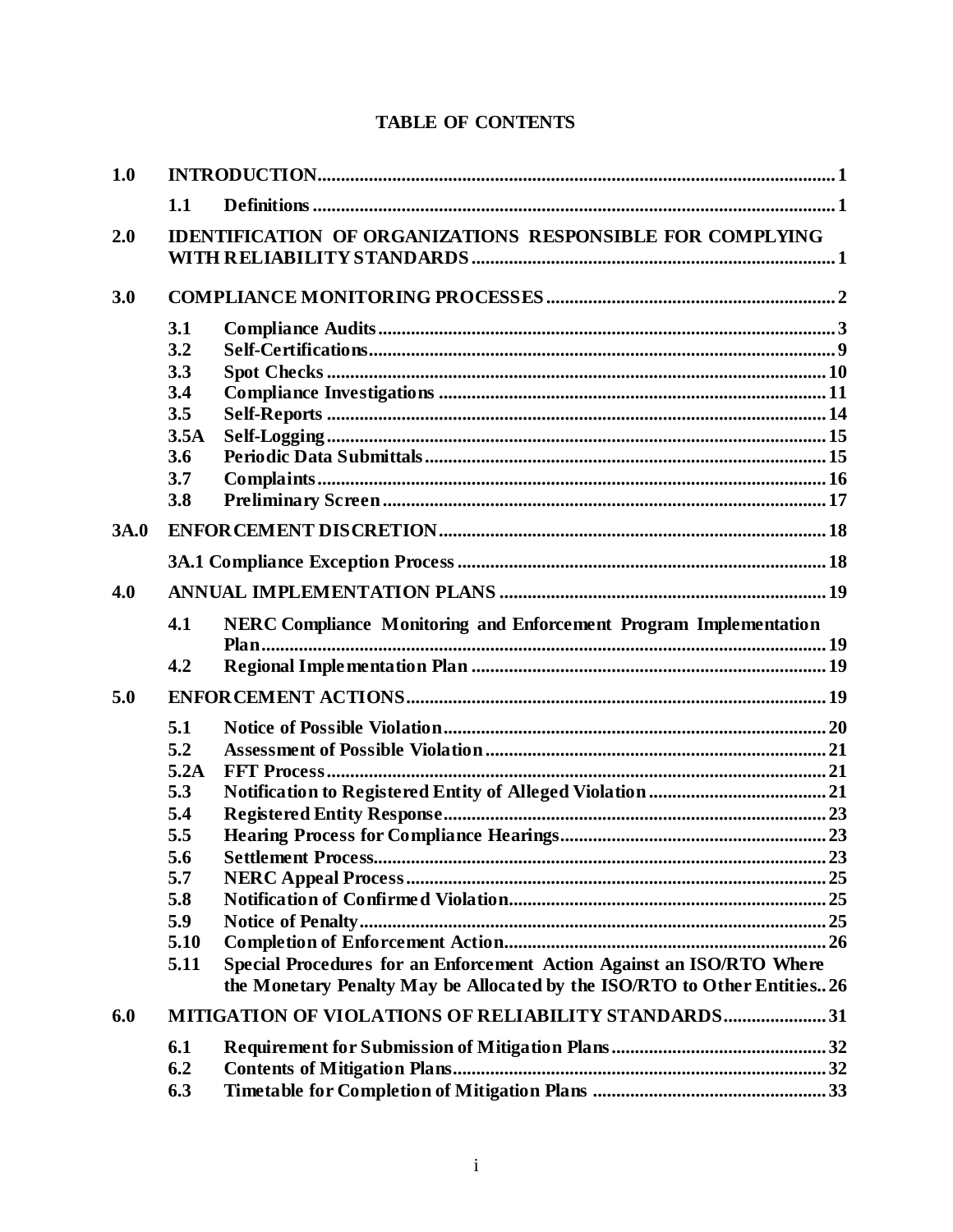|     | 6.4 |                                                                            |  |
|-----|-----|----------------------------------------------------------------------------|--|
|     | 6.5 | Review and Acceptance or Rejection of Proposed Mitigation Plans  34        |  |
|     | 6.6 | Completion/Confirmation of Implementation of Mitigation Plans35            |  |
|     | 6.7 |                                                                            |  |
| 7.0 |     |                                                                            |  |
| 8.0 |     |                                                                            |  |
|     | 8.1 |                                                                            |  |
|     | 8.2 | Reporting to Applicable Governmental Authorities and Public Disclosure  38 |  |
| 9.0 |     |                                                                            |  |
|     | 9.1 |                                                                            |  |
|     | 9.2 |                                                                            |  |
|     | 9.3 | Confidentiality and Critical Energy Infrastructure Information 40          |  |

**ATTACHMENT 1 – PROCESS FOR NON-SUBMITTAL OF REQUESTED DATA**

**ATTACHMENT 2 – COMPLIANCE ENFORCEMENT AUTHORITY HEARING PROCEDURES**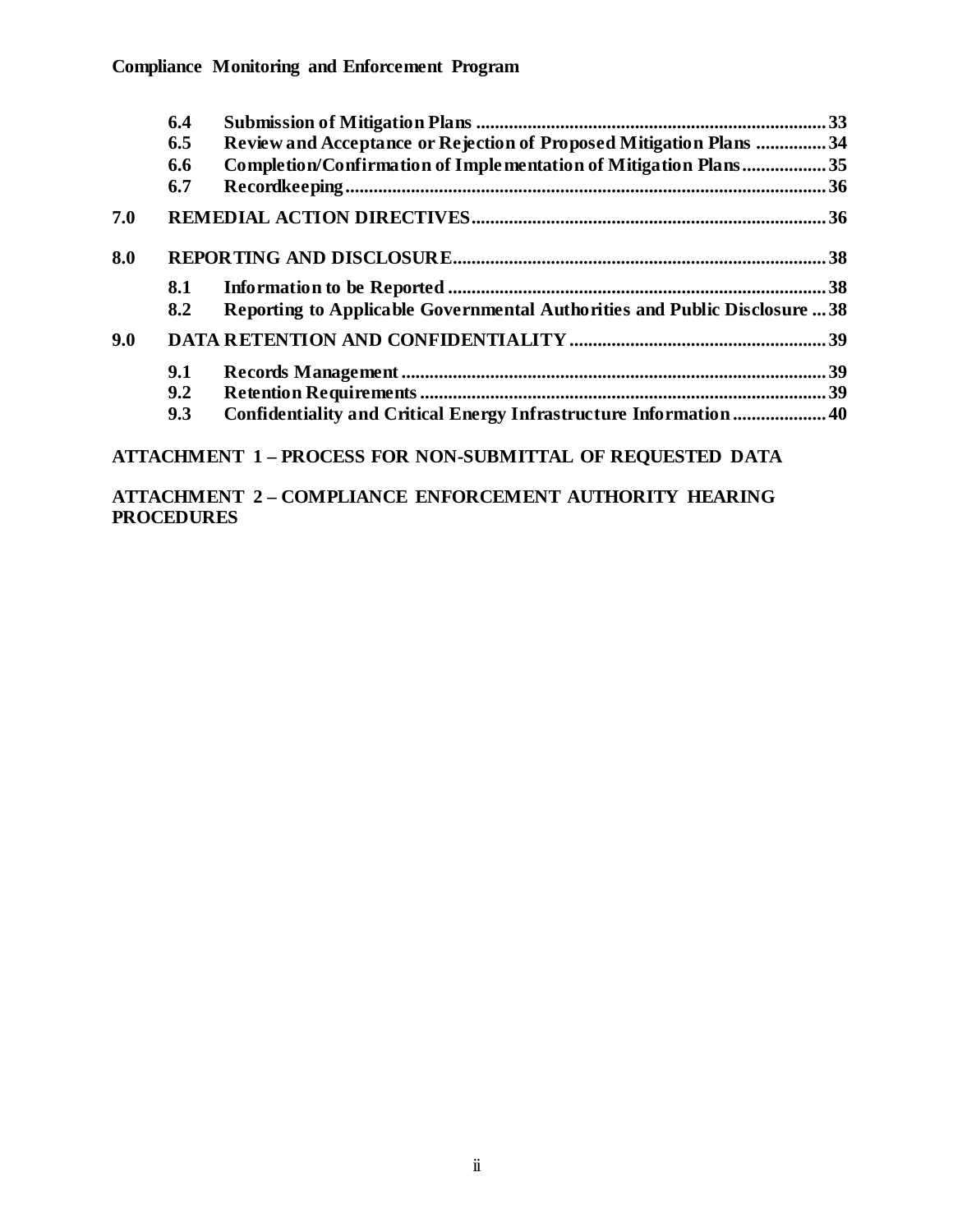#### **COMPLIANCE MONITORING AND ENFORCEMENT PROGRAM**

#### <span id="page-3-0"></span>**1.0 INTRODUCTION**

This Compliance Monitoring and Enforcement Program ("Compliance Program") is the program to be used by the North American Electric Reliability Corporation ("NERC") and the Regional Entities to monitor, assess, and enforce compliance with Reliability Standards within the United States. Compliance Monitoring and Enforcement Programs also will be implemented in Canada consistent with Canadian laws and agreements.

#### **1.1 Definitions**

<span id="page-3-1"></span>Capitalized terms used in this Compliance Program shall have the meanings set forth in Appendix 2 of the NERC Rules of Procedure.

## <span id="page-3-2"></span>**2.0 IDENTIFICATION OF ORGANIZATIONS RESPONSIBLE FOR COMPLYING WITH RELIABILITY STANDARDS**

NERC shall register the organizations responsible for complying with Reliability Standards, in accordance with Section 500 of the NERC Rules of Procedure and Appendix 5B, *Statement of Compliance Registry Criteria*. Organizations are responsible to register and to comply with Reliability Standards if they are owners, operators, and users of the Bulk Power System, perform a function listed in the functional types identified in Section II of Appendix 5B, and are material to the Reliable Operation of the Bulk Power System as defined by the criteria and notes in Appendix 5B. Regional Entities shall (i) develop and provide to NERC information to assist NERC to register organizations responsible for complying with Reliability Standards, and (ii) in the event of a Registration appeal to NERC or an Applicable Governmental Authority, provide information requested by NERC concerning how the Registered Entity meets the Registration criteria or is otherwise material to the reliability of the Bulk Power System.

NERC shall notify organizations of their inclusion on the NERC Compliance Registry and shall maintain the NERC Compliance Registry on its web site. NERC shall inform each Registered Entity at the time of Registration of the Reliability Standards that are applicable to reliability functions for which the Registered Entity is registered. Each Registered Entity shall inform NERC or the applicable Regional Entity promptly of changes to the Registered Entity's Registration information including planned or completed changes in ownership of Bulk Power System Facilities, Registration status, address and other contact information, and name of designated compliance contact. NERC will provide FERC and Applicable Governmental Authorities monthly updates to the NERC Compliance Registry.

NERC and each Regional Entity will designate a contact person(s) and require each Registered Entity to designate a contact person(s) responsible for sending and receiving all necessary information and communications concerning compliance matters. NERC and the applicable Regional Entity will designate where Registered Entities are to send information, data, Mitigation Plans, or any other compliance-related correspondence.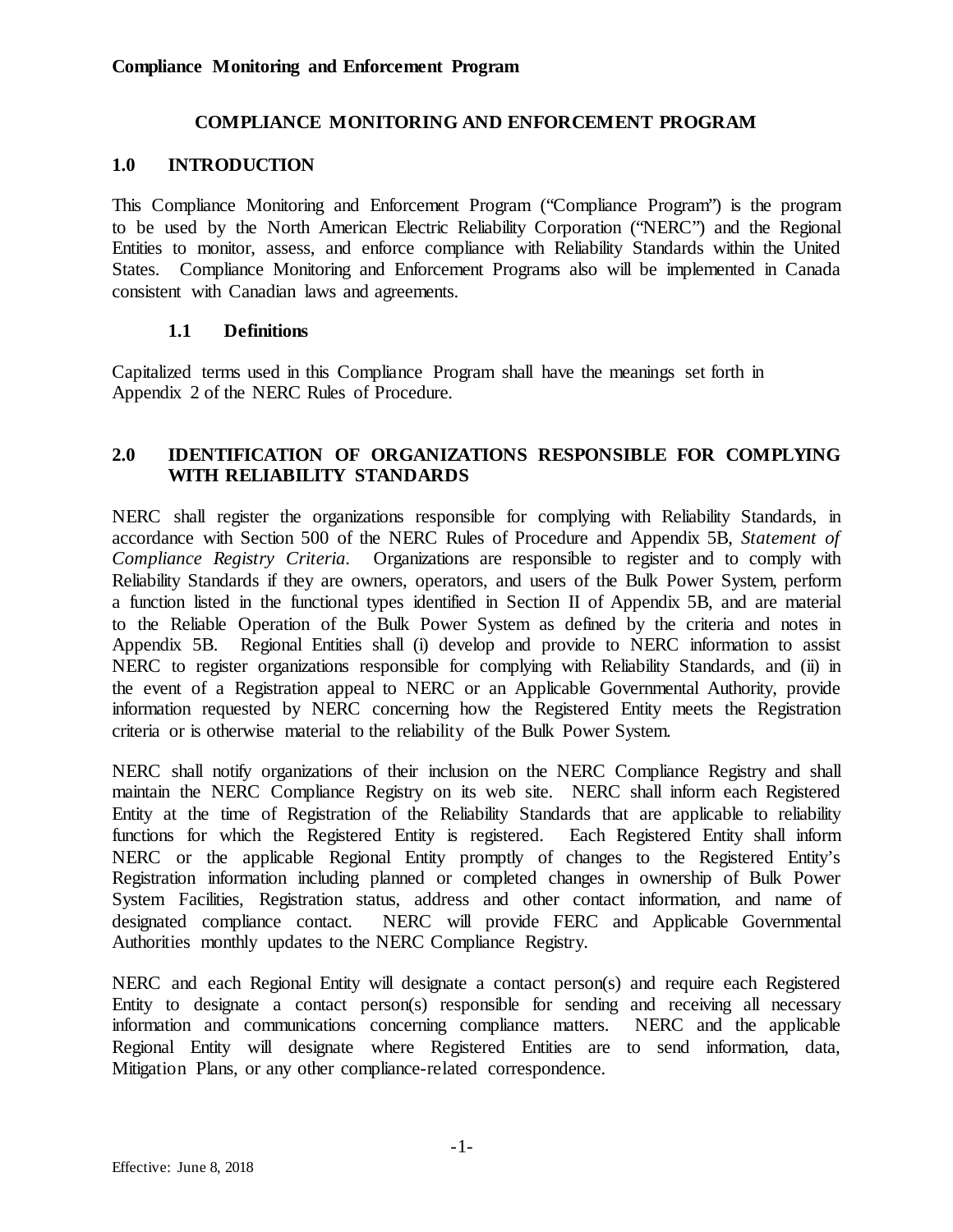NERC shall maintain on its website a current listing of Reliability Standards that are applicable to all Registered Entities.

As provided for herein, during the course of compliance monitoring and enforcement activities relating to U.S. entities, NERC may obtain information that it will provide to FERC and, if the information pertains to a Registered Entity or to a portion of the Bulk Power System over which another Applicable Governmental Authority has jurisdiction, to such other Applicable Governmental Authority. Any such provision of information to FERC or to another Applicable Governmental Authority shall be in accordance with Section 8.0, Reporting and Disclosure.

# <span id="page-4-0"></span>**3.0 COMPLIANCE MONITORING PROCESSES**

NERC, with input from the Regional Entities, stakeholders, and regulators, shall at least annually identify risk elements and related NERC Reliability Standards and Requirements to be considered in the annual NERC Compliance Monitoring and Enforcement Program Implementation Plan (Implementation Plan). NERC identifies the risk elements using data including, but not limited to: compliance findings; event analysis experience; data analysis; and the expert judgment of NERC and Regional Entity staff, committees, and subcommittees. NERC uses these risk elements to identify and prioritize continent-wide risks to the reliability of the Bulk Power System. These identified risks represent the focus for oversight activities in the upcoming year, and become inputs for developing oversight plans for individual Registered Entities.

The Compliance Enforcement Authority will monitor Registered Entities' compliance with Reliability Standards using the compliance monitoring processes described in this Section. A Compliance Enforcement Authority will determine the type and frequency of application of the compliance monitoring tools appropriate for a particular Registered Entity based on the Registered Entity's specific risks to the reliability of the Bulk Power System.

If a compliance monitoring process described in this Section reveals a potential noncompliance with a Reliability Standard, the Compliance Enforcement Authority will conduct a Preliminary Screen of the potential noncompliance in accordance with Section 3.8. In addition, if the Compliance Enforcement Authority obtains evidence or information of a potential noncompliance with a Reliability Standard through any other means, including but not limited to an Exception Report or other report of noncompliance that a Registered Entity is required to submit in accordance with the terms of a Reliability Standard, the Compliance Enforcement Authority will conduct a Preliminary Screen of the information in accordance with Section 3.8. If the Preliminary Screen results in an affirmative determination with respect to the Preliminary Screen criteria, a Possible Violation exists and the Compliance Enforcement Authority will proceed in accordance with Section 5.0, Enforcement Actions, except as otherwise authorized in these Rules of Procedure.

Registered Entities found in violation of a Reliability Standard will be required to mitigate the violation regardless of any enforcement actions taken.

The compliance monitoring processes in this Section require timely information, reports and data from Registered Entities to effectively monitor compliance with Reliability Standards. The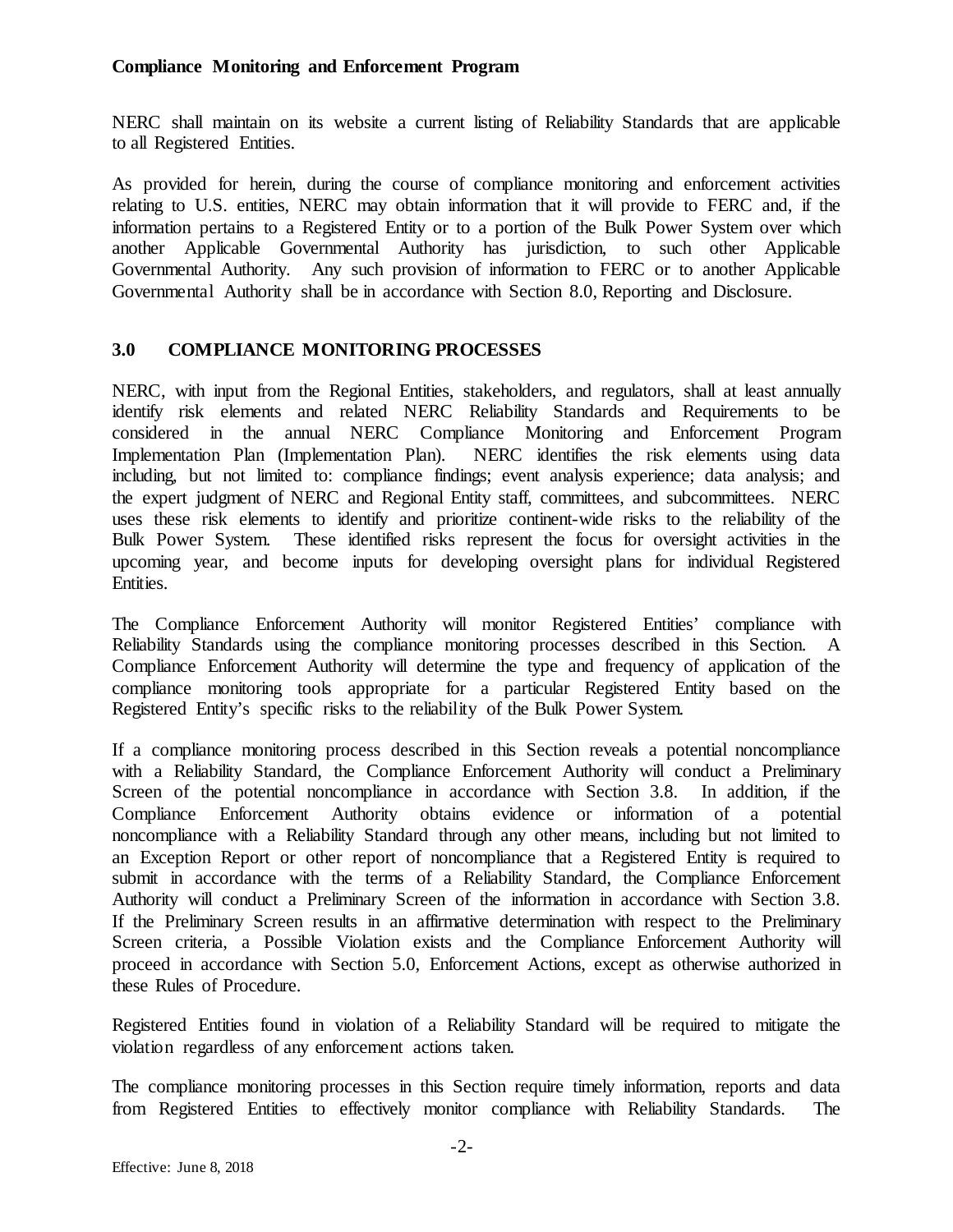Compliance Enforcement Authority has authority to collect Documents, data and information in the manner it deems most appropriate, including requesting copies of Documents, data and information to be made and removing those copies from the Registered Entity's location in accordance with appropriate security procedures conforming to Section 1500 of the Rules of Procedure and other safeguards as appropriate in the circumstances to maintain the confidential or other protected status of the Documents, data and information, such as information held by a governmental entity that is subject to an exemption from disclosure under the United States Freedom of Information Act, or a comparable state or provincial law, that would be lost of the information were placed into the public domain. If Documents, data, information or other reports to determine compliance requested from a Registered Entity are not received by the Required Date, the Compliance Enforcement Authority may execute the steps described in **Attachment 1, Process for Non-submittal of Requested Data.**

Parties engaged in the process described in this section should consult with each other on the data and information that would be appropriate for effectively addressing this section's process requirements. If a Registered Entity believes that a request for Documents, data or information is unreasonable, the Registered Entity may request a written determination from the NERC general counsel.

Any report or other submission of information by a Registered Entity required by the Compliance Program shall be signed by an officer, employee, attorney or other authorized representative of the Registered Entity. Electronic signatures are permitted in accordance with processes established by NERC and the Regional Entity. NERC or the Compliance Enforcement Authority may require the signer to provide a statement of the basis of his or her authority to sign on behalf of the Registered Entity.

#### **3.1 Compliance Audits**

<span id="page-5-0"></span>All Registered Entities are subject to audit for compliance with all Reliability Standards applicable to the functions for which the Registered Entity is registered. Compliance Audits are conducted on the Registered Entity's site to the extent required by NERC Rule of Procedure 403.11.2. Compliance Audit processes for Compliance Audits conducted in the United States shall be based on professional auditing standards recognized in the U.S., which may include for example Generally Accepted Auditing Standards, Generally Accepted Government Auditing Standards and standards sanctioned by the Institute of Internal Auditors. Compliance Audit processes for Compliance Audits conducted outside the U.S. may be based on Canadian or other international standards. All Compliance Audits shall be conducted in accordance with audit guides established for the Reliability Standards included in the Compliance Audit, consistent with accepted auditing guidelines as approved by NERC. The audit guides will be posted on NERC's website.

# **3.1.1 Compliance Audit Process Steps**

The process steps for a Compliance Audit are as follows:

• The Compliance Enforcement Authority posts the Annual Audit Plan (developed in coordination with NERC). The Compliance Enforcement Authority provides additional information to the Compliance Audit Participants, including Compliance Audit materials,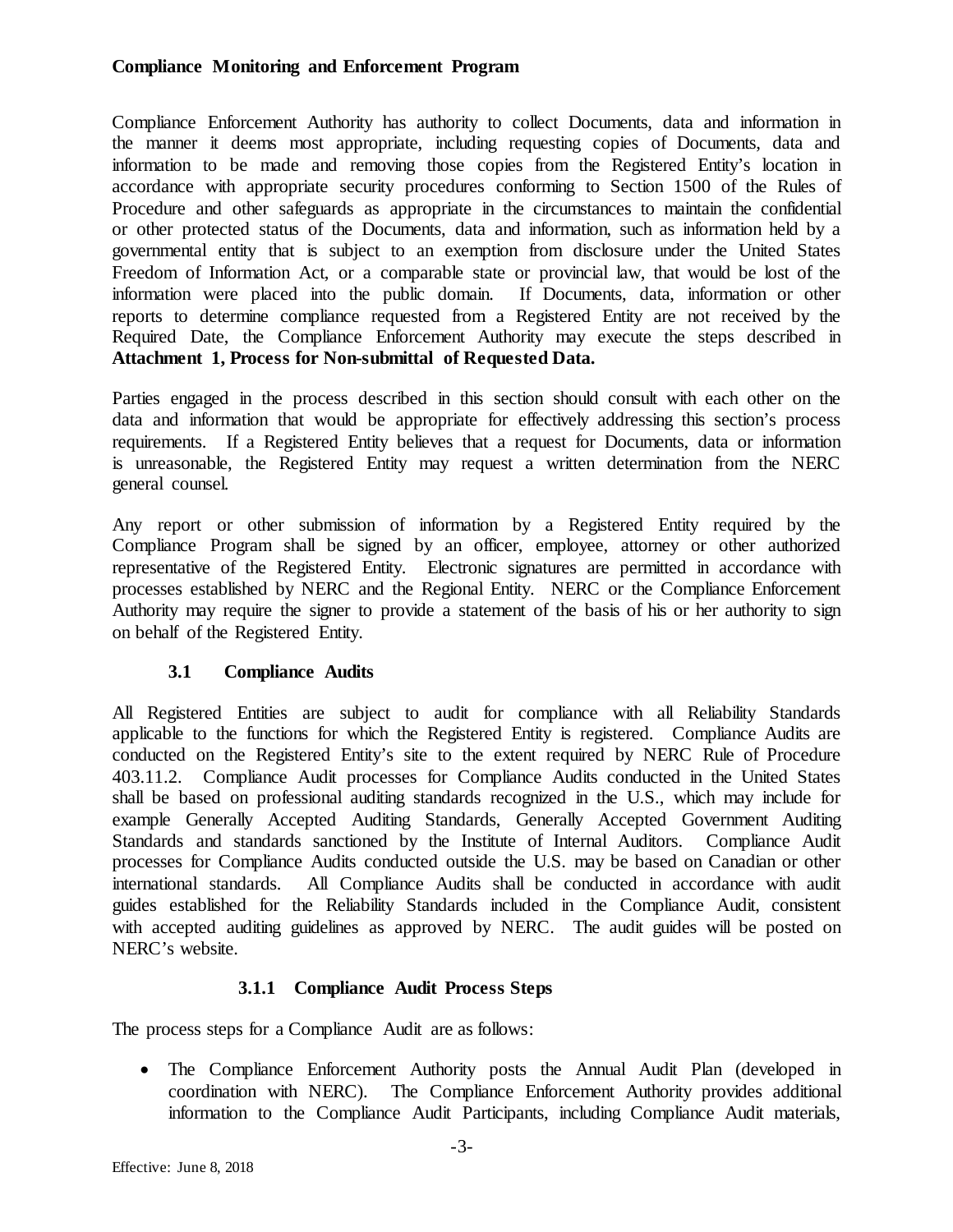coordinating agendas and changes to the Compliance Audit schedule as required. NERC or the Regional Entity provides the Compliance Audit schedules to FERC and to any other Applicable Governmental Authority based upon the agreements in place with the other Applicable Governmental Authority.

- At least ninety (90) days prior to commencement of a regularly scheduled Compliance Audit, the Compliance Enforcement Authority notifies the Registered Entity of the Compliance Audit and the Reliability Standards to be evaluated, identifies the Compliance Audit team members and their recent employment history, and requests data, including a completed NERC pre-Compliance Audit questionnaire. If the Compliance Audit team members change from the time of the original notification, the Compliance Enforcement Authority will promptly notify the Registered Entity of the change and will allow time for the Registered Entity to object to the new Compliance Audit team member(s) (see Section 3.1.5.4).
- The Registered Entity provides to the Compliance Enforcement Authority the required information in the format and by the Required Date specified in the request.
- The Compliance Audit team reviews the submitted information for conformance with the Requirements of the Reliability Standards.
- The Compliance Audit team conducts an exit briefing with the Registered Entity, provides for a review of the Compliance Audit report with the Registered Entity before it is finalized, and completes a Compliance Audit report in accordance with Section 3.1.6.
- If the Compliance Audit Team identifies evidence of a potential noncompliance with a Reliability Standard Requirement by the Registered Entity, the Compliance Enforcement Authority conducts a Preliminary Screen of the potential noncompliance in accordance with Section 3.8.

# **3.1.2 Compliance Enforcement Authority Annual Audit Plan and Schedule**

The Compliance Enforcement Authority shall develop an Annual Audit Plan. The Annual Audit Plan of Regional Entities will be included in the Regional Implementation Plans submitted to NERC for review and approval (see Section 4.2). NERC or the Regional Entity provides the Annual Audit Plans to FERC and to any other Applicable Governmental Authority consistent with the agreements in place with the Applicable Governmental Authority.

Prior to October 1 of the year preceding the year covered by the Annual Audit Plan, the Compliance Enforcement Authority shall notify Registered Entities subject to Compliance Audits during the upcoming year of the Compliance Audit schedule. The Compliance Enforcement Authority will give due consideration to any schedule changes requested by Registered Entities for reasonable cause.

Revisions and additions to a Regional Entity Annual Audit Plan shall be communicated to and approved by NERC, and shall be communicated to the Registered Entity in a timely manner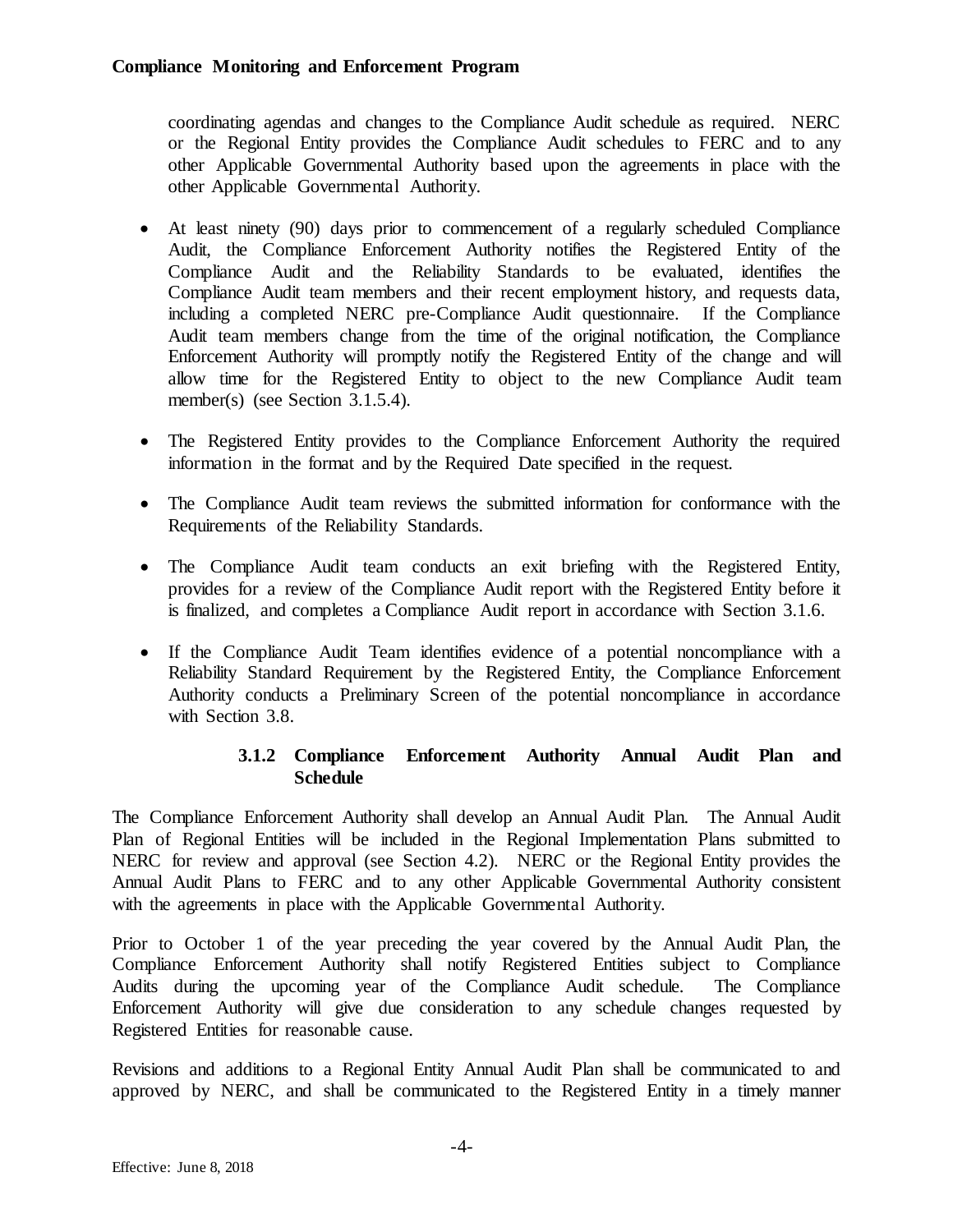(normally sixty (60) days in advance) of changes or revisions to scheduled Compliance Audit dates.

#### **3.1.3 Frequency of Compliance Audits**

The Compliance Enforcement Authority will perform comprehensive Compliance Audits as required by the NERC Rules of Procedure and based on criteria established by NERC. In addition to scheduled Compliance Audits, the Compliance Enforcement Authority (i) may initiate an unscheduled Compliance Audit of any Registered Entity at any time if the Compliance Enforcement Authority reasonably determines it to be necessary to ensure the Registered Entity's compliance with Reliability Standards, and (ii) shall initiate an unscheduled Compliance Audit if directed by FERC. The Compliance Enforcement Authority shall notify NERC and FERC prior to or on the same date it notifies the Registered Entity that an unscheduled Compliance Audit is being initiated. If NERC initiates the unscheduled Compliance Audit, it shall notify the appropriate Regional Entity or Entities. The Compliance Enforcement Authority shall provide at least ten (10) business days advance notice to the Registered Entity that an unscheduled Compliance Audit is being initiated, which notice shall include identification of the members of the Compliance Audit team.

#### **3.1.4 Scope of Compliance Audits**

#### **3.1.4.1 Reliability Standards**

A Compliance Audit shall include those Reliability Standards applicable to the Registered Entity that are determined through the NERC approved risk-based processes described herein, and may include other Reliability Standards applicable to the Registered Entity whether or not they are identified in the Regional Entity's Regional Implementation Plan for the current year.

Regional Entities will tailor the final scope of any Compliance Audit based on the results of the Registered Entity's Inherent Risk Assessment and, if applicable, taking into consideration the results of an Internal Controls Evaluation. Except as otherwise required in the Rules of Procedure, the Compliance Enforcement Authority may use any process herein, in addition to, or in lieu of a Compliance Audit to monitor compliance with Reliability Standards.

#### **3.1.4.2 Period Covered**

The Registered Entity's data and information must show compliance with the Reliability Standards that are the subject of the Compliance Audit for the entire period covered by the Compliance Audit. The Compliance Enforcement Authority will indicate the beginning and End Date of the audit period in its notice of the Compliance Audit. The audit period begins the day after the End Date of the prior Compliance Audit by the Compliance Enforcement Authority (or the later of June 18, 2007 or the date the Registered Entity became subject to Reliability Standards if the Registered Entity has not previously been subject to a Compliance Audit). The audit period will not begin prior to the End Date of the previous Compliance Audit. The Compliance Enforcement Authority may modify the beginning date of the audit period for any given Reliability Standard Requirement based on an intervening compliance monitoring process. The End Date should be a specified date prior to the scheduled start of the Compliance Audit,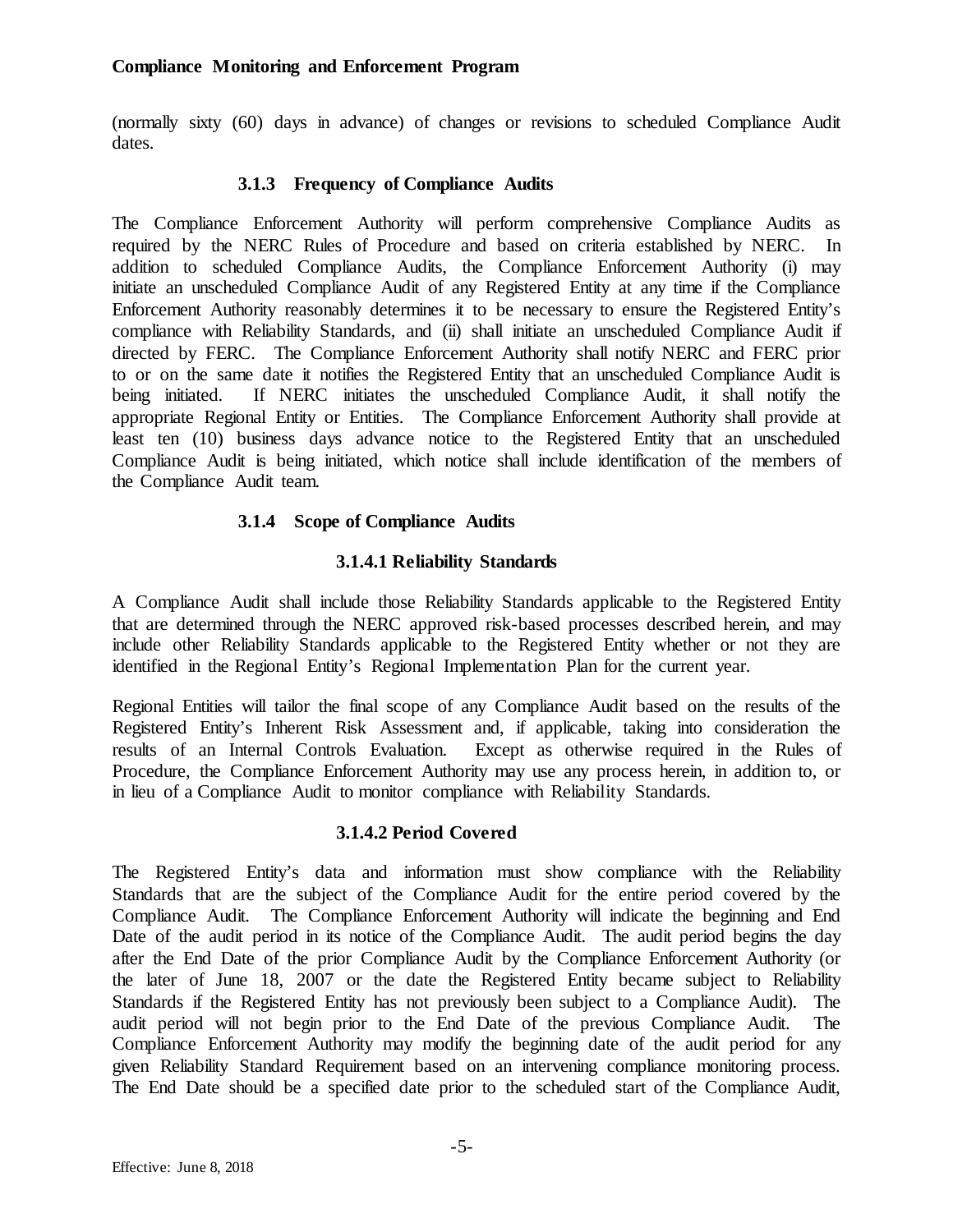such as the date of the notification issued to the Registered Entity pursuant to Section 3.1.1 or the date that is thirty (30) days following the date of the notification.

The Registered Entity will be expected to demonstrate compliance for the entire period described above. If a Reliability Standard specifies a document retention period that does not cover the entire period described above, the Registered Entity will not be found in noncompliance solely on the basis of the lack of specific information that has rightfully not been retained based on the retention period specified in the Reliability Standard. However, in such cases, the Compliance Enforcement Authority will require the Registered Entity to demonstrate compliance through other means. In addition, if the Compliance Audit team discovers a potential noncompliance occurring subsequent to the End Date, the potential noncompliance will be subject to a Preliminary Screen pursuant to Section 3.8.

## **3.1.4.3 Review of Mitigating Activities**

The Compliance Audit may include a review of any Mitigating Activities which the Registered Entity has not yet completed, for the purpose of determining whether the Registered Entity is making adequate progress towards completion of the Mitigating Activities.

## **3.1.5 Conduct of Compliance Audits**

## **3.1.5.1 Composition of Compliance Audit Teams**

The Compliance Audit team shall be comprised of members whom the Compliance Enforcement Authority has determined have the requisite knowledge, training and skills to conduct the Compliance Audit. The Compliance Audit team may include (i) contractors and industry subject matter experts, (ii) NERC staff members (which may include contractors to NERC), (iii) compliance staff members of other Regional Entities, and (iv) representatives of FERC and other Applicable Governmental Authorities so long as the Registered Entity is subject to the Applicable Governmental Authority's reliability jurisdiction. The Compliance Audit team leader shall be a staff member from the Compliance Enforcement Authority and is responsible for the conduct of the Compliance Audit and preparation of the Compliance Audit report.

# **3.1.5.2 Requirements for Compliance Audit Team Members**

Each Compliance Audit team member must:

- Be free of conflicts of interests in accordance with the Compliance Enforcement Authority policies. Employees or contractors of the Registered Entity being audited shall not be allowed to participate as auditors in the Compliance Audit of the Registered Entity.
- Comply with the NERC Antitrust Compliance Guidelines and shall have either signed appropriate confidentiality agreements or acknowledgments that the confidentiality agreement signed by the Compliance Enforcement Authority is applicable.
- Successfully complete all NERC or NERC-approved Regional Entity auditor training applicable to the Compliance Audit.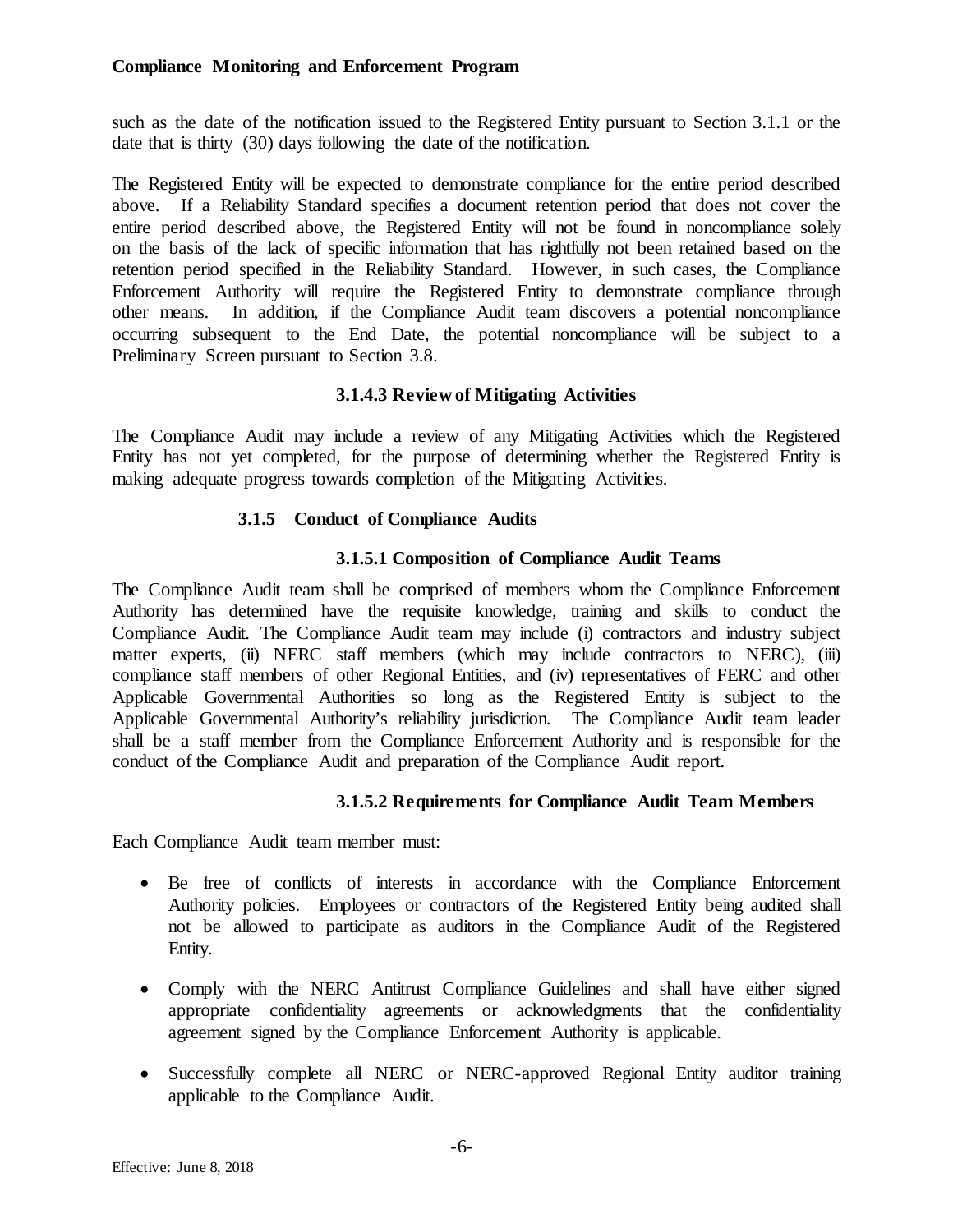• Prior to the Compliance Audit, the Compliance Enforcement Authority shall provide confirmation to the Registered Entity that all Compliance Audit team members have executed confidentiality agreements or acknowledgements.

#### **3.1.5.3 Compliance Audit Observers and Other Attendees**

In any Regional Entity Compliance Audit of a Registered Entity, in addition to the Compliance Audit team members, the following may participate as observers: (i) NERC Staff (which may include contractors to NERC); (ii) other members of the Regional Entity's Compliance Staff; (iii) with the permission of the Regional Entity, Compliance Staff members of other Regional Entities; and (iv) representatives of FERC and of other Applicable Governmental Authorities so long as the Registered Entity is subject to the Applicable Governmental Authority's reliability jurisdiction. Any members of NERC staff, Regional Entity Compliance Staff, or Compliance Staffs of other Regional Entities or representatives of FERC or other Applicable Governmental Authorities who are not Compliance Audit team members identified pursuant to Section 3.1.1 are observers.

In addition, at the request of the Registered Entity being audited, the Regional Entity may allow attendance at the Compliance Audit by: (1) representatives of corporate affiliates of the Registered Entity being audited that are Registered Entities or that provide compliance services, support or oversight to the Registered Entity being audited, and (2) representatives of Registered Entities whose compliance activities are conducted by the Registered Entity being audited or by the same corporate entity that conducts the compliance activities of the Registered Entity being audited (e.g., representatives of other members of a Joint Registration Organization or of participants in a Coordinated Functional Registration pursuant to Section 500 of the Rules of Procedure). Each such additional attendee must execute a confidentiality agreement approved by the Regional Entity.

Compliance Audit observers and attendees are not Compliance Audit team members and do not participate in conducting the Compliance Audit or in making Compliance Audit findings and determinations.

The Compliance Audit team leader or other staff of the Regional Entity conducting the Compliance Audit will communicate in advance with any observers or other attendees to ensure there are no undue disruptions to the Compliance Audit, such as space limitations, no conflicts of interest, and no other considerations that in the judgment of the Compliance Audit team leader may be detrimental to the conduct and quality of the Compliance Audit. If the Compliance Audit team leader identifies any such issues, he/she shall work with the proposed observers or attendees to facilitate observation in a less disruptive manner; or, alternatively, the Regional Entity Compliance staff will work with the proposed observers or attendees to schedule their participation in, observation of, or attendance at a different Compliance Audit in which such issues are not presented.

## **3.1.5.4 Registered Entity Objections to Compliance Audit Team**

A Registered Entity subject to a Compliance Audit may object to any member of the Compliance Audit team on grounds of a conflict of interest or the existence of other circumstances that could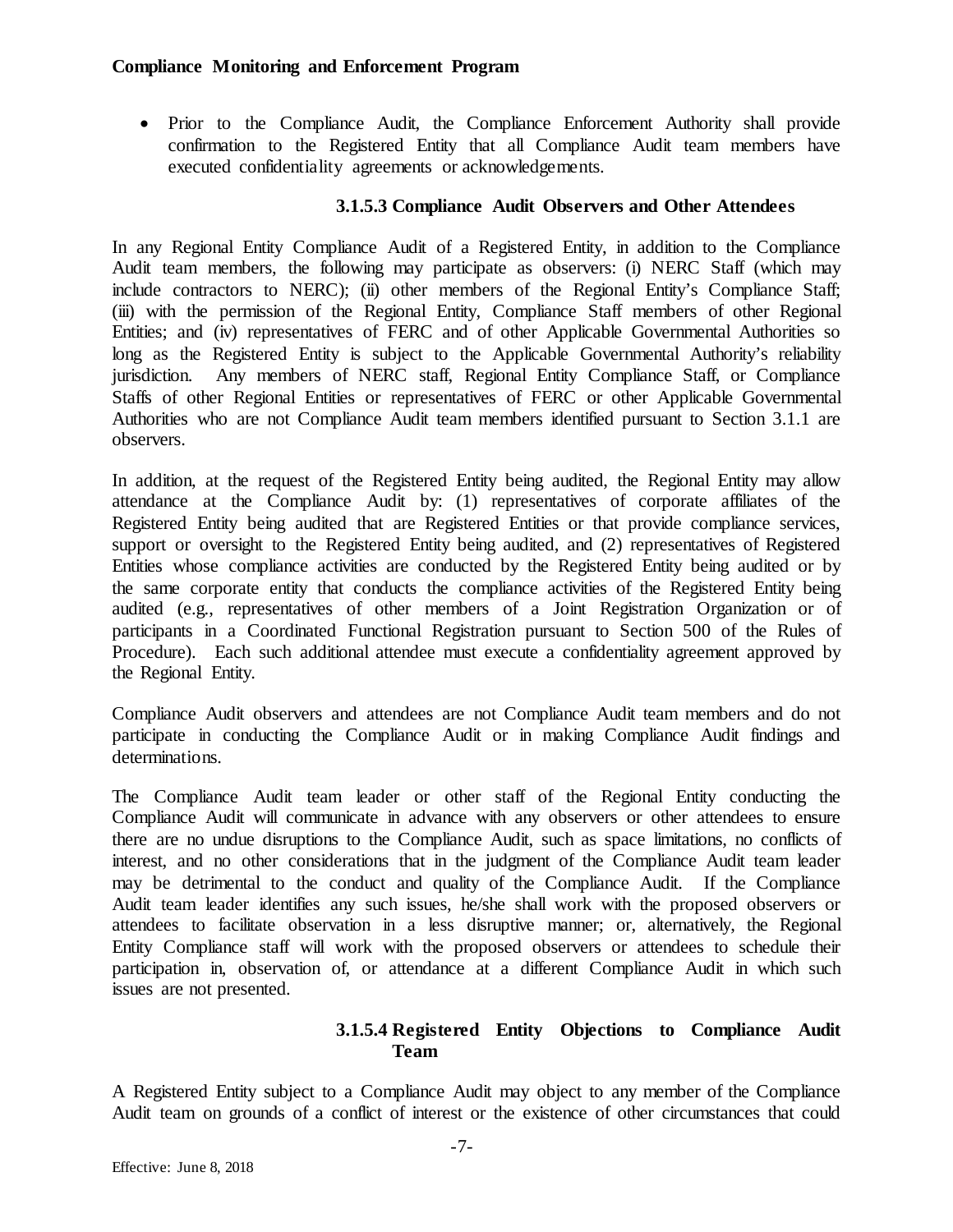interfere with the team member's impartial performance of his or her duties. Any such objections must be provided in writing to the Compliance Enforcement Authority no later than fifteen (15) days prior to the start of on-site Compliance Audit work. This fifteen (15) day requirement shall not apply where a Compliance Audit team member has been appointed less than twenty (20) days prior to the start of on-site Compliance Audit work, in which case the Registered Entity must provide any objections to the Compliance Enforcement Authority within five (5) business days after receiving notice of the appointment of the Compliance Audit team member.

In the case of an unscheduled Compliance Audit pursuant to Section 3.1.3, the Registered Entity must provide any objections to the Compliance Enforcement Authority at least five (5) business days prior to the start of on-site Compliance Audit work for the unscheduled Compliance Audit.

The Compliance Enforcement Authority will make a final determination on whether the member will participate in the Compliance Audit of the Registered Entity. Nothing in Section 3.1 shall be read to limit the participation of NERC staff in the Compliance Audit or to limit the participation of FERC staff in a Compliance Audit of a Registered Entity, or involving a portion of the Bulk Power System, over which FERC has jurisdiction.

# **3.1.6 Compliance Audit Reports**

The Compliance Audit team shall develop a draft Compliance Audit report that shall include a description of the objective, scope, and methodology of the Compliance Audit; identify any evidence of potential noncompliance with Reliability Standards by the Registered Entity found by the Compliance Audit team; identify any Remedial Action Directives, Mitigation Plans or other Mitigating Activities which have been completed or pending in the year of the Compliance Audit; and identify if any Confidential Information has been redacted. The report may also state areas of concern and recommendations identified by the Compliance Audit team. The draft report will be provided to the Registered Entity for comment.

The Compliance Audit team considers corrections based on comments of the Registered Entity, finalizes the Compliance Audit report, and provides the Registered Entity with a copy of the final report on or before the date the final report is provided to NERC. The Compliance Enforcement Authority provides the final report to NERC, which in turn provides the report to FERC if the report pertains to a Registered Entity or to a portion of the Bulk Power System over which FERC has jurisdiction and/or to another Applicable Governmental Authority if the report pertains to a Registered Entity or to a portion of the Bulk Power System over which the other Applicable Governmental Authority has jurisdiction. The provision of the final Compliance Audit report to FERC or to another Applicable Governmental Authority shall be in accordance with Section 8.0, Reporting and Disclosure. Work papers and other documentation associated with the Compliance Audit shall be maintained by the Compliance Enforcement Authority in accordance with NERC or Regional Entity requirements.

NERC will not publicly post the final Compliance Audit report for at least five (5) business days following receipt. If the Compliance Audit report identifies any Possible Violations of one or more Reliability Standards, the final Compliance Audit report, or pertinent part thereof identifying the Possible Violations, shall not be released to the public by NERC until (i) the Possible Violation is dismissed prior to becoming a Confirmed Violation, or (ii) NERC submits a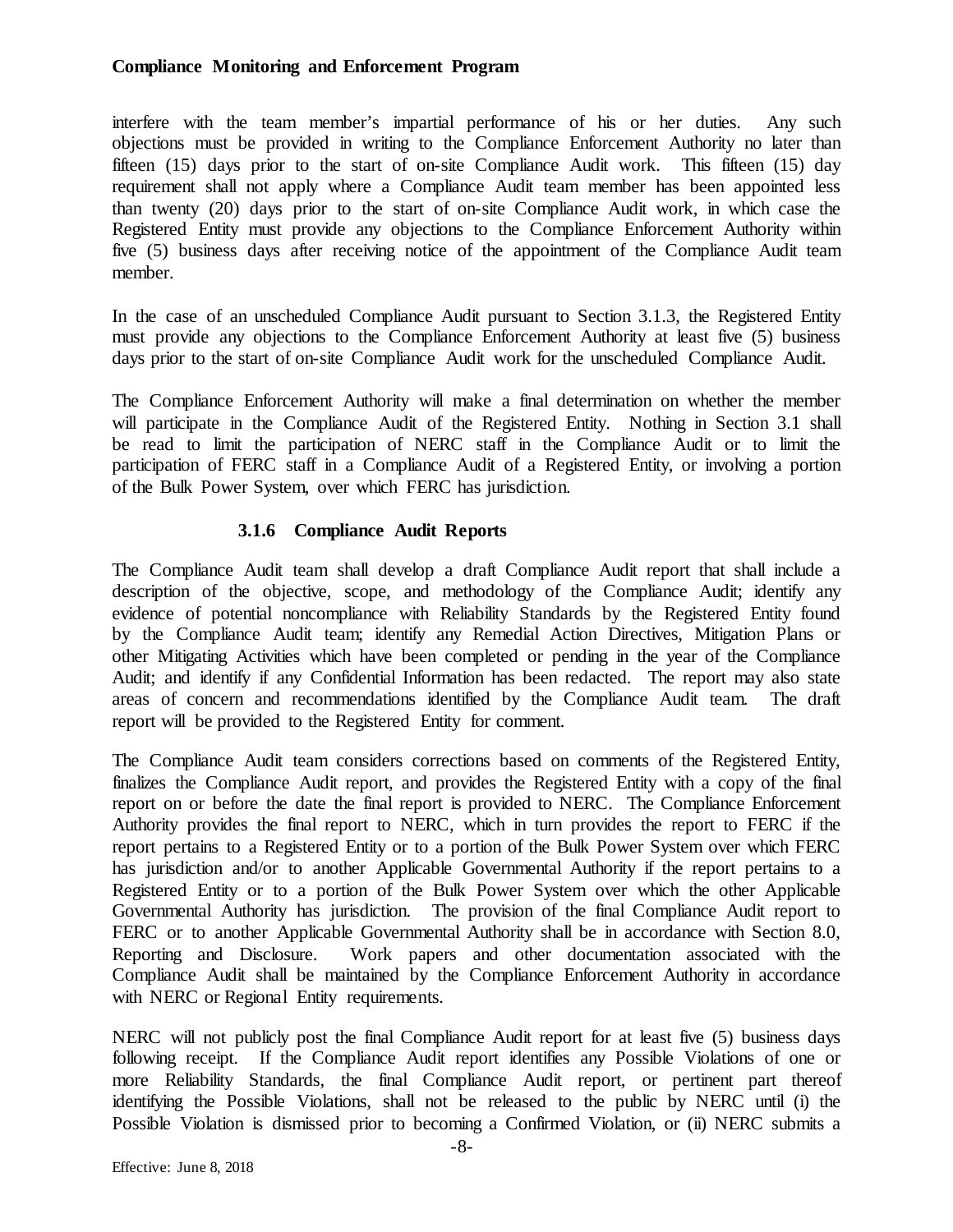Notice of Penalty to FERC or other Applicable Governmental Authority, or (iii) the Registered Entity executes a settlement agreement with the Compliance Enforcement Authority pursuant to Section 5.6.

Information deemed by a Compliance Enforcement Authority or the Registered Entity as Critical Energy Infrastructure Information or Confidential Information shall be redacted from any public reports.

## **3.2 Self-Certifications**

<span id="page-11-0"></span>The Compliance Enforcement Authority may require Registered Entities to self-certify their compliance with Reliability Standards.

# **3.2.1 Self-Certification Process Steps**

The process steps for the Self-Certification process are as follows:

- The Compliance Enforcement Authority posts and updates the reporting schedule containing the applicable reporting periods and informs Registered Entities. The Compliance Enforcement Authority and NERC will ensure that the appropriate Reliability Standards, compliance procedures, and required submittal forms for the Reliability Standards being evaluated are maintained and available.
- The Compliance Enforcement Authority requests the Registered Entity to make a Self-Certification within the advance notice period specified by the Reliability Standard. If the Reliability Standard does not specify the advance notice period, this request will be issued in a timely manner (normally thirty (30) days advance notice).
- The Registered Entity provides the required information to the Compliance Enforcement Authority in the form and manner, and by the Required Date, specified by the Compliance Enforcement Authority. The Self-Certification response may state that (i) the Registered Entity is in compliance with the Reliability Standard Requirement, (ii) the Registered Entity is not in compliance with the Reliability Standard Requirement, (iii) the Registered Entity does not own Facilities that are subject to the Reliability Standard Requirement, or (iv) the Reliability Standard requirement is not applicable to the Registered Entity.
- At a minimum, the Compliance Enforcement Authority reviews Self-Certifications of non-compliance and Self-Certifications in which the Registered Entity has responded that it does not own Facilities that are subject to the Reliability Standard Requirement or that the Reliability Standard Requirement is not applicable to the Registered Entity and the Compliance Enforcement Authority may request additional data and/or information if necessary.
- If the Compliance Enforcement Authority's review of the Self-Certification indicates a potential noncompliance with a Reliability Standard by the Registered Entity, the Compliance Enforcement Authority conducts a Preliminary Screen of the potential noncompliance in accordance with Section 3.8.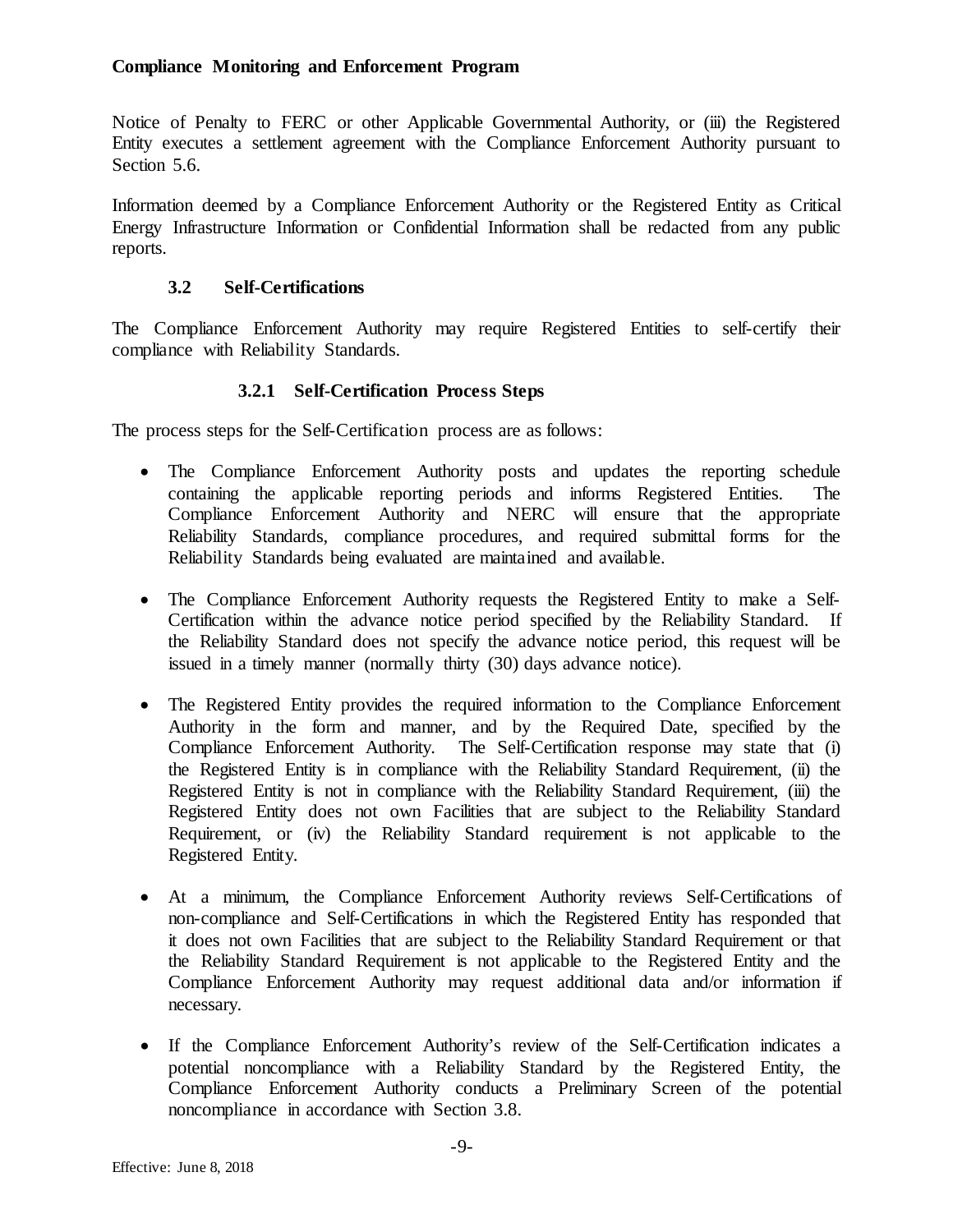Receipt of a Self-Certification by the Compliance Enforcement Authority shall not be construed as a finding by the Compliance Enforcement Authority that the Registered Entity is compliant with, not compliant with, subject to, or not subject to, the Reliability Standard Requirement.

# **3.3 Spot Checks**

<span id="page-12-0"></span>Spot Checks will be conducted by the Compliance Enforcement Authority. Spot Checks may be initiated at the discretion of the Compliance Enforcement Authority or as directed by NERC at any time to verify or confirm Self-Certifications, Self-Reports, and Periodic Data Submittals. Spot Checks may also be random or may be initiated in response to events, as described in the Reliability Standards, or to operating problems, or system events.

# **3.3.1 Spot Check Process Steps**

The process steps for Spot Checking are as follows:

- The Compliance Enforcement Authority shall issue a notification letter to the Registered Entity that a Spot Check will be performed, the reason for the Spot Check, and the scope of the Spot Check including the Reliability Standard Requirements that will be covered, in accordance with the advance notice period specified by the Reliability Standard. If the Reliability Standard Requirement does not specify an advance notice period, any information submittal request made by the Compliance Enforcement Authority will allow at least twenty (20) days for the Registered Entity to submit the information or make it available for review.
- The Compliance Enforcement Authority, as part of the notification package, shall provide the Registered Entity with the names and employment histories of the persons who will be conducting the Spot Check. The Compliance Enforcement Authority shall provide confirmation to the Registered Entity that the members of the Spot Check team have executed confidentiality agreements or acknowledgements. The Registered Entity may object to inclusion of any individual on the Spot Check team on the grounds specified in Section 3.1.5.4. Any such objections must be submitted to the Compliance Enforcement Authority by the later of (i) five (5) business days before the information being requested by the Compliance Enforcement Authority is submitted and (ii) five (5) business days after the Registered Entity is notified of the persons on the Spot Check team. Nothing in Section 3.1 shall be read to limit the participation of NERC staff in a Spot Check or to limit the participation of FERC staff in a Spot Check of a Registered Entity, or involving a portion of the Bulk Power System, over which FERC has jurisdiction.
- The Spot Check may require submission of data, documentation, and information and an on-site review.
- The Registered Entity provides the required information to the Compliance Enforcement Authority in the format and by the Required Date specified in the request.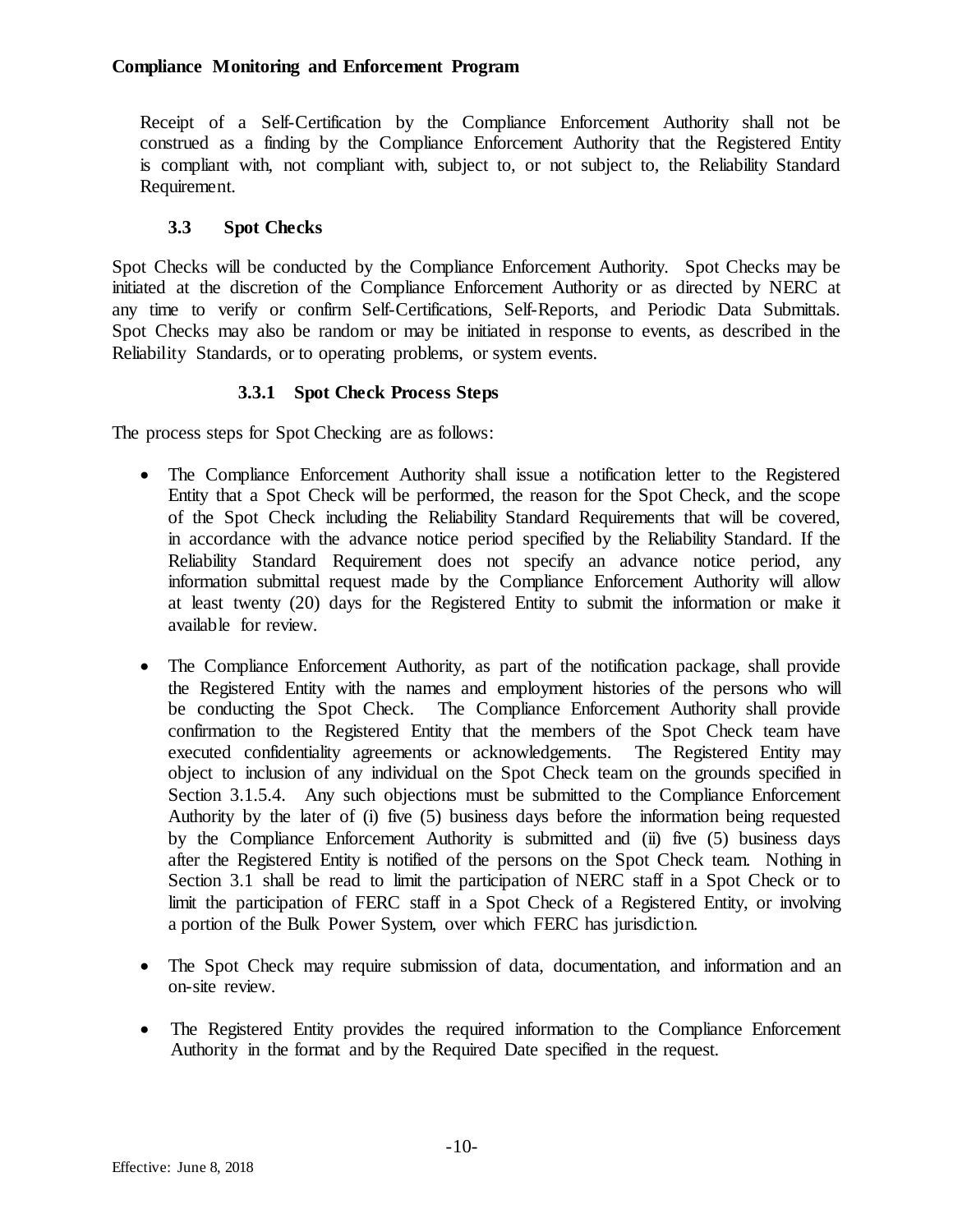- The Spot Check Team conducts a review of the information submitted to determine compliance with the Reliability Standards Requirements and may request additional data and/or information if necessary.
- If the Spot Check team's review of the information submitted indicates a potential noncompliance with a Reliability Standard Requirement by the Registered Entity, the Compliance Enforcement Authority conducts a Preliminary Screen pursuant to Section 3.8.
- The Spot Check team prepares a draft Spot Check report and provides the Registered Entity ten (10) business days to comment on the draft report.
- The Spot Check team considers any corrections based on the Registered Entity's comments, finalizes the Spot Check report and provides it to the Registered Entity and to NERC.
- If the Compliance Enforcement Authority is a Regional Entity, the Regional Entity provides the final report to NERC. NERC provides the report to FERC if the report pertains to a Registered Entity or to a portion of the Bulk Power System over which FERC has jurisdiction and/or to another Applicable Governmental Authority if the report pertains to a Registered Entity or to a portion of the Bulk Power System over which the other Applicable Governmental Authority has jurisdiction. The provision of the report to FERC or to another Applicable Governmental Authority shall be in accordance with Section 8.0, Reporting and Disclosure.
- The report will not be publicly posted, or otherwise made publicly available, by the Regional Entity or by NERC.

# **3.4 Compliance Investigations**

<span id="page-13-0"></span>A Compliance Investigation may be initiated at any time by the Compliance Enforcement Authority or NERC in response to a system disturbance, Complaint, or any potential noncompliance with a Reliability Standard identified by any other means.

Compliance Investigations will generally be led by the Regional Entity's staff. NERC reserves the right to assume the leadership of a Compliance Investigation.<sup>[1](#page-13-1)</sup> The Regional Entity shall not be entitled to appeal NERC's decision to lead a Compliance Investigation.

Compliance Investigations are confidential, unless FERC directs that a Compliance Investigation should be public or that certain information obtained in the Compliance Investigation should be

<span id="page-13-1"></span> <sup>1</sup>Examples of situations in which NERC may decide to lead a Compliance Investigation include: (i) to assure consistency in investigative processes, (ii) to coordinate Compliance Investigations into matters that may cross Regional Entity boundaries, (iii) where the potential noncompliance is related to the Regional Entity or one of its affiliates, divisions, committees or subordinate structures, or (iv) where the Regional Entity determines it cannot conduct the Compliance Investigation.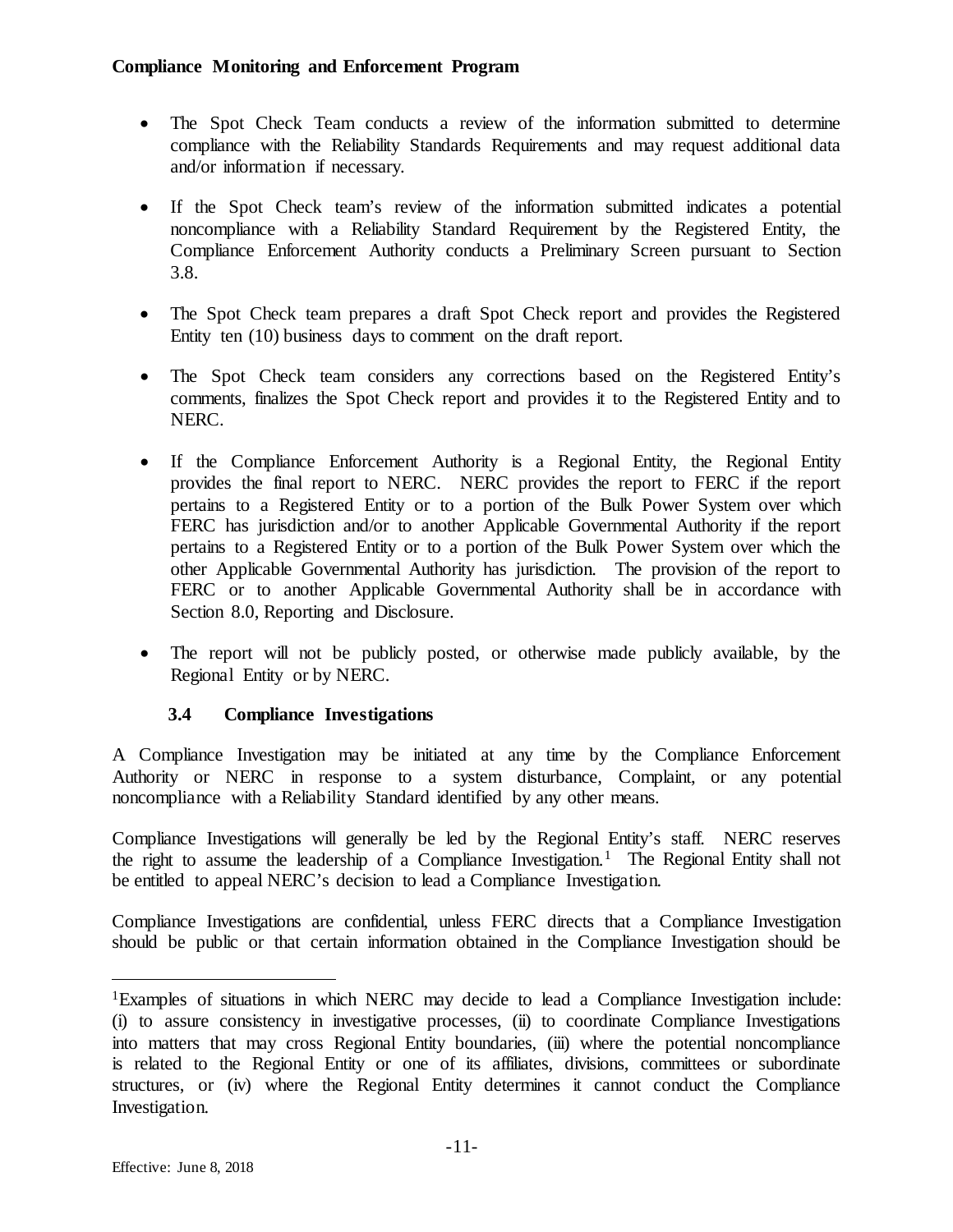publicly disclosed. Confirmed Violations resulting from a Compliance Investigation will be made public.

FERC or another Applicable Governmental Authority may initiate an investigation at any time in response to a system disturbance, Complaint, or potential noncompliance with a Reliability Standard identified by any other means, or for any other purpose authorized by law. Investigations initiated by FERC or another Applicable Governmental Authority shall be governed by and conducted pursuant to the statutory authority and rules of the Applicable Governmental Authority and not the procedures set forth herein. If an Applicable Governmental Authority other than FERC initiates an investigation of a U.S.-related matter, NERC shall provide notice to FERC of the investigation prior to disclosure of any non-public U.S.-related compliance information regarding the matter to be investigated to the other Applicable Governmental Authority. NERC's notice to FERC shall identify the other Applicable Governmental Authority, shall describe the nature of the proposed disclosures to the other Applicable Governmental Authority, and shall state the procedures NERC will utilize in connection with the Compliance Investigation to ensure compliance with the requirements of 18 C.F.R. §39.7(b)(4) concerning nondisclosure of violations and Alleged Violations.

If FERC initiates an investigation of a non-U.S.-related matter, NERC shall provide notice of the investigation to the Applicable Governmental Authority having jurisdiction over the Registered Entity or the portion of the Bulk Power System that is the subject of the investigation prior to disclosure to FERC of any non-public non-U.S.-related compliance information regarding the matter to be investigated. NERC's notice to the other Applicable Governmental Authority shall describe the nature of the proposed disclosures to FERC and shall state the procedures NERC will utilize in connection with the investigation to ensure compliance with regulations of the other Applicable Governmental Authority or other law of the applicable jurisdiction concerning disclosure of non-public compliance information.

# **3.4.1 Compliance Investigation Process Steps**

The process steps for a Compliance Investigation are as follows:

- The Compliance Enforcement Authority becomes aware of circumstances indicating a Reliability Standard may have been or is being violated and determines whether a Compliance Investigation is warranted. Within three (3) business days of the decision to initiate a Compliance Investigation, the Compliance Enforcement Authority: (i) notifies the Registered Entity of the initiation and initial scope of the Compliance Investigation, (ii) instructs the Registered Entity to preserve all records and information relevant to the Compliance Investigation, and (iii) provides a copy of the notice to NERC. The Compliance Investigation may be expanded beyond the initial scope based on information obtained by the Compliance Enforcement Authority after initiation of the Compliance Investigation.
- NERC assigns a NERC staff member to the Compliance Investigation as an observer or team member and to serve as a single point of contact for communications with NERC, and notifies the Registered Entity as to whether the NERC staff member is acting as an observer or as a team member. Within three (3) business days after NERC receives notice of the decision to initiate a Compliance Investigation, NERC will notify FERC and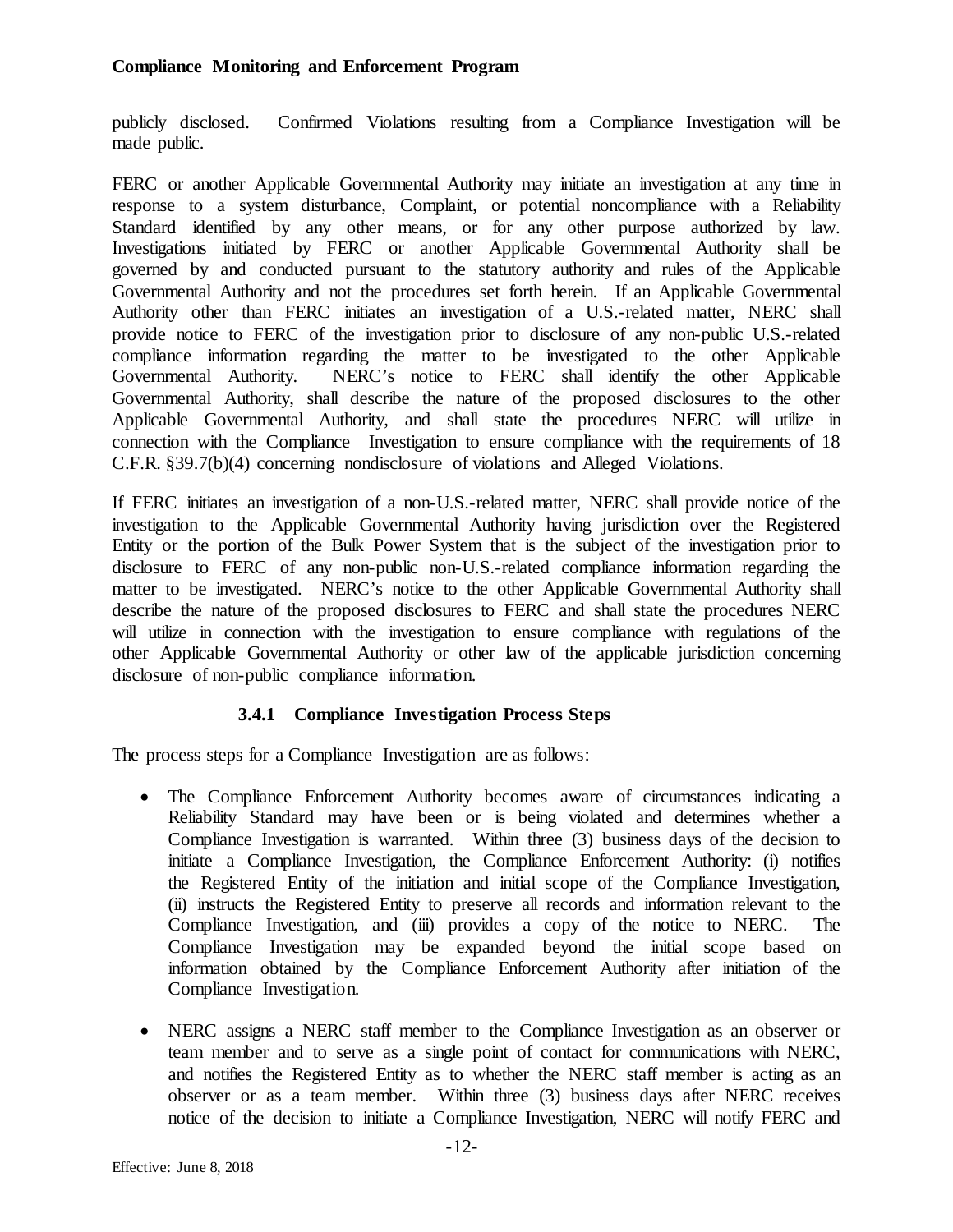each other Applicable Governmental Authority having jurisdiction over a Registered Entity or a portion of the Bulk Power System to which the Compliance Investigation relates. Any such notice to FERC or to another Applicable Governmental Authority will be provided in accordance with Section 8.0, Reporting and Disclosure.

The Compliance Enforcement Authority requests data or documentation and provides a list of individuals on the Compliance Investigation team and their recent employment history. Within ten (10) business days of receiving the notification of a Compliance Investigation, a Registered Entity subject to a Compliance Investigation may object to any individual member of the Compliance Investigation team on grounds of a conflict of interest or the existence of other circumstances that could interfere with the team member's impartial performance of his or her duties; however, the Registered Entity may not object to participation by NERC, by FERC staff or by staff of another Applicable Governmental Authority having reliability jurisdiction over the Registered Entity in the Compliance Investigation. Such objections must be provided in writing to the Compliance Enforcement Authority within such ten (10) business day period. The Compliance Enforcement Authority will make a final determination as to whether the individual will participate in the Compliance Investigation of the Registered Entity.

- The Registered Entity provides the required information to the Compliance Enforcement Authority in the format and by the Required Date as specified in the request. If information is not received in the time and format requested, the Compliance Enforcement Authority may initiate the steps in **Process for Non-Submittal of Requested Data in Attachment 1.**
- If necessary, the Compliance Investigation may include an on-site visit with interviews of the appropriate personnel and review of data.
- The Compliance Enforcement Authority may require the Registered Entity to (i) provide a verification under oath by an officer, employee, attorney or other authorized representative of the Registered Entity attesting to the accuracy, completeness and truth of the Registered Entity's responses to the Compliance Enforcement Authority's requests for information; and (ii) produce one or more officers, employees or other authorized representatives of the Registered Entity who are familiar with the matter(s) that are the subject of the Compliance Investigation, to be interviewed or to provide testimony under oath concerning such matters. The Compliance Enforcement Authority shall determine in each case (i) whether representatives of the Registered Entity shall be allowed to be present when an interview is taking place or testimony is being taken, and (ii) whether, and by what method, the interview or testimony shall be recorded; provided, that counsel for the person being interviewed or giving testimony may be present when the interview is being conducted or testimony is being taken (regardless of whether such counsel also represents the Registered Entity).
- The Compliance Enforcement Authority reviews information to determine compliance with the Reliability Standards. The Compliance Enforcement Authority may request additional data and/or information, if necessary.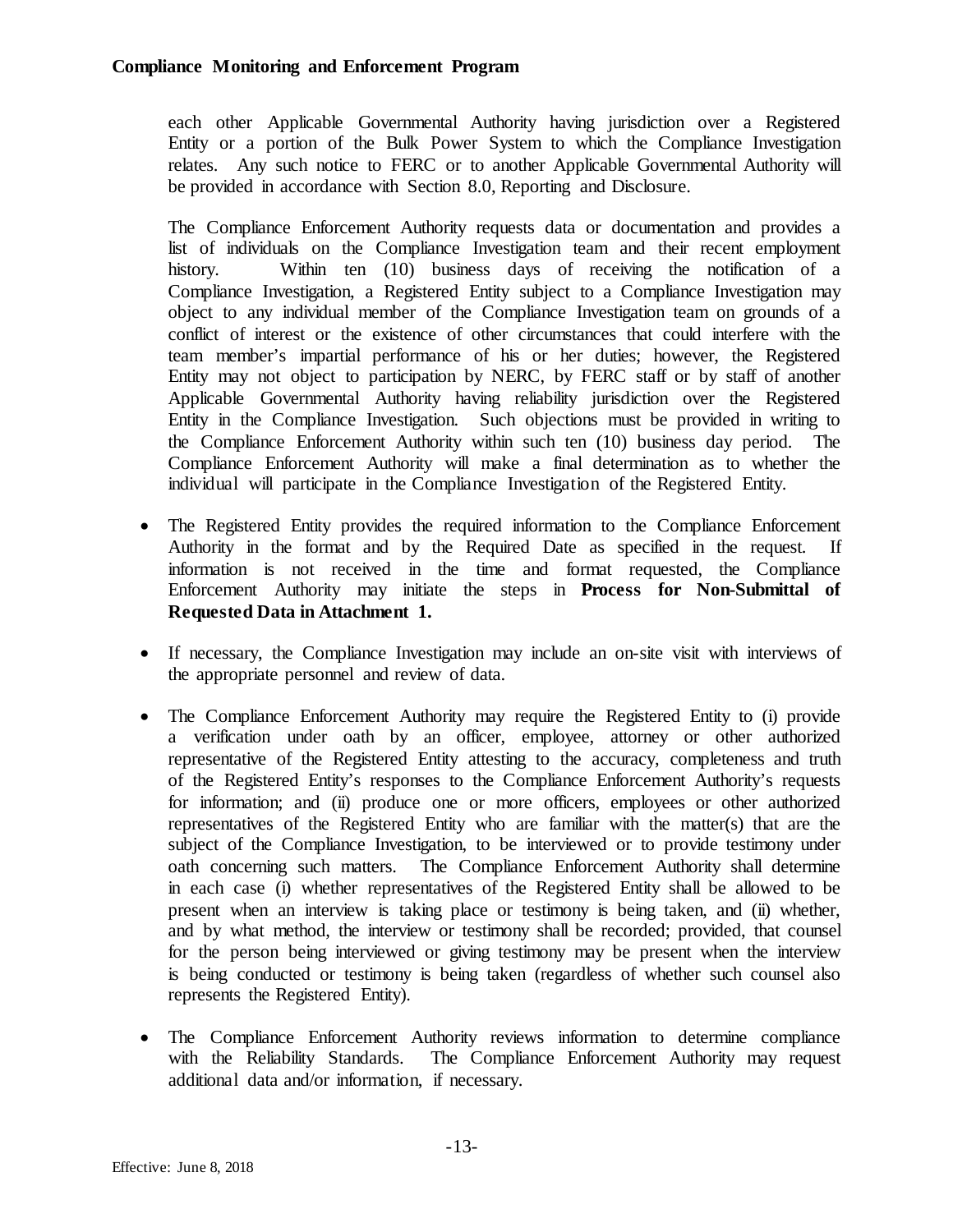- The Compliance Enforcement Authority completes the assessment of compliance with the Reliability Standard, which may include review of a Mitigation Plan or Mitigating Activities, and provides a report of the Compliance Investigation to NERC and the Registered Entity.
- If the Compliance Enforcement Authority, at any time during the Compliance Investigation, identifies a potential noncompliance with a Reliability Standard Requirement by a Registered Entity, the Compliance Enforcement Authority shall conduct a Preliminary Screen of the potential noncompliance in accordance with Section 3.8.
- If the Compliance Enforcement Authority determines that no violation occurred, it shall send the Registered Entity and NERC a notice that the Compliance Investigation has been completed. NERC will in turn notify FERC and, if the Compliance Investigation pertained to a Registered Entity or to a portion of the Bulk Power System over which another Applicable Governmental Authority has jurisdiction, will also notify such other Applicable Governmental Authority. Any such notice to FERC or to another Applicable Governmental Authority shall be provided in accordance with Section 8.0, Reporting and Disclosure.

# **3.5 Self-Reports**

<span id="page-16-0"></span>Self-Reports are encouraged at the time a Registered Entity becomes aware (i) that it has, or may have, violated a Reliability Standard, or (ii) the Violation Severity Level of a previously reported violation has changed. Self-Reports of a violation of a Reliability Standard are encouraged regardless of whether the Reliability Standard requires reporting on a pre-defined schedule in the Compliance Program or whether the violation is determined outside the pre-defined reporting schedule. If possible, and without delaying the Self-Report, a Self-Report may include the actions that have been taken or will be taken to resolve the violation.

# **3.5.1 Self-Report Process Steps**

The process steps for Self-Reports are as follows:

- The Compliance Enforcement Authority posts the Self-Report submittal forms and ensures they are maintained and available.
- The Registered Entity provides the Self-Report information to the Compliance Enforcement Authority.
- The Compliance Enforcement Authority reviews the information to evaluate compliance with the Reliability Standards and may request that the Registered Entity provide clarification or additional data and/or information.
- The Compliance Enforcement Authority conducts a Preliminary Screen of the Self-Report information in accordance with Section 3.8.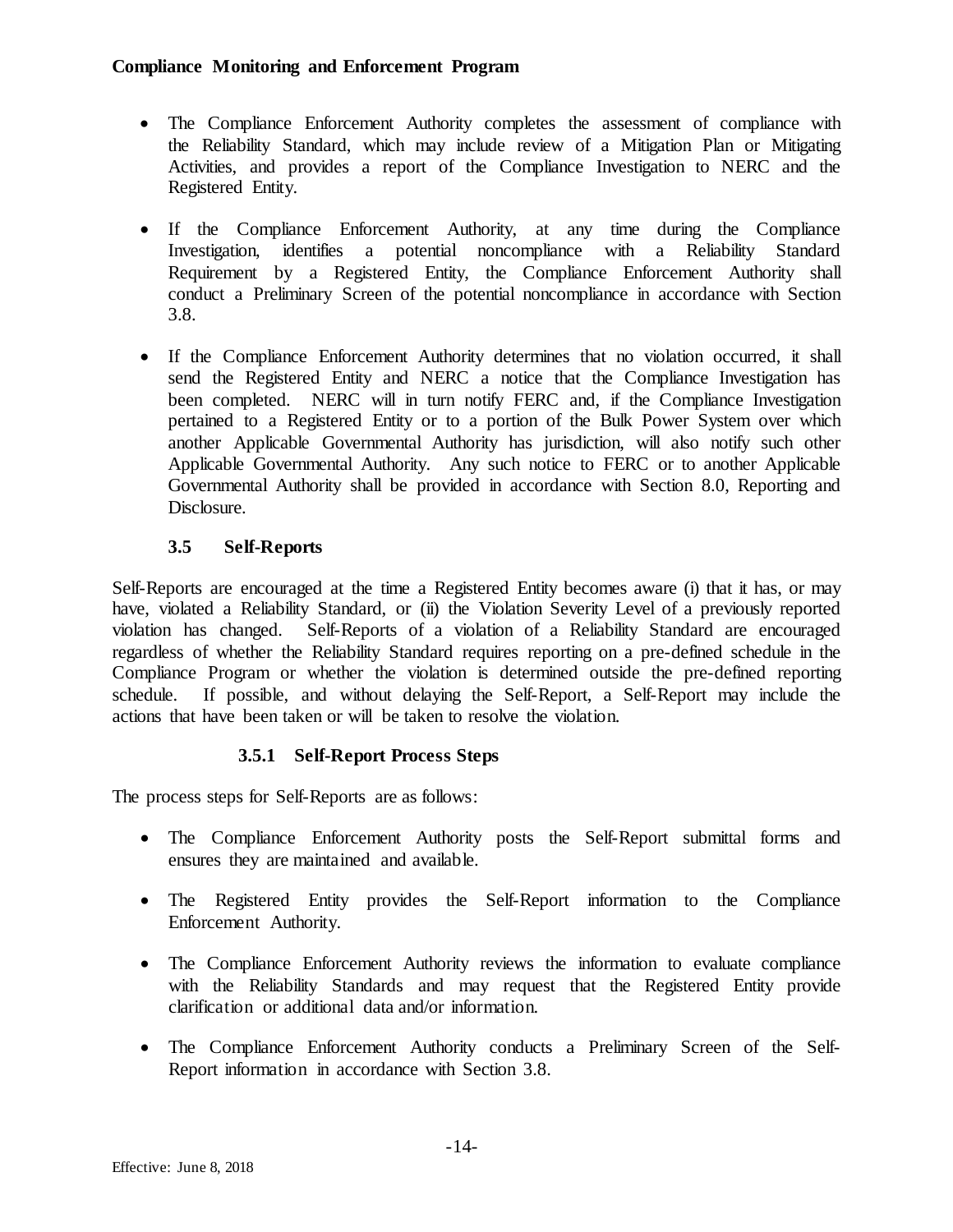# **3.5A Self-Logging**

<span id="page-17-0"></span>Registered Entities found by the Compliance Enforcement Authority to be eligible, after a formal review of internal controls, pursuant to procedures adopted by NERC and the Regional Entities and provided to Applicable Governmental Authorities, may be granted approval by the Compliance Enforcement Authority to log noncompliance for subsequent review in lieu of submitting a Self-Report. The log shall be limited to noncompliance posing a minimal risk to the reliability of the Bulk Power System unless otherwise authorized by an Applicable Governmental Authority. Approved Registered Entities shall maintain a log with a detailed description of the noncompliance, the risk assessment, and the mitigating activities completed or to be completed. There is a rebuttable presumption that noncompliance logged in this manner will be resolved as a Compliance Exception. The Compliance Enforcement Authority will review the logs at least every three (3) months, with the possibility of extending the review period to six (6) months, and will make the logs available for review, upon request, by NERC and Applicable Governmental Authorities.

## **3.6 Periodic Data Submittals**

<span id="page-17-1"></span>The Compliance Enforcement Authority requires Periodic Data Submittals in accordance with the schedule stated in the applicable Reliability Standard, or as established by the Compliance Enforcement Authority, or on an as-needed basis. The Compliance Enforcement Authority shall issue requests for Periodic Data Submittals to Registered Entities within at least the minimum advance notice period specified by the applicable Reliability Standard. If the Reliability Standard does not specify an advance notice period, the Compliance Enforcement Authority will normally issue this request with no less than twenty (20) days advance notice.

# **3.6.1 Periodic Data Submittals Process Steps**

The process steps for Periodic Data Submittal are as follows:

- The Compliance Enforcement Authority posts the current data reporting schedule on its website and informs Registered Entities of changes and/or updates. The Compliance Enforcement Authority ensures that the required submittal forms for the Reliability Standards being evaluated are maintained and available.
- The Compliance Enforcement Authority makes a request for a Periodic Data Submittal.
- The Registered Entity provides the required information to the Compliance Enforcement Authority in the format and by the Required Date specified in the request.
- The Compliance Enforcement Authority reviews the data submittal to determine compliance with the Reliability Standards and may request additional data and/or information if necessary.
- If the Compliance Enforcement Authority's review of the data submittal indicates a potential noncompliance with a Reliability Standard Requirement by the Registered Entity, the Compliance Enforcement Authority performs a Preliminary Screen of the potential noncompliance in accordance with Section 3.8.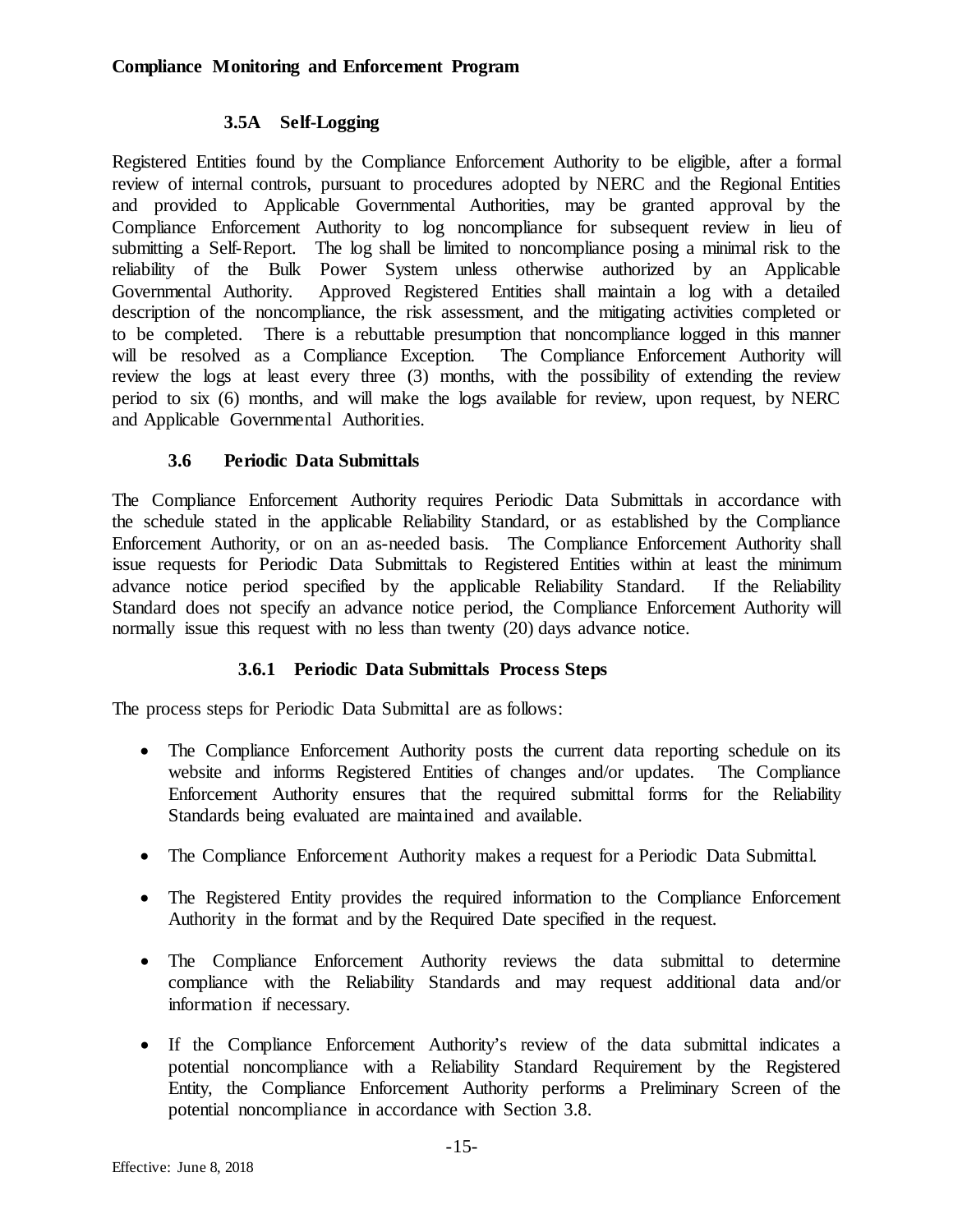Receipt of a Periodic Data Submittal by the Compliance Enforcement Authority shall not be construed as a finding by the Compliance Enforcement Authority that the Registered Entity is compliant with, not compliant with, subject to, or not subject to, the Reliability Standard Requirement.

# **3.7 Complaints**

<span id="page-18-0"></span>Either NERC or Regional Entities may receive Complaints alleging violations of a Reliability Standard. The Compliance Enforcement Authority will conduct a review of each Complaint it receives to determine if the Complaint provides sufficient basis for initiating another compliance monitoring or enforcement process, except that NERC will review any Complaint where the Compliance Enforcement Authority determines it cannot conduct the review, or if the complainant wishes to remain anonymous or specifically requests NERC to conduct the review of the Complaint.

If the Complaint is submitted to NERC, NERC will forward the information to the Regional Entity, as appropriate.

All anonymous Complaints will be reviewed and any resulting compliance monitoring or enforcement processes conducted by NERC will be conducted in accordance with Section 3.7.2 to prevent disclosure of the identity of the complainant.

The Compliance Enforcement Authority conducting the review will determine if the Complaint may be closed as a result of the initial review and assessment or if it provides sufficient basis for initiating another compliance monitoring or enforcement process. The Compliance Enforcement Authority will report the results of its review of the Complaint to NERC. If, as a result of the initial review of the Complaint, the Compliance Enforcement Authority determines that initiating another compliance monitoring or enforcement process is warranted, the Compliance Enforcement Authority shall conduct that compliance monitoring or enforcement process in accordance with the applicable provisions of Section 3.0.

# **3.7.1 Complaint Process Steps**

The detailed process steps for the Complaint process are as follows:

- The complainant notifies NERC or a Regional Entity using the NERC compliance hotline, submitting a NERC Complaint reporting form, or by other means. NERC and the Regional Entity shall post a link to the Complaint reporting form on their respective websites. The Complaint should include sufficient information to enable NERC or the Regional Entity to make an assessment regarding whether the initiation of another compliance monitoring or enforcement process is warranted. NERC or the Regional Entity may not act on a Complaint if the Complaint is incomplete and does not include sufficient information.
- If the Compliance Enforcement Authority determines that initiation of another compliance monitoring or enforcement process is warranted, it initiates the compliance monitoring or enforcement process in accordance with the applicable provisions of Section 3.0 or Section 5.0; otherwise it takes no further action. The Compliance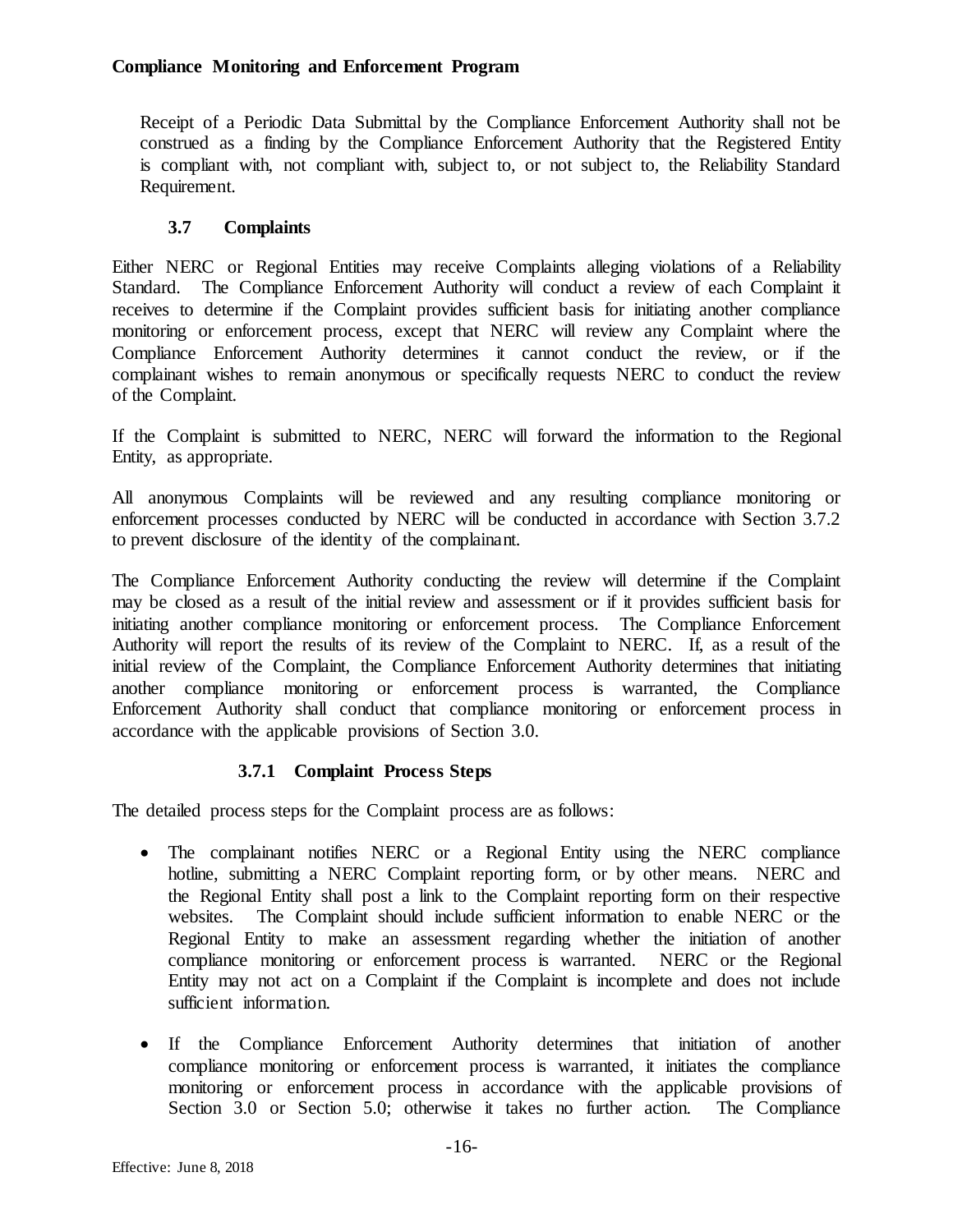Enforcement Authority notifies the complainant, the Registered Entity, and NERC of the initiation of the compliance monitoring or enforcement process. If the Compliance Enforcement Authority determines that initiation of another compliance monitoring or enforcement process is not warranted, it will notify the complainant, NERC, and the Registered Entity that no further action will be taken.

• The Compliance Enforcement Authority fully documents the Complaint and the Complaint review, and whether another compliance monitoring or enforcement process is warranted.

# **3.7.2 Anonymous Complainant Notification Procedure**

A complainant who believes, or has information indicating, there has been a violation of a Reliability Standard, and wishes to remain anonymous, can report the information and request that the complainant's identity not be disclosed.<sup>[2](#page-19-1)</sup> All Complaints lodged by a person or entity requesting that the complainant's identity not be disclosed shall be investigated by NERC following the procedural steps described in Section 3.7.1. Anonymous Complaints received by a Regional Entity will either be directed to NERC or the Regional Entity will collect and forward the information to NERC, at the Regional Entity's discretion. Neither NERC nor the Regional Entity shall disclose the identity of any person or entity reporting information indicating violations of Reliability Standards to NERC or to a Regional Entity that requests that his/her/its identity not be revealed. The identity of the complainant will only be known by NERC and in the case where a Regional Entity collects the information, by NERC and the Regional Entity. If the Compliance Enforcement Authority determines that initiation of another compliance monitoring and enforcement process is not warranted, it will notify the complainant, NERC, and the Registered Entity that no further action will be taken.

# **3.8 Preliminary Screen**

<span id="page-19-0"></span>If the Compliance Enforcement Authority obtains information, through one of the compliance monitoring processes described in this Section 3.0 or by any other means, that indicates a potential noncompliance with a Reliability Standard Requirement, the Compliance Enforcement Authority shall conduct a Preliminary Screen of the potential noncompliance. The Preliminary Screen shall be conducted within five (5) business days after the Compliance Enforcement Authority identifies the potential noncompliance, except that (i) if the Compliance Enforcement Authority identifies the potential noncompliance during a Compliance Audit, the Preliminary Screen shall be conducted immediately following the exit briefing of the Registered Entity, and (ii) if the Compliance Enforcement Authority identifies the potential noncompliance during a Compliance Investigation, the Preliminary Screen shall be conducted immediately after the Registered Entity is first notified of the potential noncompliance identified by the Compliance Investigation.

A Preliminary Screen shall be limited to determining whether:

<span id="page-19-1"></span> <sup>2</sup>NERC has established a Compliance Hotline that may be used for the submission of Complaints by persons or entities that do not want his/her/its identity disclosed (see www.nerc.com for additional information).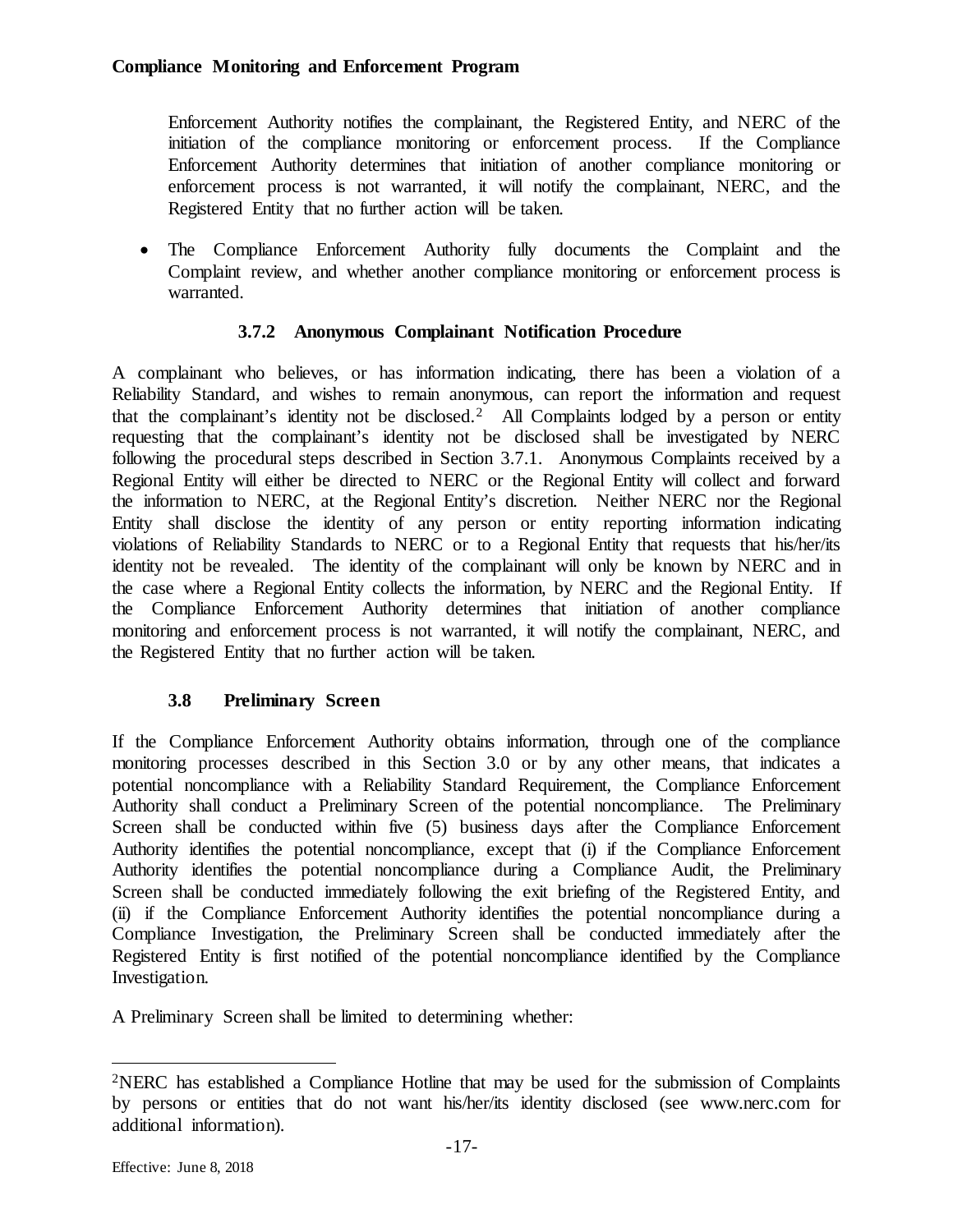- (1) the entity allegedly involved in the potential noncompliance is a Registered Entity;
- (2) the Reliability Standard Requirement to which the evidence of potential noncompliance relates is applicable to the entity, has been approved by the Applicable Governmental Authority, and is in effect at the time of the potential noncompliance; and
- (3) if known, the potential noncompliance is not a duplicate of a Possible Violation or Alleged Violation that is currently being processed.

If the Preliminary Screen results in an affirmative determination with respect to the above criteria, a Possible Violation exists and the Compliance Enforcement Authority shall proceed in accordance with Section 5.0, unless the Compliance Exception Process is used in accordance with Section 3A.1.

The Compliance Enforcement authority shall maintain records of all Preliminary Screens.

# <span id="page-20-0"></span>**3A.0 ENFORCEMENT DISCRETION**

Not all instances of noncompliance with Reliability Standards require the same type of processing and documentation. Noncompliance that does not pose a serious or substantial risk to the reliability of the Bulk Power System may be resolved through streamlined processes, when appropriate, consistent with processes approved by NERC and Applicable Governmental Authorities.

Absolute adherence to the enforcement process set out in section 5.0 may not be the most appropriate, efficient, or desirable means by which to achieve the overall objectives of the Compliance Program for NERC, the Compliance Enforcement Authority, and the Registered Entity.

The Find, Fix, Track and Report and the Compliance Exception processes are alternatives to the process outlined in section 5.0.

#### **3A.1 Compliance Exception Process**

<span id="page-20-1"></span>The Compliance Exception process may be used to address noncompliance posing a minimal risk to the reliability of the Bulk Power System, unless an Applicable Governmental Authority authorizes expansion of the program. Compliance Exceptions are not included in a Registered Entity's compliance history for penalty purposes. However, a Compliance Enforcement Authority must (a) consider a history of Compliance Exceptions where the failure to fully remediate the underlying compliance matter contributes to a subsequent serious or substantial noncompliance and (b) assess subsequent noncompliance to determine whether a Registered Entity should continue to qualify for Compliance Exception treatment.

The Compliance Exception process requires that:

(1) The Registered Entity mitigates the noncompliance; and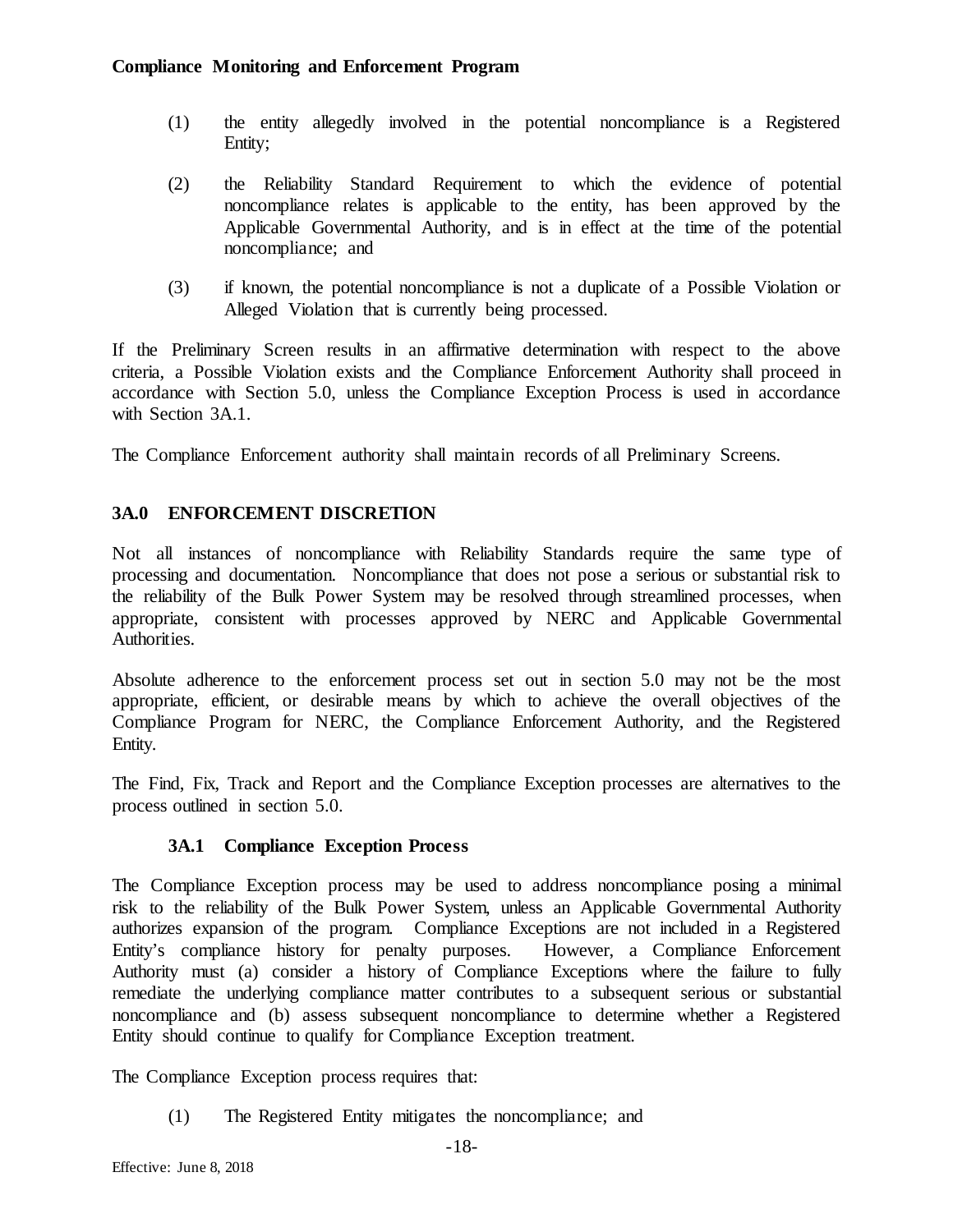- (2) The facts and circumstances of the noncompliance, including those associated with the determination of the level of risk and the related mitigation, are available for review by NERC and Applicable Governmental Authorities; and
- (3) The noncompliance is tracked and analyzed as necessary and appropriate to identify emerging risks and other pertinent trends; and
- (4) The Registered Entity is provided the opportunity to object to the use of the Compliance Exception Process to resolution of the noncompliance.

Changes to the processes and principles articulated in this section must be approved by Applicable Governmental Authorities.

## <span id="page-21-1"></span><span id="page-21-0"></span>**4.0 ANNUAL IMPLEMENTATION PLANS**

## **4.1 NERC Compliance Monitoring and Enforcement Program Implementation Plan**

NERC will maintain and update the NERC Implementation Plan, to be carried out by Compliance Enforcement Authorities in the performance of their responsibilities and duties in implementing the NERC Compliance Monitoring and Enforcement Program. The NERC Implementation Plan will be provided to the Regional Entities on or about September 1 of each year and will identify risk elements related to the Reliability Standards to be considered for compliance oversight by the Compliance Enforcement Authority. The NERC Implementation Plan will be posted on the NERC website. NERC may update and revise the NERC Implementation Plan during the course of the year as necessary. Regional Entities have discretion to make modifications to the NERC Implementation Plan with respect to individual Registered Entities.

#### **4.2 Regional Implementation Plan**

<span id="page-21-2"></span>By on or about October 1 of each year, each Regional Entity will submit a Regional Implementation Plan for the following calendar year to NERC for review and approval. The Regional Implementation Plan and the Regional Entity's other relevant Compliance Program documents shall be posted on the Regional Entity's website. The Regional Entity may update and revise the Regional Entity Implementation Plan during the course of the year as necessary, with NERC approval, or as required by NERC. Regional Entities have discretion to make modifications to the Regional Entity Implementation Plan with respect to individual Registered Entities.

# <span id="page-21-3"></span>**5.0 ENFORCEMENT ACTIONS**

The Compliance Enforcement Authority shall determine (i) whether there have been violations of Reliability Standards by Registered Entities within the Compliance Enforcement Authority's Area of Responsibility, and (ii) if so, the appropriate Mitigating Activities, and Penalties and sanctions, as prescribed in the NERC *Sanction Guidelines* (Appendix 4B to the NERC Rules of Procedure). NERC will work to achieve consistency in the application of the *Sanction*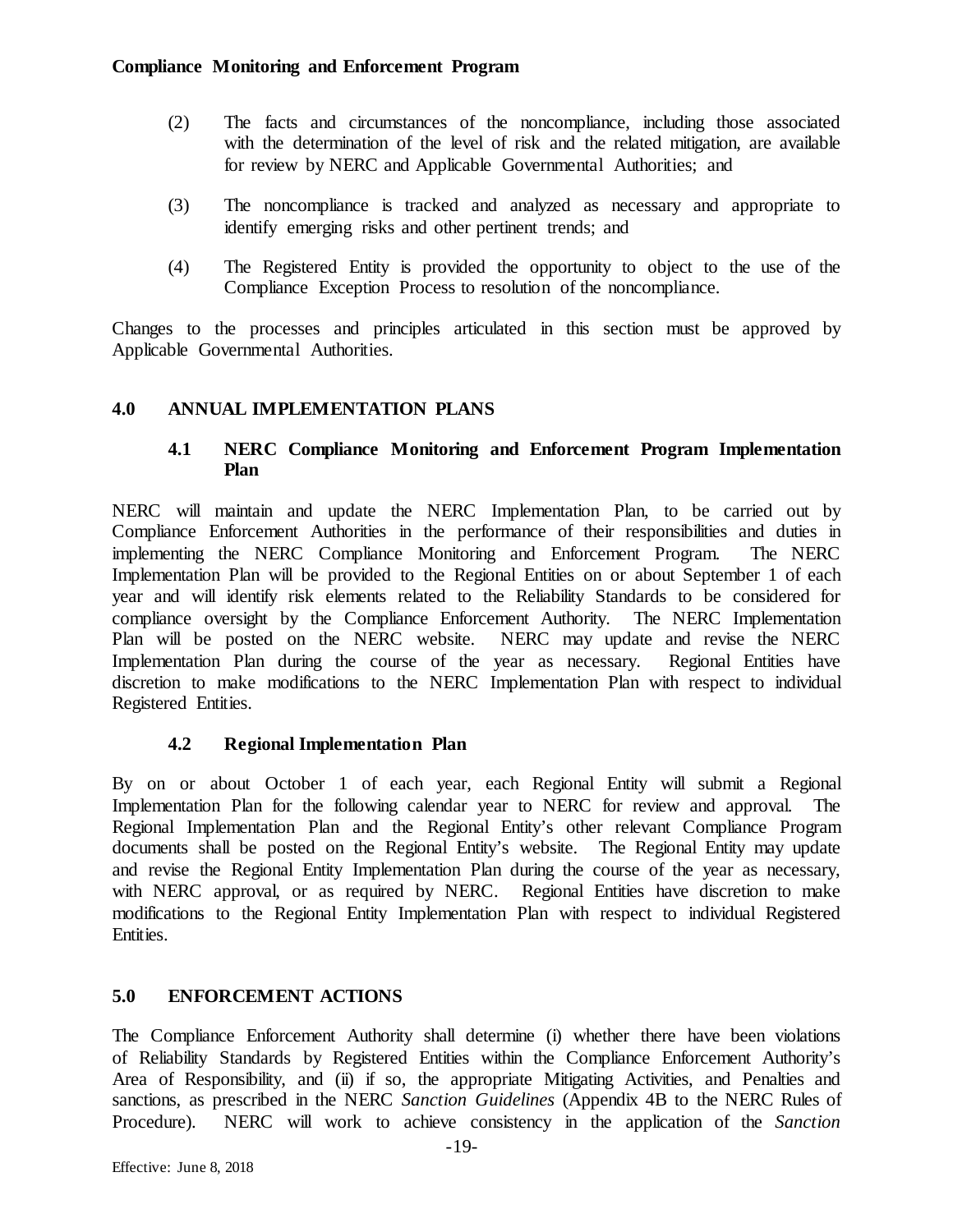*Guidelines* by Regional Entities by direct oversight and review of Penalties and sanctions, and each Regional Entity shall provide to NERC such information as is requested by NERC concerning any Penalty, sanction, or Mitigating Activities imposed by the Regional Entity.

The imposition and acceptance of Penalties and sanctions shall not be considered an acceptable alternative to any Registered Entity's continuing obligation to comply with the Reliability Standards.

The Compliance Enforcement Authority has authority to collect Documents, data and information in the manner it deems most appropriate, including requesting copies be made of Documents, data and information and removing those copies from the Registered Entity's location in accordance with appropriate security procedures conforming to Section 1500 of the Rules of Procedure and other safeguards as appropriate in the circumstances to maintain the confidential or other protected status of the Documents, data and information, such as information held by a governmental entity that is subject to an exemption from disclosure under the United States Freedom of Information Act, or a comparable state or provincial law, that would be lost of the information were placed into the public domain. Parties engaged in the process described in this section should consult with each other on the data and information that would be appropriate for effectively addressing this section's process requirements. If a Registered Entity believes that a request for Documents, data or information is unreasonable, the Registered Entity may request a written determination from the NERC general counsel. If Documents, data or information requested from a Registered Entity in connection with an enforcement process are not received by the Required Date, the Compliance Enforcement Authority may execute the steps described in **Attachment 1, Process for Non-submittal of Requested Data.**

The following enforcement process is undertaken by the Compliance Enforcement Authority following identification of a Possible Violation of a Reliability Standard Requirement by a Registered Entity. However, under the circumstances presented by some Possible Violations, Alleged Violations or Confirmed Violations, absolute adherence to the following enforcement process, to the exclusion of other approaches, may not be the most appropriate, efficient or desirable means by which to achieve the overall objectives of the Compliance Program for NERC, the Compliance Enforcement Authority and the Registered Entity. In such circumstances, other approaches may be considered and employed. The Registered Entity shall be entitled to object to the use of any such other approach.

# **5.1 Notice of Possible Violation**

<span id="page-22-0"></span>If a Preliminary Screen conducted in accordance with Section 3.8 results in an affirmative determination with respect to the Preliminary Screen criteria, a Possible Violation exists. Unless the Compliance Exception process in Section 3A.1 is used to address the Possible Violation, the Compliance Enforcement Authority shall issue a Notice of Possible Violation to the Registered Entity. The Notice of Possible Violation shall:

- (i) state that a Possible Violation by the Registered Entity has been identified;
- (ii) provide a brief description of the Possible Violation, including the Reliability Standard requirement(s) and, if known, the date(s) involved; and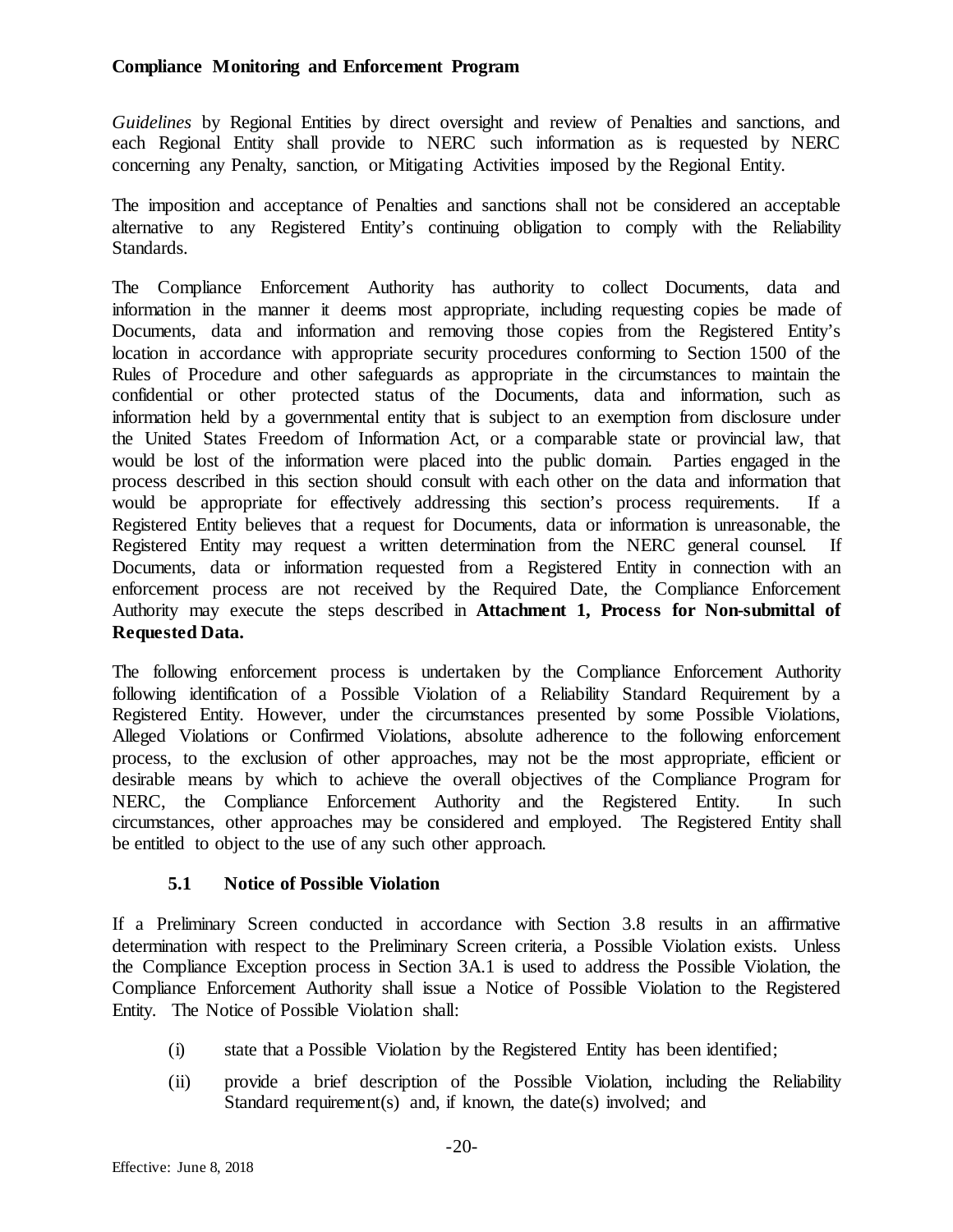(iii) instruct the Registered Entity to retain and preserve all data and records relating to the Possible Violation.

Upon issuing a Notice of Possible Violation or receiving information on a Compliance Exception (whether resulting from Self-Logging or not), the Compliance Enforcement Authority reports the Possible Violation to NERC. NERC reports the Possible Violation to the Board of Trustees Compliance Committee and submits a Notice of Possible Violation, or information on a Compliance Exception (whether resulting from Self-Logging or not), on a confidential basis, to FERC and to other Applicable Governmental Authorities, as applicable. Any such notice to FERC or to other Applicable Governmental Authorities shall be provided in accordance with Section 8.0, Reporting and Disclosure.

# **5.2 Assessment of Possible Violation**

<span id="page-23-0"></span>After issuing a Notice of Possible Violation, the Compliance Enforcement Authority shall conduct an assessment of the facts and circumstances surrounding the Possible Violation to determine whether evidence exists to indicate the Registered Entity has violated the Reliability Standard Requirement(s) identified in the Notice of Possible Violation, or whether the Possible Violation should be dismissed. The Compliance Enforcement Authority may consider any additional information to demonstrate that the Possible Violation should be dismissed or modified or resolved through the Find, Fix, Track and Report process in section 5.2A.

# **5.2A FFT Process**

<span id="page-23-1"></span>The Find, Fix, Track and Report process may be used to address noncompliance posing a minimal or moderate risk to the reliability of the Bulk Power System.

The FFT process requires that:

- (1) The Registered Entity mitigates the noncompliance; and
- (2) The facts and circumstances of the noncompliance, including those associated with the determination of the level of risk and the related mitigation, are available for review by NERC and Applicable Governmental Authorities; and
- (3) FFTs are tracked and analyzed as necessary by NERC as appropriate to identify emerging risks and other pertinent trends; and
- (4) The Registered Entity is provided the opportunity to object to the use of the FFT process to resolution of the noncompliance.

# **5.3 Notification to Registered Entity of Alleged Violation**

<span id="page-23-2"></span>If the Compliance Enforcement Authority determines, based on an assessment of the facts and circumstances surrounding a Possible Violation, that evidence exists to indicate a Registered Entity has violated a Reliability Standard, the Compliance Enforcement Authority shall notify the Registered Entity of the determination of the Alleged Violation, through issuance of a Notice of Alleged Violation and Proposed Penalty or Sanction or similar notification, and shall report the Alleged Violation to NERC. The notification of Alleged Violation shall be transmitted by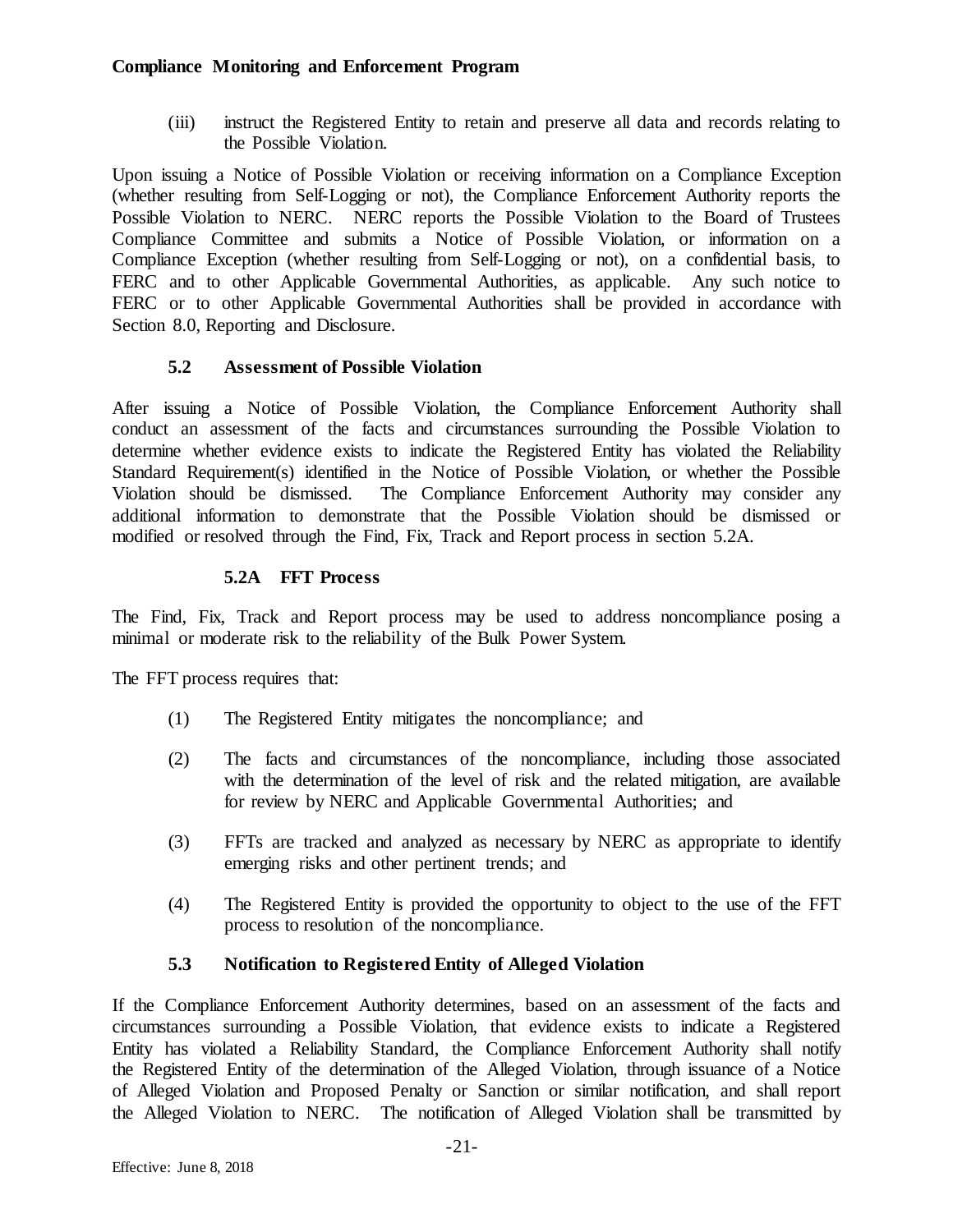the Compliance Enforcement Authority to the Registered Entity by electronic mail and shall be effective as of the date of the electronic mail message from the Compliance Enforcement Authority transmitting the notification. The notification of Alleged Violation shall include, at a minimum:

- (i) the Reliability Standard and Requirement(s) thereof the Registered Entity has allegedly violated,
- (ii) the date and time the Alleged Violation occurred (or is occurring),
- (iii) the facts the Compliance Enforcement Authority believes demonstrate or constitute the Alleged Violation,
- (iv) the proposed Penalty or sanction, if any, determined by the Compliance Enforcement Authority to be applicable to the Alleged Violation in accordance with the NERC *Sanction Guidelines*, including an explanation of the basis on which the particular Penalty or sanction was determined to be applicable,
- (v) notice that the Registered Entity shall, within thirty (30) days, elect one of the following options or the Compliance Enforcement Authority will deem the Registered Entity to have accepted the determination of violation and proposed Penalty or sanction:
	- 1. agree with the Alleged Violation and proposed Penalty or sanction, and agree to submit and implement a Mitigation Plan or other Mitigating Activities to correct the violation and its underlying causes, and may provide a response in accordance with Section 5.4, or
	- 2. agree with the Alleged Violation and agree to submit and implement a Mitigation Plan or other Mitigating Activities to eliminate the violation and its underlying causes, but contest the proposed Penalty or sanction, and may provide a response in accordance with Section 5.4, or
	- 3. contest both the Alleged Violation and proposed Penalty or sanction,
- (vi) notice that the Registered Entity may elect to submit a Mitigation Plan while contesting the Alleged Violation and/or the proposed Penalty or sanction, and that submission of a Mitigation Plan will not waive the Registered Entity's right to contest the Alleged Violation and/or the proposed Penalty or sanction;
- (vii) notice that if the Registered Entity elects to contest the Alleged Violation and/or the proposed Penalty or sanction, the Registered Entity may elect to have a hearing conducted pursuant to either (i) the short-form procedure in Section 1.3.4, or (ii) the general hearing procedure, in **Attachment 2, Hearing Procedures**, and
- (viii) required procedures to submit the Registered Entity's Mitigation Plan.

NERC shall notify FERC of the Alleged Violation and, if the Alleged Violation pertains to a Registered Entity or to a portion of the Bulk Power System over which another Applicable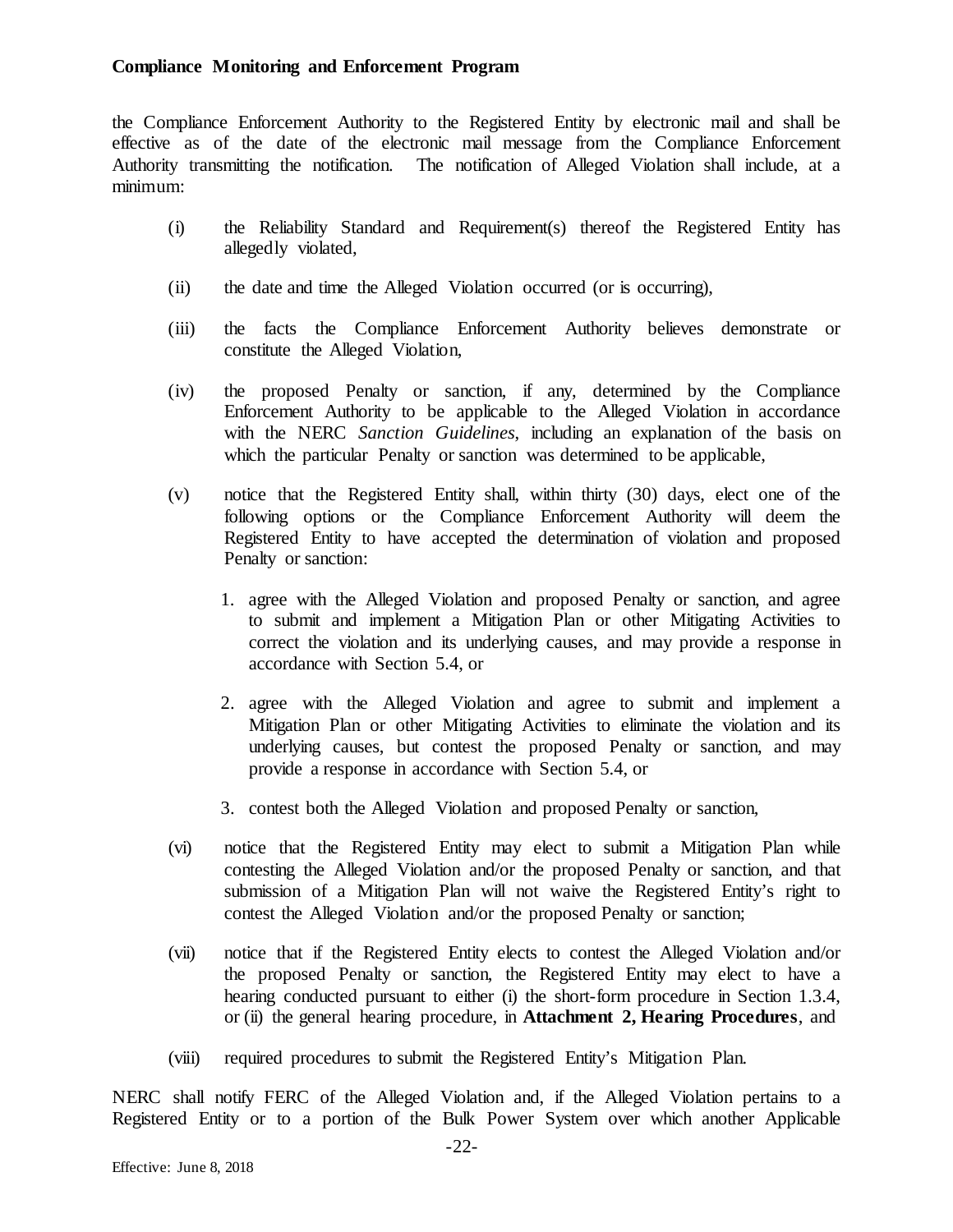Governmental Authority has jurisdiction, shall notify such other Applicable Governmental Authority of the Alleged Violation, within two (2) business days of receipt from the Compliance Enforcement Authority. Any such notice to FERC or to another Applicable Governmental Authority shall be provided in accordance with Section 8.0, Reporting and Disclosure.

# **5.4 Registered Entity Response**

<span id="page-25-0"></span>If the Registered Entity agrees with, does not contest, or does not respond to the notification of Alleged Violation within thirty (30) days following the date of the notification of Alleged Violation by electronic mail, it shall be deemed to have accepted the Compliance Enforcement Authority's determination of violation and Penalty or sanction, and the Compliance Enforcement Authority shall issue a Notice of Confirmed Violation or similar notification to the Registered Entity and shall report the Confirmed Violation to NERC. At the time of notifying the Registered Entity of the Confirmed Violation, the Compliance Enforcement Authority shall also provide notice to the Registered Entity that it may provide a written explanatory statement to accompany the filing with FERC and public posting of the Confirmed Violation. The Registered Entity's statement must include the name, title, and signature of an officer, employee, attorney or other authorized representative of the Registered Entity.

If the Registered Entity contests the Alleged Violation or the proposed Penalty or sanction, the Registered Entity shall submit to the Compliance Enforcement Authority, within thirty (30) days following the date of the notification of the Alleged Violation, a response explaining its position, signed by an officer, employee, attorney or other authorized representative together with any supporting information and documents. The Compliance Enforcement Authority shall schedule a conference with the Registered Entity within ten (10) business days after receipt of the response. If the Compliance Enforcement Authority and the Registered Entity are unable to resolve all issues within forty (40) days after the Registered Entity's response, the Registered Entity may request a hearing. The Compliance Enforcement Authority and the Registered Entity may agree in writing to extend the forty (40) day period. If no hearing request is made prior to the end of the forty (40) day period, the violation will be become a Confirmed Violation.

If a hearing is requested the Compliance Enforcement Authority shall initiate the hearing process in accordance with **Attachment 2, Hearing Procedures**.

# **5.5 Hearing Process for Compliance Hearings**

<span id="page-25-2"></span><span id="page-25-1"></span>The Compliance Enforcement Authority hearing process is set forth in **Attachment 2**.

# **5.6 Settlement Process**

The Registered Entity can request settlement negotiations at any time, including prior to the issuance of notification of an Alleged Violation; however, the Compliance Enforcement Authority may decline to engage in or to continue settlement negotiations after a Possible Violation or Alleged Violation becomes a Confirmed Violation in accordance with Section 5.4. The Registered Entity or the Compliance Enforcement Authority may terminate settlement negotiations at any time. Where the Compliance Enforcement Authority has agreed top engage in settlement negotiations, the running of the time period specified in Section 5.4 for the Registered Entity to respond to the notification of Alleged Violation is suspended until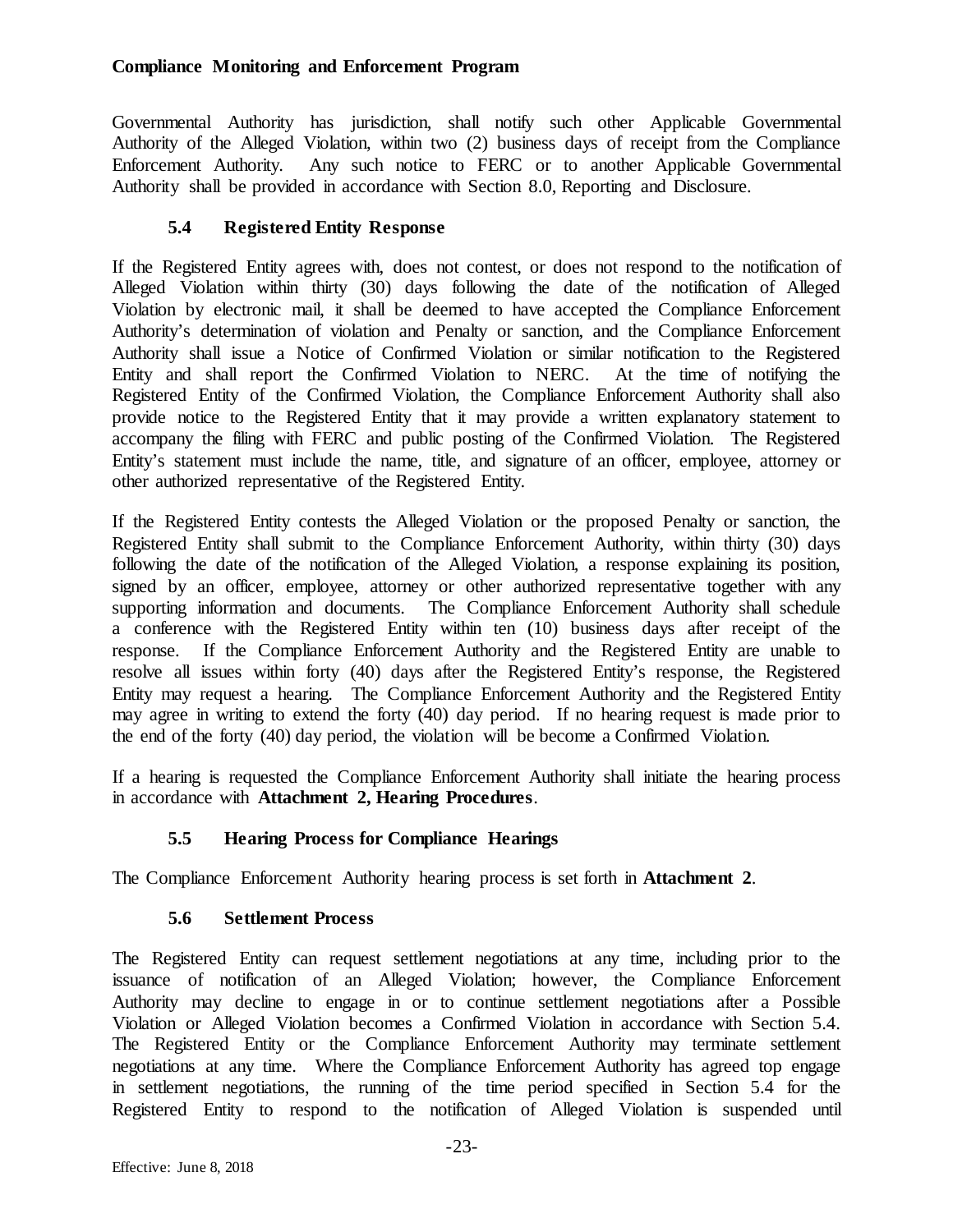settlement negotiations are concluded or terminate. NERC shall be notified of all settlement negotiations and may participate in any settlement negotiations. All settlement negotiations will be confidential until such time as the settlement is approved by NERC. For all settlement discussions, the Compliance Enforcement Authority shall require the Registered Entity to designate an individual(s) authorized to negotiate on its behalf.

The Compliance Enforcement Authority may consider all relevant facts in settlement negotiations. A settlement agreement must ensure that the reliability of the Bulk Power System will not be compromised by the settlement and that a violation of a Reliability Standard will not occur as a result of the settlement. All settlement agreements must provide, if the settlement is approved, for waiver of the Registered Entity's right to further hearings and appeal.

The Compliance Enforcement Authority and the Registered Entity will execute a settlement agreement setting forth the final settlement terms including all Penalties, sanctions and mitigation requirements provided for in the final settlement.

The Compliance Enforcement Authority shall report the terms of all settlements of compliance matters to NERC. NERC will review the settlement for the purpose of evaluating its consistency with other settlements entered into for similar violations or under other, similar circumstances. The Registered Entity may submit an explanatory statement, conforming to the requirements of Section 5.4, to be included in the settlement agreement and which shall be subject to consent of the Compliance Enforcement Authority as part of the settlement agreement. The settlement agreement may state that the Registered Entity (i) admits the Alleged Violation, or (ii) does not contest the Alleged Violation, or (iii) neither admits nor denies the Alleged Violation, but may not state that the Registered Entity denies the Alleged Violation. Based on this review, NERC will either approve the settlement or reject the settlement and notify the Compliance Enforcement Authority of any changes to the settlement that would result in approval, and within five (5) business days the Compliance Enforcement Authority will in turn notify the Registered Entity. If NERC rejects the settlement, the Compliance Enforcement Authority will attempt to negotiate a revised settlement agreement with the Registered Entity including any changes to the settlement specified by NERC.

NERC will report the approved settlement of the violation to FERC and, if the settlement relates to a Registered Entity or to a portion of the Bulk Power System over which another Applicable Governmental Authority has jurisdiction, to such other Applicable Governmental Authority. Any such report shall be provided in accordance with Section 8.0, Reporting and Disclosure. NERC will also publicly post the violation settled (regardless of whether the settlement includes or does not include an admission of a violation) and the resulting Penalty or sanction provided for in the settlement. This posting shall include a copy of the settlement or a description of the terms of the settlement, and a copy of any Mitigation Plan that is agreed to as part of the settlement, with any Critical Energy Infrastructure Information and Confidential Information redacted. The Compliance Enforcement Authority will issue a letter setting forth the final settlement terms including all Penalties, sanctions and mitigation requirements provided for in the final settlement. Postings of Notices of Confirmed Violations are addressed in Section 8.0.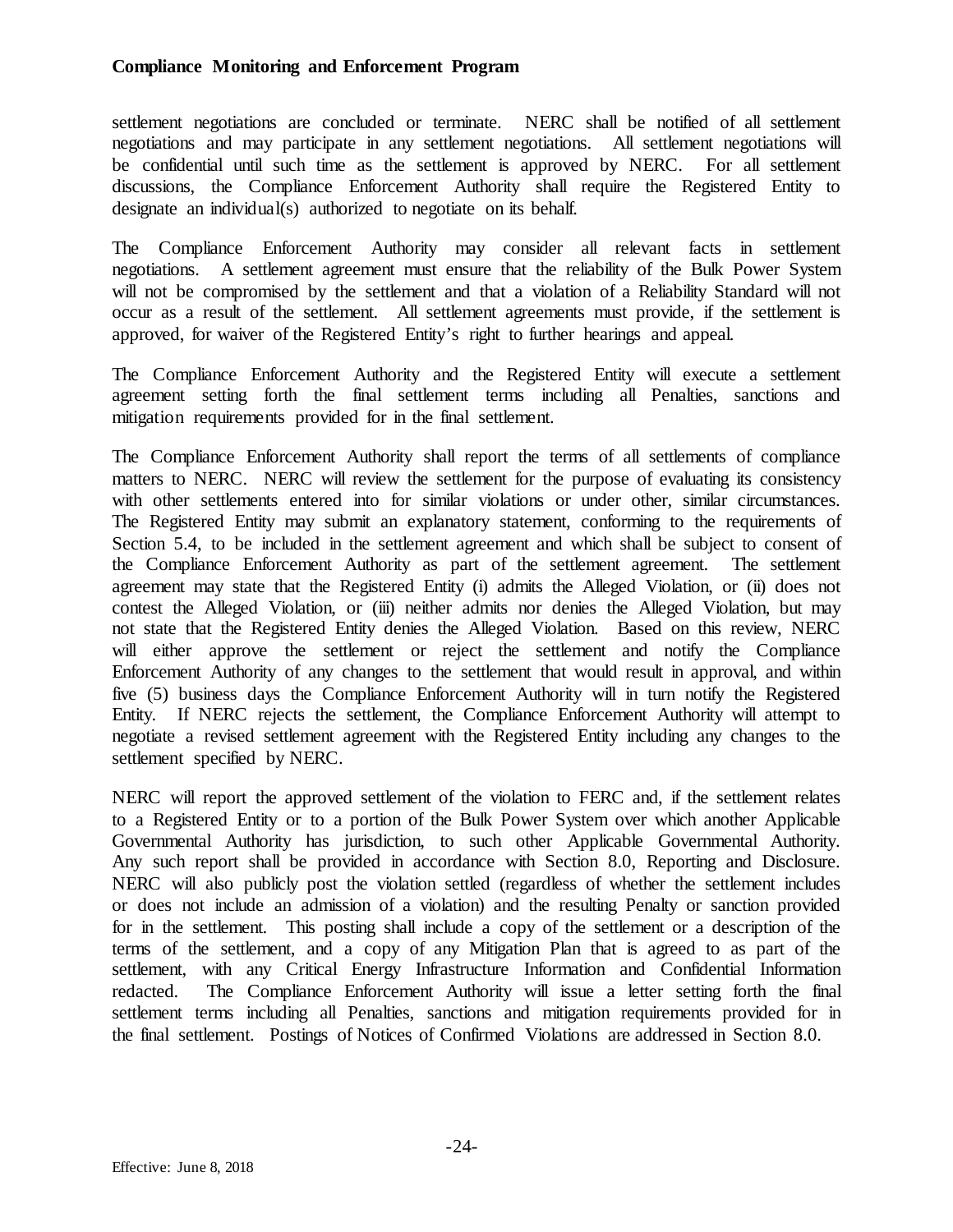## **5.7 NERC Appeal Process**

<span id="page-27-0"></span>A Registered Entity or the Compliance Enforcement Authority may appeal the decision of a Hearing Body to NERC, as provided for in NERC Rules of Procedure, Section 409.

On appeal, NERC shall either affirm the decision or remand to the Compliance Enforcement Authority with reasons for its remand, which may include a direction to the Compliance Enforcement Authority to revise the decision. If NERC affirms the decision, the Compliance Enforcement Authority shall issue a Notice of Confirmed Violation to the Registered Entity. If NERC directs the Compliance Enforcement Authority to revise the decision, a Registered Entity that was the subject of the decision or the Compliance Enforcement Authority may reopen the proceeding on any issue whose resolution is affected by NERC's directive, irrespective of whether the issue was previously litigated, settled or unopposed.

## **5.8 Notification of Confirmed Violation**

<span id="page-27-1"></span>A Notice or other notification of Confirmed Violation issued to a Registered Entity pursuant to Sections 5.4 or 5.7 shall include a detailed record of the enforcement action, including the facts and circumstances analyzed and the information on which the Compliance Enforcement Authority relied in proposing a Penalty or sanction.

After NERC receives a notification of Confirmed Violation from the Compliance Enforcement Authority, NERC shall review the notification of Confirmed Violation and utilize the information therein to prepare a Notice of Penalty. NERC shall advise the Compliance Enforcement Authority of any additional detail or further development of the factual findings that NERC deems necessary before the Notice of Penalty can be issued.

NERC may direct the Compliance Enforcement Authority to revise a Penalty determination, in which case the Registered Entity subject to the Penalty, or the Compliance Enforcement Authority, as applicable, may reopen the proceedings on any issue on which the Penalty was based, irrespective of whether the issue was previously litigated, settled or unopposed.

# **5.9 Notice of Penalty**

<span id="page-27-2"></span>If (i) the Registered Entity accepts the Notice of Alleged Violation and Proposed Penalty or Sanction or other notification of enforcement action from the Compliance Enforcement Authority, or (ii) a decision has been entered affirming an Alleged Violation and all appeals have been concluded, or (iii) a settlement agreement has been reached addressing the Possible Violation or Alleged Violation, NERC shall submit a Notice of Penalty to the Applicable Governmental Authority and provide a copy to the Compliance Enforcement Authority. The Compliance Enforcement Authority shall inform the Registered Entity that a Notice of Penalty is pending public filing, at least five (5) business days prior to the public filing and posting. NERC will file the Notice of Penalty with FERC and any other Applicable Governmental Authority no sooner than five (5) business days after NERC approves the Notice of Confirmed Violation or settlement agreement.

NERC shall file the Notice of Penalty with FERC and, if the Possible Violation or Alleged Violation pertains to a Registered Entity or to a portion of the Bulk Power System over which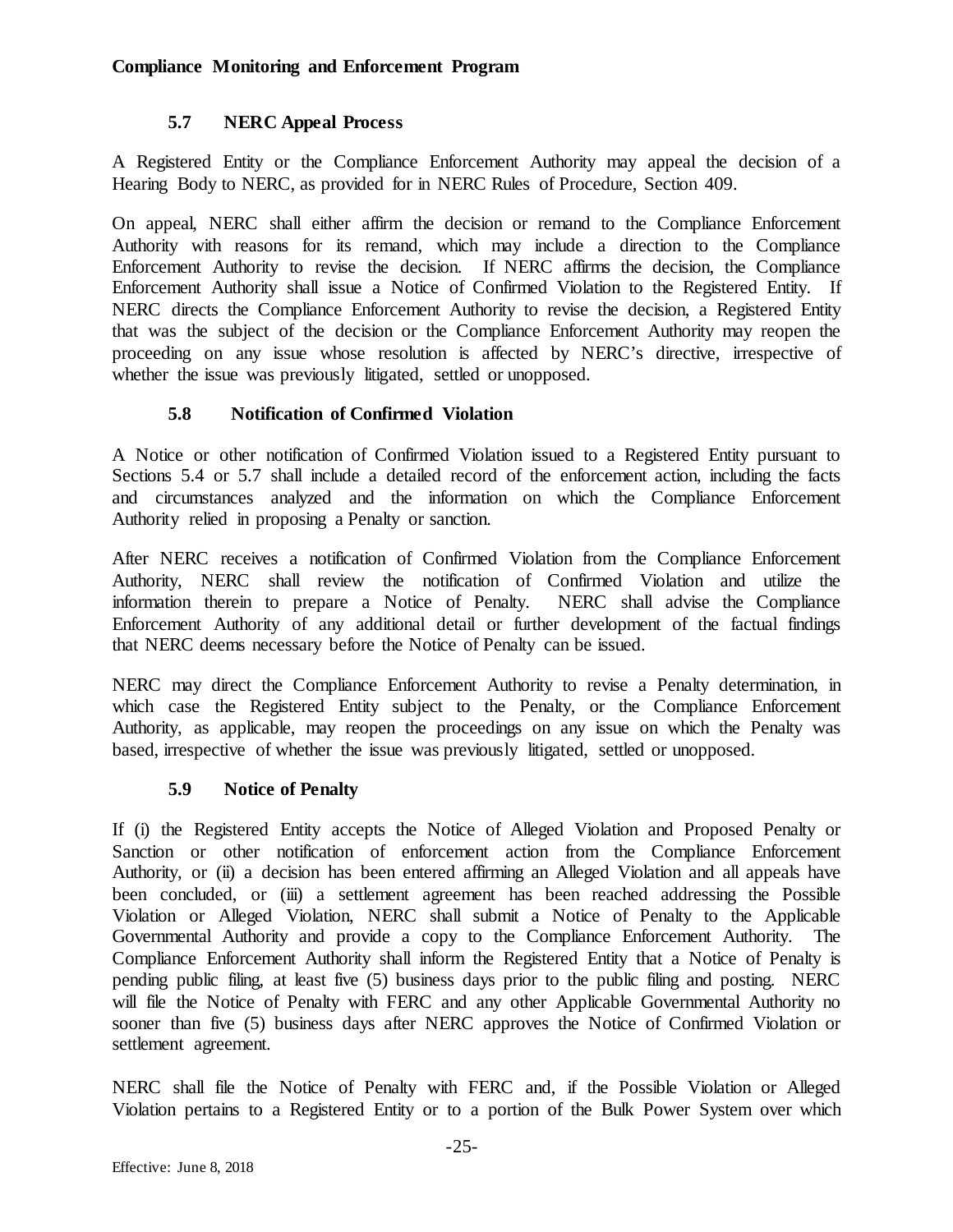another Applicable Governmental Authority has jurisdiction, to such other Applicable Governmental Authority. Any such filing with FERC or with another Applicable Governmental Authority shall be made in accordance with Section 8.0, Reporting and Disclosure. NERC will include with the Notice of Penalty any statement provided by the Registered Entity as set forth in Sections 5.4 or 5.6.

The Penalty or sanction will be effective upon expiration of the thirty (30) day period following filing with FERC of the Notice of Penalty (or such longer period as ordered by FERC) or, if FERC decides to review the Penalty or sanction, upon final determination by FERC.

## **5.10 Completion of Enforcement Action**

<span id="page-28-0"></span>Following FERC approval of, or expiration of the period for action by FERC on, a Notice of Penalty filed by NERC, the Compliance Enforcement Authority shall issue a payment due notice and invoice to the Registered Entity. The payment due notice and invoice shall state the payment due date which shall be thirty (30) days from the date of the payment due notice and invoice. Upon payment of all monetary Penalties by the Registered Entity, the Compliance Enforcement Authority shall issue a notice confirming payment to the Registered Entity, and provide a copy of the notice confirming payment to NERC. Following the completion by the Registered Entity of all requirements set forth in the Notice of Penalty and any settlement agreement, the Compliance Enforcement Authority shall issue the Registered Entity a Notice of Completion of Enforcement Action.

If the Compliance Enforcement Authority dismisses or disposes of a Possible Violation or Alleged Violation that does not become a Confirmed Violation, the Compliance Enforcement Authority shall issue a Notice of Completion of Enforcement Action to the Registered Entity.

A copy of the Notice of Completion of Enforcement Action shall also be provided to NERC by the Compliance Enforcement Authority.

The Notice of Completion of Enforcement Action shall include a release of any data retention directives that were previously issued to the Registered Entity in connection with the matter. Upon issuance of a Notice of Completion of Enforcement Action, tracking of the violation is completed, and the enforcement action shall be closed.

## **5.11 Special Procedures for an Enforcement Action Against an ISO/RTO Where the Monetary Penalty May be Allocated by the ISO/RTO to Other Entities**

<span id="page-28-1"></span>A Registered Entity that is an ISO/RTO may have authority to allocate, pursuant to a proceeding under section 205 of the Federal Power Act, some or all of a monetary Penalty imposed on the ISO/RTO for violation of a Reliability Standard, to another entity(ies) that the Compliance Enforcement Authority, NERC or FERC determines was responsible, in whole or in part, for actions or omissions that caused or contributed to the violation of the Reliability Standard. This section sets forth the procedures to be followed when an ISO/RTO that has received a Notice of Possible Violation requests a determination by the Compliance Enforcement Authority that another entity(ies) was responsible, in whole or in part, for actions or omissions that caused or contributed to the violation (if confirmed) identified in the Notice of Possible Violation.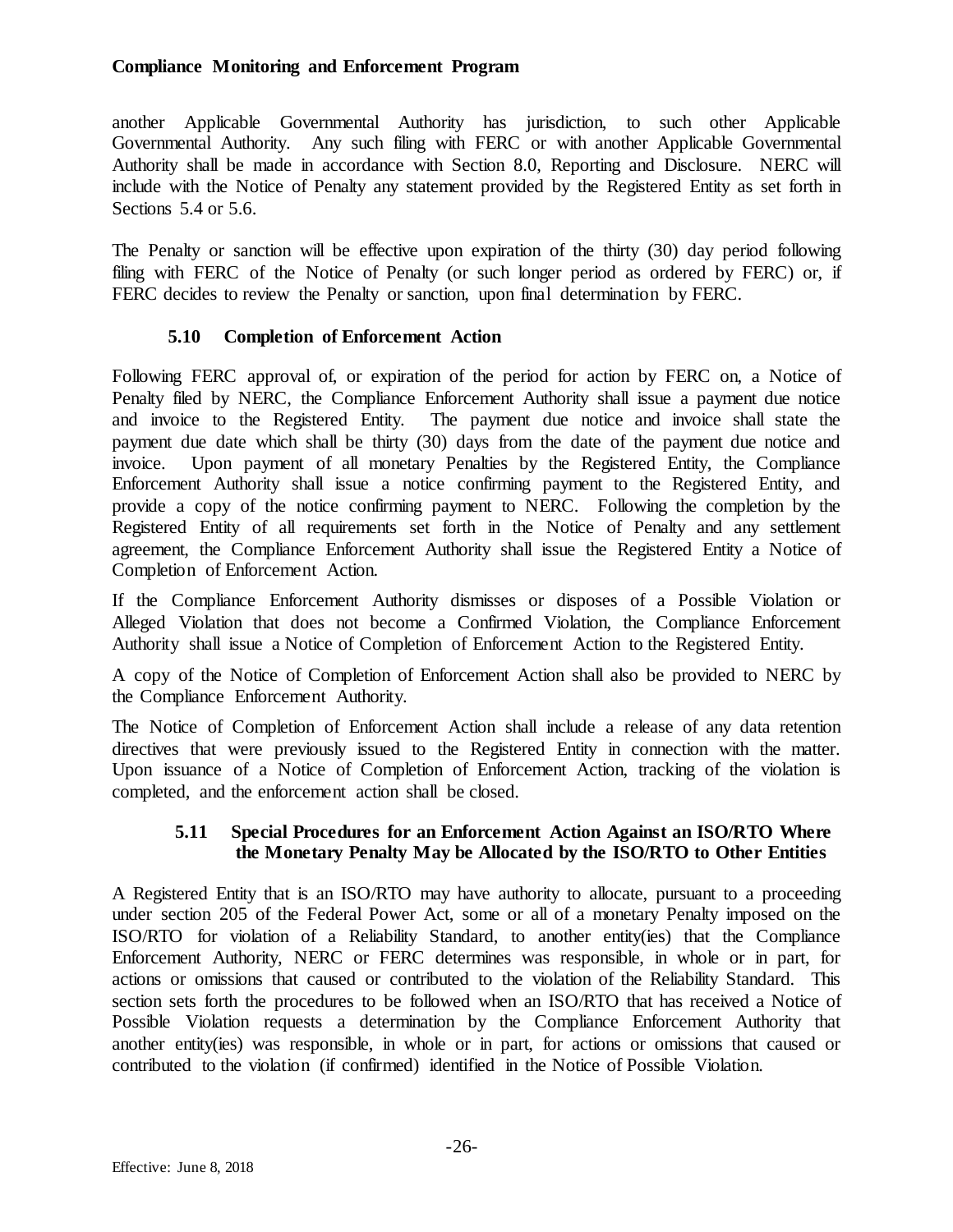The procedures in this section apply only where an ISO/RTO requests a determination that a specified other entity(ies) was responsible, in whole or in part, for actions or omissions that caused or contributed to the violation (if confirmed) identified in a Notice of Possible Violation issued to the ISO/RTO, and shall not apply where the ISO/RTO anticipates or is entitled to allocate or assign a monetary Penalty among all, or an identified segment of, its members, customers or users, pursuant to general cost recovery provisions in the ISO/RTO's tariffs, agreements or governance documents and regardless of actual fault or responsibility of the entities to whom the monetary Penalty is issued for the violation.

#### **5.11.1 ISO/RTO's Request for Determination and Notice to Other Entity(ies)**

In order to request the Compliance Enforcement Authority to make a determination in an enforcement action that a specified other entity(ies) was responsible, in whole or in part, for actions or omissions that caused or contributed to a violation (if confirmed) of a Reliability Standard for which the ISO/RTO has received a Notice of Possible Violation, the ISO/RTO shall, no later than ten (10) business days after receiving the Notice of Possible Violation or such additional period as the Compliance Enforcement Authority may permit for good cause shown (i) submit a written request to the Compliance Enforcement Authority and (ii) issue a notice to the specified other entity(ies), each conforming to the requirements of the following two paragraphs of this section.

The ISO/RTO's written request to the Compliance Enforcement Authority shall contain:

- (1) the Compliance Enforcement Authority's identification number for the Notice of Possible Violation;
- (2) a statement that the ISO/RTO is requesting that the Compliance Enforcement Authority make a determination that a specified other entity(ies) was responsible, in whole or in part, for actions and omissions that caused or contributed to the violation (if confirmed) identified in the Notice of Possible Violation;
- (3) the name(s) of, and contact information for, the specified other entity(ies), including name(s) and address(es) of the entity(ies) and name(s), telephone number(s) and e-mail address(es) of the contact person(s) for the other entity(ies);
- (4) a statement that the ISO/RTO has authority to allocate some or all of the monetary Penalty to the specified other entity(ies), including citations to any supporting tariffs, agreements, orders, or governance documents, and a brief explanation to show that the specified other entity(ies) are subject to the tariffs, agreements, orders and/or other governance documents; and
- (5) a brief statement of the factual basis on which the ISO/RTO contends in good faith that the specified other entity(ies) was responsible for actions or omissions that caused or contributed to the violation (if confirmed) identified in the Notice of Possible Violation. As the enforcement action proceeds, the ISO/RTO may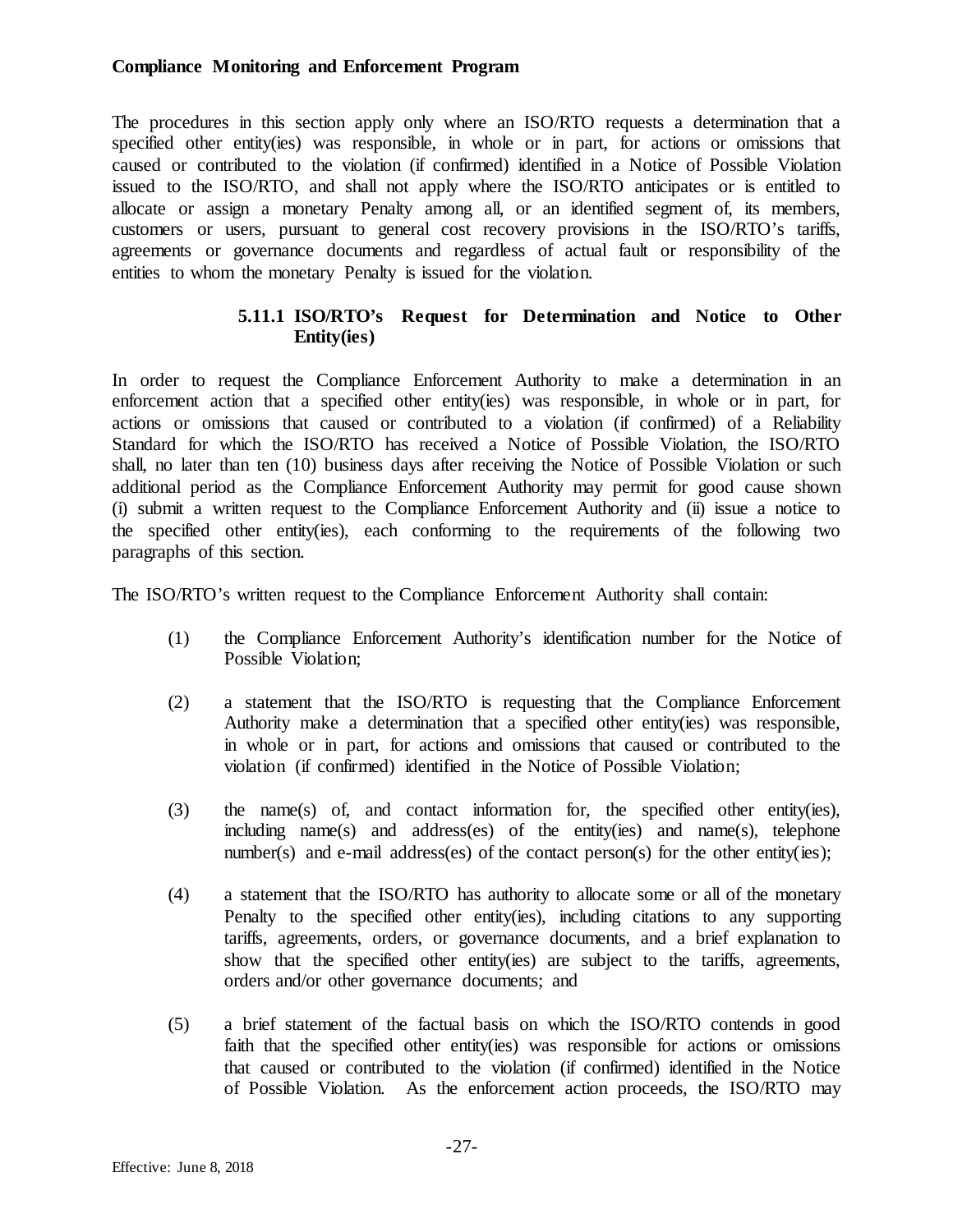supplement, expand or modify this explanation as additional information becomes available during the course of the enforcement action.

The ISO/RTO's notice to the specified other entity(ies) shall contain the following information:

- (1) The name of the specified other entity, and the name, telephone number and email address of the specified other entity's contact person (person to whom the notice is being sent);
- (2) A statement that the ISO/RTO has received a Notice of Possible Violation from the Compliance Enforcement Authority, the Compliance Enforcement Authority's identification number for the Notice of Possible Violation, and contact information for the Compliance Enforcement Authority;
- (3) A statement that the ISO/RTO has requested the Compliance Enforcement Authority to determine that the specified other entity was responsible, in whole or in part, for actions or omissions that caused or contributed to the violation identified in the Notice of Possible Violation, and that the ISO/RTO intends to seek to allocate to the specified other entity all or a portion of any monetary Penalty that is imposed on the ISO/RTO for the violation (if confirmed), if the Compliance Enforcement Authority determines the specified other entity was responsible, in whole or in part, for actions or omissions that caused or contributed to the violation identified in the Notice of Possible Violation.
- (4) A statement that the specified other entity should promptly contact the Compliance Enforcement Authority for further information and to request to participate in the enforcement action relating to the Notice of Possible Violation.

The ISO/RTO shall cause its notice to the specified other entity(ies) to be delivered to the other entity(ies) by next-business-day delivery using a delivery service that provides verification of delivery. The ISO/RTO shall provide the Compliance Enforcement Authority with (i) a copy of the notice sent to each specified other entity, and (ii) a copy of the delivery service's verification of delivery of the notice to each specified other entity.

## **5.11.2 Responses of the Compliance Enforcement Authority and the Specified Other Entity(ies) to ISO/RTO's Request for Determination and Notice**

If (i) the ISO/RTO's written request meets the requirements of Section 5.11.1, the Compliance Enforcement Authority shall provide the specified other entity(ies) with a copy of a nondisclosure agreement (which shall include the specified other entity's agreement to comply with the confidentiality requirements of the Compliance Program and of Section 1500 of the NERC Rules of Procedure) that must be executed to obtain a copy of the Notice of Possible Violation and a copy of the ISO/RTO's written request to the Compliance Enforcement Authority for a determination that the specified other entity(ies) was responsible, in whole or in part, for actions or omissions that caused or contributed to the violation (if confirmed) identified in the Notice of Possible Violation. In addition, the Compliance Enforcement Authority shall advise the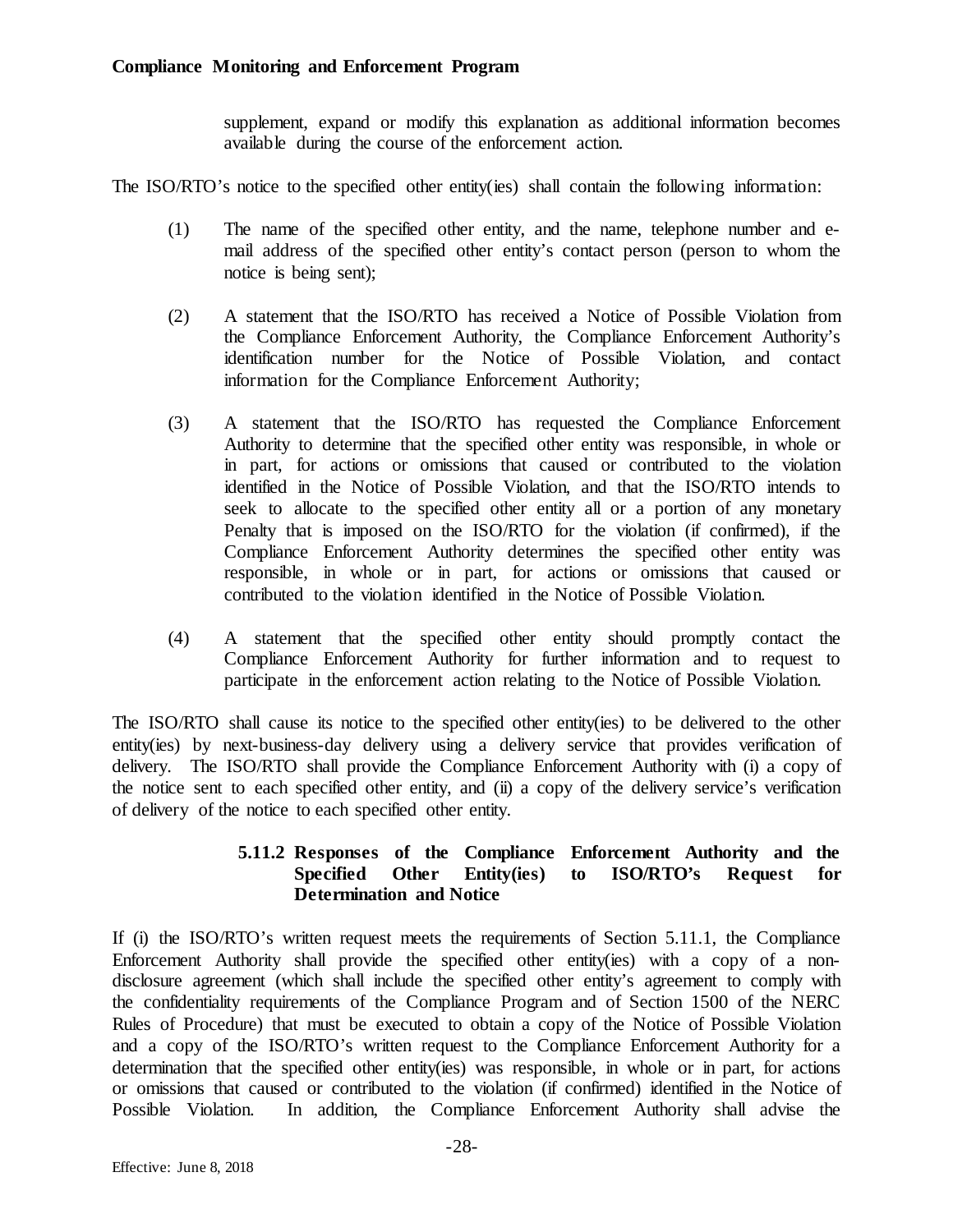specified other entity(ies) that: (i) the specified other entity(ies) may elect not to participate in the enforcement action, and may submit a written statement to the Compliance Enforcement Authority stating why the specified other entity is not participating and providing any facts or information the other entity wishes to provide concerning the occurrence(s) that are the subject of the Notice of Possible Violation, and (ii) whether or not the specified other entity elects to participate in the enforcement action, the Compliance Enforcement Authority may determine that the specified other entity was responsible, in whole or in part, for actions or omissions that caused or contributed to the violation identified in the Notice of Possible Violation.

If the ISO/RTO's written request meets the requirements of Section 5.11.1, then the specified other entity(ies) shall be permitted to participate in the enforcement action concerning the Notice of Possible Violation if the other entity(ies) submits a written request to participate to the Compliance Enforcement Authority and executes a non-disclosure agreement in the form provided by the Compliance Enforcement Authority. The specified other entity must submit its written request to participate prior to, as applicable (i) the date of execution of a settlement agreement between the Compliance Enforcement Authority and the ISO/RTO, or (ii) the date that the Compliance Enforcement Authority issues a Notice of Confirmed Violation to the ISO/RTO. The Compliance Enforcement Authority is not required to suspend or delay the enforcement process pending receipt of a request to participate from the specified other entity(ies), nor to revisit or redo any aspect of the enforcement process that has already occurred prior to receipt of the specified other entity(ies)'s written request to participate; however, upon receipt of a written request to participate and executed nondisclosure agreement from the specified other entity(ies), the Compliance Enforcement Authority shall suspend activity in the enforcement action until it has acted on the request to participate.

Upon receiving the specified other entity's written request to participate in the enforcement action and the other entity's executed nondisclosure agreement, the Compliance Enforcement Authority shall issue a notice to the ISO/RTO and to the specified other entity stating that the specified other entity is allowed to participate in the enforcement action. The Compliance Enforcement Authority's notice that the specified other entity is allowed to participate in the enforcement action shall include a copy of the Notice of Possible Violation originally issued to the ISO/RTO and, if a Notice of Alleged Violation and Proposed Penalty or Sanction or similar notification has been issued to the ISO/RTO, a copy of the latter Notice or notification. Upon receiving notice from the Compliance Enforcement Authority that it is allowed to participate in the enforcement action, the specified other entity may participate in the same manner as the ISO/RTO and shall be subject to all applicable requirements and deadlines specified in the NERC Compliance Program.

If the ISO/RO fails to meet the requirements of Section 5.11.1, the Compliance Enforcement Authority shall issue a notice to the ISO/RTO and to the specified other entity(ies) stating that the Compliance Enforcement Authority will not make the determination requested by the ISO/RTO and therefore the specified other entity will not be allowed to participate in the enforcement action relating to the Notice of Possible Violation.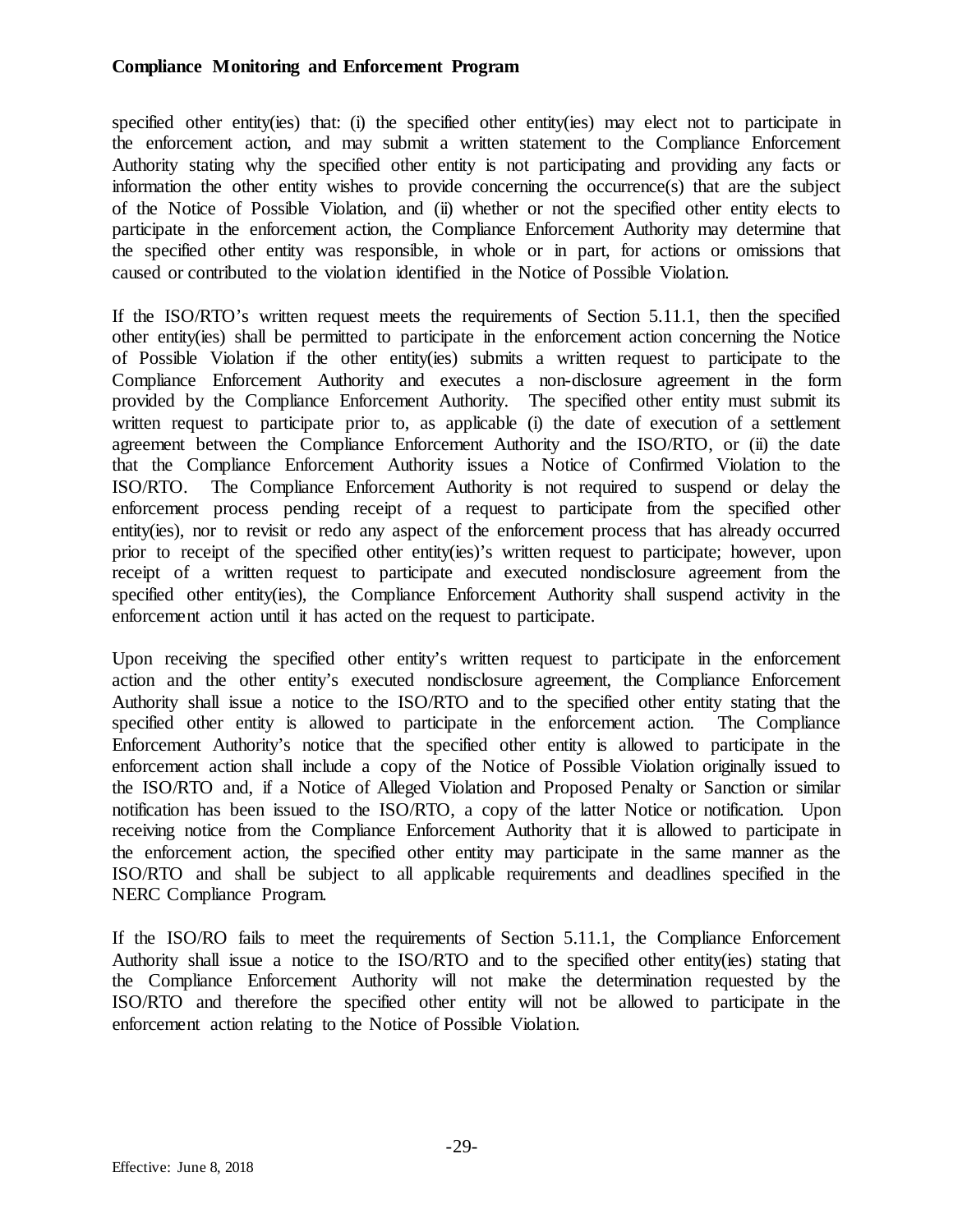#### **5.11.3 Compliance Enforcement Authority's Notices to NERC**

(a) Within five (5) business days after receiving an ISO/RTO's written request for a determination that a specified other entity(ies) was responsible, in whole or in part, for actions or omissions that caused or contributed to a violation identified in the Notice of Possible Violation issued to the ISO/RTO, the Compliance Enforcement Authority shall provide to NERC (i) a copy of the ISO/RTO's written request for a determination that a specified other entity(ies) was responsible, in whole or in part, for actions or omissions that caused or contributed to the violation identified in the Notice of Possible Violation, and (ii) the ISO/RTO's notice to the specified other entity(ies).

(b) On the same day that the Compliance Enforcement Authority issues a notice pursuant to Section 5.11.2 stating, as applicable, that (i) it will or will not make the determination requested by the ISO/RTO or (ii) the specified other entity(ies) are or are not allowed to participate in the enforcement action, the Compliance Enforcement Authority shall provide a copy of the notice to NERC and shall send a copy of the notice to any other entities that have been allowed to participate in the enforcement action.

## **5.11.4 Compliance Enforcement Authority's Determination**

After issuing a notice pursuant to Section 5.11.3 that it will make a determination as to whether the specified other entity(ies) was responsible, in whole or in part, for actions or omissions that caused or contributed to the violation that is the subject of the Notice of Possible Violation issued to the ISO/RTO, then, if the enforcement action is not resolved by a settlement agreement stating whether or not the specified other entity(ies) was responsible, in whole or in part, for actions or omissions that caused or contributed to the violation identified in the Notice of Possible Violation, the Compliance Enforcement Authority shall make, and include in its proposed Notice of Penalty, its determination of whether or not the specified other entity(ies) were responsible, in whole or in part, for actions or omissions that caused or contributed to the violation. The Compliance Enforcement Authority's determination shall only address whether or not the specified other entity(ies) was responsible, in whole or in part, for actions or omissions that caused or contributed to the violation, and shall not address whether all or a part of any monetary Penalty imposed on the ISO/RTO for the violation should be allocated or assigned to the specified other entity(ies).

The specified other entity(ies) shall be entitled to request a hearing on the Compliance Enforcement Authority's determination pursuant to Section 1.3.1 of Attachment 2 of this Appendix 4C, and to appeal the Hearing Body's decision pursuant to Section 1.7.10 of Attachment 2 to this Appendix 4C, as though the specified other entity(ies) were a Registered Entity(ies).

## **5.11.5 Procedure Where ISO/RTO Members Are Allowed to Directly Assign Monetary Penalties for Violations of Reliability Standards to the ISO/RTO**

If an ISO/RTO's tariffs, agreement or other relevant governance documents establish procedures that allow members of the ISO/RTO to directly assign to the ISO/RTO monetary Penalties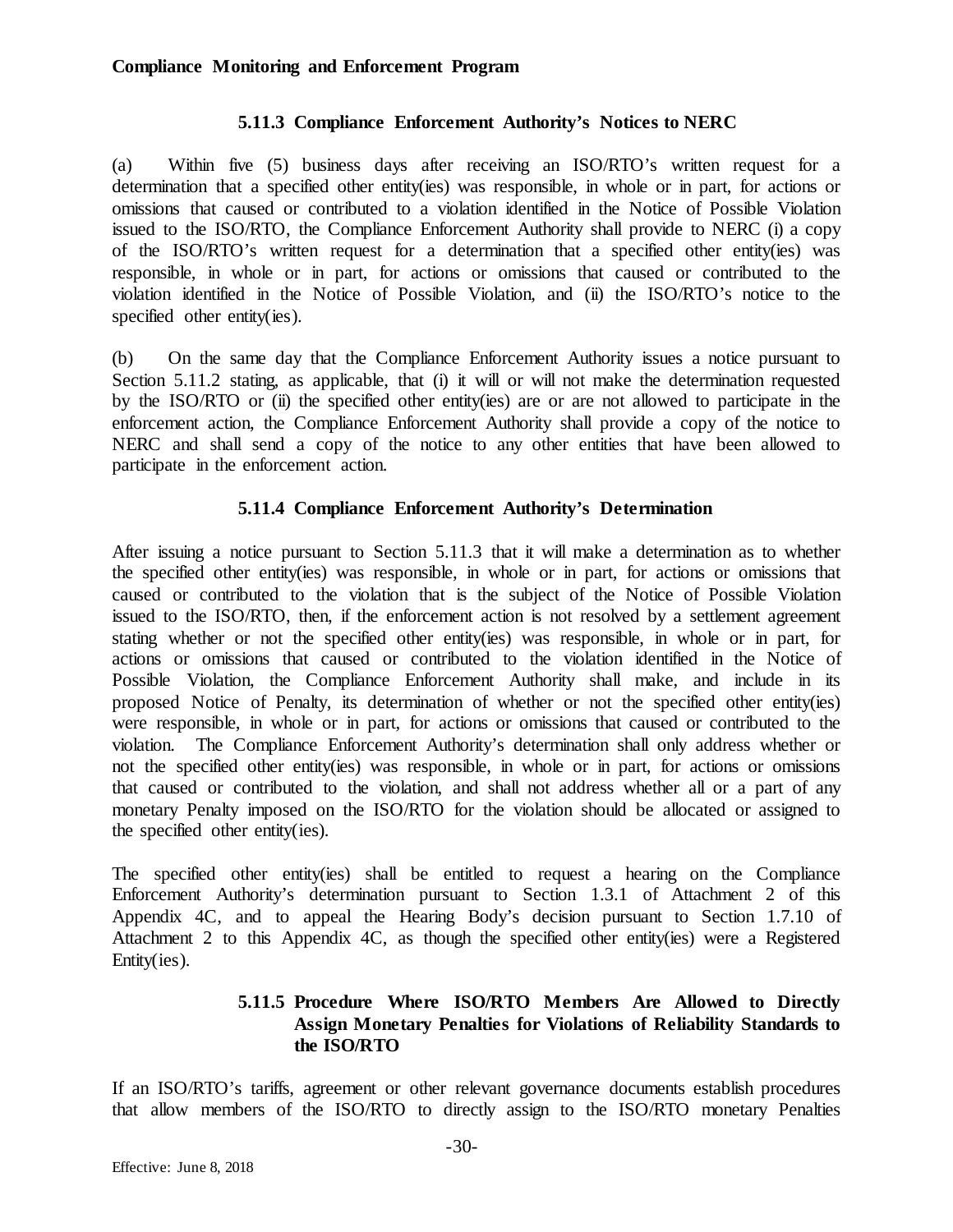imposed on the ISO/RTO member(s) for violations of Reliability Standards, then the ISO/RTO members may follow the same requirements of Sections 5.11.1 and 511.2 as are applicable to an ISO/RTO under those sections, and the ISO/RTO shall be afforded the same rights to participate in the enforcement action as a specified other entity under Sections 5.11.1, 5.11.2, and 5.11.4, subject to the same requirements and conditions specified in those sections. In such circumstances, the ISO/RTO shall be deemed to be a "specified other entity" for purposes of this Section.

## **5.11.6 Obligation to Pay Monetary Penalty**

(a) The ISO/RTO shall be obligated and responsible to pay any monetary Penalty imposed by the Compliance Enforcement Authority on the ISO/RTO for violation of a Reliability Standard, in accordance with Section 5.10, (i) regardless of whether the Compliance Enforcement Authority has made a determination that a specified other entity was responsible, in whole or in part, for actions or omissions that caused or contributed to the violation, (ii) without regard to the timing of any separate proceeding(s) in which the ISO/RTO seeks to allocate some or all of the monetary Penalty to a specified other entity(ies), and (iii) without regard to whether or when the ISO/RTO receives payment from the specified other entity(ies).

(b) In an enforcement action subject to Section 5.11.5, the ISO/RTO member(s) shall be obligated and responsible to pay any monetary Penalty imposed by the Compliance Enforcement Authority on the ISO/RTO member(s) for violation of a Reliability Standard, regardless of whether or when the ISO/RTO members receive payment or reimbursement from the ISO/RTO.

# <span id="page-33-0"></span>**6.0 MITIGATION OF VIOLATIONS OF RELIABILITY STANDARDS**

The Compliance Enforcement Authority has authority to collect Documents, data and information in the manner it deems most appropriate, including requesting copies be made of Documents, data and information and removing those copies from the Registered Entity's location in accordance with appropriate security procedures conforming to Section 1500 of the Rules of Procedure and other safeguards as appropriate in the circumstances to maintain the confidential or other protected status of the Documents, data and information, such as information held by a governmental entity that is subject to an exemption from disclosure under the United States Freedom of Information Act, or a comparable state or provincial law, that would be lost of the information were placed into the public domain. Parties engaged in the process described in this section should consult with each other on the data and information that would be appropriate for effectively addressing this section's process requirements. If a Registered Entity believes that a request for Documents, data or information is unreasonable, the Registered Entity may request a written determination from the NERC general counsel. If Documents, data, information or other reports requested from a Registered Entity in connection with development of a Mitigation Plan or other Mitigating Activities are not received by the Required Date, the Compliance Enforcement Authority may execute the steps described in **Attachment 1, Process for Non-submittal of Requested Data.**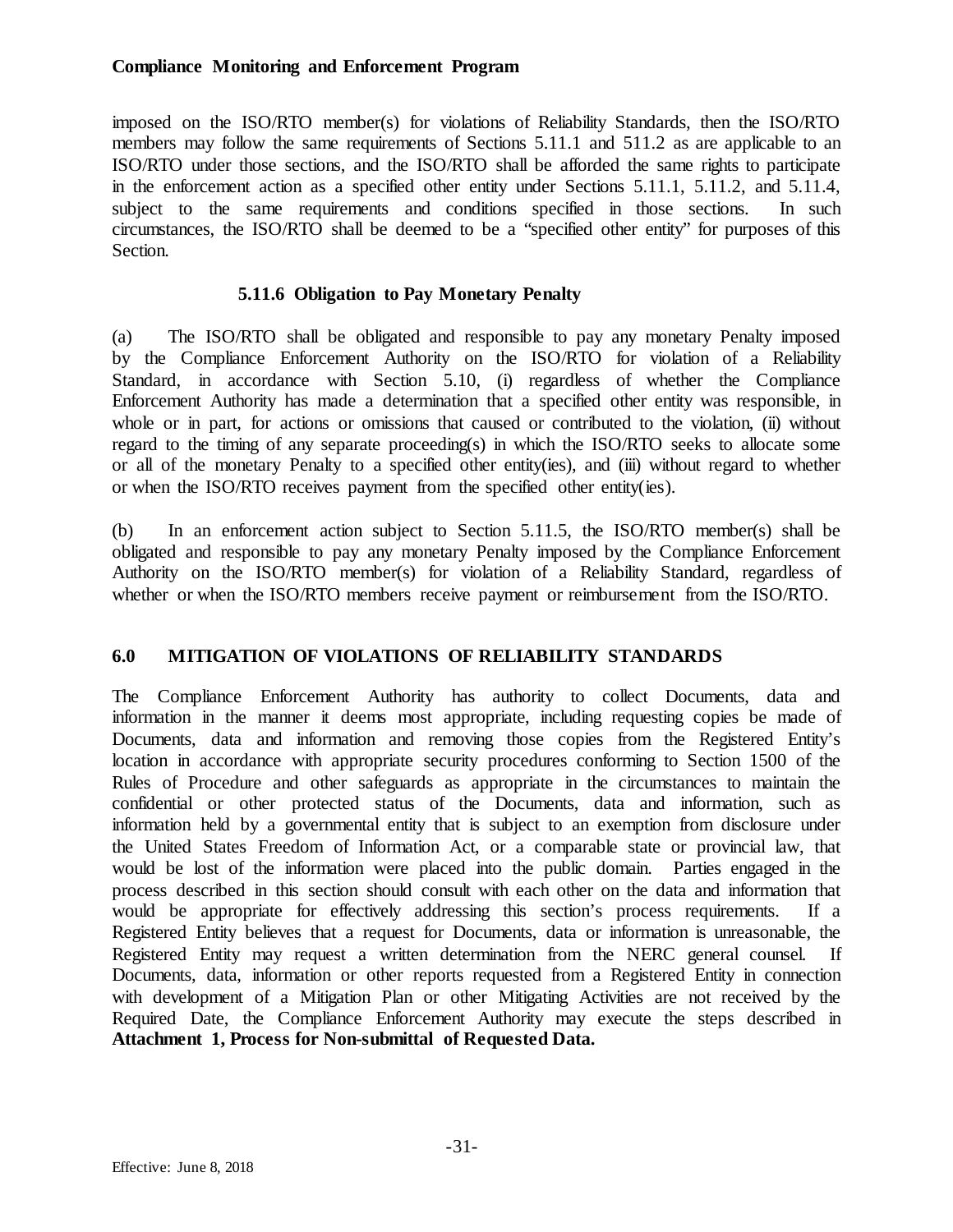## **6.1 Requirement for Submission of Mitigation Plans**

<span id="page-34-0"></span>A Registered Entity found to be in violation of a Reliability Standard shall file with the Compliance Enforcement Authority (i) a proposed Mitigation Plan to correct the violation, or (ii) a description of how the violation has been mitigated, and any requests for extensions of Mitigation Plans or a report of completed mitigation. A Registered Entity may also submit a proposed Mitigation Plan at any other time, including with a Self-Report, or, without admitting it has committed a violation, in response to a Notice of Possible Violation or notification of Alleged Violation.

# **6.2 Contents of Mitigation Plans**

<span id="page-34-1"></span>A Mitigation Plan shall include the following information:

- The Registered Entity's point of contact for the Mitigation Plan, who shall be a person (i) responsible for filing the Mitigation Plan, (ii) technically knowledgeable regarding the Mitigation Plan, and (iii) authorized and competent to respond to questions regarding the status of the Mitigation Plan. This person may be the Registered Entity's point of contact described in Section 2.0.
- The Possible, Alleged or Confirmed Violation(s) of Reliability Standard(s) the Mitigation Plan will correct.
- The cause of the Possible, Alleged or Confirmed Violation(s).
- The Registered Entity's action plan to correct the Possible, Alleged or Confirmed Violation(s).
- The Registered Entity's action plan to correct the cause of the Possible, Alleged or Confirmed Violation.
- The Registered Entity's action plan to prevent recurrence of the Possible, Alleged or Confirmed Violation(s).
- The anticipated impact of the Mitigation Plan on the Bulk Power System reliability and an action plan to mitigate any increased risk to the reliability of the Bulk Power System while the Mitigation Plan is being implemented.
- A timetable for completion of the Mitigation Plan including the completion date by which the Mitigation Plan will be fully implemented and the Possible, Alleged or Confirmed Violation(s) corrected.
- Implementation milestones no more than three (3) months apart for Mitigation Plans with expected completion dates more than three (3) months from the date of submission. Additional violations could be determined for not completing work associated with accepted milestones.
- Any other information deemed necessary or appropriate.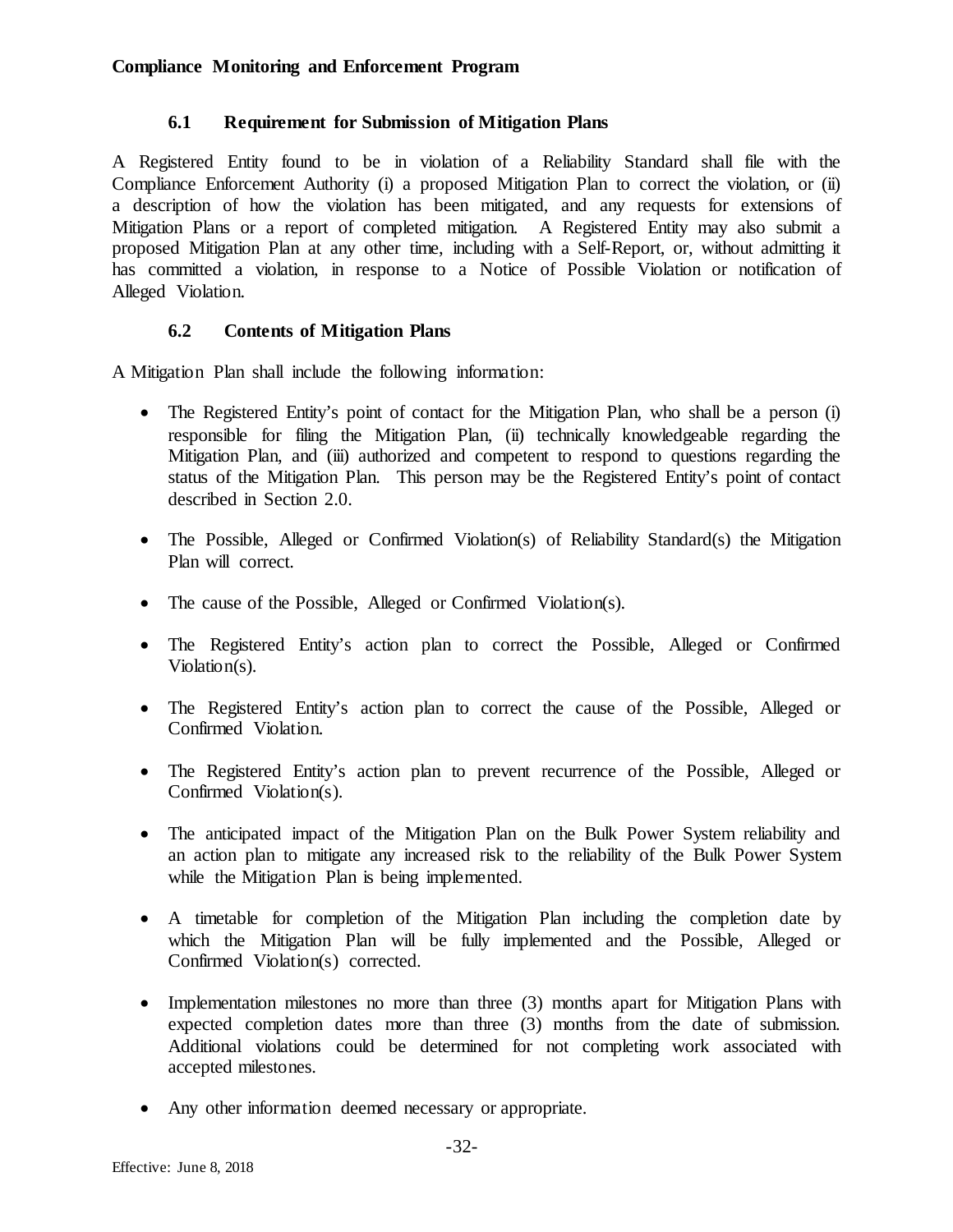The Mitigation Plan shall be signed by an officer, employee, attorney or other authorized representative of the Registered Entity.

# **6.3 Timetable for Completion of Mitigation Plans**

<span id="page-35-0"></span>The Mitigation Plan shall be completed in accordance with its terms. At the Compliance Enforcement Authority's discretion, the completion deadline may be extended for good cause including, but not limited to: (i) operational issues such as the inability to schedule an outage to complete Mitigating Activities, and (ii) construction requirements in the Mitigation Plan that require longer to complete than originally anticipated. If the Mitigation Plan extends beyond the next applicable reporting/assessment period, sanctions for any violation of the applicable Reliability Standard(s) occurring during the implementation period will be held in abeyance and will be waived if the Mitigation Plan is satisfactorily completed.

Any violations assessed during the period of time the accepted Mitigation Plan is being implemented will be recorded by the Compliance Enforcement Authority with associated sanctions or Penalties. Regional Entities will report any findings of violations recorded during this time period to NERC with the notation that the Registered Entity is working under an accepted Mitigation Plan with an extended completion date with Penalties and sanctions held in abeyance until completion of the Mitigation Plan. Upon completion of the accepted Mitigation Plan in accordance with Section 6.6, the Compliance Enforcement Authority will notify the Registered Entity that any findings of violations of the applicable Reliability Standard during the period that the accepted Mitigation Plan was being implemented have been waived and no Penalties or sanctions will apply. Regional Entities will also notify NERC of any such waivers of violations of Reliability Standards.

A request for an extension of any milestone or the completion date of the accepted Mitigation Plan by a Registered Entity must be received by the Compliance Enforcement Authority at least five (5) business days before the original milestone or completion date. The Compliance Enforcement Authority may accept a request for an extension or modification of a Mitigation Plan if the Compliance Enforcement Authority determines the request is justified, and shall notify NERC of the extension or modification within five (5) business days.

If a Mitigation Plan submitted by a Registered Entity is rejected by the Regional Entity acting as Compliance Enforcement Authority or the Hearing Body in accordance with Section 6.5, the Registered Entity shall be subject to any findings of violation of the applicable Reliability Standards during the period the Mitigation Plan was under consideration and to imposition of any Penalties or sanctions imposed for such violations.

# **6.4 Submission of Mitigation Plans**

<span id="page-35-1"></span>A Mitigation Plan may be submitted at any time but shall have been submitted by the Registered Entity within thirty (30) days after being served the notification of Alleged Violation, if the Registered Entity does not contest the Alleged Violation and Penalty or sanction, or shall be reflected in a settlement agreement or Notice of Penalty. If the Registered Entity disputes the Alleged Violation or the Penalty or sanction, the Registered Entity shall submit its Mitigation Plan within ten (10) business days following issuance of the written decision of the Hearing Body, unless the Registered Entity elects to appeal the Hearing Body's determination to NERC.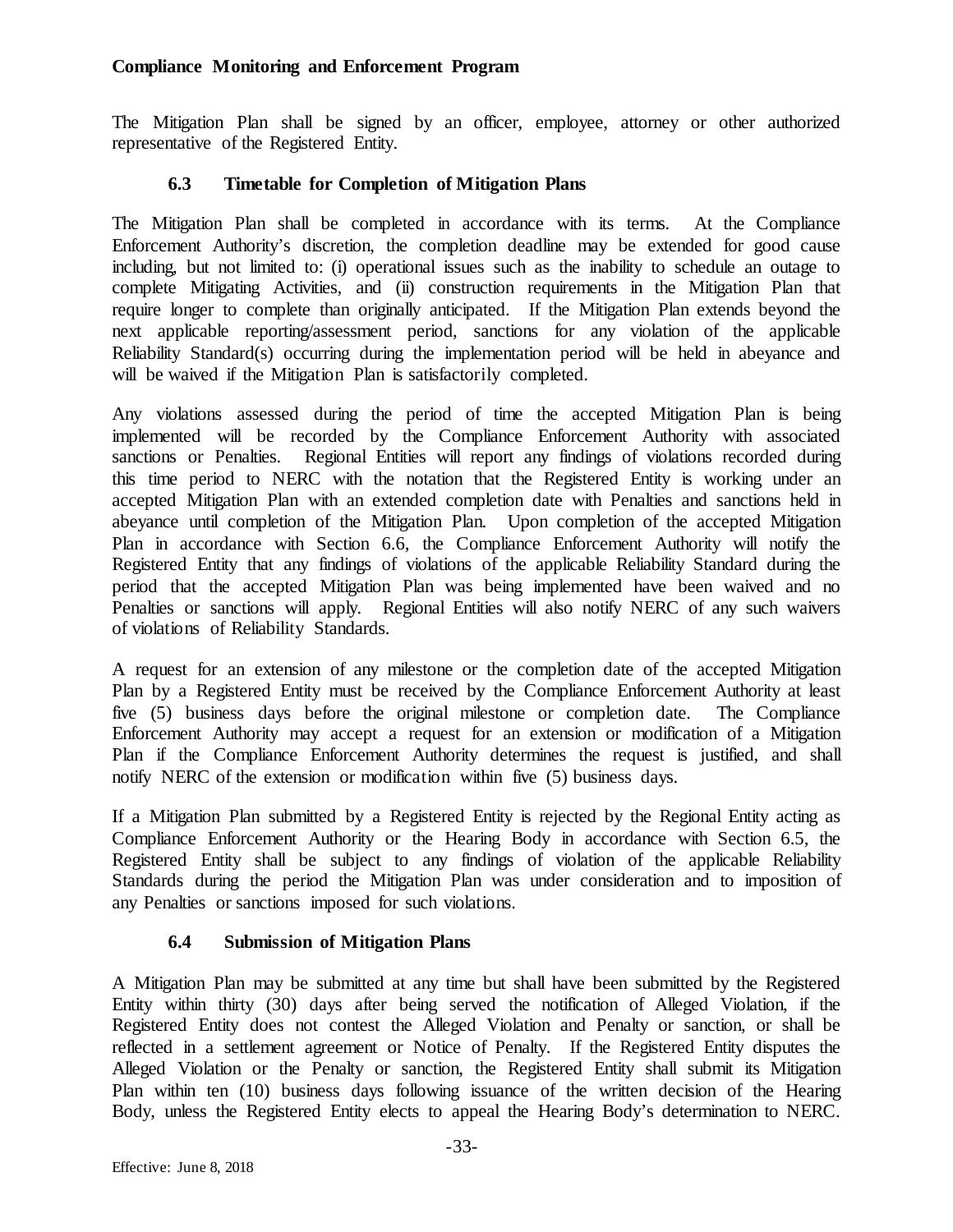The Registered Entity may choose to submit a Mitigation Plan while it contests an Alleged Violation or Penalty or sanction or in response to a Notice of Possible Violation; such submission shall not be deemed an admission of a violation or the appropriateness of a Penalty or sanction. If the Registered Entity has not yet submitted a Mitigation Plan, or the Registered Entity submits a Mitigation Plan but it is rejected by the Regional Entity acting as Compliance Enforcement Authority or the Hearing Body in accordance with Section 6.5, any subsequent violations of the Reliability Standard identified by the Compliance Enforcement Authority before the Hearing Body renders its decision will not be held in abeyance and will be considered as repeat violations of the Reliability Standard.

### **6.5 Review and Acceptance or Rejection of Proposed Mitigation Plans**

Unless the time period is extended by the Compliance Enforcement Authority, it will complete its review of the Mitigation Plan, and will issue a written statement accepting or rejecting the Mitigation Plan, within thirty (30) days of receipt; otherwise the Mitigation Plan will be deemed accepted. In order to extend the initial or an extended period for review of the Mitigation Plan, the Compliance Enforcement Authority shall, within the initial or extended review period, notify the Registered Entity (and NERC if NERC is not the Compliance Enforcement Authority) that the review period is being extended and identify the date by which the Compliance Enforcement Authority will complete its review of the Mitigation Plan. The Compliance Enforcement Authority's extension notice shall also state that if the Compliance Enforcement Authority has not issued a notice by the end of the extended review period either stating that the Compliance Enforcement Authority accepts or rejects the proposed Mitigation Plan or further extending the Compliance Enforcement Authority's period for review of the Mitigation Plan, the Mitigation Plan will be deemed accepted.

If the Compliance Enforcement Authority rejects a Mitigation Plan, the Compliance Enforcement Authority will provide the Registered Entity with a written statement describing the reasons for the rejection, and will require the Registered Entity to submit a revised Mitigation Plan by the Required Date. The Compliance Enforcement Authority will notify the Registered Entity within ten (10) business days after receipt of a revised Mitigation Plan whether the Compliance Enforcement Authority will accept or reject the revised Mitigation Plan and provide a written statement describing the reasons for rejection and the Required Date for the second revised Mitigation Plan. If the second review results in rejection of the Mitigation Plan, the Registered Entity may request a hearing in accordance with the Hearing Procedures, by submitting to the Compliance Enforcement Authority a written request for hearing including an explanation of why the Mitigation Plan should be accepted. After the hearing is completed, the Compliance Enforcement Authority will issue a written statement accepting a Mitigation Plan it deems as appropriate.

Within five (5) business days after a Regional Entity accepts a Mitigation Plan, the Regional Entity (i) will notify NERC and the Registered Entity of the acceptance of the Mitigation Plan and (ii) will provide the accepted Mitigation Plan to NERC. NERC will review the accepted Mitigation Plan and, within thirty (30) days following its receipt of the Mitigation Plan from the Regional Entity, will notify the Regional Entity and the Registered Entity, on a contemporaneous basis, as to whether the Mitigation Plan is approved or disapproved by NERC. If NERC disapproves a Mitigation Plan that was accepted by the Regional Entity, NERC shall state its reasons for the rejection, and may state the changes to the Mitigation Plan that would result in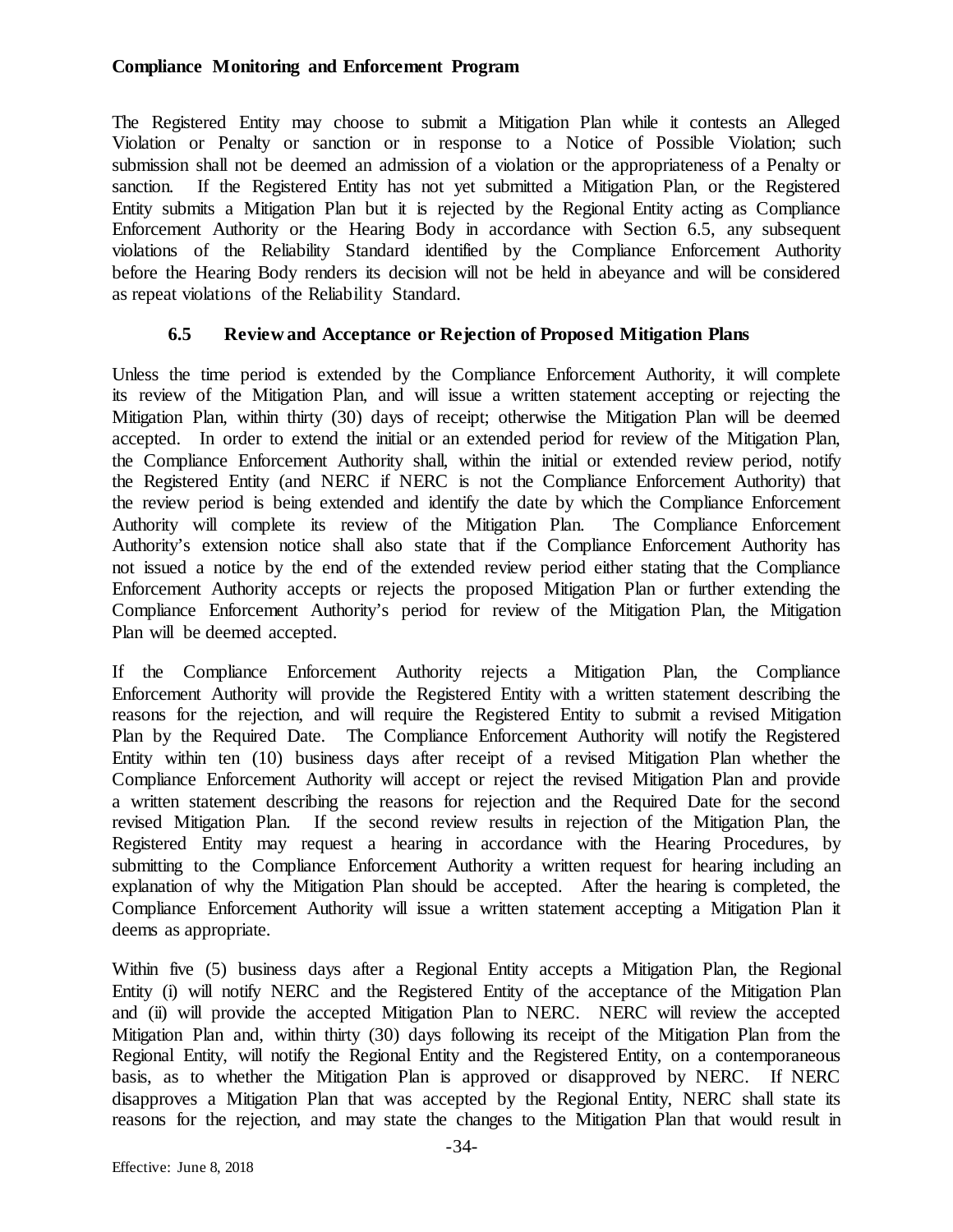approval by NERC. The Registered Entity shall not be subject to findings of violations of the specific Requirements of Reliability Standards that are the subject of the Mitigation Plan or to imposition of Penalties or sanctions for such violations with respect to the period of time the Mitigation Plan was under consideration by NERC and for a reasonable period following NERC's disapproval of the Mitigation Plan, so long as the Registered Entity promptly submits a modified Mitigation Plan that addresses the concerns identified by NERC.

If a Registered Entity submits a Mitigation Plan prior to issuance of a notification of Confirmed Violation or entry into a settlement, such as with a Self-Report or in response to a Notice of Possible Violation, the Regional Entity may provisionally accept the proposed Mitigation Plan. If the Regional Entity subsequently determines, upon completing its assessment of the Possible Violation, that the facts and circumstances are different than those on which the accepted Mitigation Plan was based, the Regional Entity may, by notice to the Registered Entity and to NERC, require the Registered Entity to submit a revised Mitigation Plan that fully addresses the facts and circumstances of the violation. The Regional Entity's notice shall state the additional or different facts and circumstances that need to be addressed in the revised Mitigation Plan. The Registered Entity shall submit a revised Mitigation Plan in response to the notice within thirty (30) days following the date of the notice, unless the Regional Entity specifies or allows a longer time period. The Registered Entity's revised Mitigation Plan shall be subject to review and acceptance or rejection by the Regional Entity and by NERC in accordance with this Section 6.5. If the Regional Entity issues a notification of Confirmed Violation or enters into a settlement with the Registered Entity and does not identify a need to request modifications to the provisionally-accepted Mitigation Plan based on additional or different facts and circumstances, the Regional Entity shall issue a notice to the Registered Entity, with a copy to NERC, stating that the "provisional" nature of the acceptance is terminated and the acceptance is final. The Regional Entity shall issue such notice within five (5) business days of issuance of the Notice of Confirmed Violation or entry into the settlement.

NERC will submit to FERC, as non-public information, an approved Mitigation Plan relating to violations of Reliability Standards within seven (7) business days after NERC approves the Mitigation Plan. NERC shall publicly post the approved Mitigation Plan as part of the public posting of the related Notice of Penalty in accordance with Section 8.0 or settlement in accordance with Section 5.6.

## **6.6 Completion/Confirmation of Implementation of Mitigation Plans**

The Registered Entity shall provide updates at least quarterly to the Compliance Enforcement Authority on the progress of the Mitigation Plan. The Compliance Enforcement Authority will track the Mitigation Plan to completion and may conduct on-site visits and review status during Compliance Audit to monitor Mitigation Plan implementation.

Upon completion of the Mitigation Plan, the Registered Entity shall provide to the Compliance Enforcement Authority certification, signed by an officer, employee, attorney or other authorized representative of the Registered Entity, that all required actions described in the Mitigation Plan have been completed and shall include data or information sufficient for the Compliance Enforcement Authority to verify completion. The Compliance Enforcement Authority shall request such data or information and conduct follow-up assessments, on-site or other Spot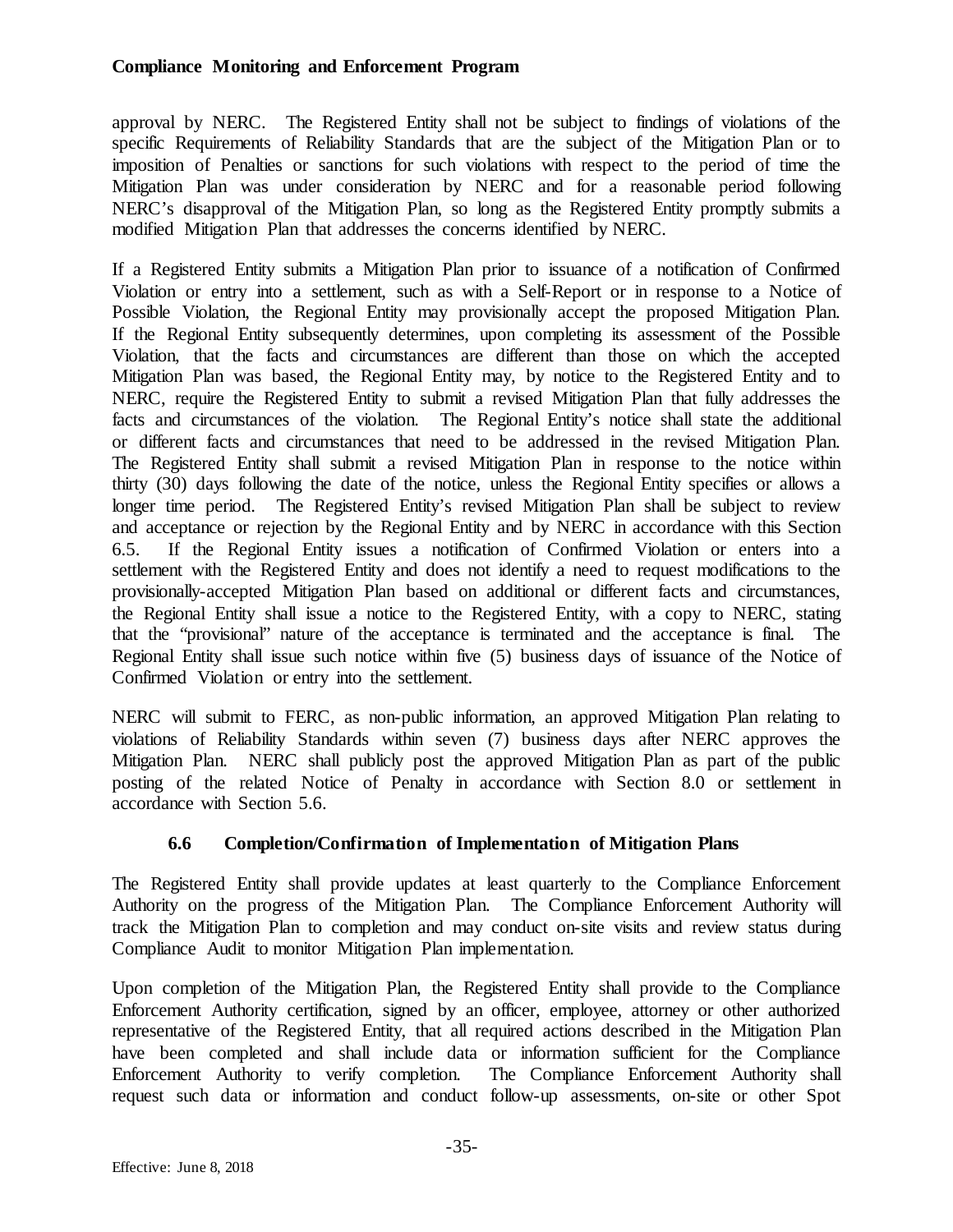Checks, or Compliance Audits as it deems necessary to verify that all required actions in the Mitigation Plan have been completed.

In the event all required actions in the Mitigation Plan are not completed within the applicable deadline including any extensions of the original deadline granted under Section 6.3, any violation(s) of a Reliability Standard subject to the Mitigation Plan that occurred during the originally scheduled time period for completion will be enforced immediately and a new Mitigation Plan must be submitted for acceptance by the Compliance Enforcement Authority. In addition, the Compliance Enforcement Authority may conduct a Compliance Audit of, or issue a Remedial Action Directive to, the Registered Entity.

Upon request by NERC, the Regional Entity will provide to NERC the quarterly status reports and such other information as NERC requests. The Regional Entity will notify NERC when each Mitigation Plan is verified to have been completed.

### **6.7 Recordkeeping**

The Compliance Enforcement Authority will maintain a record containing the following information for each Mitigation Plan:

- Name of Registered Entity.
- The date of the violation.
- Monitoring method by which the violation was detected, i.e., Self-Certification, Self-Report, Compliance Audit, Compliance Investigation, Complaint, etc.
- Date(s) of Notice of Possible Violation and notification of Alleged Violation (if applicable).
- Expected and actual completion date of the Mitigation Plan and major milestones.
- Expected and actual completion date for each required action.
- Accepted changes to milestones, completion dates, or scope of Mitigation Plan.
- Registered Entity's completion notice and data submitted as evidence of completion.

## **7.0 REMEDIAL ACTION DIRECTIVES**

The Compliance Enforcement Authority may issue a Remedial Action Directive when such action is immediately necessary to protect the reliability of the Bulk Power System from an imminent or actual threat. A Remedial Action Directive may include, but is not limited to, any of the following: specifying operating or planning criteria, limits, or limitations; requiring specific system studies; defining operating practices or guidelines; requiring confirmation of data, practices, or procedures through inspection testing or other methods; requiring specific training for personnel; requiring development of specific operating plans; directing a Registered Entity to develop and comply with a plan to remediate a violation; imposing increased auditing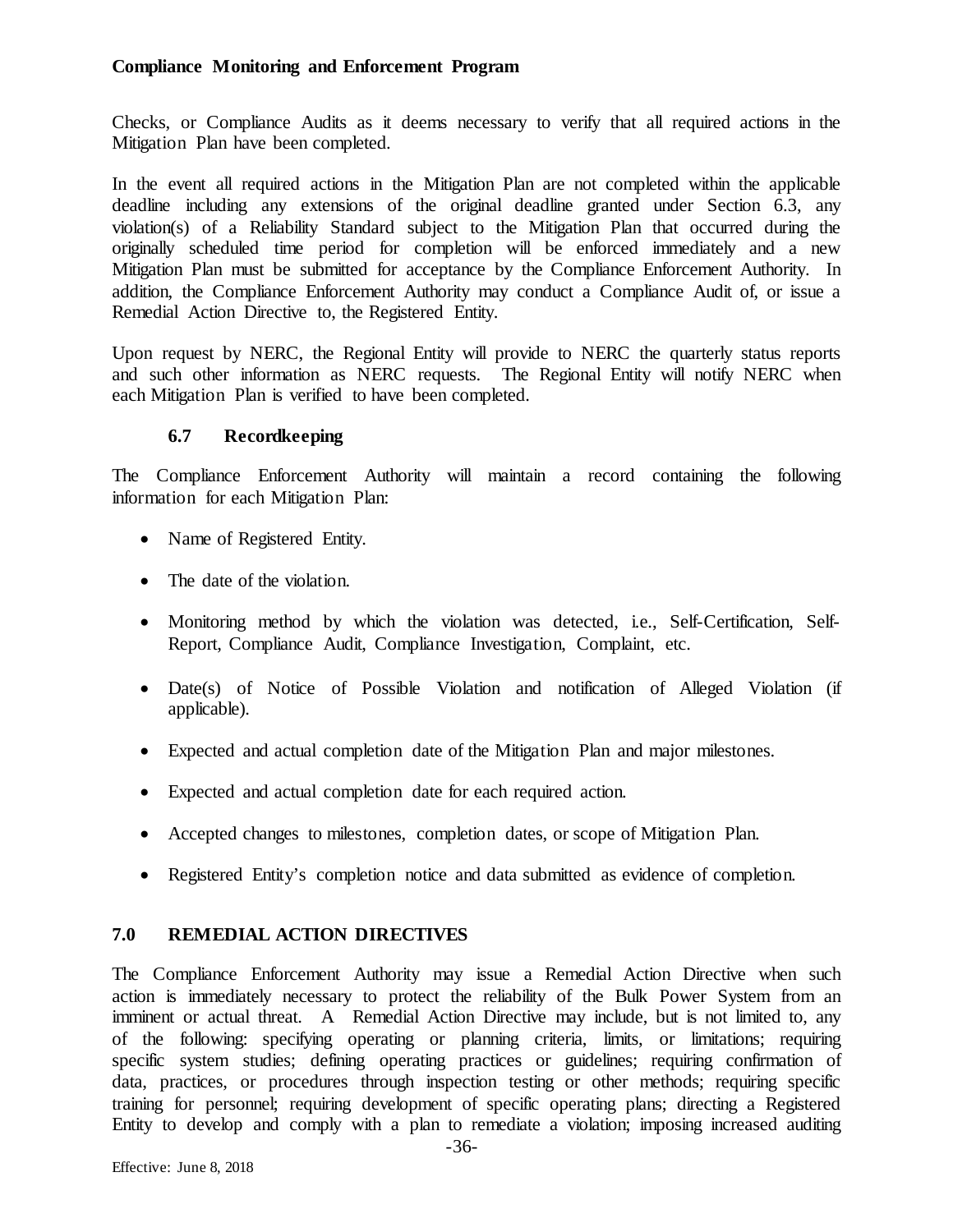or additional training requirements; and requiring a Registered Entity to cease an activity that may constitute a violation of a Reliability Standard.

A Remedial Action Directive may be issued to a Registered Entity at any time, including during any procedures relating to a Possible Violation or an Alleged Violation of a Reliability Standard. The Compliance Enforcement Authority will specify whether a Remedial Action Directive obviates the need for a Mitigation Plan.

Prior to issuing a Remedial Action Directive, the Compliance Enforcement Authority shall consult the Reliability Coordinator for the Registered Entity.

Any Remedial Action Directive must be provided in a notice to the Registered Entity and shall include: (i) a list of the Possible Violation(s) or Alleged Violation(s) of Reliability Standards that are the basis for issuance of the Remedial Action Directive; (ii) a discussion of the factual basis for the Remedial Action Directive; (iii) the requirements the Compliance Enforcement Authority is imposing to remove the imminent or actual threat to the reliability of the Bulk Power System; (iv) a deadline for compliance and a schedule for specific periodic updates to the Compliance Enforcement Authority; and (v) notice to the Registered Entity that failure to comply with the directive by the Required Date may result in further Remedial Action Directives or significantly increased sanctions.

The Compliance Enforcement Authority will cause the notice of the Remedial Action Directive to be delivered to the Registered Entity by (i) electronic mail to the Registered Entity's CEO or equivalent and copied to the Registered Entity's designated contact person for reliability matters and (ii) by a recognized express courier service that provides tracking and verification of delivery to the recipient. The notice will be deemed received on the earlier of the actual date of receipt of the electronic submission or receipt of the express courier delivery as specified by the express courier service's verification of delivery. The Compliance Enforcement Authority will monitor implementation of Remedial Action Directives as necessary to verify compliance.

The Compliance Enforcement Authority will notify NERC within two (2) business days after issuing a Remedial Action Directive and will copy NERC on all correspondence sent to the Registered Entity.

Once the Compliance Enforcement Authority has given the Registered Entity notice of the Remedial Action Directive, the Registered Entity may contest the Remedial Action Directive by giving written notice to the Compliance Enforcement Authority within two (2) business days following the date of actual receipt of notice of the Remedial Action Directive. Due to the urgency of resolving any objections to a Remedial Action Directive, the hearing shall be conducted under the expedited hearing process set forth in Section 1.9 of **Attachment 2, Hearing Procedures**. Notice to contest the Remedial Action Directive and participation in the hearing process set forth in Section 1.9 of **Attachment 2, Hearing Procedures** shall constitute the Registered Entity's right to appeal the Remedial Action Directive. The Registered Entity may elect not to implement the Remedial Action Directive until the hearing process is completed, or may proceed with implementing the Remedial Action Directive even if it is contesting the Remedial Action Directive.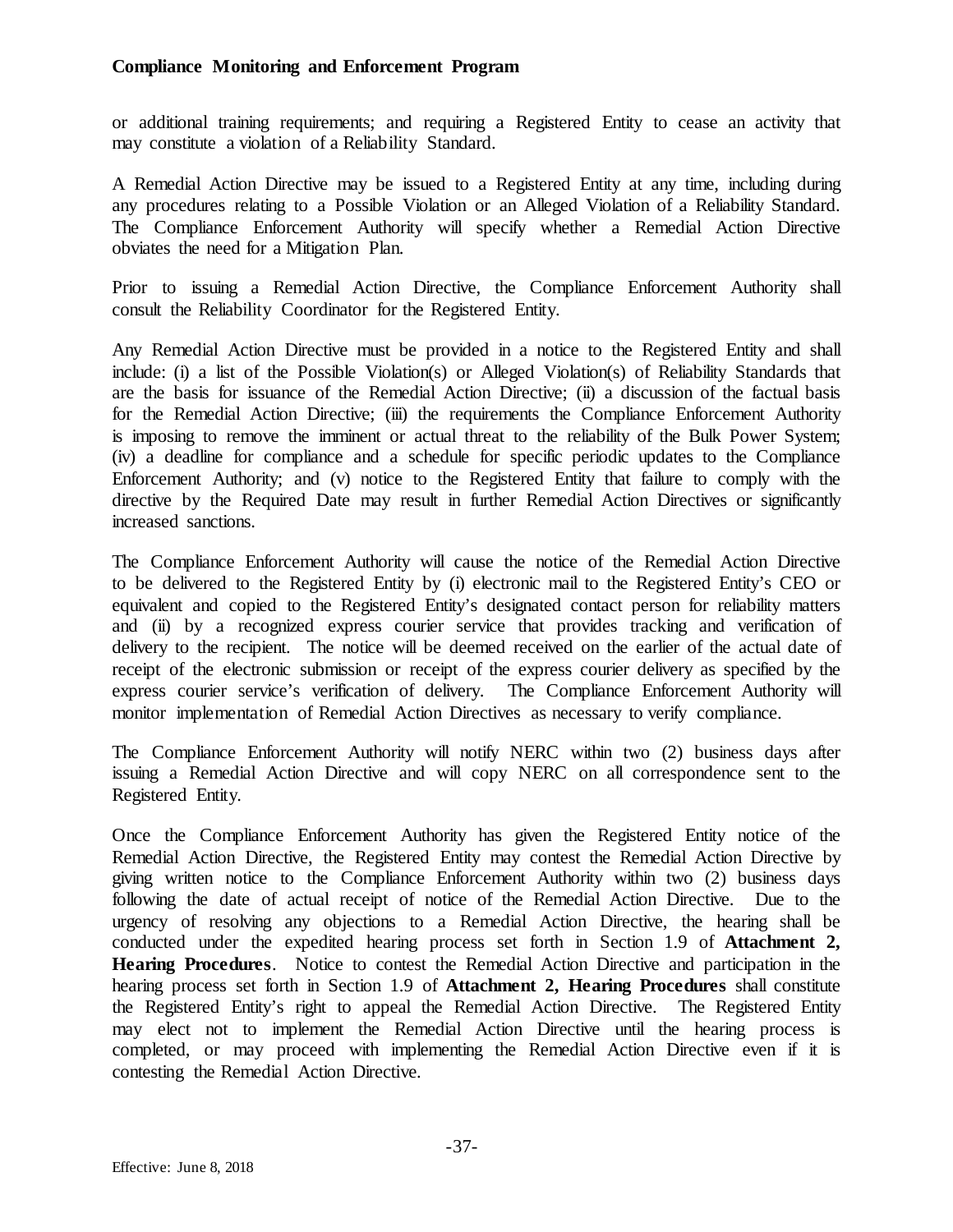#### **8.0 REPORTING AND DISCLOSURE**

#### **8.1 Information to be Reported**

Regional Entities shall promptly submit to NERC electronic reports containing current information concerning the information listed below. NERC will work with Regional Entities to specify form, content, timing, and method of submitting reports and notices.

- (1) The status of the review and assessment of all Possible Violations, Alleged Violations and Confirmed Violations of Reliability Standards by Registered Entities,
- (2) The potential impact of any Alleged Violation or Confirmed Violation on the reliability of the Bulk Power System,
- (3) Sanctions and Penalties,
- (4) Remedial Action Directives imposed,
- (5) Mitigation Plans, and
- (6) The name of a Regional Entity staff person knowledgeable about the information to serve as a point of contact.

#### **8.2 Reporting to Applicable Governmental Authorities and Public Disclosure**

Within two (2) business days of receiving a report from a Regional Entity of a Possible Violation, Alleged Violation, or Confirmed Violation, NERC shall notify FERC of the Possible Violation, Alleged Violation or Confirmed Violation.

Where the report pertains to a Registered Entity or to a portion of the Bulk Power System over which another Applicable Governmental Authority has jurisdiction, NERC shall notify such other Applicable Governmental Authority, within two (2) business days of receiving a report of a Possible Violation, Alleged Violation or Confirmed Violation from the Regional Entity; provided, that NERC will not disclose any non-public U.S. compliance information that is subject to 18 C.F.R. §39.7(b)(4) to an Applicable Governmental Authority other than FERC without first obtaining permission from FERC for such disclosure and subject to any limitations placed by FERC on such disclosure. Likewise, NERC will not disclose non-public non-U.S. compliance information to an Applicable Governmental Authority (including FERC) without first obtaining permission from the Applicable Governmental Authority that has jurisdiction over the Registered Entity or portion of the Bulk Power System to which the non-public information pertains and subject to any limitations placed on such disclosure by such Applicable Governmental Authority or by other law of the applicable jurisdiction.

In any notice to, and request for permission to disclose compliance information from, FERC or another Applicable Governmental Authority pursuant to any provision of this Compliance Program, NERC will identify each Applicable Governmental Authority to which it proposes to disclose the information and the specific procedures that will be used for protecting from public disclosure any non-public compliance information that will be transferred to the other Applicable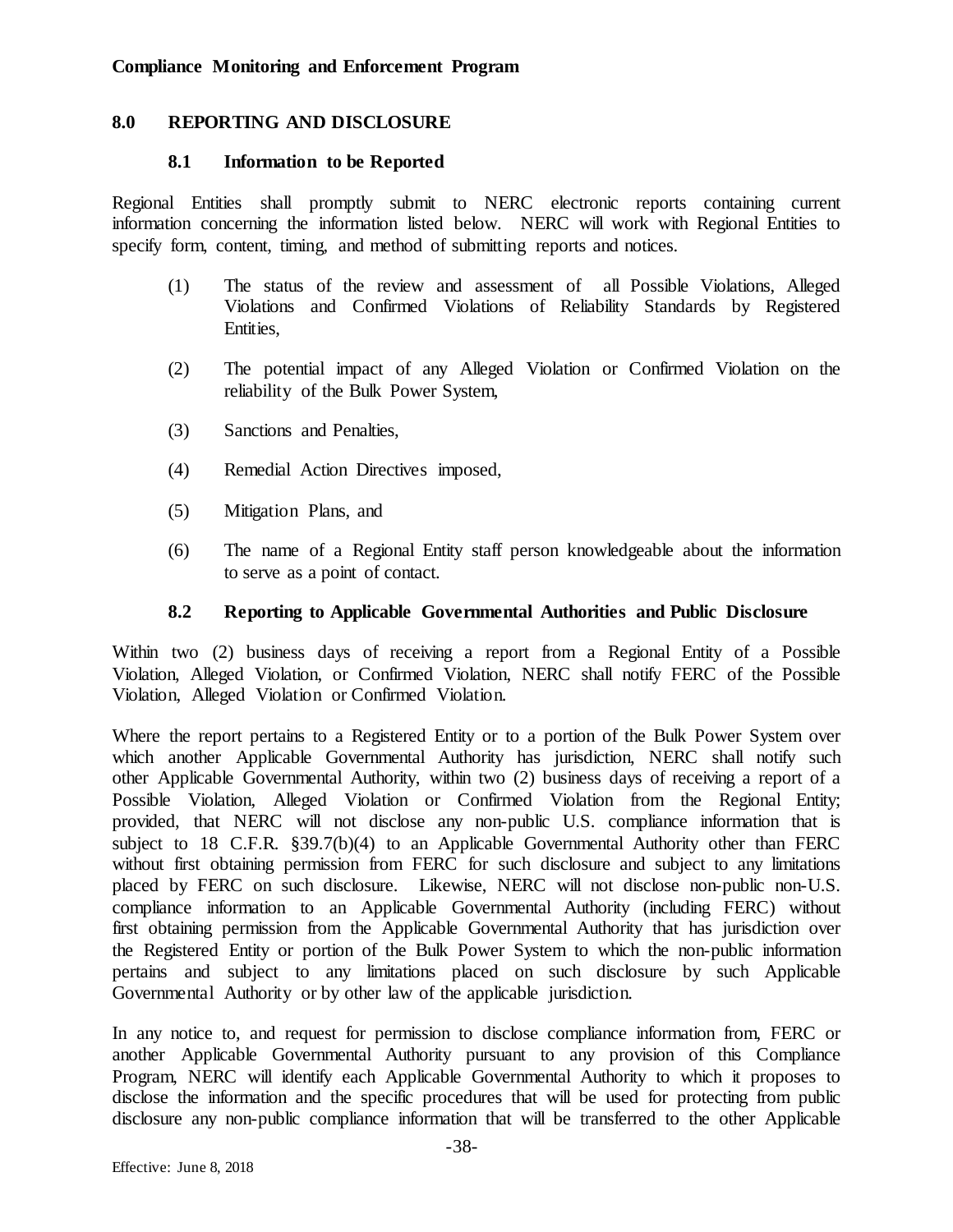Governmental Authority or Authorities. The provisions of this paragraph do not apply to the provision by NERC to an Applicable Governmental Authority of information that is not directly related to a specific Registered Entity's compliance with a requirement of a Reliability Standard. NERC will publicly post on its website each Notice of Penalty, with any Critical Energy Infrastructure Information or other Confidential Information redacted (unless posting of the Critical Energy Infrastructure Information or Confidential Information has been determined to be permissible in accordance with Section 1500 of the Rules of Procedure), with the identity of the violator, together with any statement submitted by the Registered Entity, when NERC files the Notice of Penalty with FERC pursuant to Section 5.9.

NERC will provide reports quarterly to FERC and, where a report contains information pertaining to a Registered Entity or to a portion of the Bulk Power System over which another Applicable Governmental Authority has jurisdiction, to such other Applicable Governmental Authority, on the status of all Possible, Alleged and Confirmed Violations for which mitigation activities have not been completed. All such reports to FERC and to other Applicable Governmental Authorities shall be provided in accordance with this Section.

# **9.0 DATA RETENTION AND CONFIDENTIALITY**

## **9.1 Records Management**

The Compliance Enforcement Authority records management policy shall provide for a routine and orderly process for the retention and disposal of electronic and paper records related to the Compliance Program, ensure verification of compliance with appropriate business, regulatory, and legal requirements and at a minimum conform to the data retention requirements of the Reliability Standards. The policy shall allow for the maintenance of records as required to implement the Compliance Program.

## **9.2 Retention Requirements**

The Compliance Enforcement Authority records management policy will require that information and data generated or received pursuant to CMEP activities, including but not limited to, Self-Logging, Compliance Audits, Self-Certifications, Spot Checks, Compliance Investigations, Self-Reports, Periodic Data Submittals, Exception Reporting, and Complaints, as well as a hearing process, will be retained for the longer of (i) five (5) years or (ii) any retention period specified in a Reliability Standard or by FERC or another Applicable Governmental Authority. The obligation to retain information and data commences upon the initiation of the Compliance Program activity that produces the data or information. If the information or data is material to the resolution of a controversy, the retention period for such data shall not commence until after the controversy is resolved.

Upon request from NERC, Regional Entities will provide to NERC copies of such information and data. NERC will retain the information and data in order to maintain a record of activity under the Compliance Program. In providing the information and data to NERC, the Regional Entity shall preserve any mark of confidentiality.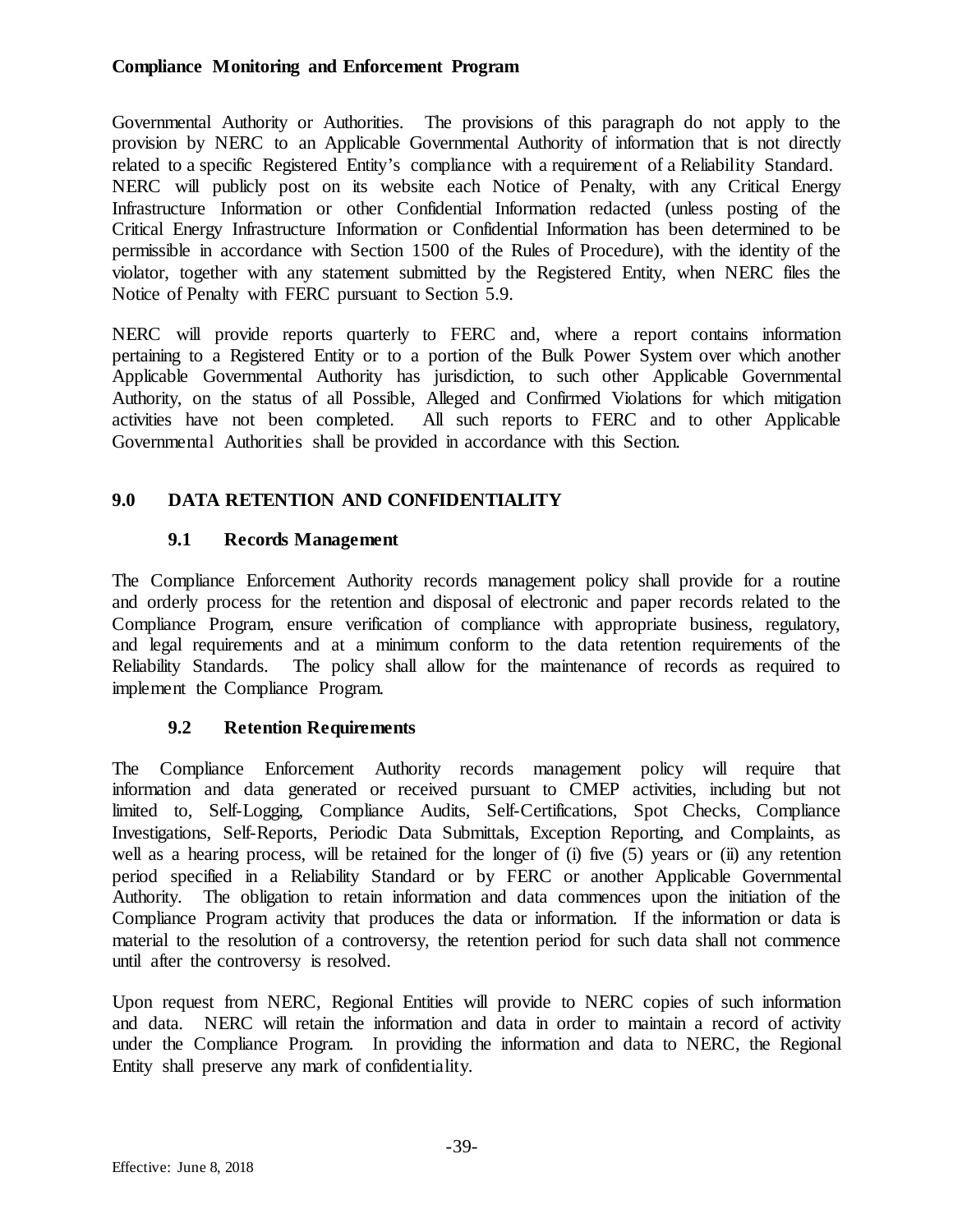### **9.3 Confidentiality and Critical Energy Infrastructure Information**

#### **9.3.1 Definitions**

Information or data generated or received pursuant to Compliance Program activities, including a hearing process, shall be treated in a confidential manner pursuant to the provisions of Section 1500 of the NERC Rules of Procedure. The terms "Confidential Information," "Confidential Business and Market Information," "Critical Energy Infrastructure Information," and "Critical Infrastructure" shall have the meanings stated in Appendix 2 to the NERC Rules of Procedure.

### **9.3.2 Protection of Confidential Information**

The Compliance Enforcement Authority personnel (including any contractors, consultants and industry subject matter experts) and committee members, and participants in Compliance Program activities shall be informed of, and agree to comply with, Section 1500 of the NERC Rules of Procedure concerning Confidential Information.

### **9.3.3 Critical Energy Infrastructure Information**

The Compliance Enforcement Authority will keep confidential all Critical Energy Infrastructure Information in accordance with Section 1500 of the NERC Rules of Procedures. Information deemed to be Critical Energy Infrastructure Information shall be redacted, in accordance with Section 1500 of the NERC Rules of Procedure, and shall not be released publicly.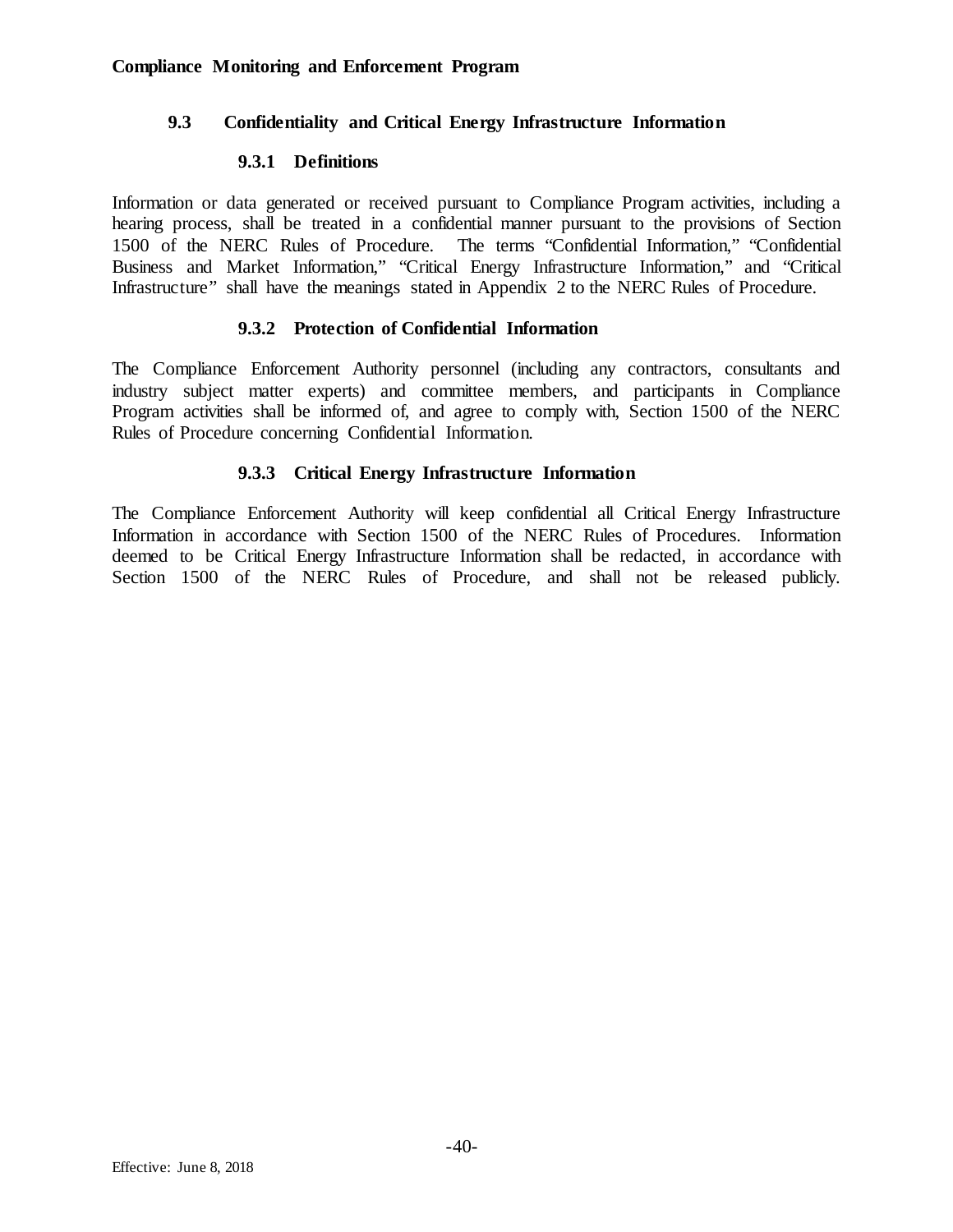#### **ATTACHMENT 1**

#### **PROCESS FOR NON-SUBMITTAL OF REQUESTED DATA**

FERC's regulations at 18 C.F.R §39.2(d) provide that each user, owner or operator of the Bulk Power System within the United States (other than Alaska and Hawaii) shall provide FERC, the ERO and the applicable Regional Entity such information as is necessary to implement section 215 of the Federal Power Act as determined by FERC and set out in the rules of the ERO and each Regional Entity. In order to enforce this requirement, if data, information, or other reports (including Mitigation Plans) requested from a Registered Entity in connection with a compliance monitoring process or enforcement process are not received by the Required Date, the Compliance Enforcement Authority may sequentially execute the following steps for each Reliability Standard Requirement for which the Compliance Enforcement Authority has requested data, information, or other reports. However, upon a request from the Registered Entity submitted prior to the Required Date stating in reasonable detail the basis for the Registered Entity's need for additional time, the Compliance Enforcement Authority may afford the Registered Entity reasonable additional time to submit the data, information or report due to the scope or difficulty of the request or requirement for data, information or reports, the amount of the data, information or reports requested or required, or the form in which the data, information, or other reports has been requested or is required to be provided.

- Step 1: The Compliance Enforcement Authority will issue a notification to the Registered Entity's designated contact for reliability matters, identifying the data, information or report that were requested or required and the Required Date and stating that the Required Date has passed and the Registered Entity should, within five (5) business days, either provide the data, information or report, or contact the Compliance Enforcement Authority with a proposed date by which the Registered Entity will provide the data, information or report. If the Compliance Enforcement Authority agrees with the Registered Entity on a revised date by which the Registered Entity will provide the data, information or report, the agreed revised date shall become the Revised Required Date.
- Step 2: If the Registered Entity does not provide a response to the notification in, and in accordance with, Step 1, within five (5) business days, or by a revised date as agreed to in Step 1, the Compliance Enforcement Authority will issue a notification to the Registered Entity's designated contact for reliability matters, with a copy to the Registered Entity's chief executive officer or equivalent, stating that if the data, information or report is not received within ten (10) business days, the Compliance Enforcement Authority may (i) implement a compliance monitoring process directed to the Registered Entity, or (ii) issue a Notice or other notification of Alleged Violation and Proposed Penalty or Sanction at the Severe Violation Severity Level to the Registered Entity for the Reliability Standard Requirement to which the requested or required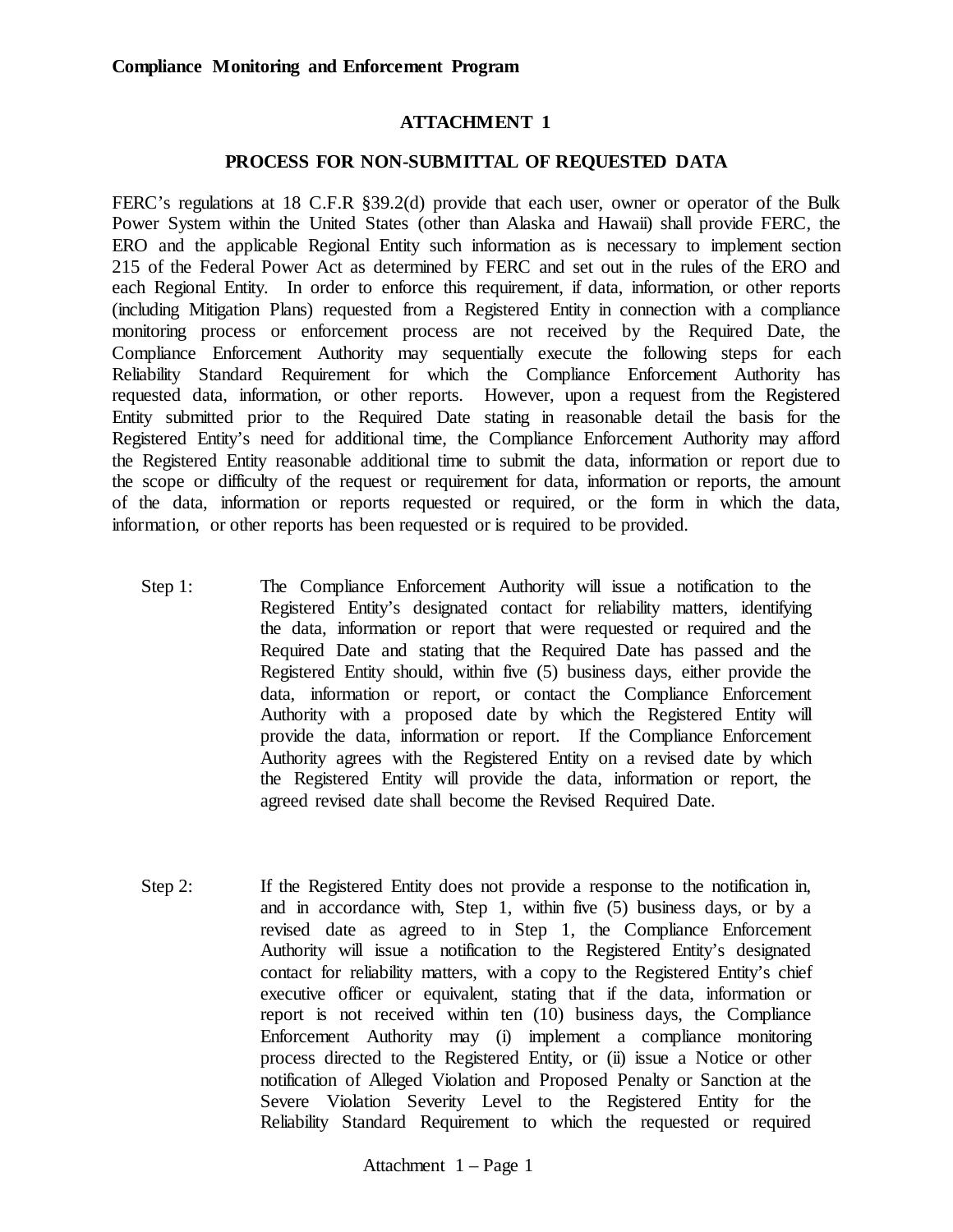data, information or report relates.

Step 3: If the Registered Entity fails to produce the requested or required data, information or report in response to the notification in Step 2 within the ten (10) business day cure period set forth in the Step 2 notification, the Compliance Enforcement Authority may take any action of which the Registered Entity was notified in the Step 2 notification, including issuing a Notice or other notification of Alleged Violation and Proposed Penalty or Sanction at the Severe Violation Severity Level for the Reliability Standard Requirement to which the requested or required data, information or report relates.

The process described in this Attachment 1 is intended to be applied where a Registered Entity does not respond by the Required Date to an initial request for data, information or reports in connection with a compliance monitoring and enforcement process and does not respond to subsequent requests (Steps 1 and 2 above) by the stated deadline. This process is not intended to apply where the Registered Entity responds, prior to the Required Date, to the initial request or requirement for data, information or reports with requests for clarification, definition of scope, or similar questions concerning the request or requirement for data, information or reports, or requests, prior to the Required Date, additional time to respond based on the scope or difficulty of the request or requirement for data, information or reports, the amount or extent of the data, information or reports requested or required, or the form in which the data, information or report is to be provided, and works with the Compliance Enforcement Authority in good faith to respond to the request or requirement for data, information or reports, as modified if appropriate by the Compliance Enforcement Authority based on questions raised by the Registered Entity.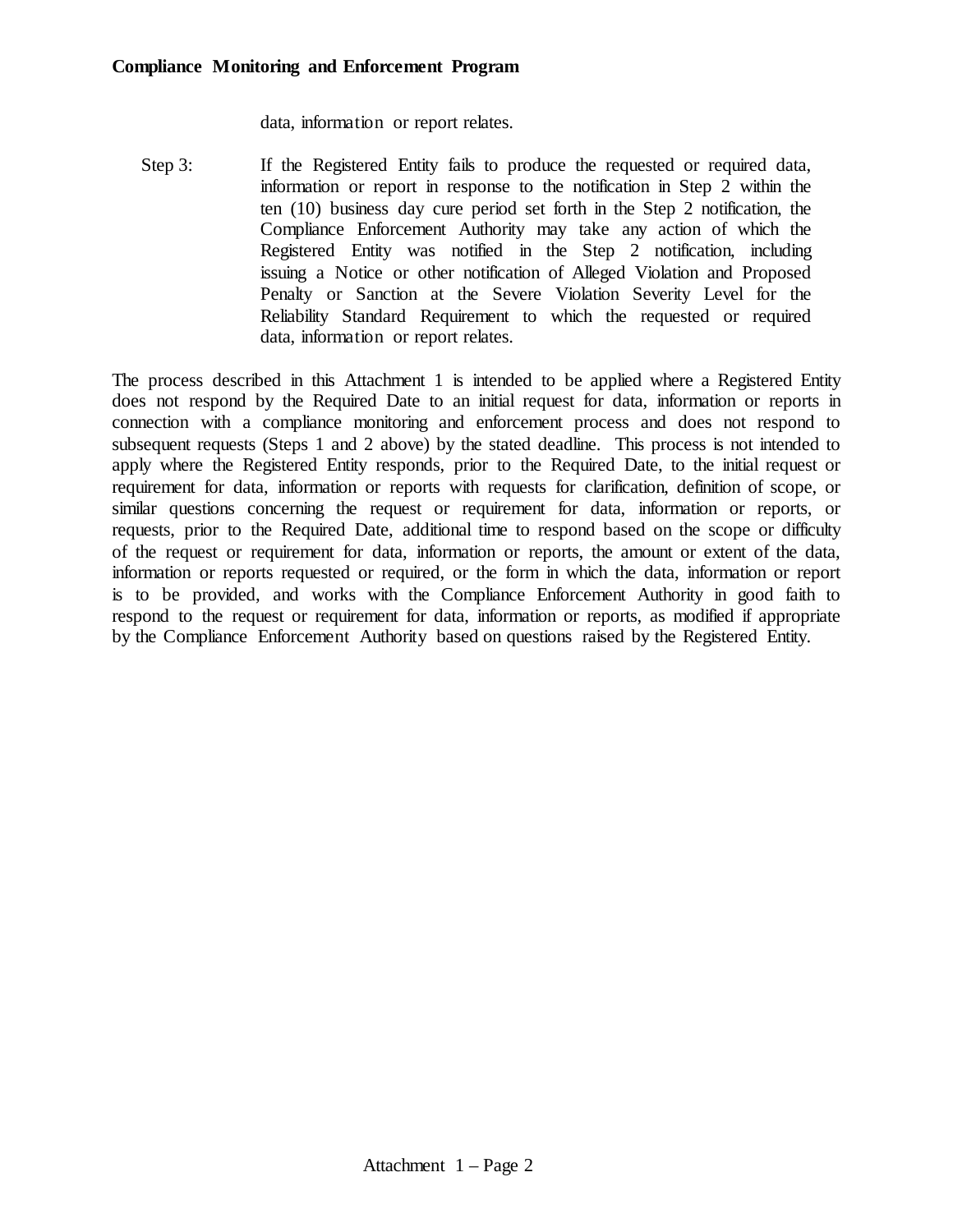# **ATTACHMENT 2 - HEARING PROCEDURES**

# **TABLE OF CONTENTS**

| 1.1 |                                                                                 |  |
|-----|---------------------------------------------------------------------------------|--|
|     | 1.1.1                                                                           |  |
|     | 1.1.2                                                                           |  |
|     | 1.1.3                                                                           |  |
|     | 1.1.4                                                                           |  |
|     | 1.1.5                                                                           |  |
| 1.2 | General Provisions including Filing, Service, Transcription and Participation.5 |  |
|     | 1.2.1                                                                           |  |
|     | 1.2.2                                                                           |  |
|     | 1.2.3                                                                           |  |
|     | 1.2.4                                                                           |  |
|     | 1.2.5                                                                           |  |
|     | 1.2.6                                                                           |  |
|     | 1.2.7                                                                           |  |
|     | 1.2.8                                                                           |  |
|     | 1.2.9                                                                           |  |
|     |                                                                                 |  |
|     |                                                                                 |  |
|     |                                                                                 |  |
|     |                                                                                 |  |
|     |                                                                                 |  |
|     | 1.2.15 Representations Deemed to be Made in All Pleadings11                     |  |
|     |                                                                                 |  |
| 1.3 |                                                                                 |  |
|     | 1.3.1                                                                           |  |
|     | 1.3.2<br>Compliance Staff's Response to Request for Hearing14                   |  |
|     | 1.3.3                                                                           |  |
|     | 1.3.4                                                                           |  |
| 1.4 |                                                                                 |  |
|     | 1.4.1                                                                           |  |
|     | 1.4.2                                                                           |  |
|     | 1.4.3                                                                           |  |
|     | 1.4.4                                                                           |  |
|     | 1.4.5                                                                           |  |
|     | 1.4.6                                                                           |  |
|     | 1.4.7                                                                           |  |
|     | 1.4.8                                                                           |  |
|     | 1.4.9                                                                           |  |
|     |                                                                                 |  |
| 1.5 |                                                                                 |  |
|     | 1.5.1                                                                           |  |
|     | 1.5.2                                                                           |  |
|     | 1.5.3                                                                           |  |
|     | 1.5.4                                                                           |  |
|     |                                                                                 |  |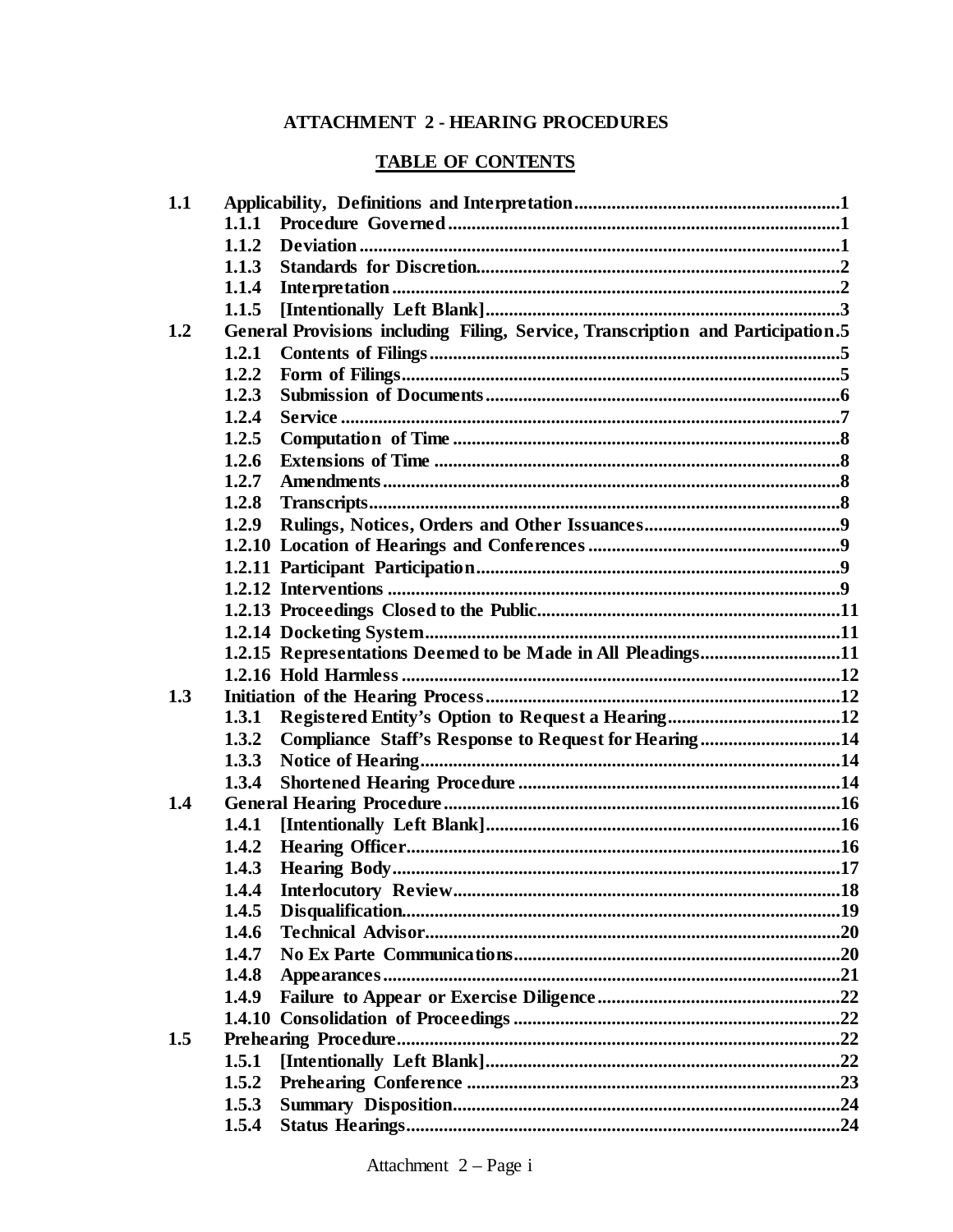|     | 1.5.5 |                                                                   |  |
|-----|-------|-------------------------------------------------------------------|--|
|     | 1.5.6 |                                                                   |  |
|     | 1.5.7 | Inspection and Copying of Documents in Possession of Staff25      |  |
|     | 1.5.8 |                                                                   |  |
|     | 1.5.9 | Pre-Evidentiary Hearing Submission of Testimony and Evidence 30   |  |
|     |       |                                                                   |  |
|     |       |                                                                   |  |
|     |       | 1.5.12 Certification of Questions to the NERC Board of Trustees33 |  |
| 1.6 |       |                                                                   |  |
|     | 1.6.1 |                                                                   |  |
|     | 1.6.2 |                                                                   |  |
|     | 1.6.3 |                                                                   |  |
|     | 1.6.4 |                                                                   |  |
|     | 1.6.5 |                                                                   |  |
|     | 1.6.6 |                                                                   |  |
|     | 1.6.7 |                                                                   |  |
|     | 1.6.8 | Evidence that is Part of a Book, Paper or Document36              |  |
|     | 1.6.9 |                                                                   |  |
|     |       |                                                                   |  |
|     |       |                                                                   |  |
|     |       |                                                                   |  |
|     |       |                                                                   |  |
|     |       |                                                                   |  |
|     |       |                                                                   |  |
|     |       |                                                                   |  |
|     |       |                                                                   |  |
| 1.7 |       |                                                                   |  |
|     | 1.7.1 |                                                                   |  |
|     | 1.7.2 |                                                                   |  |
|     | 1.7.3 |                                                                   |  |
|     | 1.7.4 |                                                                   |  |
|     | 1.7.5 |                                                                   |  |
|     | 1.7.6 |                                                                   |  |
|     | 1.7.7 |                                                                   |  |
|     | 1.7.8 |                                                                   |  |
|     | 1.7.9 |                                                                   |  |
|     |       |                                                                   |  |
| 1.8 |       |                                                                   |  |
| 1.9 |       |                                                                   |  |
|     | 1.9.1 |                                                                   |  |
|     | 1.9.2 |                                                                   |  |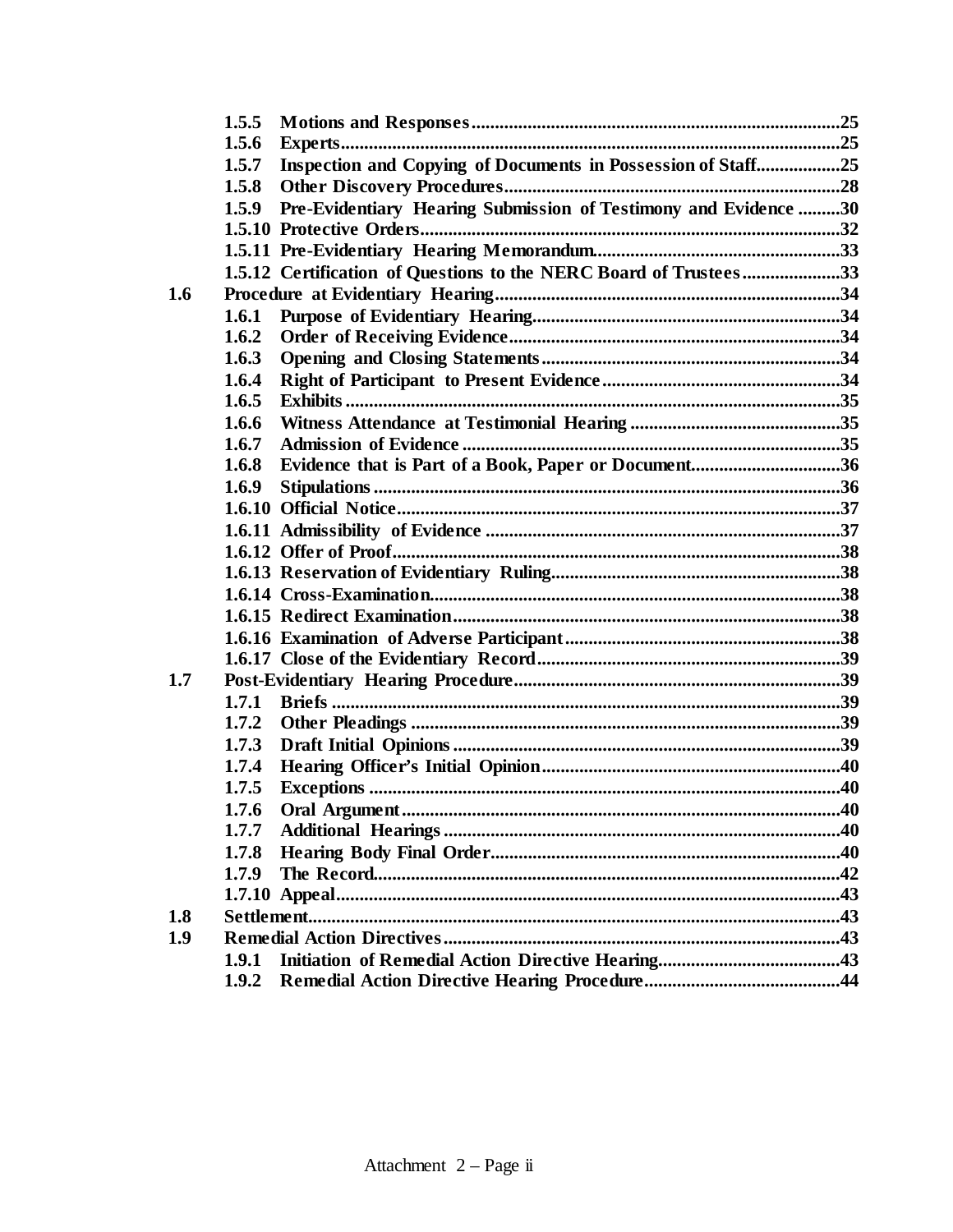### **ATTACHMENT 2 - HEARING PROCEDURES**

### **1.1 Applicability, Definitions and Interpretation**

#### **1.1.1 Procedure Governed**

(a) The provisions set forth in this **Attachment 2** ("Hearing Procedures") shall apply to and govern practice and procedure before the Compliance Enforcement Authority in hearings in the United States conducted into:

(1) whether Registered Entities within the Compliance Enforcement Authority's Area of Responsibility have violated Reliability Standards, and

(2) if so, to determine the appropriate Mitigation Plans as well as any Remedial Action Directives, Penalties and/or sanctions in accordance with the NERC *Sanction Guidelines* and other applicable Penalty guidelines approved by FERC pursuant to 18 C.F.R. Section  $39.7(g)(2)$ .

- (b) Any hearing conducted pursuant to these Hearing Procedures shall be conducted before a Hearing Officer and a Hearing Body. Where the Hearing Body established under Rules of Procedure Section 403.15A is comprised, in whole or in part, of industry stakeholders, the composition of the Hearing Body, after any recusals or disqualifications, shall be such that no two industry sectors may control, and no single industry sector may veto, any decision by the Hearing Body on any matter brought before it for decision. Where the Hearing Body established under Rules of Procedure Section 403.15A is comprised solely of independent members and an independent hearing Officer, decisions shall require a majority vote. For the Hearing Body established under Rules of Procedure Section 403.15B, decisions shall require a majority vote.
- (c) The standard of proof in any proceeding under these Hearing Procedures shall be by a preponderance of the evidence. The burden of persuasion on the merits of the proceedings shall rest upon the Compliance Staff alleging noncompliance with a Reliability Standard, proposing a Penalty, opposing a Registered Entity's Mitigation Plan, or requiring compliance with a Remedial Action Directive.
- (d) If a final order has been entered by the Hearing Body, or the Hearing Body has issued a ruling determining that there are no issues to be decided regarding the Alleged Violation, proposed Penalty amount, proposed Mitigation Plan or proposed Remedial Action Directive, or the Registered Entity and the Compliance Enforcement Authority have entered into a settlement agreement resolving the matters that are the subject of the hearing, the hearing shall be terminated by the Hearing Body and no further proceedings shall be conducted before the Hearing Body.

## **1.1.2 Deviation**

To the extent permitted by law, any provision in these Hearing Procedures may be waived, suspended or modified by the Hearing Officer or the Hearing Body, for good cause shown, either upon the Hearing Officer's or the Hearing Body's own motion or upon the motion of any Participant.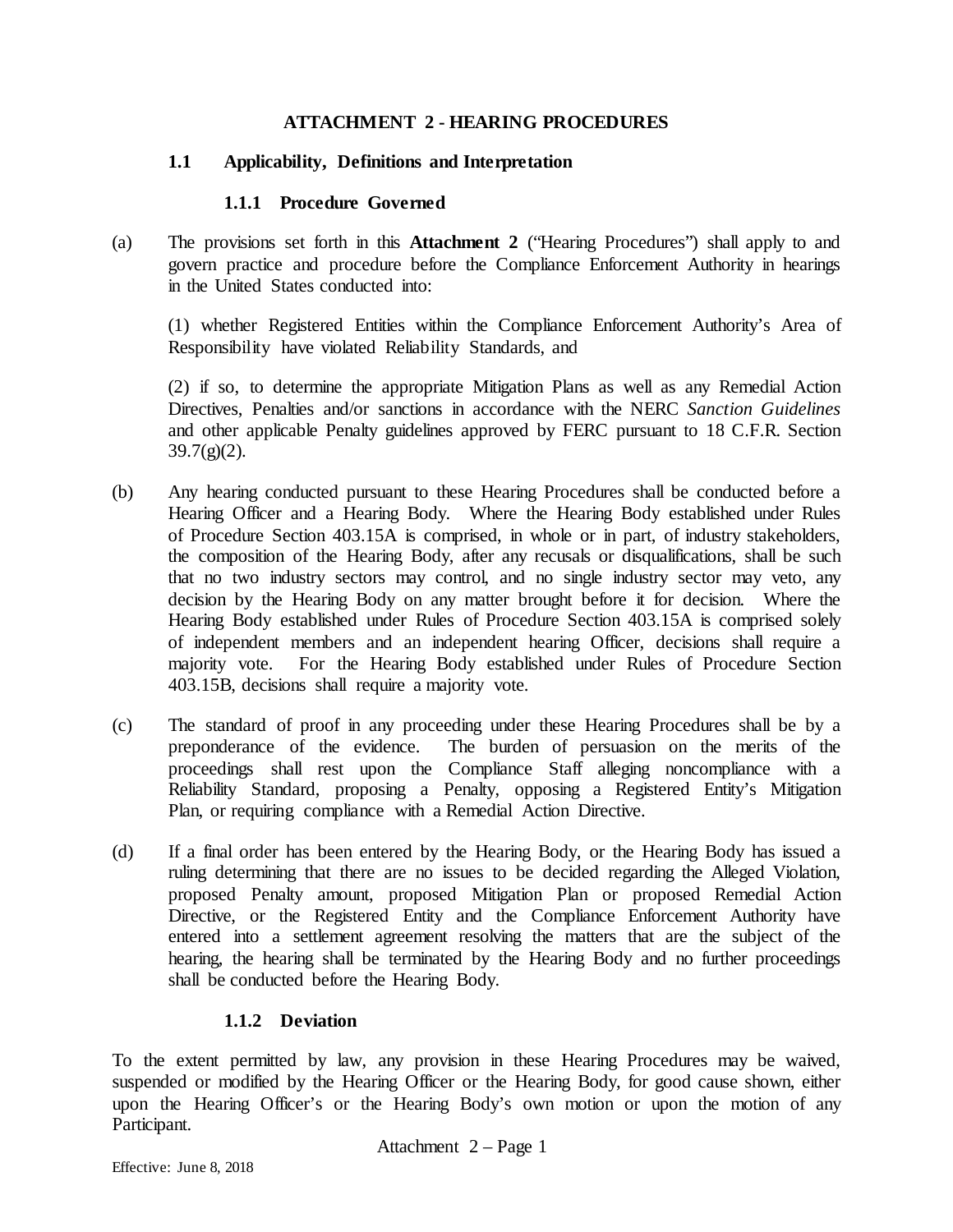#### **1.1.3 Standards for Discretion**

The Compliance Enforcement Authority's discretion under these Hearing Procedures shall be exercised to accomplish the following goals:

- (a) Integrity of the Fact-Finding Process The principal goal of the hearing process is to assemble a complete factual record to serve as a basis for a correct and legally sustainable ruling, decision or order.
- (b) Fairness Persons appearing in Compliance Enforcement Authority proceedings should be treated fairly. To this end, Participants should be given fair notice and opportunity to present explanations, factual information, documentation and legal argument. Action shall be taken as necessary to eliminate any disadvantage or prejudice to a Participant that would otherwise result from another Participant's failure to act diligently and in good faith.
- (c) Independence The hearing process should be tailored to protect against undue influence from any Person, Participant or interest group.
- (d) Balanced Decision-Making Decisions should be based solely on the facts and arguments of record in a proceeding and by individuals who satisfy the Compliance Enforcement Authority's conflict of interest policy.
- (e) Impartiality Persons appearing before the Hearing Body should not be subject to discriminatory or preferential treatment. Registered Entities should be treated consistently unless a reasonable basis is shown in any particular proceeding to depart from prior rulings, decisions or orders.
- (f) Expedition Proceedings shall be brought to a conclusion as swiftly as is possible in keeping with the other goals of the hearing process.

## **1.1.4 Interpretation**

- (a) These Hearing Procedures shall be interpreted in such a manner as will aid in effectuating the Standards for Discretion set forth in Section 1.1.3, and so as to require that all practices in connection with the hearings shall be just and reasonable.
- (b) Unless the context otherwise requires, the singular of a term used herein shall include the plural and the plural of a term shall include the singular.
- (c) To the extent that the text of a rule is inconsistent with its caption, the text of the rule shall control.

## **1.1.5 [Intentionally Left Blank]**

**1.2 General Provisions including Filing, Service, Transcription and Participation**

## **1.2.1 Contents of Filings**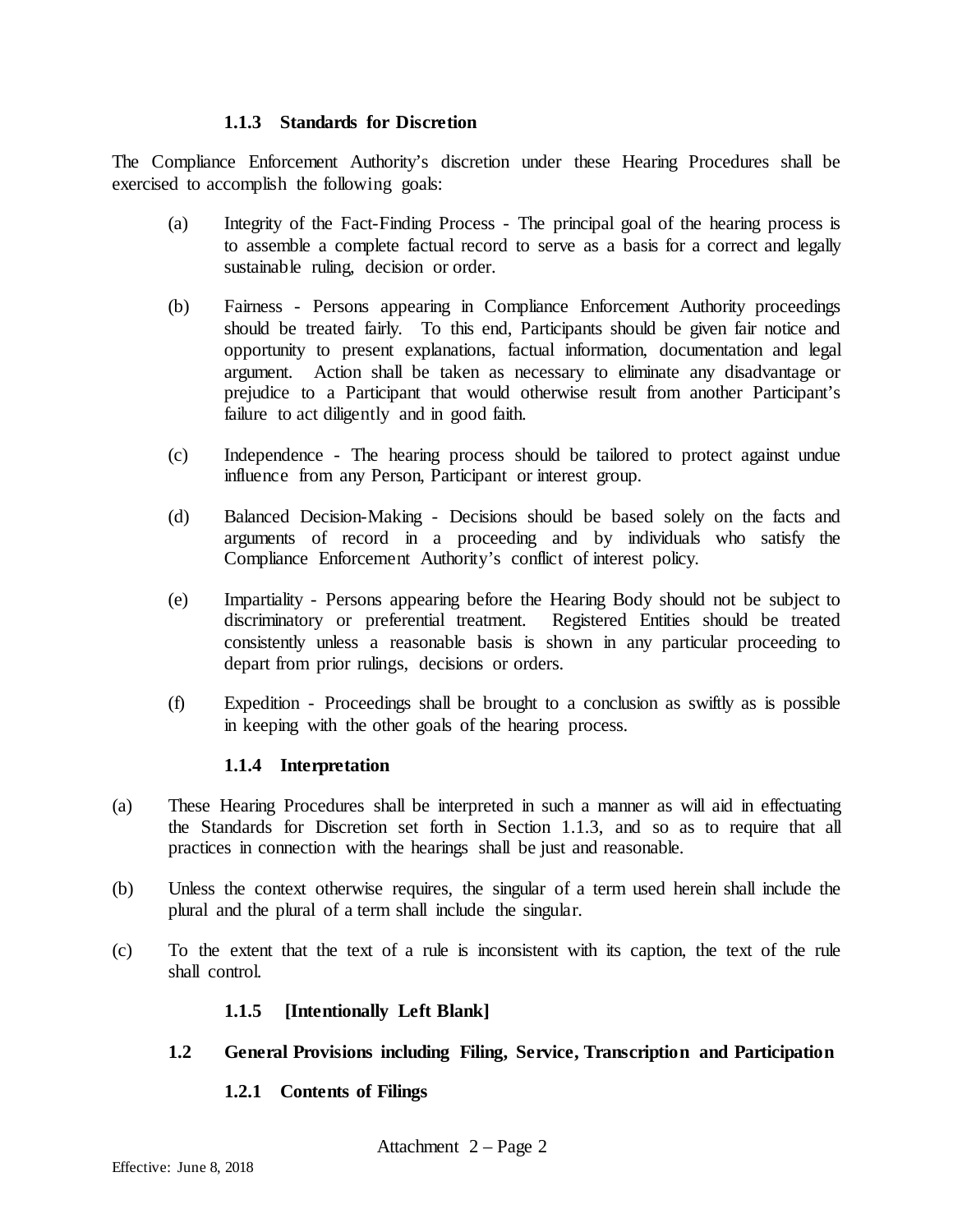All filings made with the Hearing Body must contain:

- (a) A caption that sets forth the title of the proceeding and the designated docket number or, if the filing initiates a proceeding, a space for the docket number;
- (b) A heading that describes the filing and the Participant on whose behalf the filing is made;
- (c) The full name, address, telephone number and email address of the Participant or the representative of the Participant making the filing;
- (d) A plain and concise statement of any facts upon which the filing is based, which facts shall be supported by citations to the record of the hearing, if available, or other evidence; and
- (e) The specific relief sought, which may be in the alternative, and the authority that provides for or otherwise allows the relief sought.

### **1.2.2 Form of Filings**

- (a) All filings shall be typewritten, printed, reproduced or prepared using a computer or other word or data processing equipment on white paper 8½ inches by 11 inches with inside text margins of not less than one inch. Page numbers shall be centered and have a bottom margin of not less than ½ inch. Line numbers, if any, shall have a left-hand margin of not less than ½ inch. The impression shall be on one side of the paper only and shall be double spaced; footnotes may be single spaced and quotations may be single spaced and indented.
- (b) All pleadings shall be composed in either Arial or Times New Roman font, black type on white background. The text of pleadings or documents shall be at least 12-point. Footnotes shall be at least 10-point. Other material not in the body of the text, such as schedules, attachments and exhibits, shall be at least 8-point.
- (c) Reproductions may be by any process provided that all copies are clear and permanently legible.
- (d) Testimony prepared for the purpose of being entered into evidence shall include line numbers on the left-hand side of each page of text. Line numbers shall be continuous.
- (e) Filings may include schedules, attachments or exhibits of a numerical or documentary nature which shall, whenever practical, conform to these requirements; however, any log, graph, map, drawing, chart or other such document will be accepted on paper larger than prescribed in subparagraph (a) if it cannot be provided legibly on letter size paper.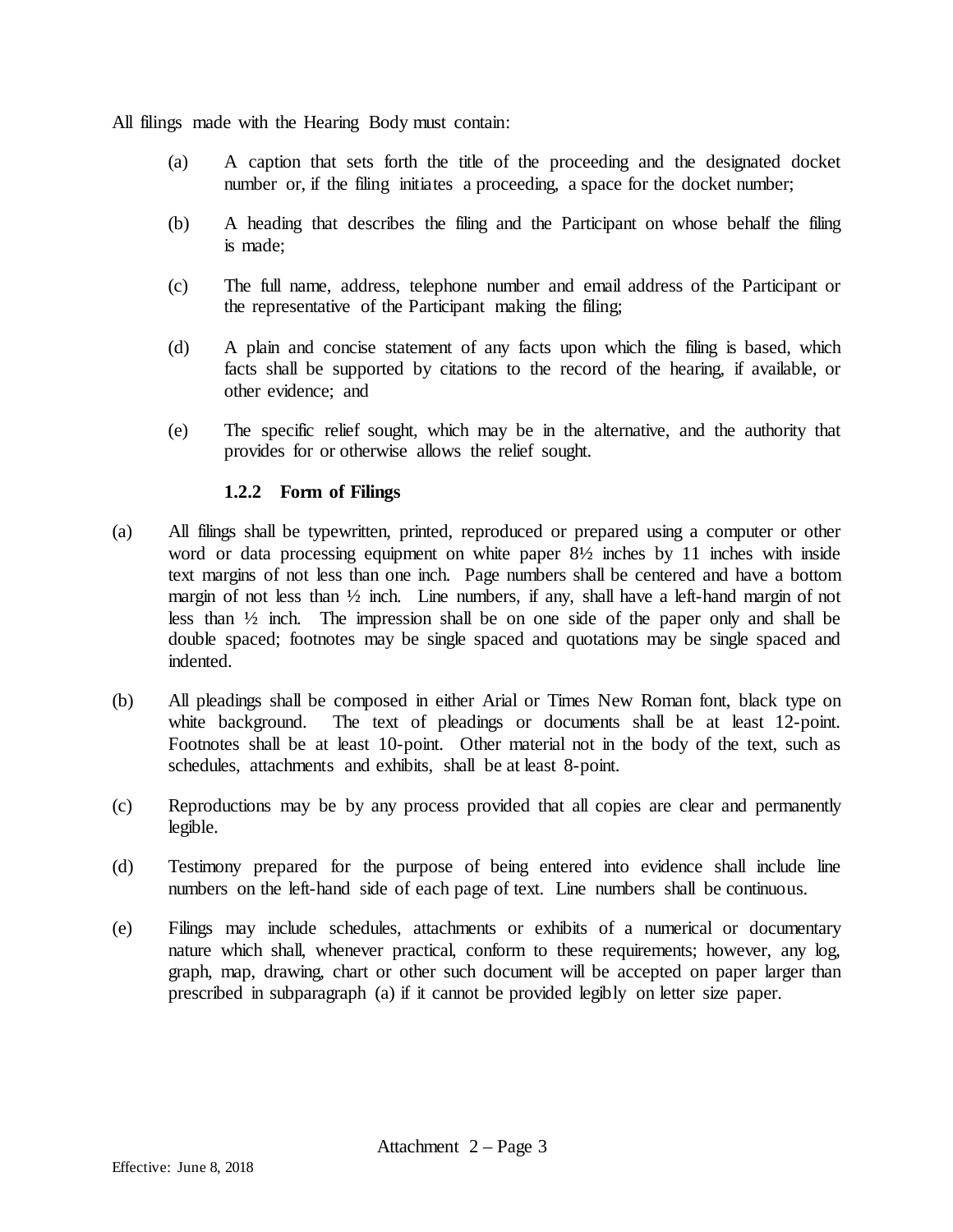#### **1.2.3 Submission of Documents**

#### **(a) Where to File**

Filings made to a Hearing Body established under Rules of Procedure Section 403.15A (Regional Entity Hearing Process) or 403.15B (Consolidated Hearing Process) shall be made with the Clerk. The Clerk's office will be open during the regular business hours of the Compliance Enforcement Authority or NERC, each day except Saturday, Sunday, legal holidays and any other day declared by the Compliance Enforcement Authority or NERC.

#### **(b) When to File**

Filings shall be made within the time limits set forth in these Hearing Procedures or as otherwise directed by the Hearing Officer or the Hearing Body. Filings will be considered made when they are date stamped received by the Clerk. To be timely, filings must be received no later 5:00 P.M. local time on the date specified.

#### **(c) How to File**

Filings may be made by personal delivery, mailing documents that are properly addressed with first class postage prepaid, or depositing properly addressed documents with a private express courier service with charges prepaid or payment arrangements made. Alternatively, filing by electronic means will be acceptable upon implementation of a suitable and secure system.

#### **(d) Number of Copies to File**

One original and five exact copies of any document shall be filed. The Clerk will provide each member of the Hearing Body with a copy of each filing.

#### **(e) Signature**

The original of every filing shall be signed by the Participant on whose behalf the filing is made, either by an attorney of the Participant or, by the individual if the Participant is an individual, by an officer of the Participant if the Participant is not an individual, or if the Participant is Staff, by a designee authorized to act on behalf of Staff.

#### **(f) Verification**

The facts alleged in a filing need not be verified unless required by these Hearing Procedures, the Hearing Officer or the Hearing Body. If verification is required, it must be under oath by a person having knowledge of the matters set forth in the filing. If any verification is made by an individual other than the signer, a statement must be included in or attached to the verification explaining why a person other than the signer is providing verification.

#### **(g) Certificate of Service**

Filings shall be accompanied by a certificate of service stating the name of the individuals served, the Participants whose interests the served individuals represent, the date on which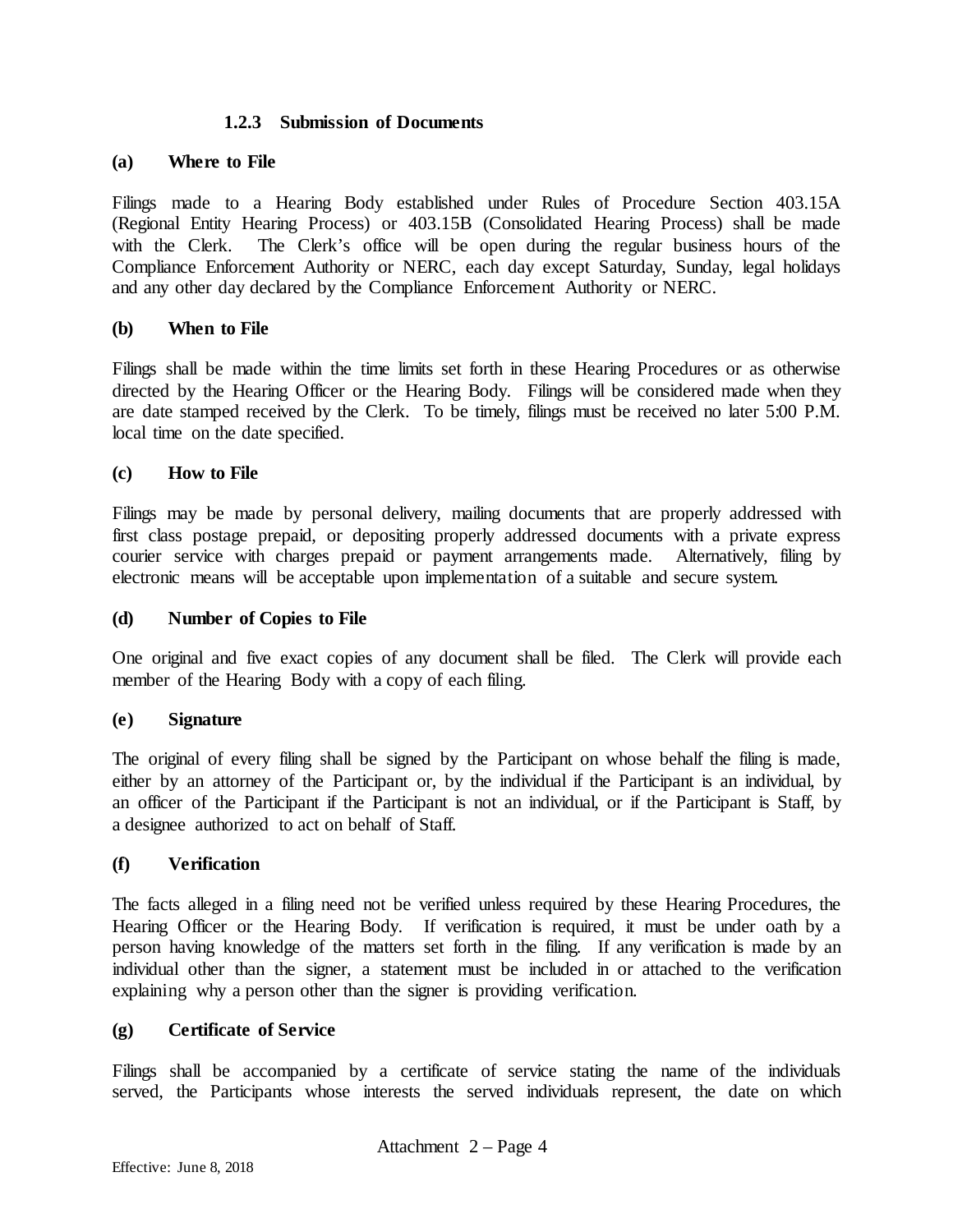service is made, the method of service and the addresses to which service is made. The certificate shall be executed by the individual who caused the service to be made.

# **1.2.4 Service**

### **(a) Service List**

For each proceeding, the Clerk shall prepare and maintain a list showing the name, address, telephone number, and facsimile number and email address, if available, of each individual designated for service. The Hearing Officer, Director of Enforcement and the Registered Entity's compliance contact as registered with the Compliance Enforcement Authority, shall automatically be included on the service list. Participants shall identify all other individuals whom they would like to designate for service in a particular proceeding in their appearances or other filings. Participants may change the individuals designated for service in any proceeding by filing a notice of change in service list in the proceeding. Participants are required to update their service lists to ensure accurate service throughout the course of the proceeding. Copies of the service list may be obtained from the Clerk.

## **b) By Participants**

Subject to the provisions of Section 1.5.10, any Participant filing a Document in a proceeding must serve a copy of the Document on each individual whose name is on the service list for the proceeding. Unless otherwise provided, service may be made by personal delivery, email, deposit in the United States mail properly addressed with first class postage prepaid, registered mail properly addressed with postage prepaid or deposit with a private express courier service properly addressed with charges prepaid or payment arrangements made.

## **(c) By the Clerk**

The Clerk shall serve all issuances of the Hearing Officer and Hearing Body upon the members of the Hearing Body and each individual whose name is on the service list for the proceeding. Service may be made by personal delivery, email, deposit in the United States mail properly addressed with first class postage prepaid, registered mail properly addressed with postage prepaid or deposit with a private express courier service properly addressed with charges prepaid or payment arrangements made. The Clerk shall transmit a copy of the record of a proceeding to NERC at the time that the Compliance Enforcement Authority transmits either (1) a Notice of Penalty, or (2) a Hearing Body final order that includes a Notice of Penalty.

## **(d) Effective Date of Service**

Service by personal delivery or email is effective immediately. Service by mail or registered mail is effective upon mailing; service by a private express courier service is effective upon delivery to the private express courier service. Unless otherwise provided, whenever a Participant has the right or is required to do some act within a prescribed period after the service of a document upon the Participant, four (4) days shall be added to the prescribed period when the document is served upon the Participant by mail or registered mail.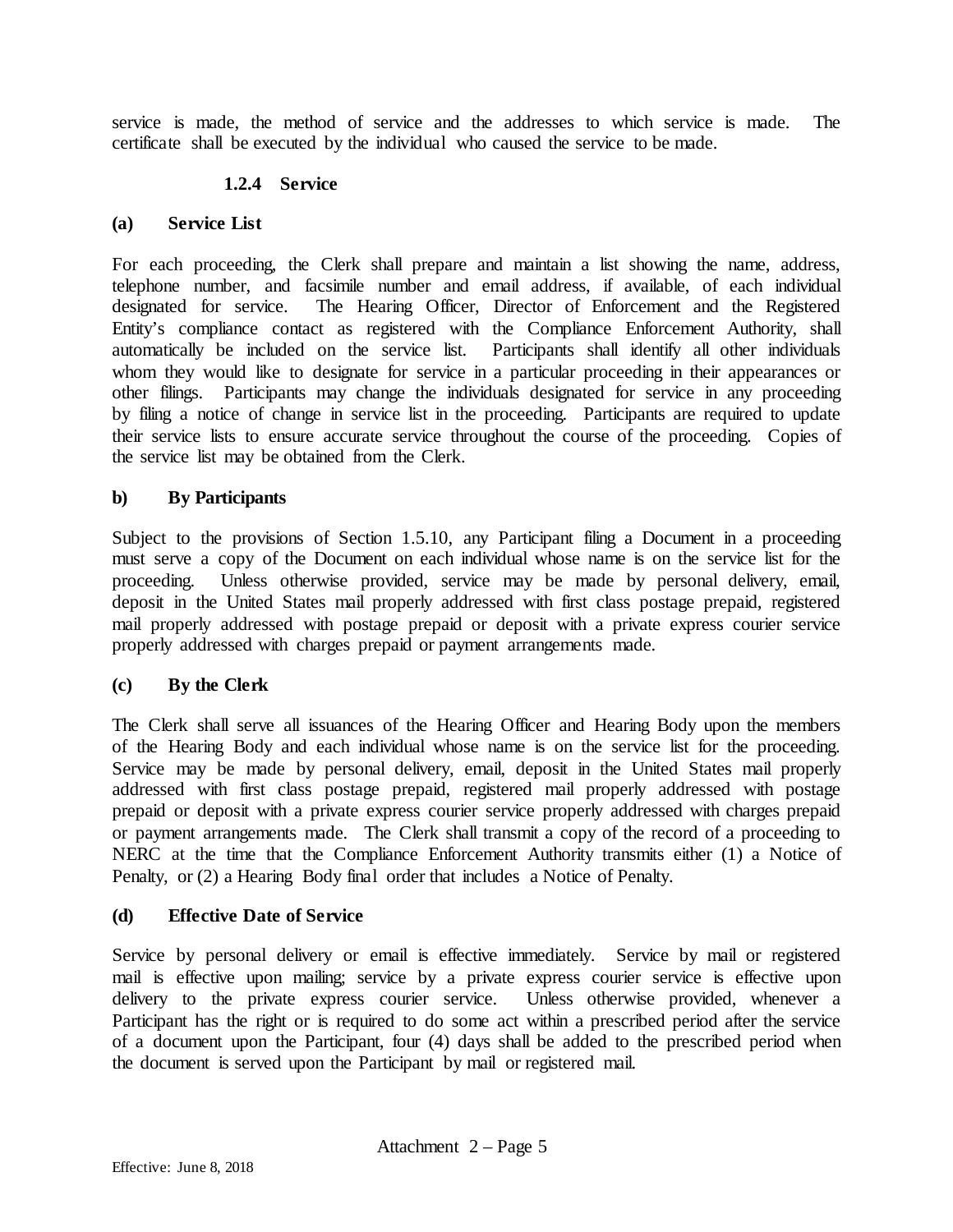#### **1.2.5 Computation of Time**

The time in which any action is required to be done shall be computed by excluding the day of the act or event from which the time period begins to run, and by including the last day of the time period, unless the last day is a Saturday, Sunday, legal holiday or any other day upon which the office of the Compliance Enforcement Authority or NERC is closed, in which event it also shall be excluded and the date upon which the action is required shall be the first succeeding day that is not a Saturday, Sunday, legal holiday, or day upon which the office of the Compliance Enforcement Authority is closed.

## **1.2.6 Extensions of Time**

Except as otherwise provided by law, the time by which a Participant is required or allowed to act may be extended by the Hearing Officer or Hearing Body for good cause upon a motion made before the expiration of the period prescribed. If any motion for extension of time is made after the expiration of the period prescribed, the Hearing Officer or Hearing Body may permit performance of the act if the movant shows circumstances sufficient to justify the failure to act in a timely manner.

## **1.2.7 Amendments**

Amendments to any documents filed in a proceeding may be allowed by the Hearing Officer or the Hearing Body upon motion made at any time on such terms and conditions as are deemed to be just and reasonable.

## **1.2.8 Transcripts**

- (a) A full and complete record of all hearings, including any oral argument, shall be transcribed verbatim by a certified court reporter, except that the Hearing Officer may allow off-the-record discussion of any matter provided the Hearing Officer states the ruling on any such matter, and the Participants state their positions or agreement in relation thereto, on the record. The court reporter shall file a copy of each transcript with the Clerk. Upon receipt of a transcript from the court reporter, the Clerk shall send notice to the Participants stating that a transcript has been filed by the court reporter, the date or dates of the hearing that the transcript records, and the date the transcript was filed with the Clerk.
- (b) Unless otherwise prescribed by the Hearing Officer, a Participant may file and serve suggested corrections to any portion of a transcript within fourteen (14) days from the date of the Clerk's notice that the transcript has been filed with the Clerk, and any responses shall be filed within ten (10) days after service of the suggested corrections. The Hearing Officer shall determine what changes, if any, shall be made, and shall only allow changes that conform the transcript to the statements being transcribed and ensure the accuracy of the record.
- (c) The Compliance Enforcement Authority or NERC will pay for transcription services, for a copy of the transcript for the record and for a copy of the transcript for Staff. Any other Participant shall pay for its own copy of the transcript if it chooses to obtain one and,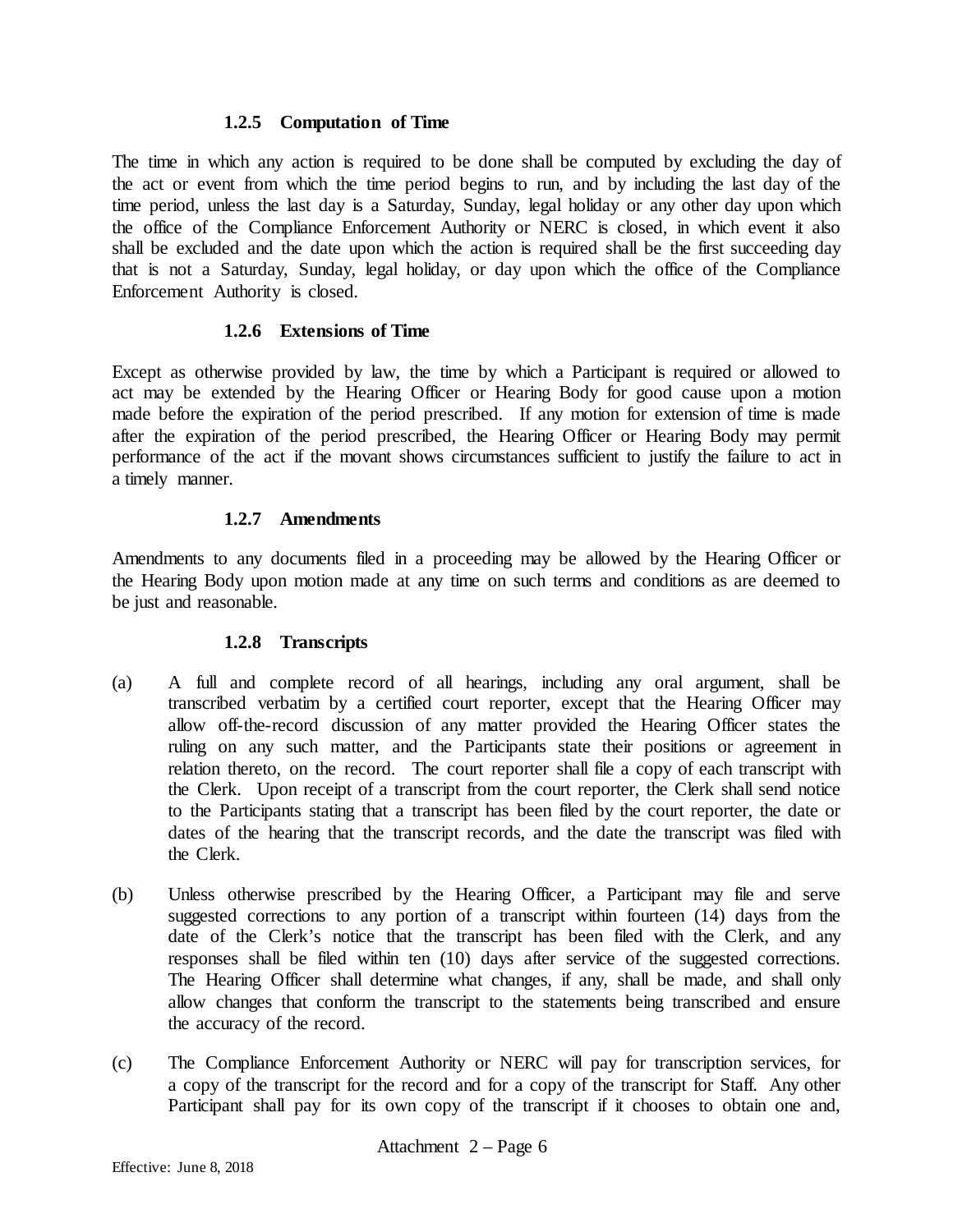should any Participant seek to obtain a copy of the transcript on an expedited basis, it shall pay for the expedited transcription services.

### **1.2.9 Rulings, Notices, Orders and Other Issuances**

Any action taken by the Hearing Officer or the Hearing Body shall be recorded in a ruling, notice, order or other applicable issuance, or stated on the record for recordation in the transcript, and is effective upon the date of issuance unless otherwise specified by the Hearing Officer or the Hearing Body. All notices of hearings shall set forth the date, time and place of hearing.

### **1.2.10 Location of Hearings and Conferences**

Except as provided below, all hearings and oral arguments shall be held at the principal office of the Compliance Enforcement Authority unless the Hearing Officer or Hearing Body designates a different location.

If the Compliance Enforcement Authority has adopted the Consolidated Hearing Process under Rules of Procedure Section 403.15B, all hearings and oral arguments shall be held at the principal office of the Compliance Enforcement Authority unless NERC, the Compliance Enforcement Authority, and the Registered Entity agree to a different location.

## **1.2.11 Participant Participation**

Participants may appear at any hearing via teleconference subject to the approval of the Hearing Officer and, in the event of oral argument, the Hearing Body, except as required by Section 1.6.6. Staff may participate and be represented by counsel in hearings, and shall have the rights and duties of any Participant.

#### **1.2.12 Interventions**

(a) The Respondent(s) and Staff shall be Participants to the proceeding. Unless otherwise authorized by the Hearing Body or by FERC, no other Persons shall be permitted to intervene or otherwise become a Participant to the proceeding.

(b) The Hearing Body may allow a Person to intervene only if the Hearing Body determines that the Person seeking intervention has a direct and substantial interest in the outcome of the Alleged Violation, proposed Penalty or sanction, Mitigation Plan, or Remedial Action Directive that is the subject of the proceeding. Examples of a direct and substantial interest in the outcome shall include

- (1) that the Person seeking intervention has received a Notice of Alleged Violation or a Remedial Action Directive involving the same Reliability Standard requirement(s) and arising out of the same event or occurrence as the existing Respondent(s) that is the subject of the proceeding, or
- (2) that the Person seeking intervention will or may be contractually or legally liable to the original Respondent(s) for payment of all or a portion of the proposed Penalty or sanction that is the subject of the proceeding, provided, that after the Person seeking intervention sufficiently demonstrates it will or may be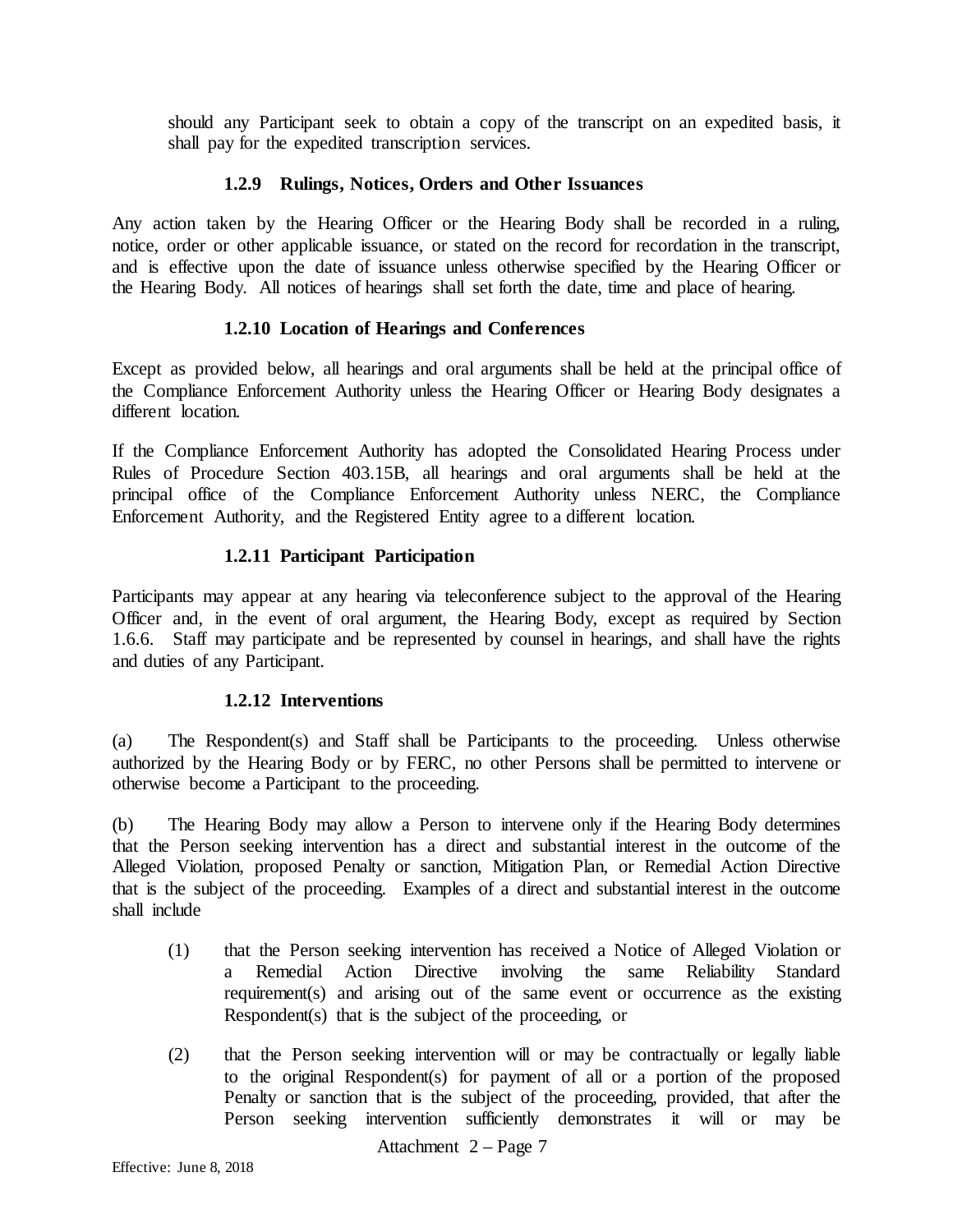contractually or legally liable for payment of all or a portion of the proposed Penalty or sanction to be granted intervention, the Person granted intervention and the existing Respondents will not be allowed to litigate in the proceeding whether the Person granted intervention is contractually or legally liable for payment of all or a portion of the proposed Penalty or sanction or the amount of the proposed Penalty or Sanction for which the Person granted intervention is or may be liable.

That the Person seeking intervention has received a Notice of Alleged Violation for the same Reliability Standard Requirement(s) as the original Respondent(s) but arising out of a different event or occurrence; or seeks to intervene to advocate an interpretation of the Reliability Standard Requirement(s) or provision(s) of the *Sanction Guidelines*, that are at issue in the proceeding, without more, shall not constitute a direct and substantial interest in the outcome and shall not be grounds on which the Hearing Body may allow the Person to intervene.

(c) A Person seeking intervention shall do so by filing a motion to intervene with the Clerk. The motion shall state the Person's interest in sufficient factual detail to demonstrate that the Person should be allowed to intervene pursuant to Section 1.2.12(b). The motion to intervene shall also state the Person's agreement to maintain the confidential and non-public nature of the hearing, including all pleadings and other Documents filed or exchanged in connection with the request for intervention. Any facts alleged in, or offers of proof made in, the motion to intervene shall be supported by affidavit or verification.

(d) The Clerk shall promptly provide copies of the motion to intervene to the Hearing Officer and the Participants. The Hearing Officer shall promptly set a time period, not to exceed seven (7) days, within which the Participants may file responses to the motion to intervene. Within seven (7) days following the end of the response period, the Hearing Officer shall issue a recommendation to the Hearing Body as to whether or not the motion to intervene should be granted.

(e) The Hearing Body may, within seven (7) days following the date of the Hearing Officer's recommendation, issue a decision granting or denying the motion to intervene. If the Hearing Body does not issue a decision granting or denying the motion to intervene within seven (7) days following the date of the Hearing Officer's recommendation, the Hearing Officer's recommendation shall become the decision of the Hearing Body and the motion to intervene shall be deemed granted or denied by the Hearing Body in accordance with the Hearing Officer's recommendation.

(f) The Hearing Officer, on motion of a Participant or on his or her own motion, or the Hearing Body, on recommendation by the Hearing Officer or its own motion, may stay or suspend the proceeding while a request to intervene, including a request to intervene filed directly with FERC, and including any appeal of the grant or denial of the request to intervene, is being resolved.

(g) A Person allowed to intervene and become a Participant to a proceeding shall be designated as a Respondent and deemed to be aligned with the existing Respondent(s), unless the Hearing Body, in the decision granting intervention, states that the Person allowed to intervene shall be deemed to be aligned with another Participant to the proceeding.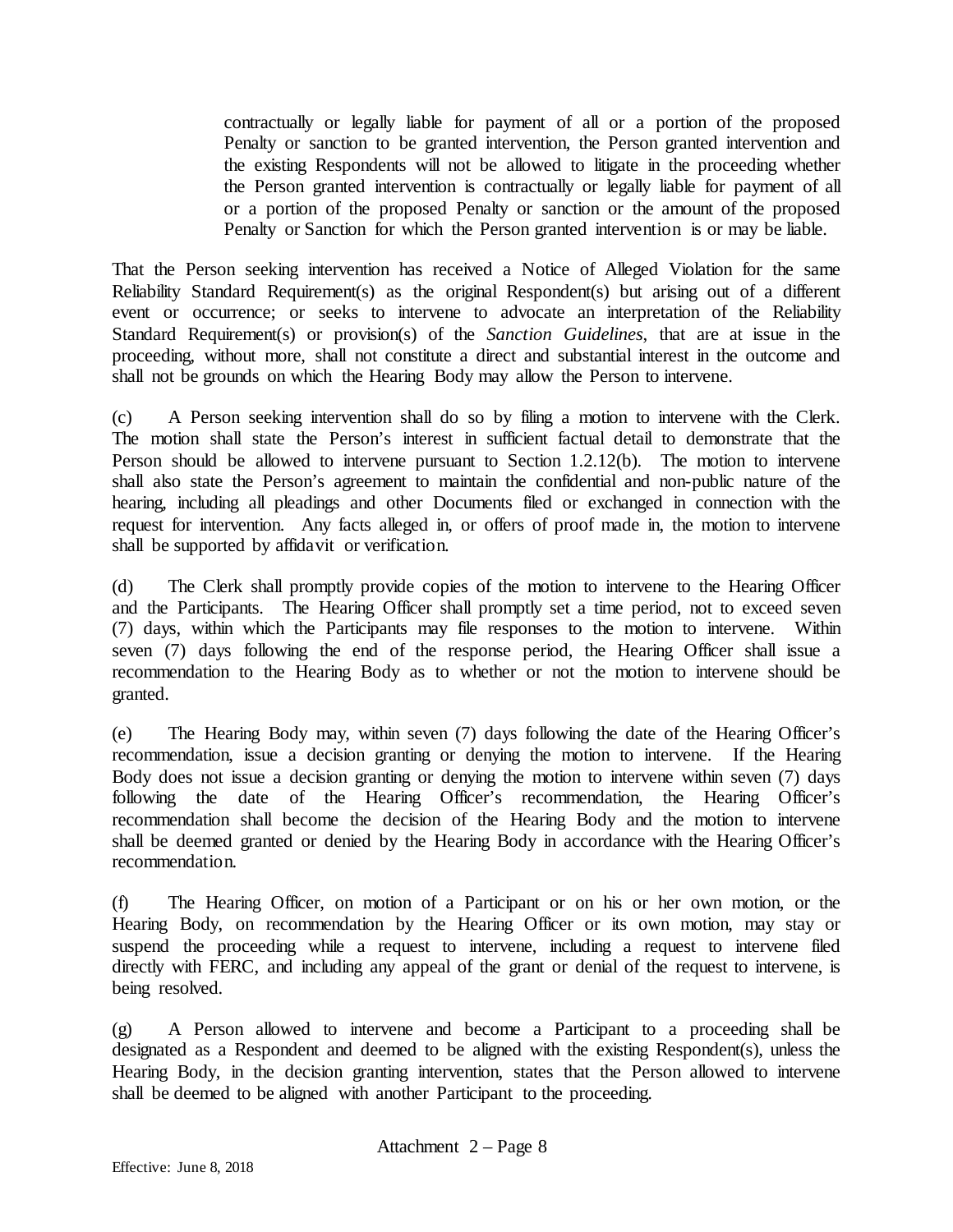(h) A Person allowed to intervene and become a Participant to a proceeding is required to take the record and the procedural status of the proceeding as it stands on the date the Person's motion to intervene is granted by the Hearing Body.

(i) A Person may appeal a decision of the Hearing Body denying the Person's motion to intervene, and the Compliance Staff, the Respondent or any other Participant may appeal a decision granting or denying a motion to intervene, in accordance with Section 414 of the NERC Rules of Procedure. A notice of appeal shall be filed with the NERC Director of Enforcement no later than seven (7) days following the date of the decision of the Hearing Body granting or denying the motion to intervene.

# **1.2.13 Proceedings Closed to the Public**

No hearing, oral argument or meeting of the Hearing Body shall be open to the public, and no notice, ruling, order or any other issuance of the Hearing Officer or Hearing Body, or any transcript, made in any proceeding shall be publicly released unless the ERO (within the U.S., in accordance with the authorization previously granted by FERC to release information about a non-public proceeding) or FERC (in the case of U.S.-related information) or another Applicable Governmental Authority (in the case of non-U.S.-related information) determine that public release is appropriate. Only the members of the Hearing Body, the Participants, the Hearing Officer and the Technical Advisors, if any, shall be allowed to participate in or obtain information relating to a proceeding.

## **1.2.14 Docketing System**

The Clerk shall maintain a system for docketing proceedings. A docketed proceeding shall be created upon the filing of a request for a hearing. Unless NERC provides a different docketing system that will be used uniformly by the Compliance Enforcement Authorities, docket numbers shall be assigned sequentially beginning with a two digit number that relates to the last two digits of the year in which the docket is initiated, followed by a dash ("-"), followed by the letters "[RE]", followed by a dash ("-"), followed by a four digit number that will be "0001" on January 1 of each calendar year and ascend sequentially until December 31 of the same calendar year.

# **1.2.15 Representations Deemed to be Made in All Pleadings**

A Participant presenting any pleading to the Hearing Officer or Hearing Body shall be deemed to certify that to the best of the Participant's knowledge, information and belief, formed after and based on an inquiry that is reasonable under the circumstances:

- (a) the factual allegations set forth in the pleading have or will have support in the evidence or the Participant believes they will have support in the evidence after reasonable opportunity for further investigation or discovery;
- (b) the denials in the pleading of factual allegations made by another Participant are warranted by or will be warranted by the evidence or, if specifically so identified, are reasonably based on belief or on a lack of information;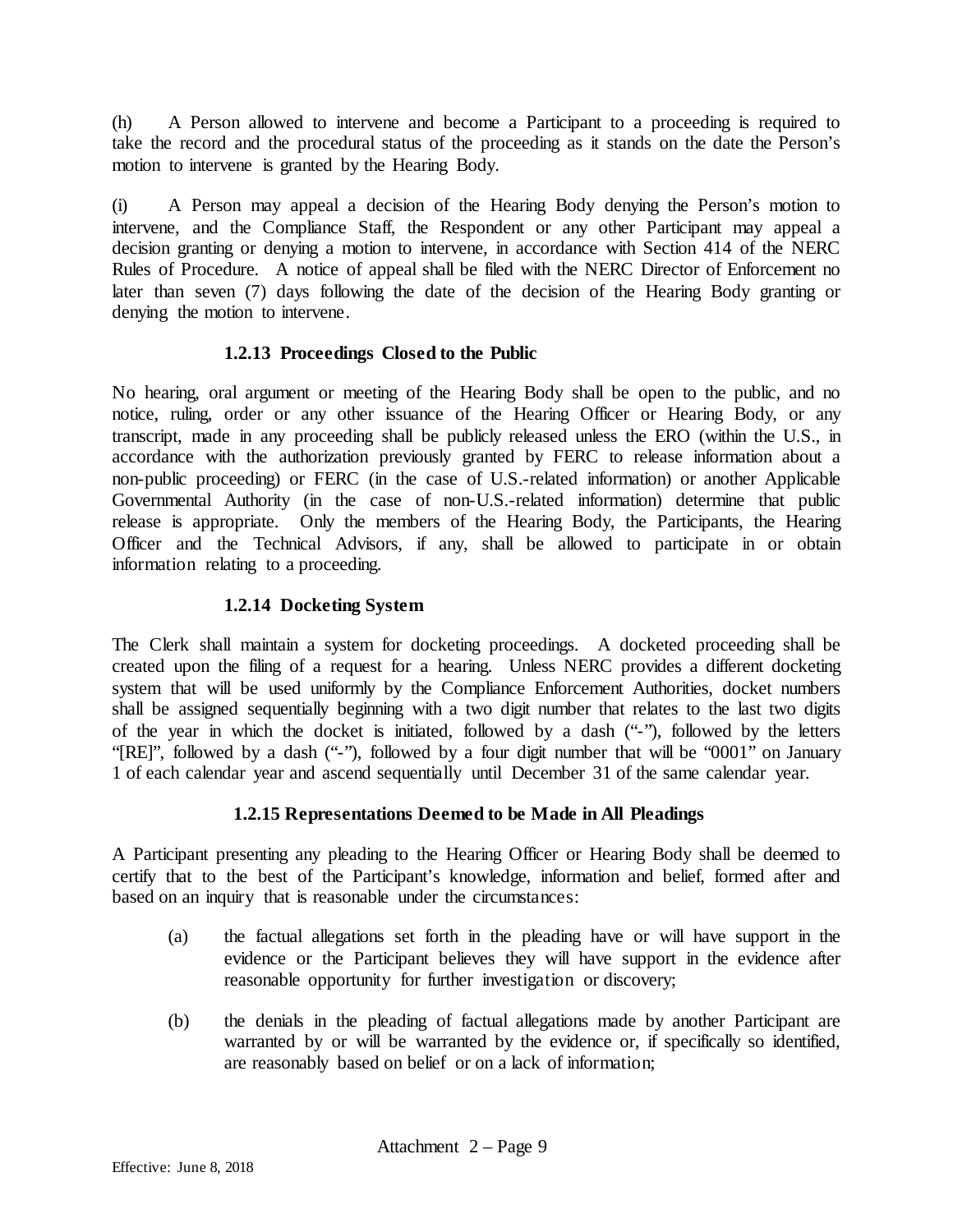- (c) the claims, defenses and other contentions set forth in the pleading are warranted based on the applicable Reliability Standard Requirement(s) or Rules of Procedure provisions; and
- (d) the pleading is not being presented for any improper purpose, such as to harass, cause unnecessary delay, or needlessly increase the cost of the hearing or the cost incurred by any Participant.

### **1.2.16 Hold Harmless**

A condition of a Participant invoking these Hearing Procedures and participating in a hearing is that the Participant agrees that the Compliance Enforcement Authority, including without limitation its members, board of directors or trustees, compliance committee, any other committees or subcommittees, Staff, contracted employees, Hearing Body members, Hearing Officers and Technical Advisors, shall not be liable, and shall be held harmless against the consequences of, or any action or inaction arising out of, the hearing process, or of any agreement reached in resolution of a dispute or any failure to reach agreement as a result of a proceeding. This "hold harmless" provision does not extend to matters constituting gross negligence, intentional misconduct or breach of confidentiality.

### **1.3 Initiation of the Hearing Process**

## **1.3.1 Registered Entity's Option to Request a Hearing**

(a) Except when contesting a Remedial Action Directive pursuant to Section 1.9 of these Hearing Procedures, a Registered Entity may file a statement, in accordance with Section 1.3.1(e), with the Compliance Enforcement Authority requesting a hearing if either:

- (1) The Registered Entity files a response to a Notice of Alleged Violation that contests either the Alleged Violation, the proposed Penalty, or both; or
- (2) The Compliance Staff submits to the Registered Entity a statement rejecting the Registered Entity's proposed revised Mitigation Plan submitted after Compliance Staff rejected the Registered Entity's initial proposed Mitigation Plan.
- (b) A Registered Entity must file its hearing request within forty (40) days after
	- (1) the Registered Entity files its response to the Notice of Alleged Violation; or
	- (2) the Compliance Staff submits to the Registered Entity its statement identifying a disagreement with the Registered Entity's proposed Mitigation Plan, whichever is applicable.

(c) If the Registered Entity does not file a hearing request within the time period set forth in this Section, then the Registered Entity will be deemed to have agreed and waived any objection to the proposed Penalty, the Alleged Violation or the Compliance Staff's rejection of the revised Mitigation Plan, whichever is applicable.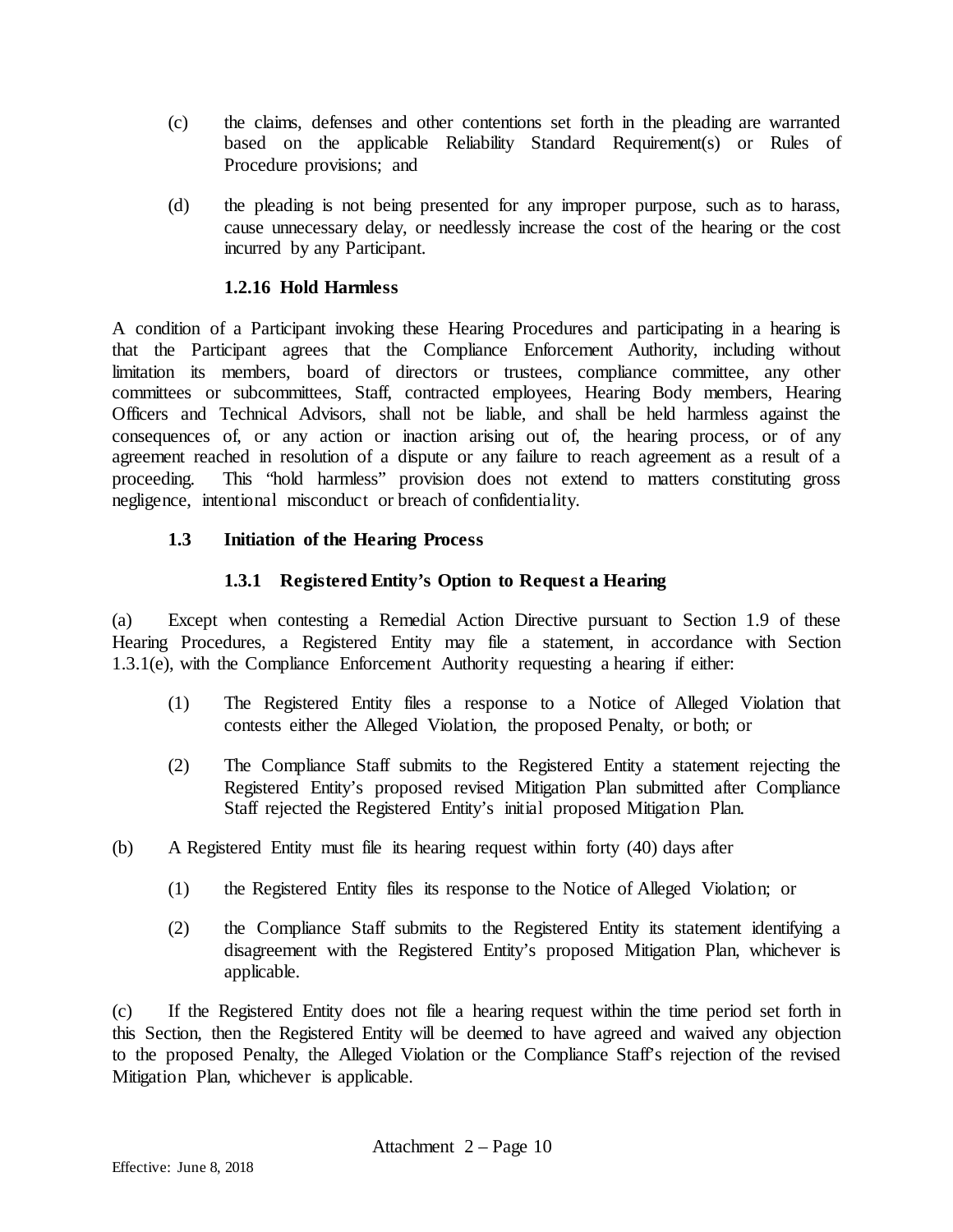(d) In accordance with Section 5.3 of the Compliance Program, a Notice of Alleged Violation issued to a Registered Entity or a Staff statement setting forth its rejection of a Registered Entity's proposed revised Mitigation Plan shall clearly state that the Registered Entity has the option to contest the Alleged Violation, proposed Penalty, or both, or the Compliance Staff's rejection of the proposed revised Mitigation Plan, using either the shortened hearing procedure pursuant to Section 1.3.4 or the general hearing procedure described in Sections 1.4 to 1.7.

- (e) The Registered Entity's statement requesting a hearing shall:
	- (1) contain a plain and concise statement of the facts and arguments supporting the Registered Entity's position, as applicable, that it did not violate the Reliability Standard Requirement(s) set forth in the Notice of Alleged Violation, that the proposed Penalty or sanction is too high and should be reduced, or that the Registered Entity's proposed Mitigation Plan should be approved;
	- (2) state the relief that the Registered Entity requests the Hearing Body to grant; and
	- (3) state whether the Registered Entity requests the shortened hearing procedure or the general hearing procedure.

The Registered Entity's statement may set forth two or more alternative grounds on which the Registered Entity bases its position, as applicable, that it did not violate the Reliability Standard Requirement(s) set forth in the Notice of Alleged Violation, that the proposed Penalty or sanction is too high and should be reduced, or that the Registered Entity's proposed Mitigation Plan should be approved.

(f) If the Registered Entity (or any Respondent if there are more than one Respondent) requests the general hearing procedure, the general hearing procedure shall apply. If the Registered Entity (or all Respondents if there are more than one Respondent) requests the shortened hearing procedure, Compliance Staff and any other Participants shall submit a filing within five (5) days of the Registered Entity's hearing request that states whether Staff or such other Participant agrees to use the shortened hearing procedure. If Staff or another Participant makes a filing requesting the general hearing procedure, then the general hearing procedure shall apply; otherwise the shortened hearing procedure requested by the Registered Entity or Entities shall be used. Once either the general or shortened hearing procedure has been selected, the Participants shall not be allowed to revert to the non-selected hearing procedure unless the Participants mutually agree.

(g) A Registered Entity shall attach to a request for hearing whichever of the following are applicable:

- (1) The Registered Entity's Self-Report of a violation;
- (2) The Notice of Alleged Violation and the Registered Entity's response thereto; and/or
- (3) The Registered Entity's proposed revised Mitigation Plan and the Compliance Staff's statement rejecting the proposed revised Mitigation Plan.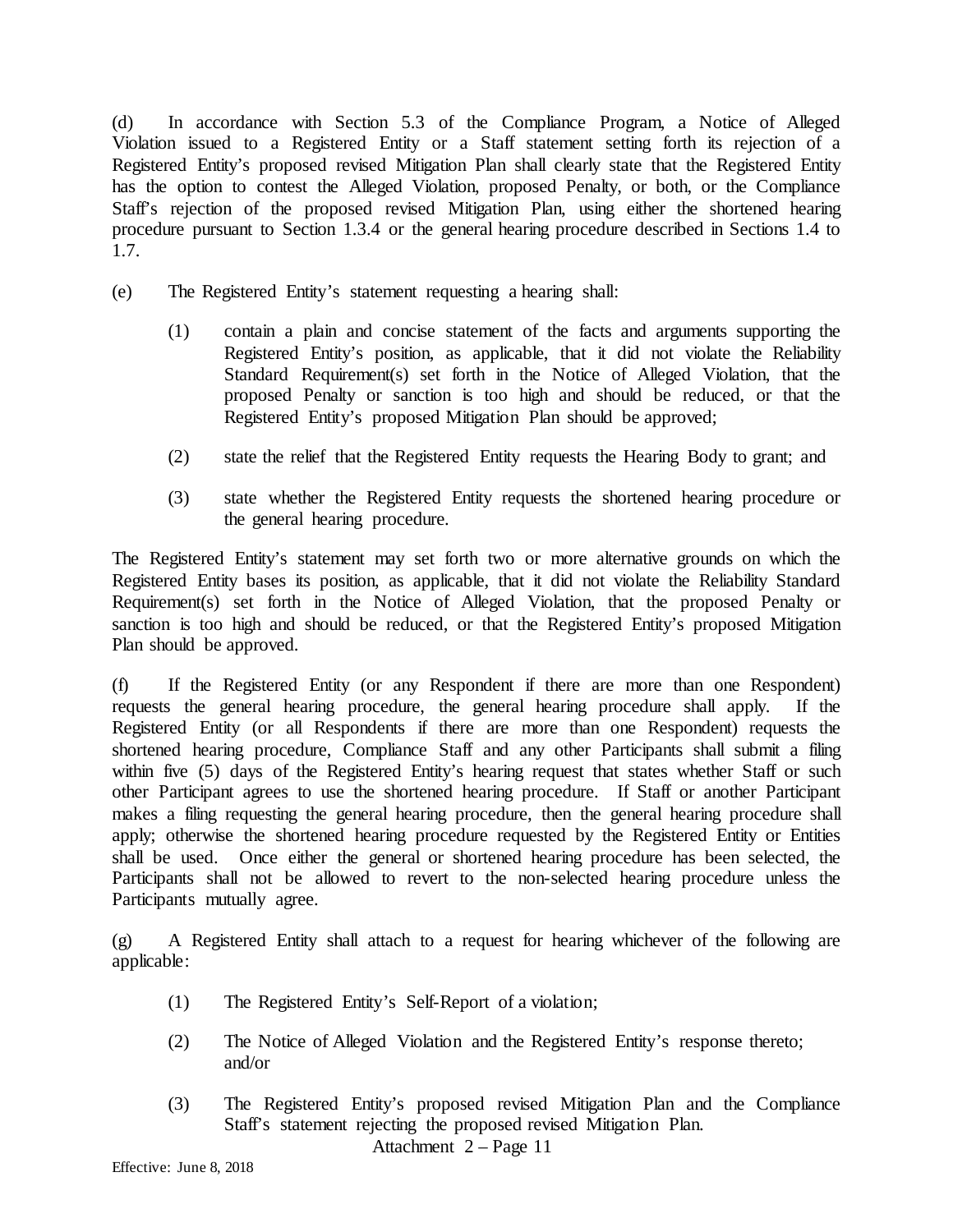(h) If the Compliance Enforcement Authority has adopted the Consolidated Hearing Process, the Compliance Staff must forward a hearing request to NERC within three (3) business days of receiving the request.

### **1.3.2 Compliance Staff's Response to Request for Hearing**

(a) If the Registered Entity's request for hearing requests that the shortened hearing procedure be used, the Compliance Staff shall file a response stating whether it agrees to the use of the shortened hearing procedure.

(b) If the Registered Entity's request for hearing requests that the Registered Entity's proposed revised Mitigation Plan should be approved, the Compliance Staff shall file a response stating the Compliance Staff's position as to why the Registered Entity's proposed revised Mitigation Plan should not be approved and setting forth any additional terms that the Compliance Staff believes should be included in the Mitigation Plan.

(c) If the Registered Entity's request for hearing does not request that the shortened hearing procedure be used and does not request that the Registered Entity's proposed revised Mitigation Plan should be approved, the Compliance Staff may, but is not required to, file a response stating, as applicable, the basis for the Compliance Staff's position that the Registered Entity violated the Reliability Standard Requirement(s) specified in the Notice of Alleged Violation or that the proposed Penalty or sanction is appropriate under the *Sanction Guidelines* and should not be reduced.

(d) Any response by the Compliance Staff required or permitted by this Section shall be filed within fifteen (15) days after the date the request for hearing was filed, unless the Hearing Officer or Hearing Body allows a longer time to file the response.

## **1.3.3 Notice of Hearing**

(a) The Clerk shall issue a notice of hearing not less than sixteen (16) days, and not more than twenty-one (21) days, after the Registered Entity files its request for hearing.

(b) The notice of hearing shall state whether the shortened hearing procedure or the general hearing procedure will be used.

(c) The notice of hearing shall identify the Hearing Officer and the date, time and place for the initial prehearing conference.

- (1) If the shortened hearing procedure is to be used, the initial prehearing conference shall be set for a date within seven (7) days following the date of the notice of hearing.
- (2) If the general hearing procedure is to be used, the initial prehearing conference shall be set for a date within fourteen (14) days following the date of the notice of hearing.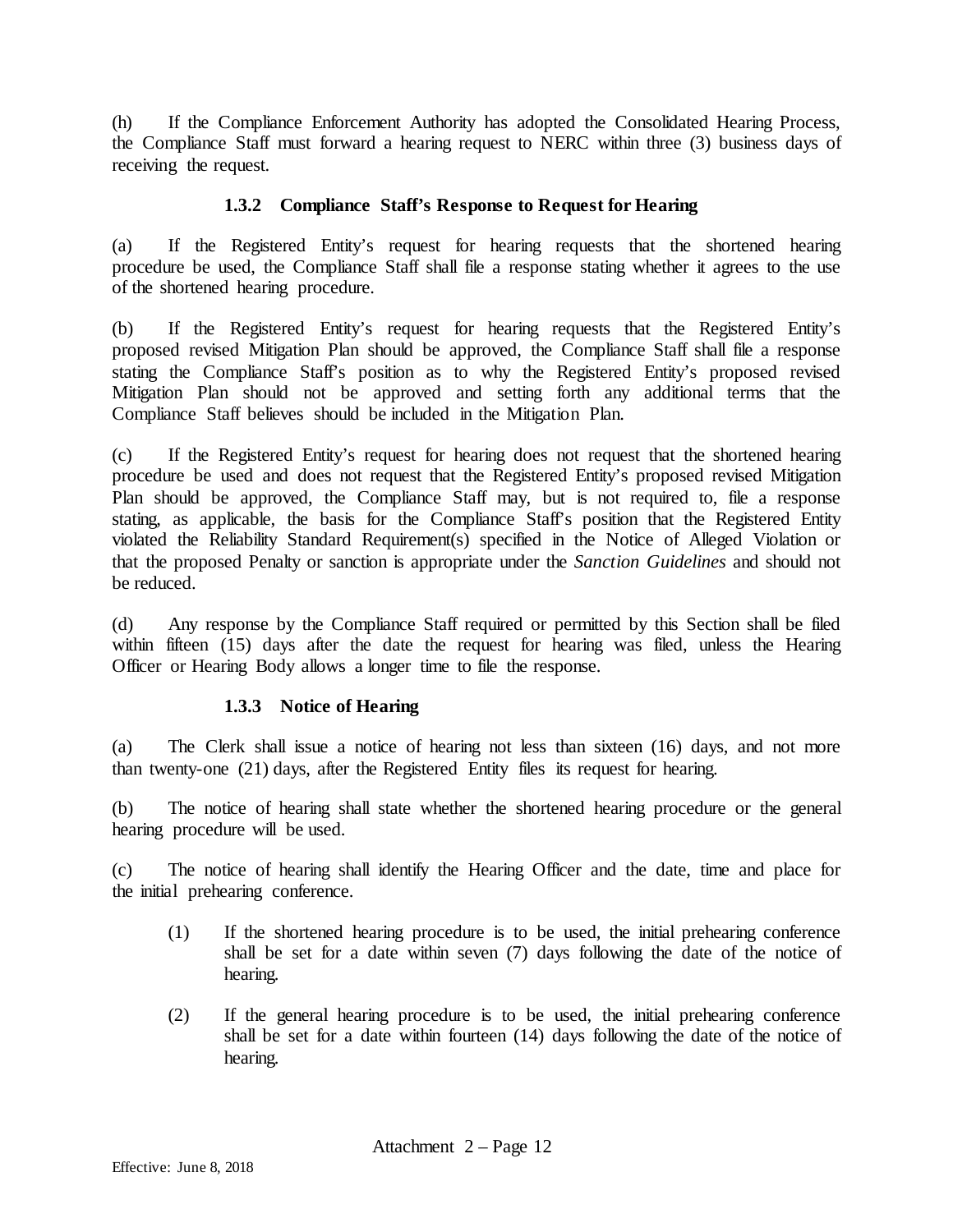#### **1.3.4 Shortened Hearing Procedure**

The shortened hearing procedure shall be as set forth in this Section. The rules applicable to the general hearing procedure shall apply to the shortened hearing procedure unless the context of such a rule is inconsistent with the procedure set forth in this Section or otherwise renders it inapplicable to the shortened hearing procedure. The rules concerning ex parte communications in Section 1.4.7 are hereby expressly made applicable to the shortened hearing procedure under this Section.

The Hearing Body shall utilize a Hearing Officer to preside over the shortened hearing procedure in accordance with Section 1.4.2. But, no Testimonial Hearing will be held in the shortened hearing procedure and the Participants will not present witness testimony or file briefs, except that briefs on exceptions and briefs in reply to exceptions may be allowed pursuant to subsection (g). Instead, the following events shall take place within the following periods:

- (a) The initial prehearing conference shall be held within seven (7) days after the date on which the notice of hearing is issued. In addition to any other matters set forth in Section 1.5.2 that may apply, the initial prehearing conference will be used to develop a schedule for the preparation and submission of comments in accordance with subsections (c) through (e).
- (b) Within ten (10) days after the date on which the notice of hearing is issued, Staff shall make Documents available to the Registered Entity for inspection and copying pursuant to Section 1.5.7.
- (c) Within twenty-one (21) days after the initial prehearing conference, the Staff shall file:
	- (1) initial comments stating Staff's position on all issues and the rationale in support of its position, including all factual and legal argument;
	- (2) all Documents that Staff seeks to introduce in support of its position that have not already been submitted in the proceeding; and
	- (3) a verification attesting to the truthfulness of the facts alleged in the filing.
- (d) Within fourteen (14) days of Staff's initial comment filing pursuant to subsection (c), the Registered Entity shall file:
	- (1) responsive comments stating the Registered Entity's position on all issues and the rationale in support of its position, including all factual and legal argument, which comment also may respond to Staff's initial comments;
	- (2) all Documents that the Registered Entity seeks to introduce in support of its position that have not already been submitted in the proceeding; and
	- (3) a verification attesting to the truthfulness of the facts alleged in the filing.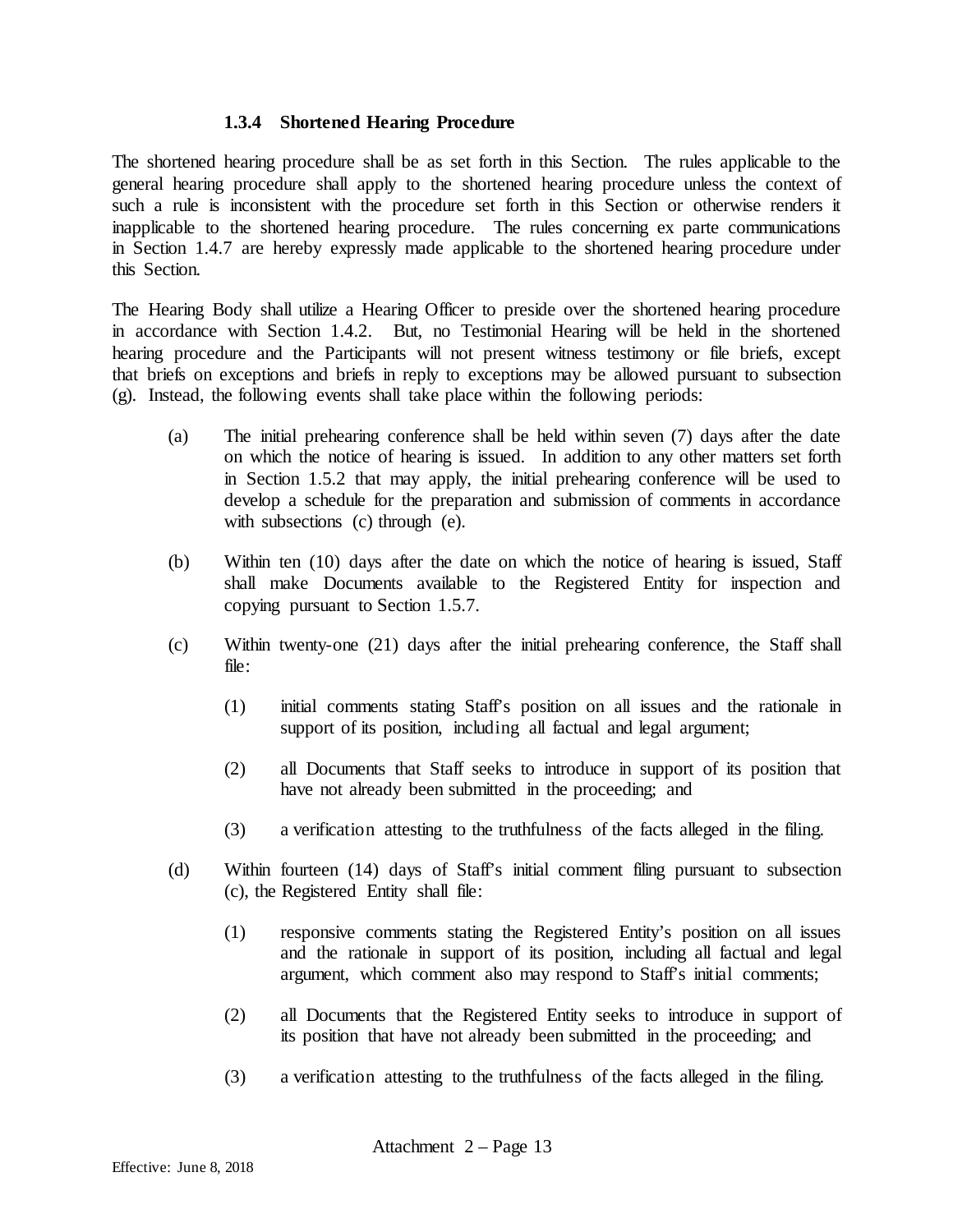- (e) Within seven (7) days after the Registered Entity's responsive comment filing pursuant to subsection (d), Staff shall file reply comments that shall be limited in scope to responding to the Registered Entity's responsive comments and be supported by a verification attesting to the truthfulness of the facts alleged in the filing. Staff shall not submit any additional Documents in support of its position as part of this filing except upon motion and good cause shown. If Staff is allowed to file additional Documents in support of its position based upon such a motion, the Registered Entity shall have the right to file additional Documents in support of its position that are responsive to the additional Documents that Staff is allowed to file provided that any additional Registered Entity filing also shall be verified.
- (f) The Hearing Officer shall issue an initial opinion within twenty-one (21) days after the Staff's reply comments filing or any additional filing by the Registered Entity pursuant to subsection (e).
- (g) If either Participant requests, the Hearing Officer shall allow each Participant to file, within seven (7) days after the Hearing Officer's initial opinion, exceptions to the Hearing Officer's initial opinion in a brief designated "brief on exceptions" in accordance with Section 1.7.5 and within seven (7) days thereafter, a reply brief designated "brief in reply to exceptions."
- (h) The Hearing Body shall issue a final order within one hundred twenty (120) days of the notice of hearing. The Hearing Body may extend this deadline for good cause and shall provide written notice of any extension to all Participants.

The Hearing Officer or Hearing Body may modify any time period set forth within this Paragraph as warranted by the circumstances but it will be the objective of the Hearing Body to issue the final order within one hundred twenty (120) days of the notice of hearing.

## **1.4 General Hearing Procedure**

# **1.4.1 [Intentionally Left Blank]**

[Blank.]

## **1.4.2 Hearing Officer**

(a) A Hearing Officer shall preside over each hearing conducted pursuant to these Hearing Procedures, provided that the Hearing Officer's actions shall be subject to the authority of the Hearing Body as set forth in Section 1.4.3. Members of the Hearing Body may attend any aspect of the hearing.

(b) The Hearing Officer is responsible for the conduct of the hearing, including administering the hearing from the initial prehearing conference through the issuance of the Hearing Officer's initial opinion, any administrative hearing functions thereafter, and submission of the matter to the Hearing Body for final decision through the presentation to the Hearing Body of an initial opinion. The Hearing Officer shall have those duties and powers necessary to those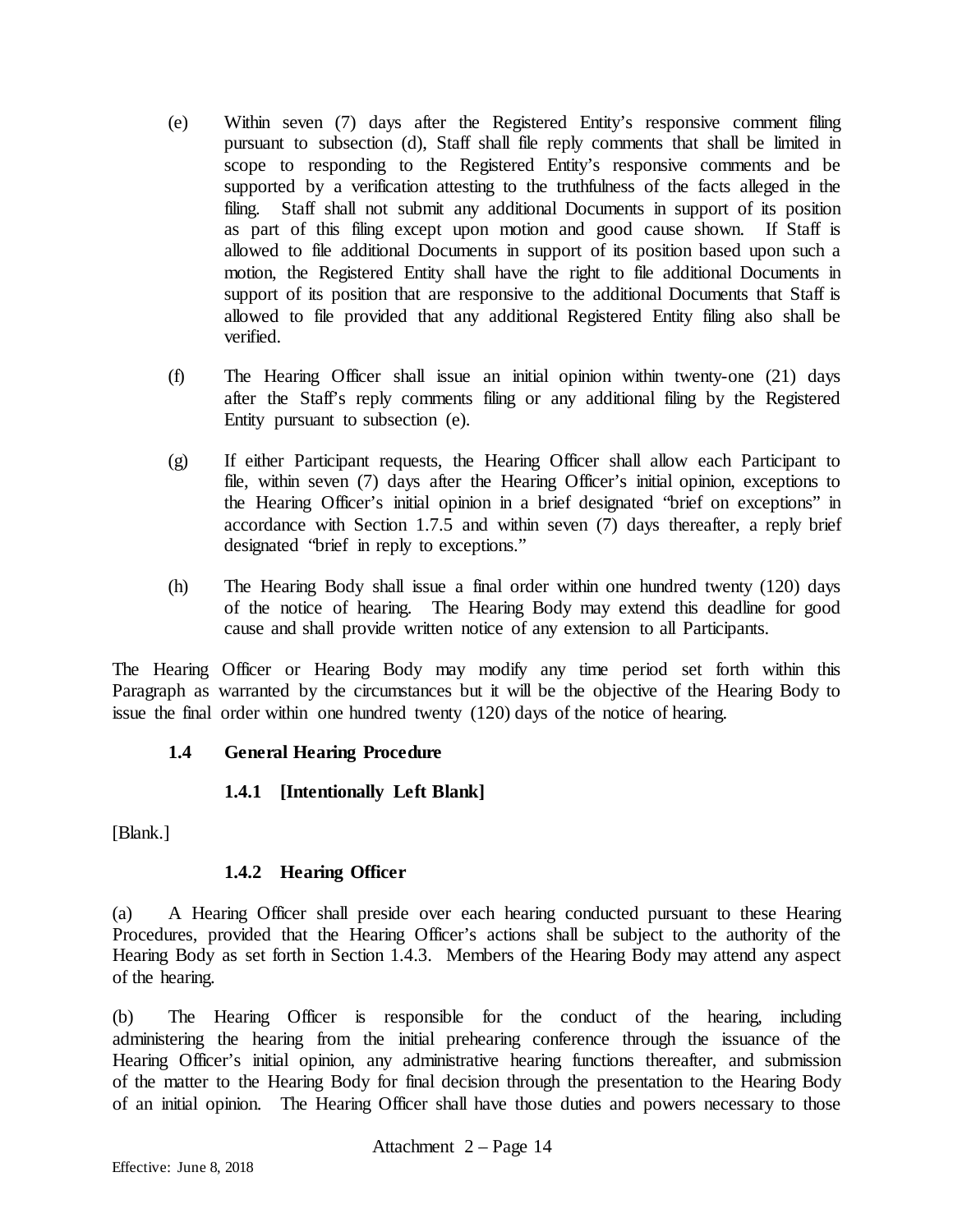ends, consistent with and as further enumerated in these Hearing Procedures, including the following:

- (1) To administer oaths and affirmations;
- (2) To schedule and otherwise regulate the course of the hearing, including the ability to call to recess, reconvene, postpone or adjourn a hearing;
- (3) Consistent with any timing or deadline requirements imposed by these Hearing Procedures or by applicable law, to separate any issue or group of issues from other issues in a proceeding and treat such issue(s) as a separate phase of the proceeding;
- (4) Consistent with any timing or deadline requirements imposed by these Hearing Procedures or by applicable law, to modify any time period, if such modification is in the interest of justice and will result in no undue prejudice to any other Participant;
- (5) To supervise and issue orders concerning discovery;
- (6) To conduct prehearing conferences, status hearings and Evidentiary Hearings;
- (7) To hear argument on all objections, motions and other requests, and to rule upon all objections, motions and other requests that do not result in the final determination of the proceeding;
- (8) To rule on and receive evidence;
- (9) To call upon a Participant to produce further evidence that is material and relevant to any issue;
- (10) To issue protective orders pursuant to Section 1.5.10;
- (11) To issue initial opinions; and
- (12) To ensure that hearings are conducted in a full, fair and impartial manner, that order is maintained and that unnecessary delay is avoided in the disposition of the proceedings.

(c) The Hearing Officer shall disclose the employment history and professional affiliations of the Hearing Officer within two (2) days of the Hearing Officer's assignment to the proceeding, and Participants to the hearing may raise objections to the Hearing Officer's participation in accordance with Section 1.4.5.

#### **1.4.3 Hearing Body**

(a) The composition of the Hearing Body, after any recusals or disqualifications, shall be such that no two industry sectors may control, and no single industry sector may veto, any decision of the Hearing Body on any matter brought before it for decision.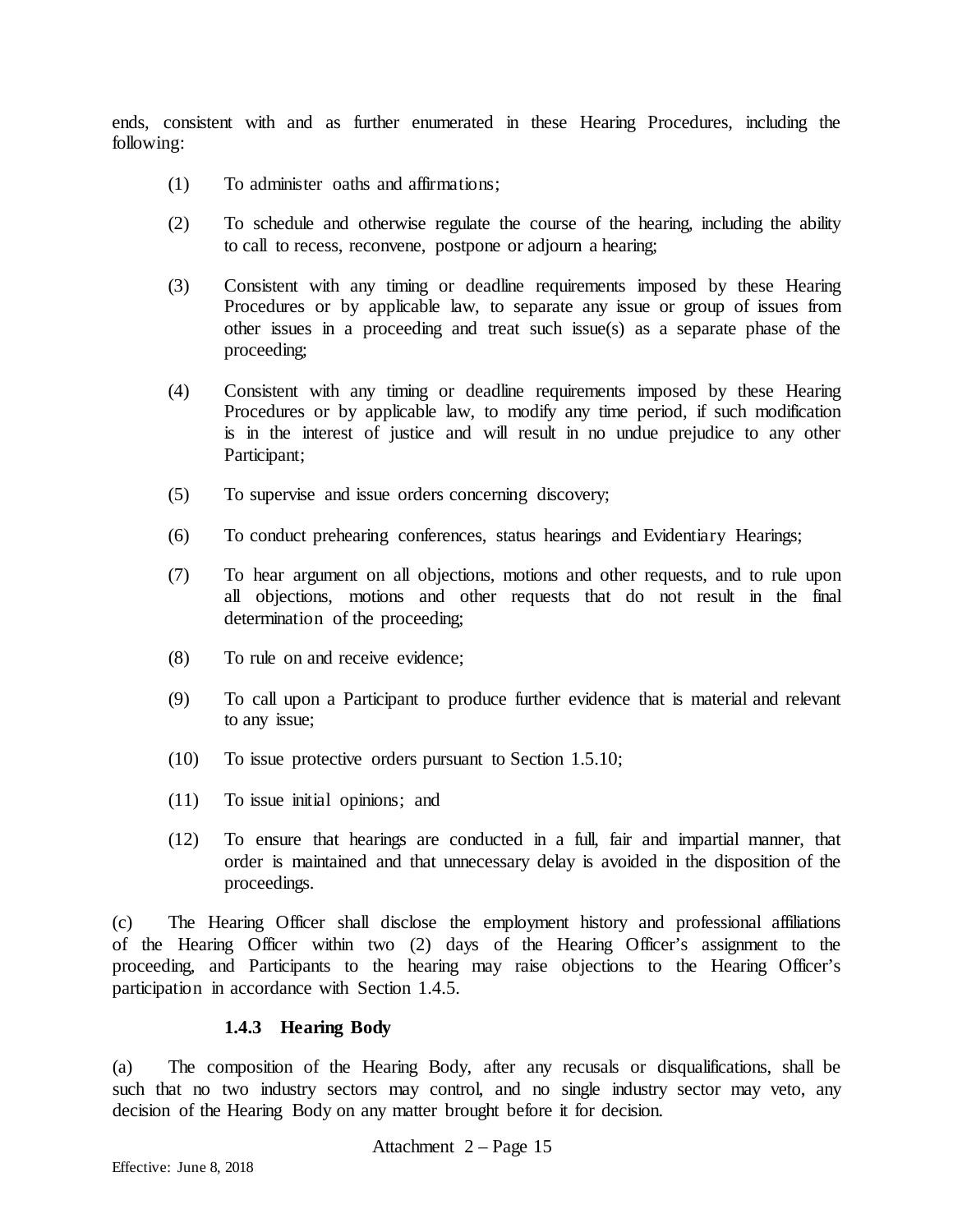(b) The Hearing Body is vested with the authority to issue a final order resolving the issue(s) in all cases. To that end:

- (1) Upon receiving a filing by a Participant, the Clerk shall promptly send a notice to the members of the Hearing Body identifying the date of the filing and the Participant making the filing and briefly describing the nature of the filing. Any member of the Hearing Body may request of, and shall receive from, the Clerk, a copy of any filing by a Participant. The Hearing Body shall not receive Documents made available by Staff for inspection and copying by the Respondent, or other responses to discovery between the Participants, unless such Documents are placed into the record pursuant to Section 1.6.7.
- (2) The Clerk shall send all issuances of the Hearing Officer to the members of the Hearing Body.
- (3) The Hearing Body or any individual member thereof may, but is not required to, attend any prehearing conference, status hearing or Evidentiary Hearing, and/or to submit questions to the Hearing Officer to submit to a Participant or any witness at any hearing. At any prehearing conference or hearing attended by a member of the Hearing Body, any member of the Hearing Body may ask questions directly of any Participant or witness.
- (4) The Hearing Body shall have the same authority as the Hearing Officer, as set forth in these Hearing Procedures, to require the Participants or any individual Participant to: (i) address a specific issue in testimony, evidence or briefs; (ii) present oral argument on an issue; (iii) file pre-Evidentiary Hearing memorandums; or (iv) produce further evidence that is material and relevant to any issue. To this end, the Hearing Body shall be entitled to issue questions or requests for information to any Participant or any witness at any time until the issuance of a final order.
- (5) To the extent that the Hearing Body disagrees with any issuance or ruling of the Hearing Officer, it may, on its own motion or upon petition for interlocutory review meeting the requirements of Section 1.4.4, reverse or modify the issuance or ruling in whole or in part, or take any other action as may be appropriate.
- (6) The Hearing Body shall resolve the issue(s) in every hearing through the issuance of a final order. In issuing a final order, the Hearing Body shall consider the Hearing Officer's initial opinion but shall have the authority to reject, modify or approve the initial opinion in whole or in part.

## **1.4.4 Interlocutory Review**

(a) A Participant shall be allowed to seek interlocutory review by the Hearing Body of any ruling of the Hearing Officer where the ruling for which interlocutory review is sought presents an extraordinary circumstance which makes prompt review necessary to prevent prejudice to a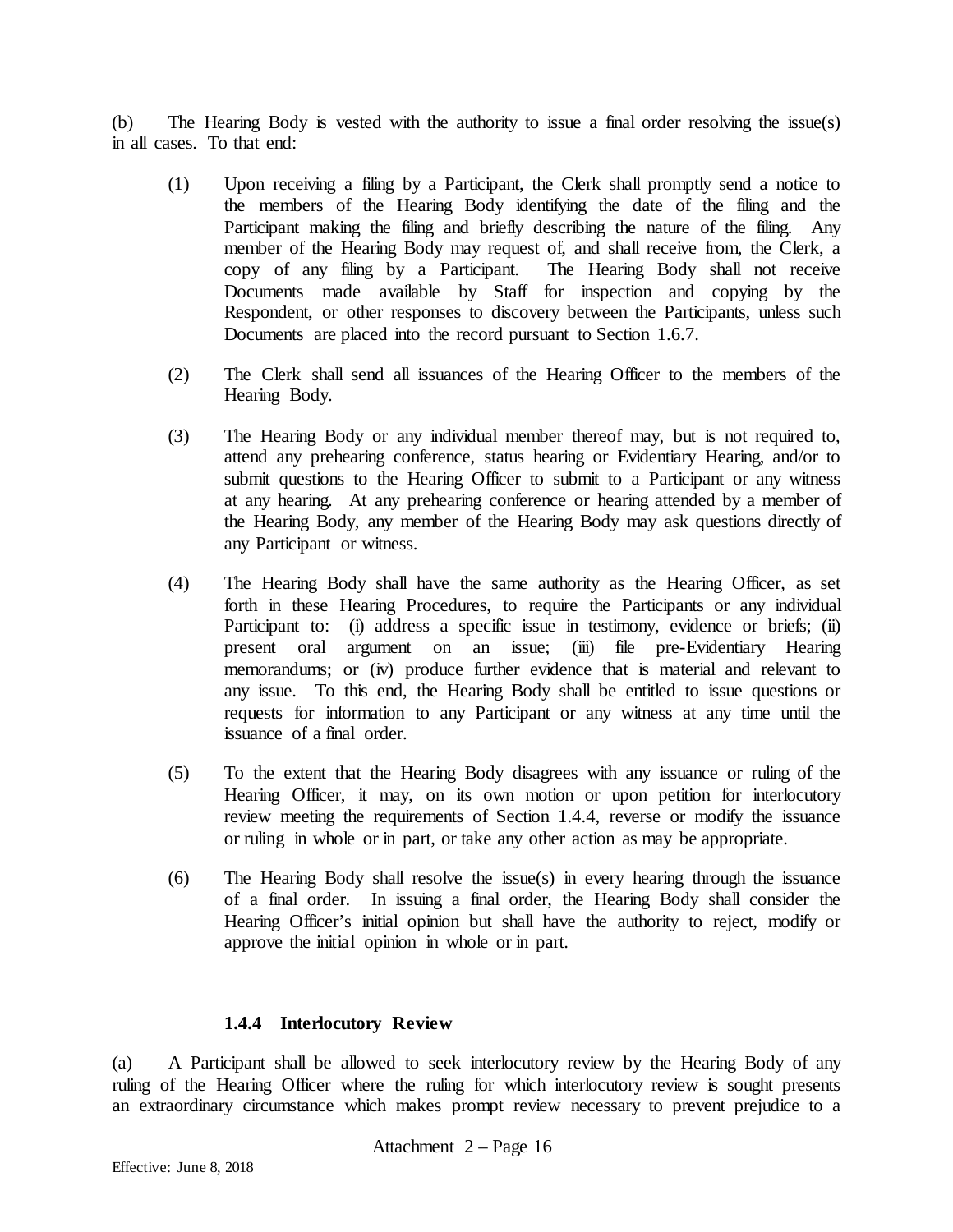Participant's ability to present its position in the proceeding. Failure to seek such review shall not operate as a waiver of any objection to such ruling.

(b) Unless good cause is shown or unless otherwise ordered by the Hearing Officer or the Hearing Body, the Participant seeking review shall file a petition for interlocutory review within fourteen (14) days after the date of the action that is the subject of the petition. The petition shall contain, in a separately identified section, a demonstration that the ruling for which interlocutory review is sought presents an extraordinary circumstance which makes prompt review necessary to prevent prejudice to the Participant's ability to present its position in the proceeding. The petition shall be filed with any offer of proof and supported by references to the record, or by affidavit if based on facts that do not appear in the record. Responses to petitions for interlocutory review shall be filed within seven (7) days after service of the petition. No replies to responses shall be allowed.

(c) The Hearing Officer shall file a report to the Hearing Body within fourteen (14) days from the filing of the petition. The Hearing Officer's report shall set forth the relevant facts and other background information relating to the ruling on which interlocutory review is sought, the basis for the Hearing Officer's ruling, a summary of the Participants' arguments on the petition for interlocutory review, and the recommendation of the Hearing Officer for the disposition of the petition by the Hearing Body.

(d) On review of a Hearing Officer's ruling, the Hearing Body may affirm or reverse the ruling in whole or in part, and may take any other just and reasonable action with respect to the ruling, such as declining to act on an interlocutory basis. The Hearing Body may reject the petition for interlocutory review on the grounds that the ruling for which review is sought does not present an extraordinary circumstance which makes prompt review necessary to prevent prejudice to a Participant's ability to present its position in the proceeding, without considering or ruling on the substance of the petitioner's arguments.

(e) Issuance of a ruling on a petition for interlocutory review shall require (i) a quorum (as defined in Section 1.7.8) of the Hearing Body, and (ii) majority vote of the members of the Hearing Body voting on the final order (which number of members voting shall not be less than a quorum). Petitions to rehear or reconsider the Hearing Body's action taken on interlocutory review shall not be allowed. Filing and disposition of a petition for interlocutory review of a ruling of the Hearing Officer shall not suspend or otherwise delay a hearing or any other scheduled dates in the proceeding except as authorized by the Hearing Officer or the Hearing Body based on a finding of exceptional circumstances.

(f) A non-Participant that has been ordered by the Hearing Officer pursuant to Section 1.5.8 to produce or provide Documents, information or testimony, and has failed to obtain the relief sought from the Hearing Officer through filing objections to or a motion to quash the order, shall also be entitled to seek interlocutory review by the Hearing Body of the Hearing Officer's order, with respect to (i) whether the non-Participant is within the class of Persons subject to such orders pursuant to Section 1.5.8, and (ii) the reasonableness of the Hearing Officer's order to produce or provide Documents, information or testimony.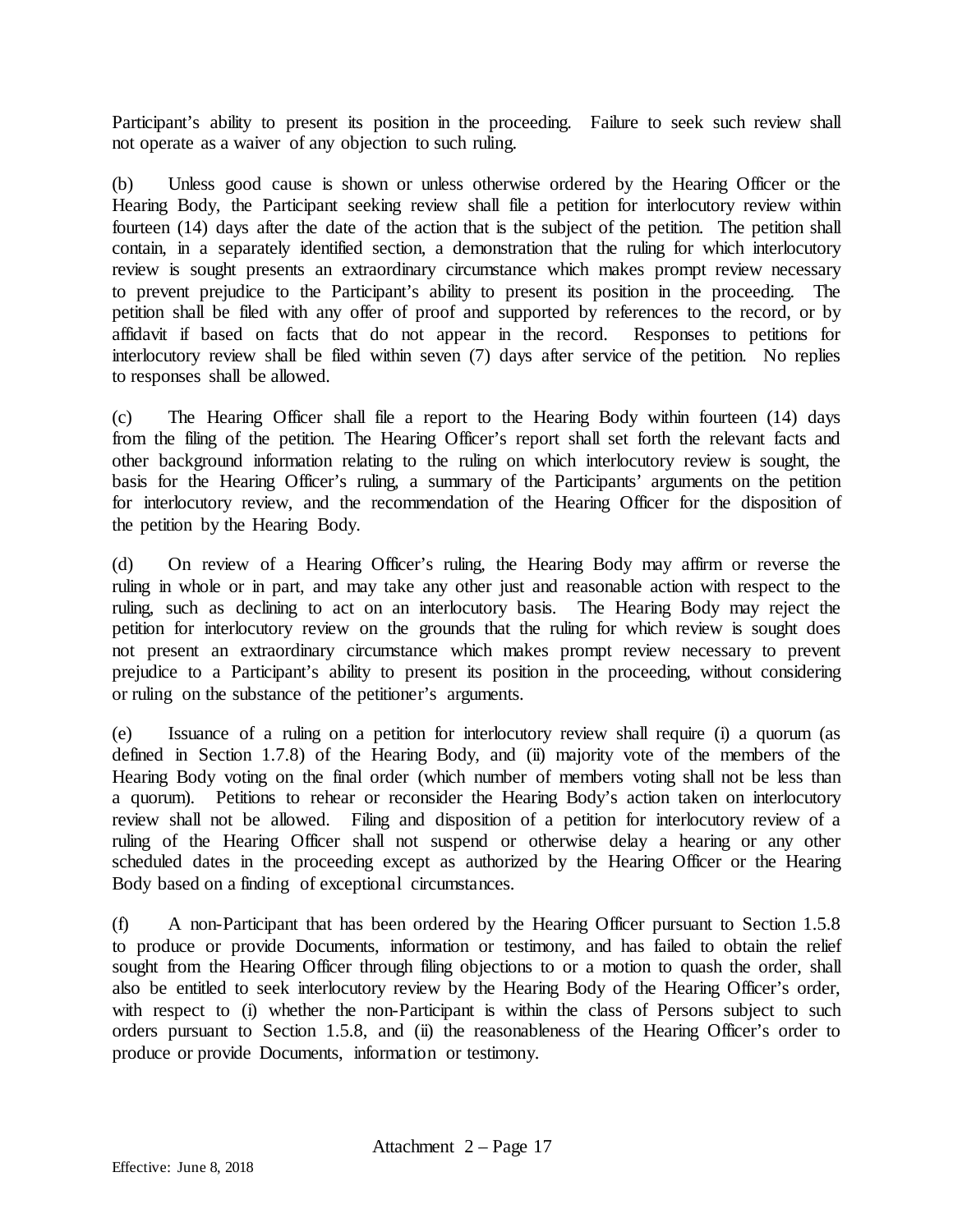#### **1.4.5 Disqualification**

(a) A Hearing Officer, Technical Advisor or member of the Hearing Body shall recuse himself or herself from a proceeding if participation would violate the applicable conflict of interest policy of the Compliance Enforcement Authority, and/or that of NERC under the Consolidated Hearing Process.

(b) Any Participant may file a motion to disqualify or for recusal of a Hearing Officer, Technical Advisor or member of the Hearing Body from a proceeding on grounds of a conflict of interest, an ex parte communication prohibited by section 1.4.7, or the existence of other circumstances that could interfere with the impartial performance of his or her duties. The Participant shall set forth and support its alleged grounds for disqualification by affidavit. A motion for disqualification shall be filed within fifteen (15) days after the later of: (1) the time when the Participant learns of the facts believed to constitute the basis for disqualification; or (2) the time when the Participant is notified of the assignment of the Hearing Officer or Technical Advisor.

(c) The Hearing Officer shall issue a proposed ruling for the Hearing Body's consideration upon the filing of a motion for disqualification unless the Hearing Officer is the subject of the motion. The Hearing Body, without the participation of any member who is the subject of the motion, shall issue a final ruling on the motion. If the Hearing Officer recuses himself or herself or is disqualified, the Hearing Body will appoint a replacement Hearing Officer. To ensure fairness to the Participants and expedite completion of the proceeding when a replacement Hearing Officer is appointed after a hearing has commenced, the replacement Hearing Officer may recall any witness or may take other steps necessary to ensure familiarity with any part or all of the record.

(d) If a quorum (as defined in Section 1.7.8) of the Hearing Body does not remain after any recusals and rulings on motions for disqualification, then the Compliance Enforcement Authority, or NERC under the Consolidated Hearing Process, shall appoint at least the number of new members to the Hearing Body necessary to create a quorum. The new member(s) shall serve on the Hearing Body through the conclusion of the proceeding but not thereafter. Any new member of the Hearing Body shall be subject to the provisions applicable herein to all Hearing Body members.

## **1.4.6 Technical Advisor**

(a) The Hearing Officer and/or the Hearing Body may elect to use one or more Technical Advisors to assist in any proceeding. Such an election may be made at any time during the course of a proceeding. Any Staff member who serves as a Technical Advisor shall not have been involved in or consulted at any time in regard to any Compliance Staff investigation, determination of a Possible Violation, Alleged Violation or Penalty, or assessment of a Registered Entity's proposed Mitigation Plan that resulted in the proceeding in which technical advice would be rendered, and shall not be a member of Staff participating in the proceeding on which such technical advice would be rendered.

(b) If the Hearing Officer or Hearing Body uses a Technical Advisor to assist in any hearing, the Hearing Officer or Hearing Body shall disclose the identity, employment history and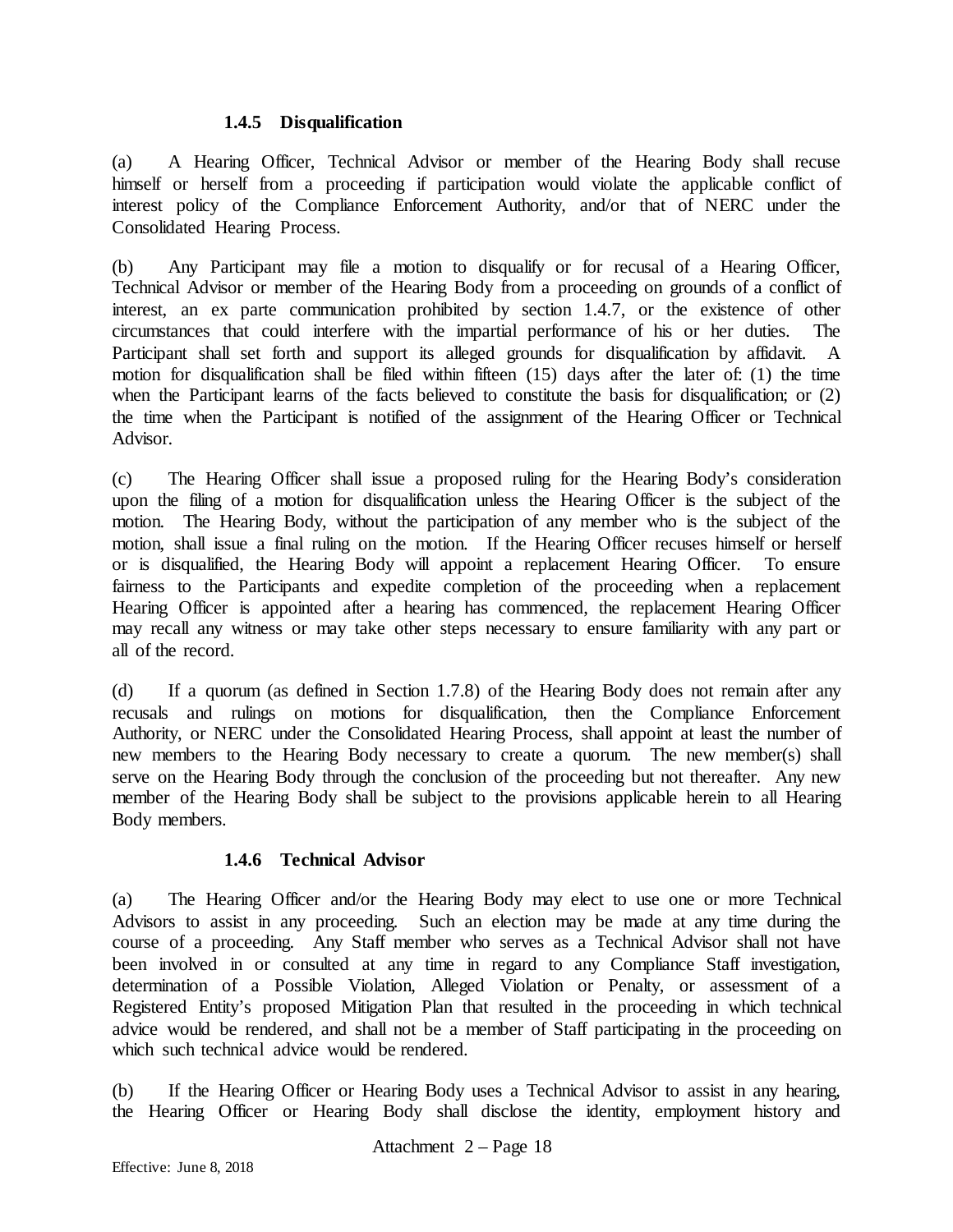professional affiliations of the Technical Advisor within two (2) days of the Technical Advisor's assignment to the proceeding, and Participants to the hearing may raise objections to the Technical Advisor's participation in accordance with Section 1.4.5.

### **1.4.7 No Ex Parte Communications**

- (a) Once a Registered Entity requests a hearing pursuant to Section 1.3.1:
	- (1) neither the Hearing Body, the Hearing Officer, nor the Technical Advisor(s), if any, may communicate either directly or indirectly with any Person concerning any issue in the proceeding outside of the hearing process; except that
	- (2) the Hearing Body, the Hearing Officer, and the Technical Advisor(s), if any, may communicate outside of the hearing process either directly or indirectly with a Participant or a Participant's representative:
		- (A) in writing if the writing is simultaneously provided to all Participants; or
		- (B) orally if a representative for every Participant is present in person or by telephone;
		- (C) subject to the requirement that the substance of any ruling on any issue discussed shall be memorialized on the record or by the issuance of a notice or ruling, and that any Participant objecting to the ruling shall have the opportunity to state its objection on the record.
- (b) Exceptions
	- (1) The proscription in subsection (a)(1) does not prohibit members of the Compliance Staff from communicating with the Registered Entity, and representatives, agents or employees thereof on any topic, provided that any member of the Compliance Staff involved in any such communication relating to the subject matter of the proceeding may not be, and may not subsequently serve as, a Technical Advisor.
	- (2) The proscription in subsection (a)(1) does not prohibit communications between or among members of the Hearing Body, the Hearing Officer and any Technical Advisor.
	- (3) The proscription in subsection (a)(1) does not prohibit communications between the Hearing Officer or members of the Hearing Body to the Clerk for the purpose of transmitting documents, giving instructions to the Clerk, or discussing scheduling and other procedural matters relating to the proceeding.
	- (4) The proscription in subsection (a)(1) does not prohibit communications between or among the Clerk, the Hearing Body and representatives of the Compliance Enforcement Authority for purposes of establishing the hearing forum, or between NERC, the Regional Entity, and the Registered Entity for purposes of establishing the hearing forum under the Consolidated Hearing Process.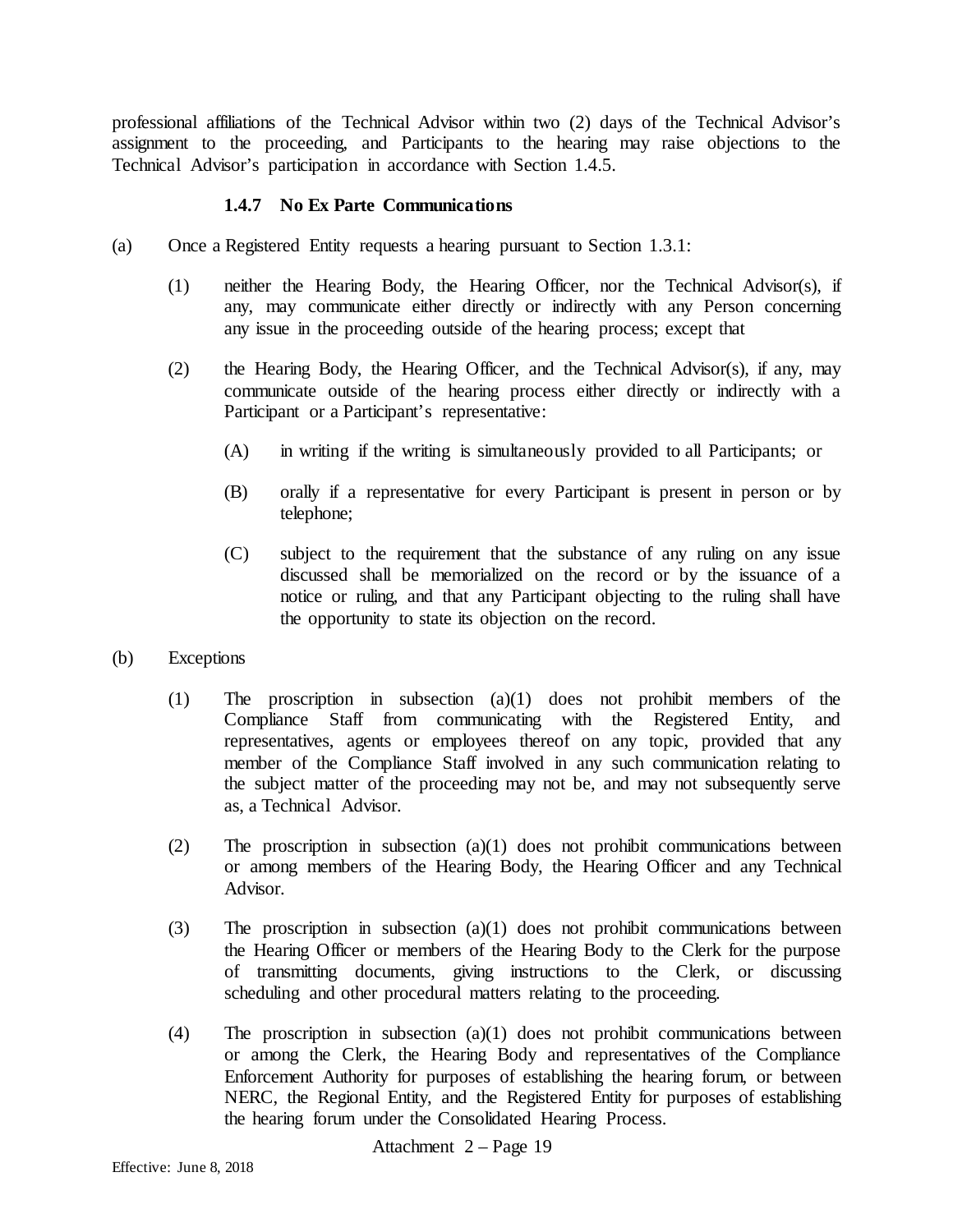(c) Any member of the Hearing Body, the Hearing Officer or any Technical Advisor who receives or who makes or knowingly allows a communication prohibited by this Section shall, within seven (7) days of the communication, file and serve on the Participants in the proceeding a notice of ex parte communication setting forth the date, time and place of communication, a summary of the substance and nature of the communication and all responses thereto, and a list of each Person who made or received the communication and, if the communication or any response thereto was in writing, a copy of the written communication shall be attached.

### **1.4.8 Appearances**

(a) Participants shall file written appearances within seven (7) days after the notice of hearing is issued. A Participant's written appearance shall identify the name(s) of each individual authorized to represent the Participant in the proceeding exclusive of witnesses. An individual may appear on his or her own behalf. A corporation, limited liability company, association, partnership or governmental body may appear by any bona fide officer or designee who has the authority to act on behalf of the Participant. A Participant also may appear by an attorney.

(b) A Participant's written appearance shall state, with respect to each individual that the Participant identifies for service, the individual's name, address, telephone number, and facsimile number and email address, if available, where service shall be made.

A Participant may withdraw any individual from the Participant's representation or otherwise change the identity of individuals authorized to represent the Participant in a proceeding by filing a notice of a change in service list.

(c) Any attorney appearing on behalf of a Participant shall be licensed to practice law and in good standing before the Supreme Court of the United States or the highest court of any State, territory of the United States or the District of Columbia. All representatives appearing before the Hearing Body or Hearing Officer shall conform to the standards of ethical conduct required of practitioners before the courts of the United States.

(d) Individuals representing Participants in any hearing also shall enter their appearances at the beginning of the hearing by stating their names, addresses, telephone numbers and email addresses orally on the record.

## **1.4.9 Failure to Appear or Exercise Diligence**

The failure of any Participant to appear during any hearing without good cause and without notification may be grounds for dismissal or deciding against the interests of such Participant.

## **1.4.10 Consolidation of Proceedings**

(a) In the event that more than one Registered Entity receives a Notice of Alleged Violation for the same event or occurrence, and each Registered Entity selects the general hearing procedure described in Sections 1.4 to 1.7, the Hearing Body on its own motion or on motion of a Participant may exercise its discretion to examine the actions of all such Registered Entities in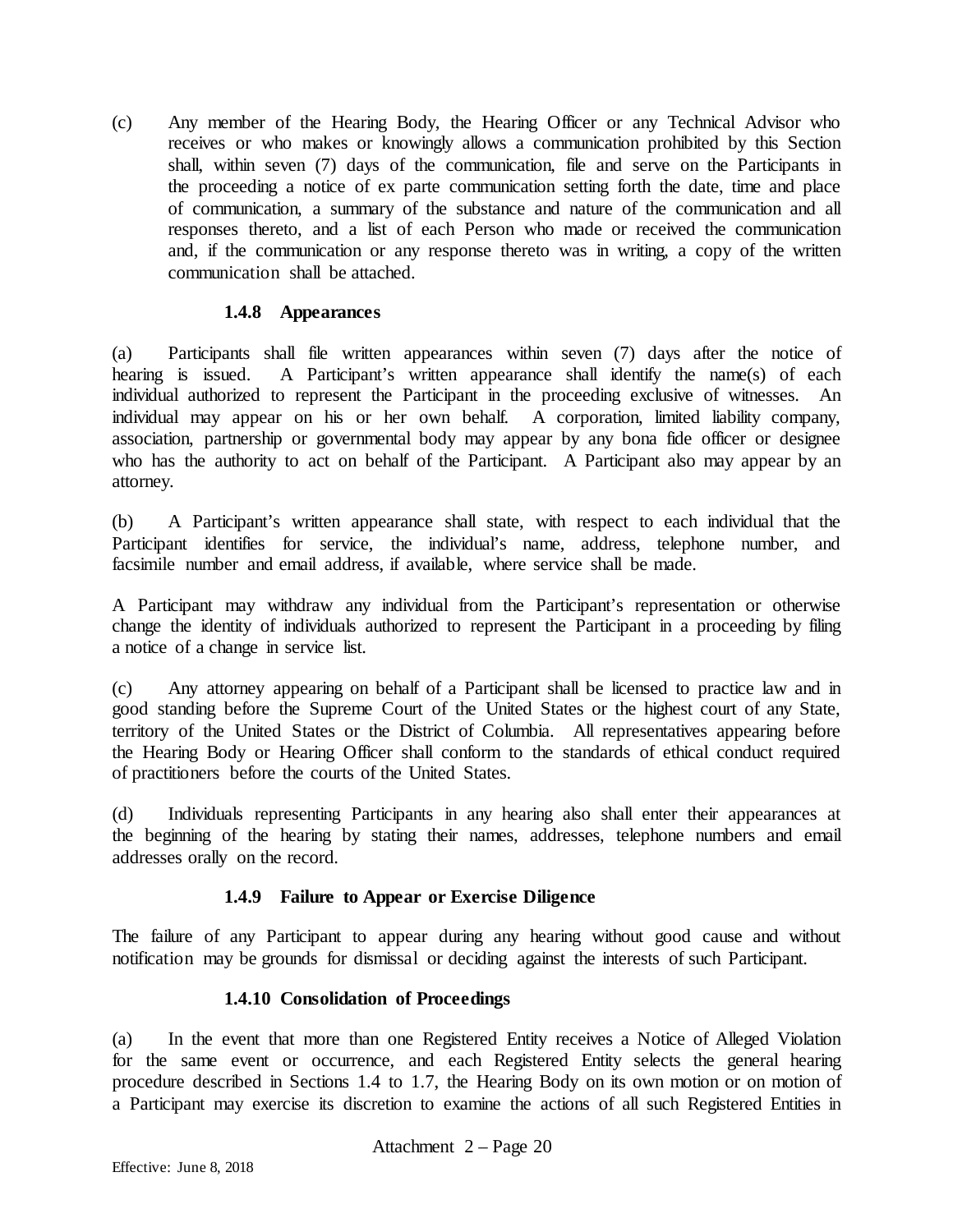a single proceeding as long as an initial opinion has not been rendered by the Hearing Officer pursuant to Section 1.7.4 in any proceeding to be consolidated.

(b) A Participant may file a motion to consolidate into a single proceeding Alleged Violations of different Reliability Standards against a single Respondent, and related contests of Penalties or Mitigation Plans, arising out of the same event or occurrence. Such consolidation may be allowed in the discretion of the Hearing Officer or Hearing Body, as applicable.

#### **1.5 Prehearing Procedure**

#### **1.5.1** [Intentionally left blank]

#### **1.5.2 Prehearing Conference**

(a) The Hearing Officer shall hold at least one prehearing conference, which may be the initial prehearing conference or a subsequently scheduled prehearing conference, for the following purposes:

- (1) Preliminarily identify the issues and discuss the anticipated form of the hearing;
- (2) Discuss a schedule for any discovery to be conducted and address any discovery issues that are raised at that time;
- (3) Explore the possibility of obtaining admissions of fact and of the authenticity of Documents that would avoid unnecessary proof;
- (4) Develop a schedule for the preparation and submission of evidence and witness testimony, including the disclosure of witnesses and exhibits and whether the use of pre-filed testimony may not be appropriate, in advance of the Evidentiary Hearing;
- (5) Develop a schedule or schedules for any anticipated motions;
- (6) Schedule a date(s) for the Evidentiary Hearing, which shall be within ninety (90) days of the prehearing conference described in this subsection, unless a different date or dates is specified by the Hearing Officer or the Hearing Body and with the consent of all Participants or for good cause shown; and
- (7) Address such other matters as may aid in the simplification of the evidence and disposition of the proceeding.

(b) The Hearing Officer shall also hold a final prehearing conference prior to the Evidentiary Hearing, for the purpose of discussing:

- (1) the anticipated duration of the hearing;
- (2) the scheduling of witnesses' appearances to testify;
- (3) the issues anticipated to be presented at the hearing;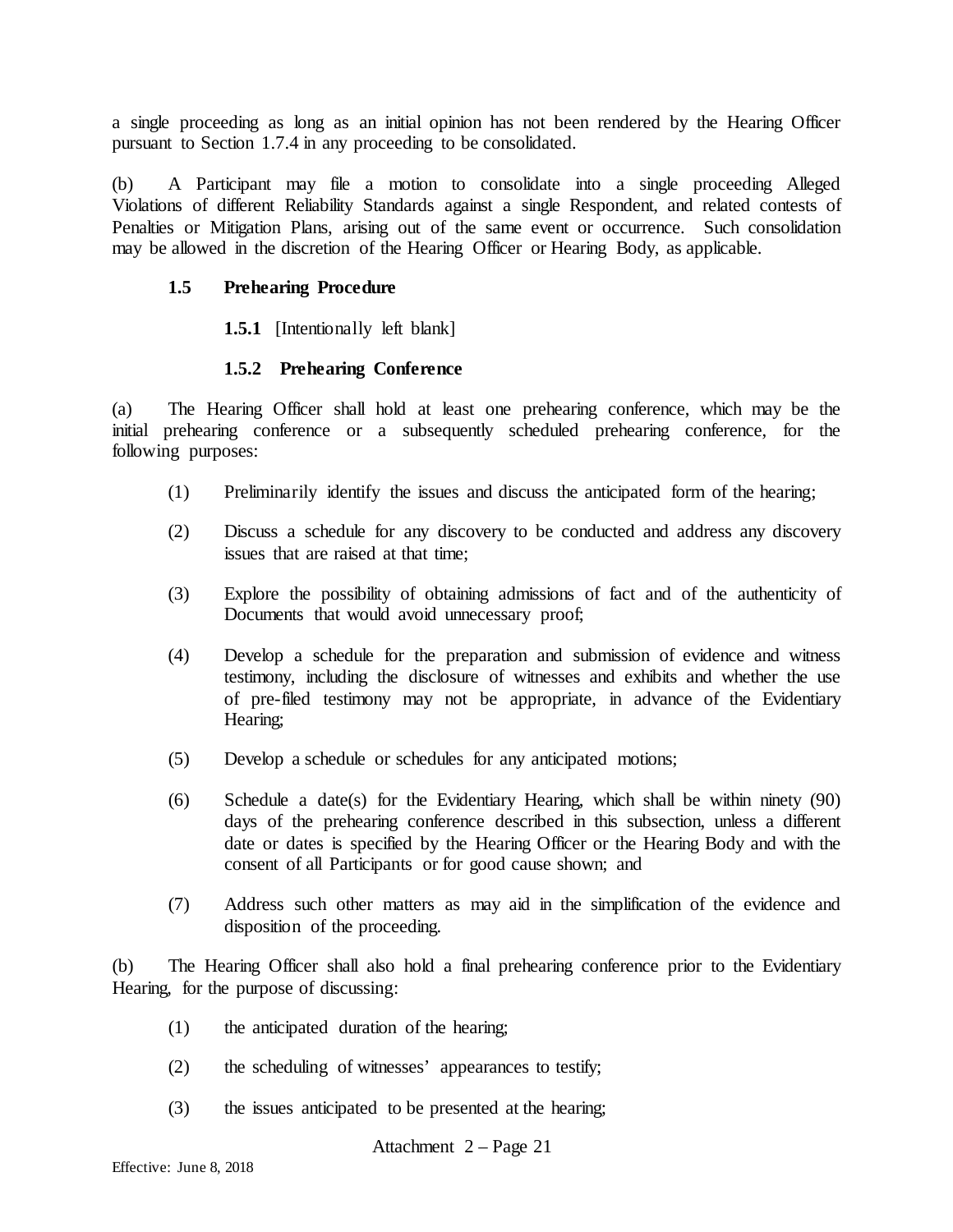- (4) whether prehearing memoranda should be filed and if so, the schedule; and
- (5) any other matters identified by the Hearing Officer for the management of the Evidentiary Hearing.

Participants may submit to the Hearing Officer, at least ten (10) days prior to the scheduled date of the final prehearing conference, a proposed list or lists of matters to be discussed at the final prehearing conference.

### **1.5.3 Summary Disposition**

### **(a) Availability**

A Hearing Officer, on the Hearing Officer's own motion or on the motion of a Participant, may issue an initial opinion granting, in whole or in part, summary disposition if it appears that there are no issues of material fact and a Participant is entitled to issuance of a final order in its favor.

### **(b) Motion for Summary Disposition and Responses**

- (1) A Participant moving for summary disposition must clearly identify the material facts that are not in dispute, demonstrate that there are no other material facts in dispute, and demonstrate that on the basis of the undisputed material facts, the Participant is entitled to issuance of a final order in its favor.
- (2) A Participant opposing a motion for summary disposition must clearly identify in its response to the motion the material facts that the Participant contends remain in dispute, and/or explain why the moving Participant is not entitled to issuance of a final order in its favor even though there are no disputed issues of material fact.

## **(c) Summary Disposition on the Hearing Officer's Own Motion**

If the Hearing Officer is considering summary disposition in the absence of a Participant motion, the Hearing Officer shall request the Participants to identify in writing any issues of material fact and to comment on the proposed disposition. Factual information in the Participants' comments shall be supported by affidavit. Following review of the Participants' comments, if it still appears to the Hearing Officer that there are no genuine issues of material fact, the Hearing Officer may proceed without an Evidentiary Hearing. The Hearing Officer shall, however, allow the Participants the opportunity to file briefs.

## **(d) Hearing Officer's Initial Opinion Granting Summary Disposition**

When the Hearing Officer issues an initial opinion granting summary disposition in whole or in part, the ruling shall set forth the rationale for the grant. An initial opinion of the Hearing Officer granting summary disposition shall be confirmed, rejected or modified in a final order issued by the Hearing Body.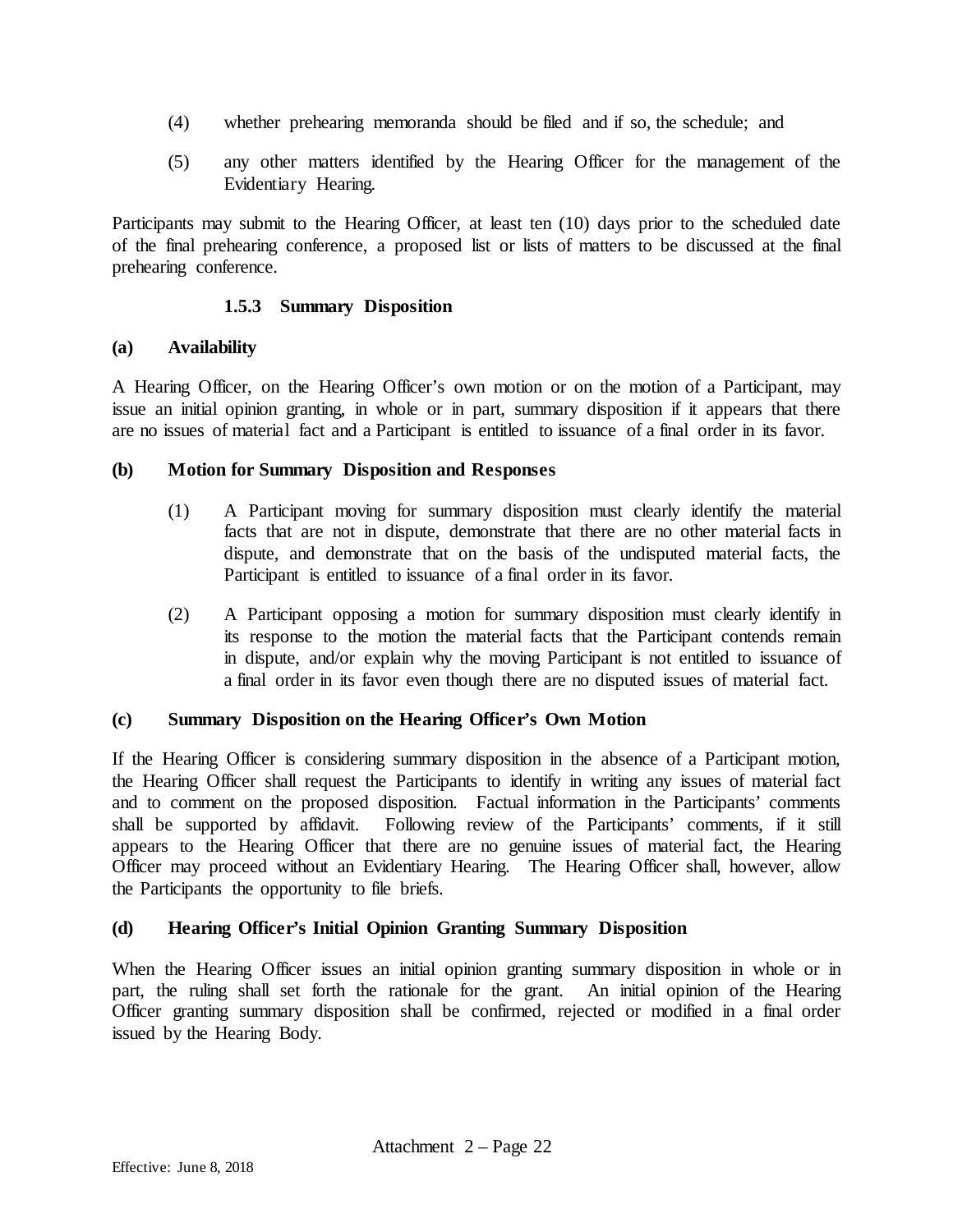#### **1.5.4 Status Hearings**

Any Participant may request, and the Hearing Officer may call, a status hearing at any time subsequent to the initial prehearing conference to address issues that have arisen between the Participants or other matters relevant to the conduct of the hearing. Such issues may include, but are not limited to, discovery disputes and scheduling matters. A Participant requesting a status hearing to resolve a dispute shall include in its request a certification that it has made a good faith effort to resolve the dispute with the other Participant(s) before requesting the status hearing. The Hearing Officer shall direct the Clerk to issue a notice of status hearing that sets forth the date, time and place for the hearing, and identifies the matters to be addressed at the hearing.

### **1.5.5 Motions and Responses**

(a) Unless otherwise provided in these Hearing Procedures or by the procedural schedule established by the Hearing Officer or Hearing Body, a Participant may file a motion at any time requesting any relief as may be appropriate. Unless the Hearing Officer allows a motion to be made orally on the record, motions shall be filed in writing. Motions based on facts that do not appear of record shall be supported by affidavit.

(b) Unless otherwise specified by the Hearing Officer or Hearing Body, responses to motions shall be filed within fourteen (14) days after service of the motion, and replies to responses shall be filed within seven (7) days after service of the responses. A Hearing Officer or Hearing Body may deny dilatory, repetitive, or frivolous motions without awaiting a response. Unless otherwise ordered by a Hearing Officer or Hearing Body, the filing of a motion does not stay the proceeding or extend any scheduled dates in the proceeding.

## **1.5.6 Experts**

(a) A Participant may employ an expert(s) to testify or consult in a proceeding. Any expert utilized in either capacity shall sign an agreement evidencing the expert's understanding and acknowledgement of the non-public nature of the proceeding and that unauthorized public disclosure of information obtained in connection with the expert's participation in the proceeding is prohibited.

(b) The Participant employing the expert shall propose the agreement for approval by a motion, and its approval shall be subject, in addition to consideration of any objections by other Participants, to ensuring that appropriate safeguards are maintained to protect the confidentiality of the proceeding and the information disclosed therein.

## **1.5.7 Inspection and Copying of Documents in Possession of Staff**

## **(a) Documents to be Available for Inspection and Copying**

(1) Within twenty-five (25) days after the date the request for hearing is filed, Staff shall make available for inspection and copying by the other Participants, all Documents prepared or obtained by Staff through or in connection with any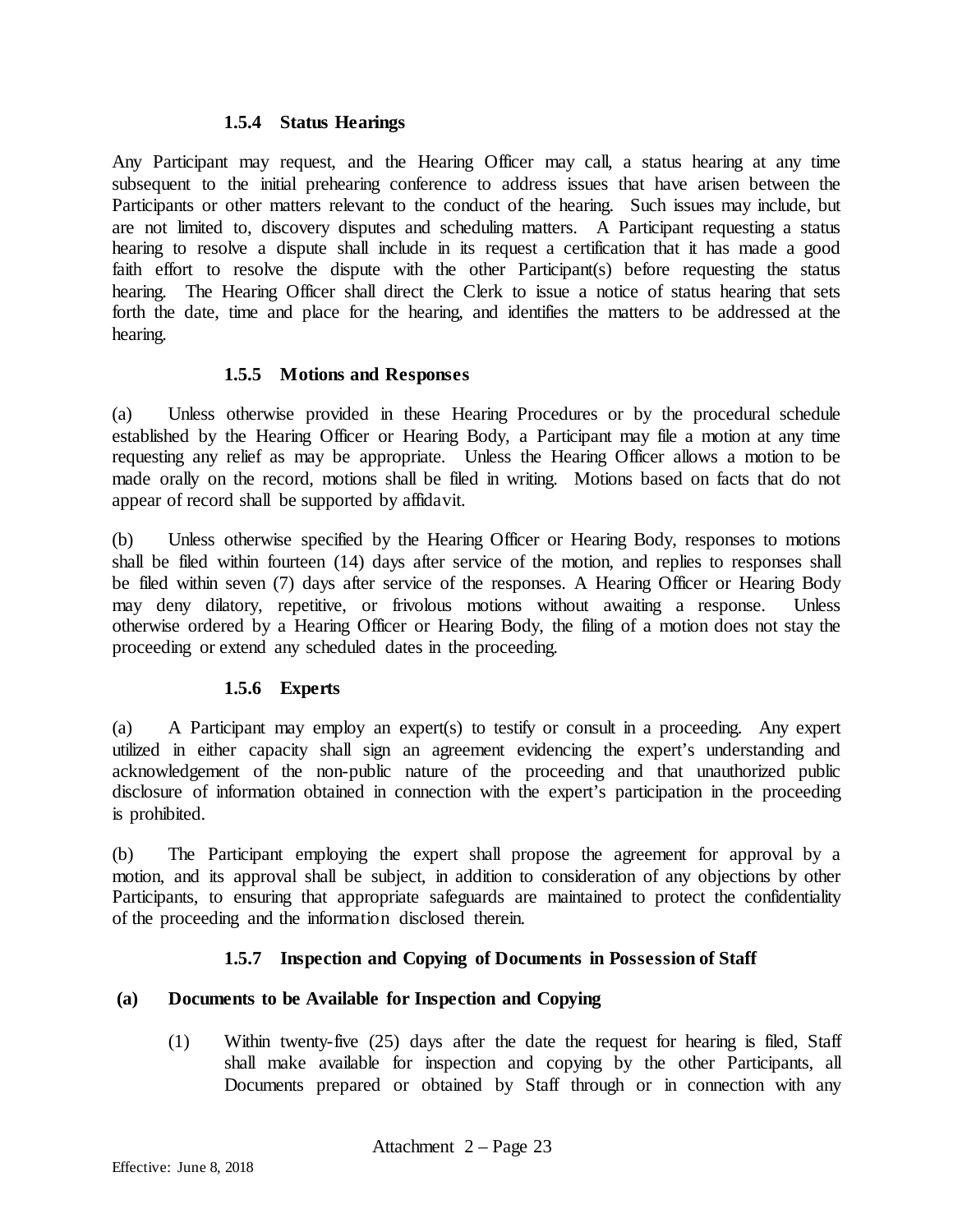compliance monitoring processes that led to the institution of proceedings. Such Documents shall include but are not limited to:

- (A) requests for information to the Respondent;
- (B) every written request, including e-mail, directed to persons not employed by the Compliance Enforcement Authority to provide information or Documents or to be interviewed;
- (C) the Documents provided in response to any such requests described in (A) and (B) above;
- (D) all transcripts of testimony recorded during the Staff investigation and all exhibits to the transcript;
- (E) all other Documents obtained from the Respondent; and
- (F) all other Documents obtained from persons not employed by the Compliance Enforcement Authority.

The sole grounds on which Staff is authorized to withhold Documents from inspection and copying are the bases set forth in subsection 1.5.7(b); provided, however, that the Documents made available for inspection and copying need not include (i) exact copies of Documents the Respondent previously provided to Staff, and (ii) any Documents provided to the Respondent with or as part of the Notice of Alleged Violation, Notice of Penalty, assessment of proposed Mitigation Plan or Remedial Action Directive.

- (2) Where there are Participants in a proceeding in addition to a single Respondent and Compliance Staff, the Hearing Officer or Hearing Body shall oversee the Staff's designation of Documents to be produced to such other Participants and the development, execution and enforcement of any protective order deemed necessary.
- (3) Staff shall promptly inform the Hearing Officer and each other Participant if, after the issuance of a notice of hearing, requests for information are issued by Staff related to the same compliance monitoring process(es) that led to the institution of the proceeding. If Staff receives Documents pursuant to a request for information after Staff has made Documents available for inspection and copying as set forth in subsection (a)(1), the additional Documents shall be made available to the Participants not later than fourteen (14) days after Staff receives such Documents. If a date for the Evidentiary Hearing has been scheduled, Staff shall make the additional Documents available to the other Participants not less than ten (10) days before the Evidentiary Hearing. If Staff receives such Documents ten or fewer days before the Evidentiary Hearing is scheduled to begin or after the Evidentiary Hearing begins, Staff shall make the additional Documents available immediately to the other Participants.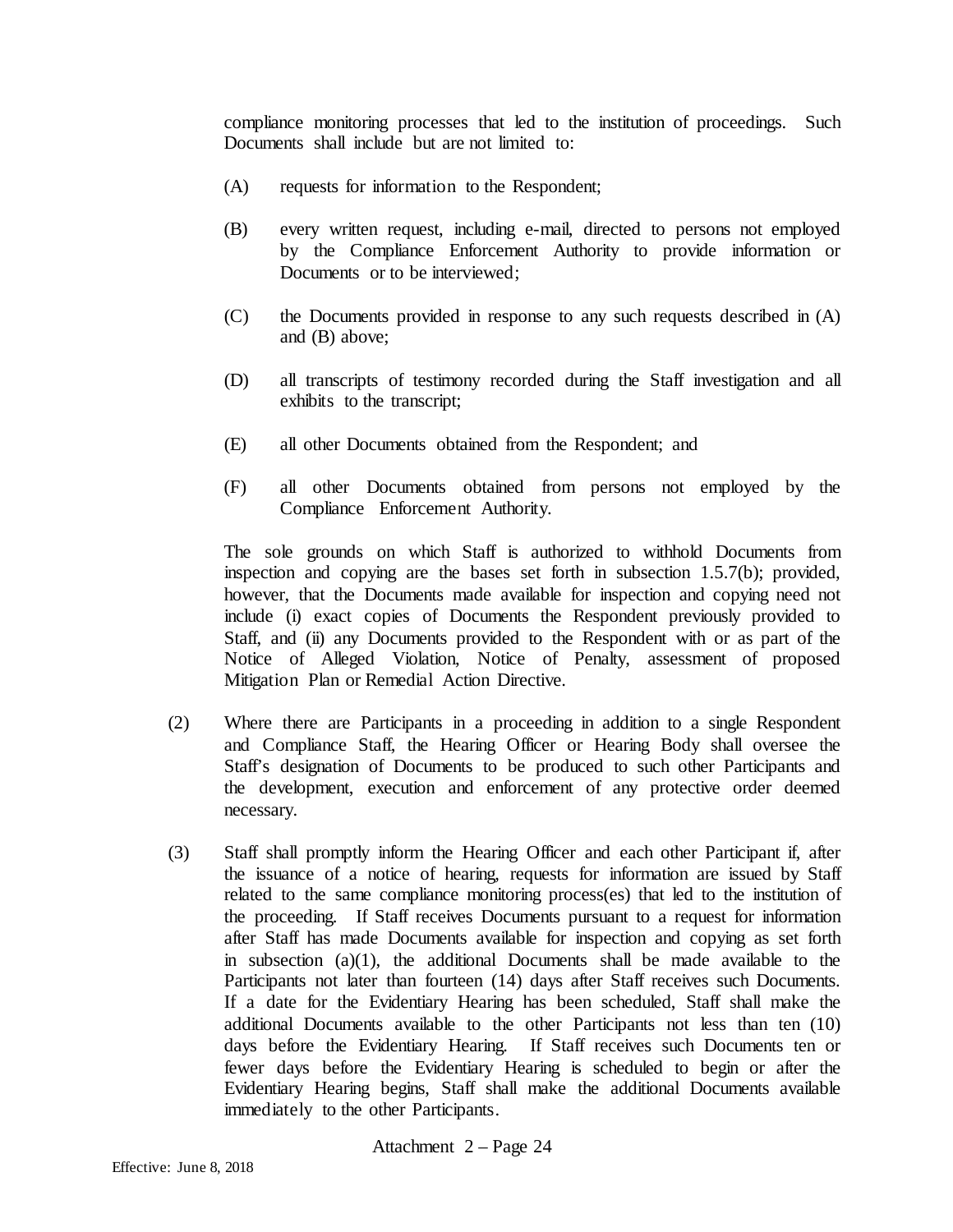(4) Nothing in subsection (a)(1) shall limit the discretion of the Compliance Enforcement Authority to make any other Document available to the Participants or the authority of the Hearing Officer to order the production of any other Documents or information by any Participant.

#### **(b) Documents That May Be Withheld by Staff**

- (1) Staff may withhold a Document from inspection and copying by a Participant if:
	- (A) the Document is privileged to the Compliance Enforcement Authority or NERC, or constitutes attorney work product of counsel for the Compliance Enforcement Authority or NERC (in applying this provision, the attorney-client privilege shall be recognized as absolute and any demand for production of attorney work product shall be granted only after a showing of substantial need by the Respondent or other Participant);
	- (B) the Document is an examination or inspection report, an internal memorandum, or other note or writing prepared by a Staff member that will not be offered in evidence or otherwise relied on by Staff in the hearing;
	- (C) the Document would disclose
		- (i) an examination, investigatory or enforcement technique or guideline not otherwise made public of the Compliance Enforcement Authority, a federal, state, or foreign regulatory authority, or a self-regulatory organization;
		- (ii) the identity of a source, including a federal, state, or foreign regulatory authority or a self-regulatory organization, that furnished information or was furnished information on a confidential basis regarding an investigation, an examination, an enforcement proceeding, or any other type of civil or criminal enforcement action; or
		- (iii) an examination, an investigation, an enforcement proceeding, or any other type of civil or criminal enforcement action under consideration by, or initiated by, the Compliance Enforcement Authority, a federal, state, or foreign regulatory authority, or a selfregulatory organization; or
	- (D) the Hearing Officer grants leave to withhold a Document or category of Documents as not relevant to the subject matter of the proceeding, or for other good cause shown.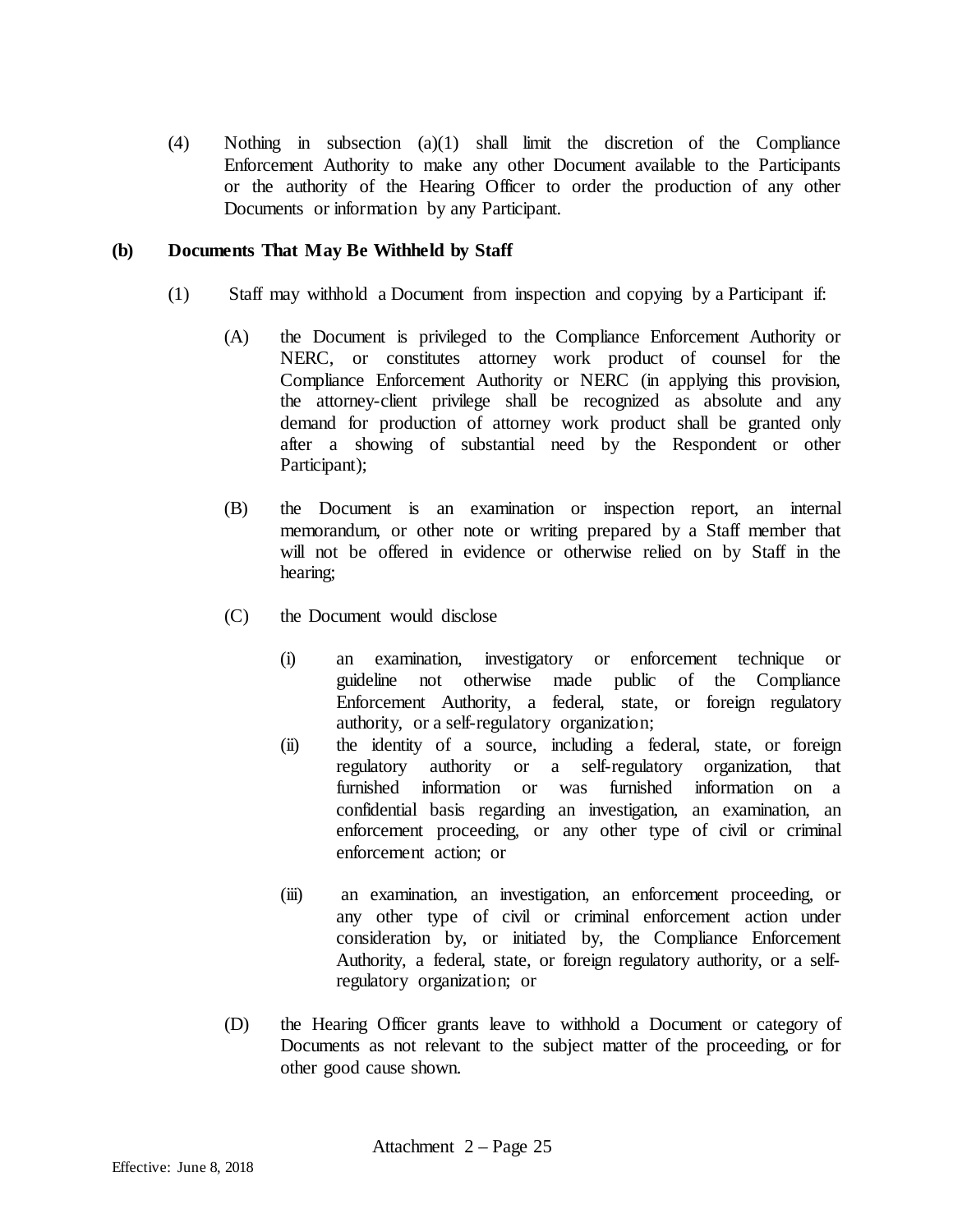Provided, that where a Document contains information of the type listed in subsections (A), (B), (C) or (D) that is capable of being redacted, Staff shall make the Document available for inspection and copying by the other Participants in redacted form.

(2) Nothing in subsections (b)(1)(B), (C) or (D) authorizes Staff to withhold a Document, or a part thereof, that contains exculpatory evidence. Nothing in subsection (b)(1) requires Staff to withhold a Document from disclosure.

### **(c) Withheld Document List**

At the time it is required to make Documents available for inspection and copying, Staff shall also provide to the Hearing Officer, the Respondent and any other Participant to which Documents are being made available, a list of Documents withheld by Staff pursuant to subsection (b)(1), with a statement of the grounds that support withholding the Document. Upon review, for good cause shown, the Hearing Officer may order Staff to make any Document withheld, other than a Document that is subject to the attorney-client privilege, available to the other Participants for inspection and copying.

## **(d) Timing of Inspection and Copying**

Except as set forth in this Section, the Hearing Officer shall determine the schedule of production of Documents for inspection and copying, provided that the Hearing Officer may modify any time period for production set forth in this Section as warranted by the circumstances.

#### **(e) Place and Time of Inspection and Copying**

Documents subject to inspection and copying pursuant to this Section shall be made available to the Respondent and other Participants for inspection and copying at the Compliance Enforcement Authority office where the Documents are ordinarily maintained, or at such other office as the Hearing Officer, in his or her discretion, shall designate, or as the Participants otherwise agree. A Participant shall be given access to the Documents at the Compliance Enforcement Authority's offices during normal business hours. A Participant shall not be given custody of the Documents or be permitted to remove the Documents from the Compliance Enforcement Authority's offices, other than copies of Documents made available by the Compliance Enforcement Authority for that purpose.

#### **(f) Copying Costs**

A Participant may obtain a photocopy of all Documents made available for inspection. A Participant shall be responsible for the cost of photocopying. Unless otherwise ordered by the Hearing Officer, charges for copies made at the request of a Participant shall be at a rate to be established by the Compliance Enforcement Authority.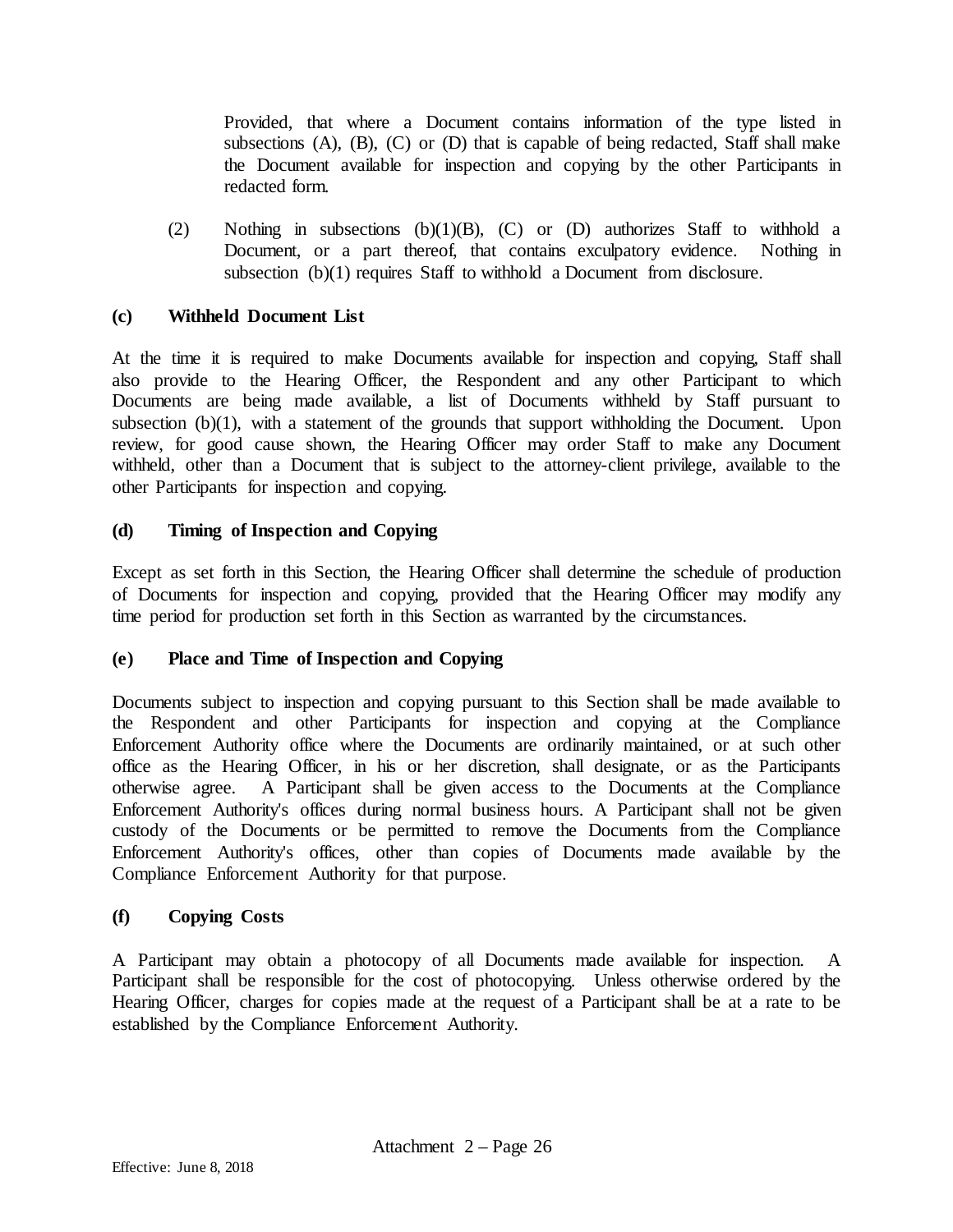#### **(g) Failure to Make Documents Available — Harmless Error**

In the event that a Document required to be made available to a Participant pursuant to this Section is not made available by Staff, no rehearing or amended decision of a proceeding already heard or decided shall be required where the failure to make the Document available was harmless error. Should a dispute arise as to whether a rehearing or amended decision is required due to the failure of Staff to produce a Document, the burden shall be on Staff to show that such failure was harmless error. The Hearing Officer, or, upon review, the Hearing Body shall determine whether the failure to make the Document available was harmless error.

#### **1.5.8 Other Discovery Procedures**

(a) In addition to the production of Documents by Staff for inspection and copying by Respondent and other Participants pursuant to Section 1.5.7, the Participants shall be entitled to utilize all other discovery methods provided for in Rules 402 through 409 of the FERC Rules of Practice and Procedure, 18 C.F.R. §385.402 through 385.409, including data requests, written interrogatories and requests for production of Documents or things, depositions by oral examination, requests for inspection of Documents and other property, requests for admissions, and requests for issuance of orders to one or more Registered Entities to produce Documents for inspection and copying or at the hearing or to provide testimony by an authorized representative in deposition or at the hearing.

(b) Unless otherwise directed by the Hearing Officer or Hearing Body upon motion by a Participant, or by the Hearing Officer, or by the Hearing Body on its own motion, such discovery, and the resolution of any disputes concerning such discovery, shall be conducted in accordance with the provisions of Rules 402 through 410 and 510(e) of the FERC Rules of Practice and Procedure, 18 C.F.R. §385.402 through 385.410 and 385.510(e), which are hereby incorporated by reference into these Hearing Procedures, subject to the following limitations and modifications to such Rules:

- (1) The provisions of subsections (d), (e) and (f) of Section 1.5.7 shall apply to any such discovery.
- (2) Rule 403(b)(2) (18 C.F.R. §385.403(b)(2)) and Rule 410(d)(2) (18 C.F.R.  $§385.410(d)(2))$  shall not be applicable.
- (3) The Hearing Officer and the Hearing Body have the authority to issue orders to compel the appearance by or production of Documents or information by, only a Person that (i) is a Participant or (ii) is a Registered Entity (including an authorized representative thereof) that is not a Participant. The Hearing Officer and the Hearing Body do not have authority to require a United States marshal or deputy marshal to serve an order to produce or provide Documents, information or testimony.
- (4) References to "subpoena" in Rules 404, 409, 410 and 510(e) shall be deemed to be to an order to a non-Participant Registered Entity to produce or provide Documents, information or testimony.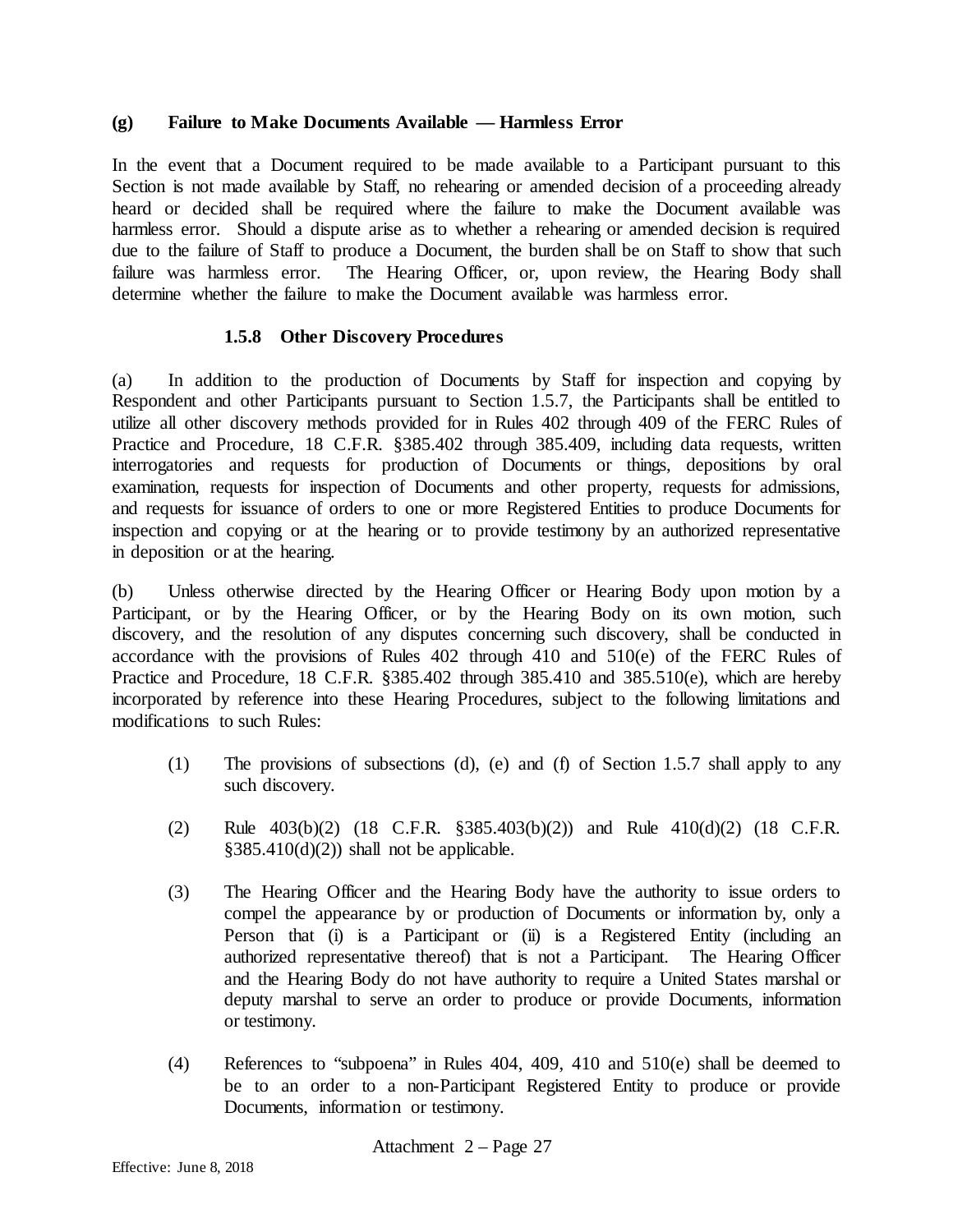- (5) References to the "Commission" in Rules 402 through 410 and 510(e) shall be to FERC except as follows:
	- (i) the references in Rules  $402(a)$ ,  $404(b)(1)$  and  $405(b)$ , the second reference in Rule  $410(d)$ , and the references in Rule  $510(e)(1)$  and (2) shall be deemed to be to the Hearing Body,
	- (ii) the reference in Rule  $385.406(b)(4)$  to "Commission trial staff" shall be deemed to be to Compliance Staff, and
	- (iii) the reference in Rule  $510(e)(3)$  shall be deemed to be to the Hearing Officer or Hearing Body.
- (6) Unless otherwise ordered by the Hearing Officer or Hearing Body, a data request, set of interrogatories, request for production of Documents or things, request for inspection of Documents or other property, request for admissions, or order to produce or provide Documents, information or testimony, shall not specify a due date or response date that is fewer than 21 days from the date of service of the request or date of the order.
- (7) A list of withheld Documents, if any, shall be provided by any Participant required to produce Documents, at the time the Documents are required to be produced, to the Hearing Officer and to each Participant entitled to receive production of the Documents. Upon review, for good cause shown, the Hearing Officer may order the Participant to make any Document withheld available to any other Participant or Participants for inspection and copying.
- (8) In the event a Document or information required to be produced or provided by a Participant pursuant to discovery is not produced or provided by the Participant, no rehearing or amended decision of a proceeding already heard or decided shall be required where the failure to produce or provide the Document or information was harmless error. Should a dispute arise as to whether a rehearing or amended decision is required due to the failure of a Participant to produce or provide a Document or information, the burden shall be on the Participant that failed to produce or provide the Document or information to show that such failure was harmless error. The Hearing Officer or, upon review, the Hearing Body shall determine whether the failure to make the Document available was harmless error.
- (9) Unless otherwise ordered by the Hearing Officer or Hearing Body, all such discovery shall be requested, scheduled and conducted so as to be completed within six (6) months following the date the request for hearing was filed.
- (10) Notwithstanding subsections (b)(6) and (b)(9), however, if the shortened hearing procedure in Section 1.3.4 is used in a proceeding, the Hearing Officer, on his or her own motion or on motion of a Participant, shall establish a schedule for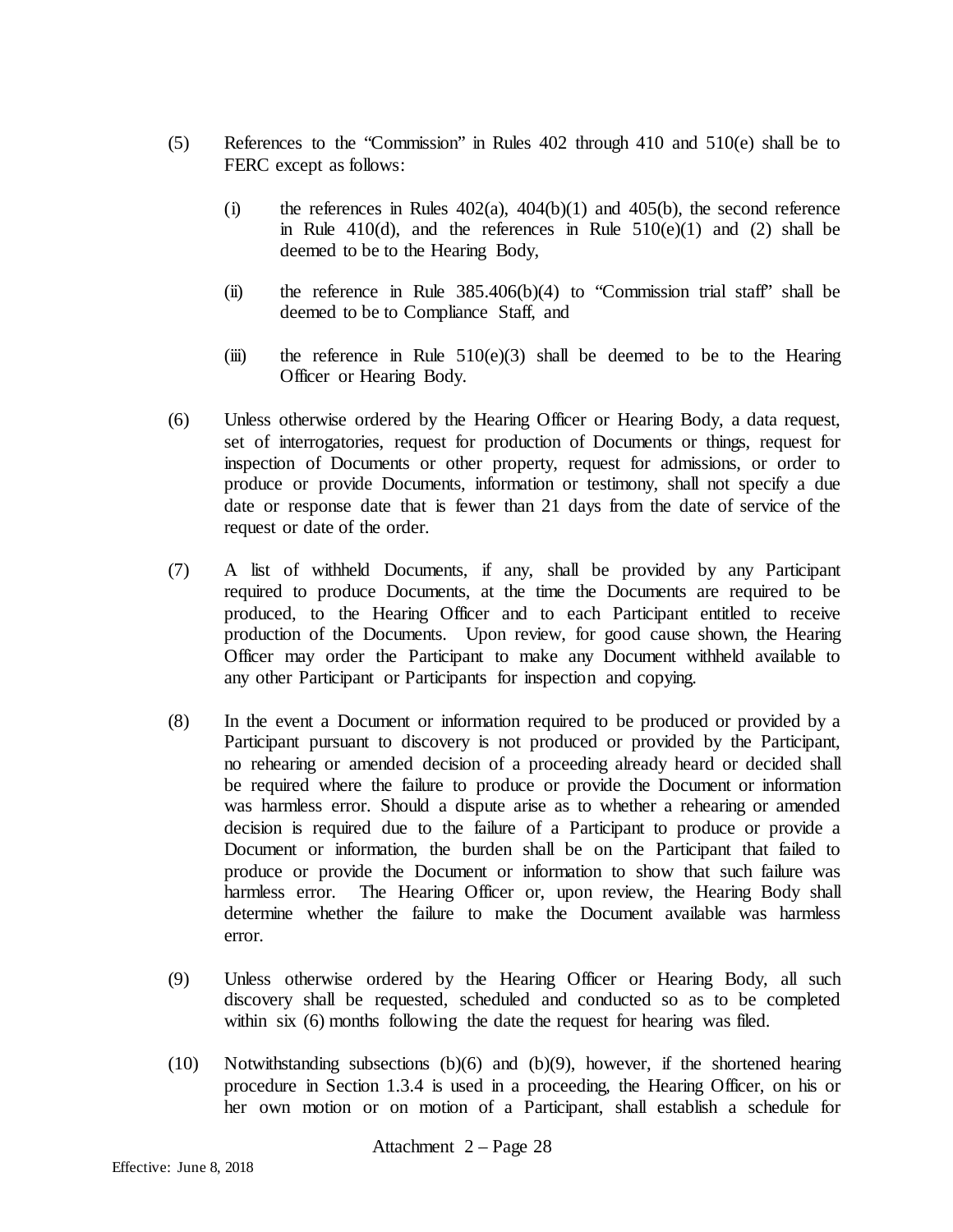discovery, including response periods for responding to discovery requests, that are consistent with the expedited nature of the proceeding contemplated by the shortened hearing procedure.

(c) The Hearing Officer's ruling on all motions relating to disputes concerning such discovery shall consider the following objectives:

- (1) full disclosure of all relevant Documents and information;
- (2) the exercise of due diligence in the conduct of discovery by a Participant; and
- (3) disallowing use of discovery as a means to delay the proceeding or to harass or burden any other Participant.

## **1.5.9 Pre-Evidentiary Hearing Submission of Testimony and Evidence**

(a) Unless the Hearing Officer orders otherwise and with the exception of (i) any adverse Participant examination pursuant to Section 1.6.16 and (ii) the testimony and Documents of a non-Participant provided pursuant to an order to produce or provide Documents, information or testimony, all witness direct testimony to be submitted in an Evidentiary Hearing must be prepared in written form, may have exhibits, schedules and attachments thereto, and shall be filed in advance of the Evidentiary Hearing pursuant to a schedule determined by the Hearing Officer, as it may be amended.

(b) Where a Participant intends to use a Document or other demonstrative evidence that has not been filed as part of written testimony in the conduct of cross-examination (other than Documents that are to be produced by a non-Participant at the hearing pursuant to an order to produce Documents), the Participant intending to use such Document or demonstrative evidence shall provide it to the other Participants and the Hearing Officer at least three (3) business days prior to the date at which the witness will be cross-examined at a Testimonial Hearing.

(c) Compliance Staff shall file the Documents it intends to offer into evidence as its direct case, including the written testimony of its witnesses along with exhibits, schedules and attachments thereto, first. The Registered Entity shall file the Documents it intends to offer into evidence as its direct case, which also may be responsive to Staff's direct case, including the written testimony of its witnesses along with exhibits, schedules and attachments thereto, second. Staff shall file as its rebuttal case the Documents it intends to offer into evidence in response to the Registered Entity's direct case, including the written testimony of its witnesses along with exhibits, schedules and attachments thereto, third.

(d) If appropriate due to the number and/or complexity of the issues, the Hearing Officer may allow for the Registered Entity to submit a rebuttal case that responds to Staff's rebuttal case, in which event the Hearing Officer shall also allow Staff to submit a surrebuttal case that responds to the Registered Entity's rebuttal case.

(e) Each round of evidence shall be limited in scope to responding to the preceding round of evidence, except that the Registered Entity's direct case may exceed the scope of Staff's direct case if necessary for the Registered Entity to set forth its direct case fully.

Attachment 2 – Page 29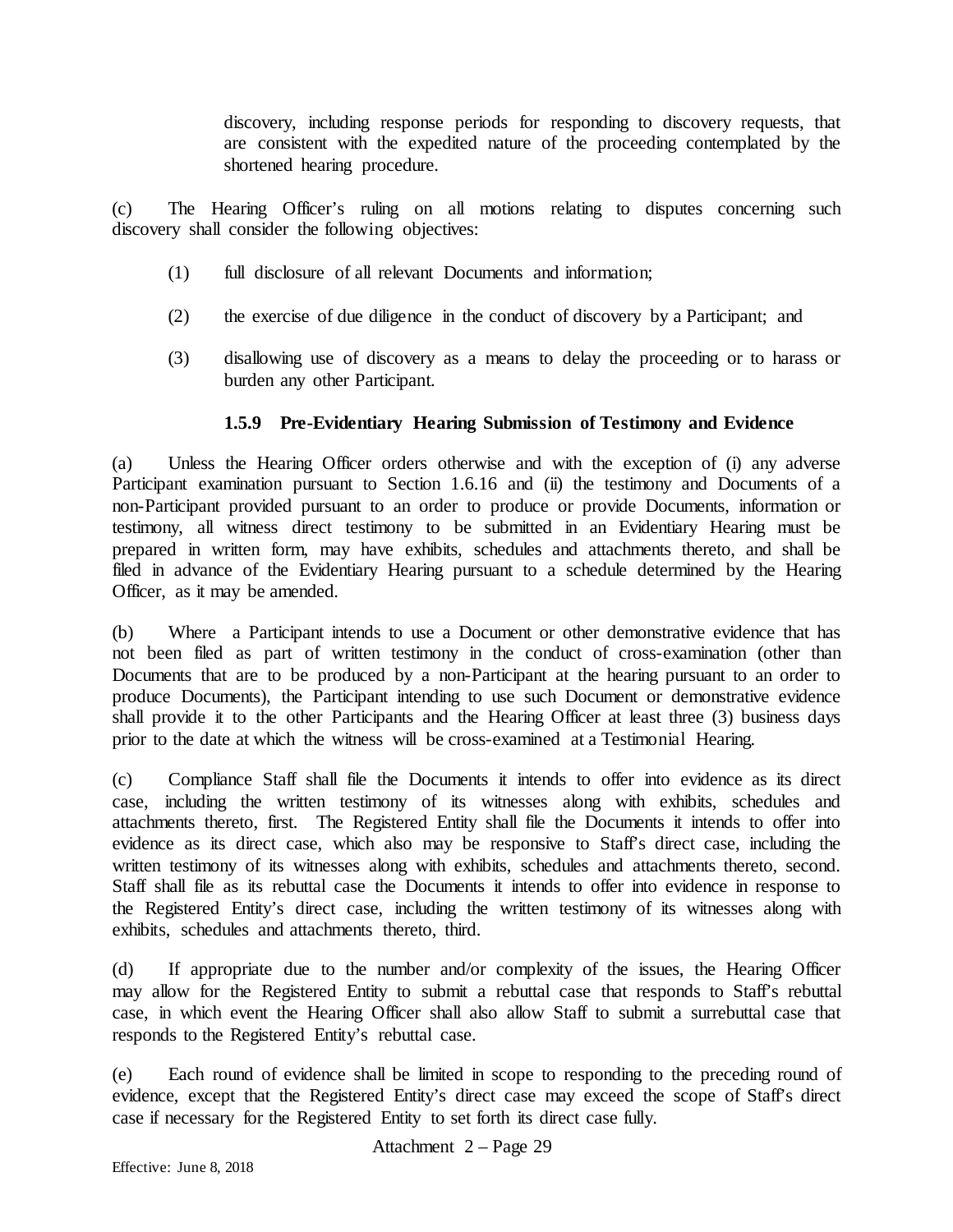(f) The Participants shall file the Documents they intend to offer into evidence in accordance with the Hearing Officer's schedule, as it may be amended. Such filings of written testimony and other evidence in advance of the Evidentiary Hearing shall not entitle the Documents to be admitted into the evidentiary record. The Participants must offer their witnesses' testimony and other proposed evidence for admission into the evidentiary record during the Evidentiary Hearing.

(g) Any Participant who fails, without good cause shown, to comply with the Hearing Officer's schedule for the filing of written testimony and other evidence in advance of the Evidentiary Hearing may be limited in the presentation of its evidence during the Evidentiary Hearing or have its participation in the Evidentiary Hearing otherwise restricted by the Hearing Officer to avoid undue prejudice and delay.

## **1.5.10 Protective Orders**

(a) All proceedings conducted pursuant to these Hearing Procedures, and any written testimony, exhibits, other evidence, transcripts, comments, briefs, rulings and other issuances, shall be non-public and shall be held in confidence by all Participants, except as the ERO (within the U.S., in accordance with the authorization previously granted by FERC to release information about a non-public proceeding) or FERC (in the case of U.S.-related information) or another Applicable Governmental Authority (in the case of non-U.S.-related information) authorizes or directs public disclosure of any portion of the record. In addition to this general proscription, at any time during a proceeding, the Hearing Officer, on his or her own motion or on the motion of any Participant or of any non-Participant ordered to produce Documents, information or testimony, may enter a protective order to designate as proprietary and protect the confidential, proprietary or trade secret nature of any data, information or studies, or any other information the public release of which may cause a security risk or harm to a Participant.

(b) The following types of information will be considered entitled to protection through a protective order:

- (1) Confidential Business and Market Information, including information that is proprietary, commercially valuable, or competitively sensitive;
- (ii) Critical Energy Infrastructure Information;
- (iii) information related to a Cyber Security Incident;
- (iv) personnel information that identifies or could be used to identify a specific individual, or that reveals personnel, financial, medical or other personal information;
- (v) audit work papers;
- (vi) investigative files or Documents that would disclose investigative techniques of Staff, any Compliance Enforcement Authority, the ERO or any federal, state or foreign regulatory authority.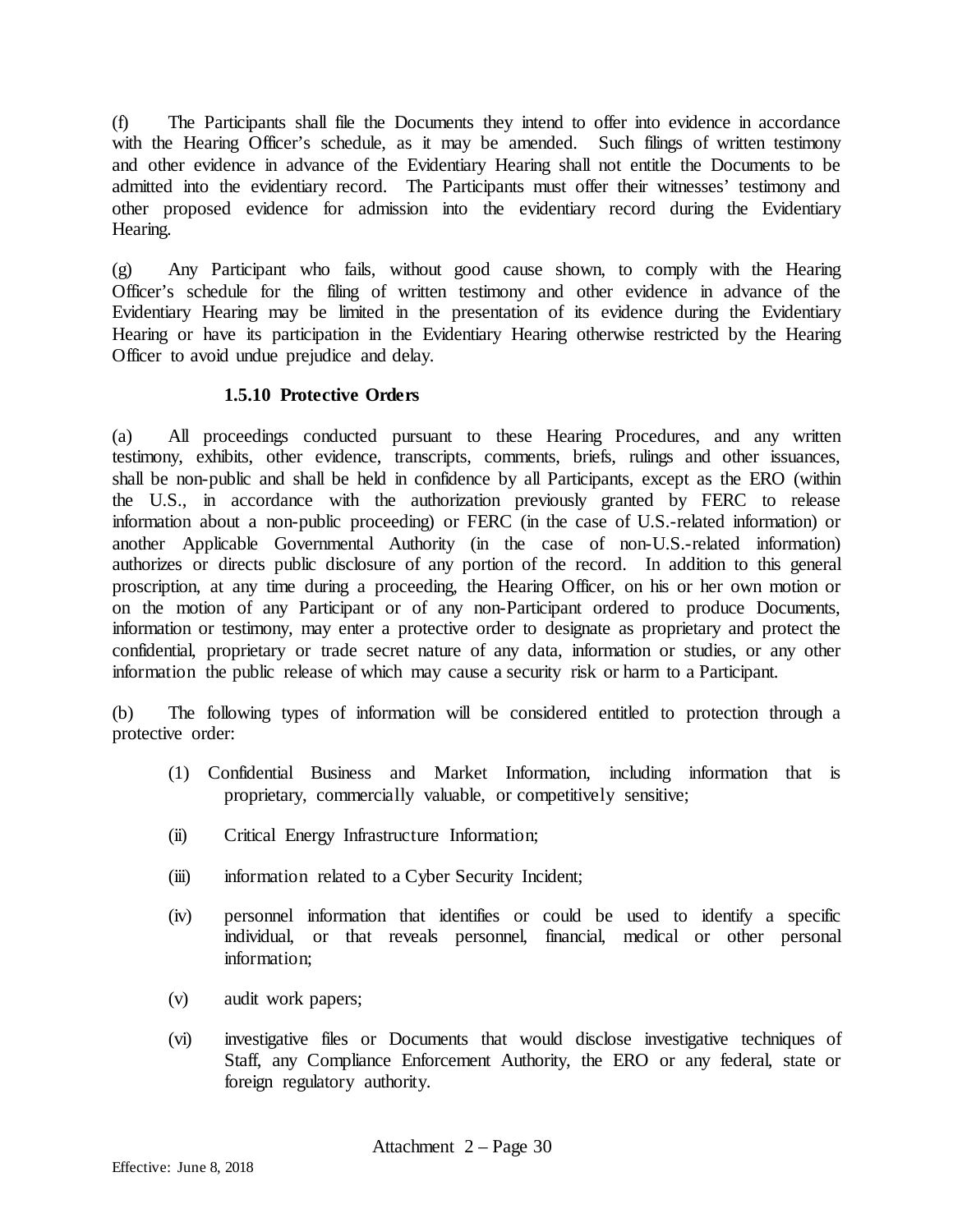Nothing in this subsection 1.5.10(b) shall require Staff to produce any Documents it is entitled to withhold under subsection 1.5.7(b).

(c) A motion for a protective order shall specify the proposed expiration date for the proprietary status of the data, Documents or information, if any, and shall propose requirements or safeguards to be met for individuals participating in the proceeding to review the protected information while maintaining its proprietary status.

(d) A Document submitted and marked as proprietary, or a statement made at a hearing and identified as proprietary, shall be afforded proprietary treatment pending the timely submission of a motion to protect the confidential, proprietary or trade secret nature of that Document or statement and a ruling on such a motion by the Hearing Officer.

(e) The protective order shall identify the data, Documents or information that will be accorded proprietary treatment; the individuals participating in the proceeding, by category or otherwise, entitled to view the proprietary information; and the requirements, conditions or safeguards that must be met before an individual may view the information.

(f) A public redacted version of each Document and transcript that contains information that is protected pursuant to this Section must be filed with the proprietary version and must be served on each Participant for distribution to those individuals participating in the proceeding who are not entitled to view the proprietary information.

(g) Should it be necessary to address proprietary information during a hearing, the Hearing Officer shall, while the information is being addressed, close the hearing to all individuals other than those entitled to view or hear the proprietary information in accordance with the protective order.

## **1.5.11 Pre-Evidentiary Hearing Memorandum**

(a) The Hearing Officer or the Hearing Body may request the submission of memoranda prior to the Evidentiary Hearing that set forth each Participant's position on the issue(s) in dispute, the key facts and arguments, the applicable Reliability Standard, rules, orders or other authority, and such other matters as may be directed by the Hearing Officer or the Hearing Body.

(b) The purpose of such memoranda will be to aid the Hearing Officer and Hearing Body in preparation for the Evidentiary Hearing. A Participant will not be deemed to have waived any issue, fact or argument that is not set forth in a pre-Evidentiary Hearing memorandum.

(c) The Hearing Officer may establish word limitations on such submissions.

## **1.5.12 Certification of Questions to the NERC Board of Trustees Compliance Committee**

(a) Should a hearing present a significant question of law, policy or procedure the resolution of which may be determinative of the issues in the proceeding in whole or in part, and as to which there are other extraordinary circumstances that make prompt consideration of the question by the NERC Board of Trustees Compliance Committee appropriate, the Hearing Officer, on his or her own motion or on motion of a Participant, may recommend to the Hearing

Attachment 2 – Page 31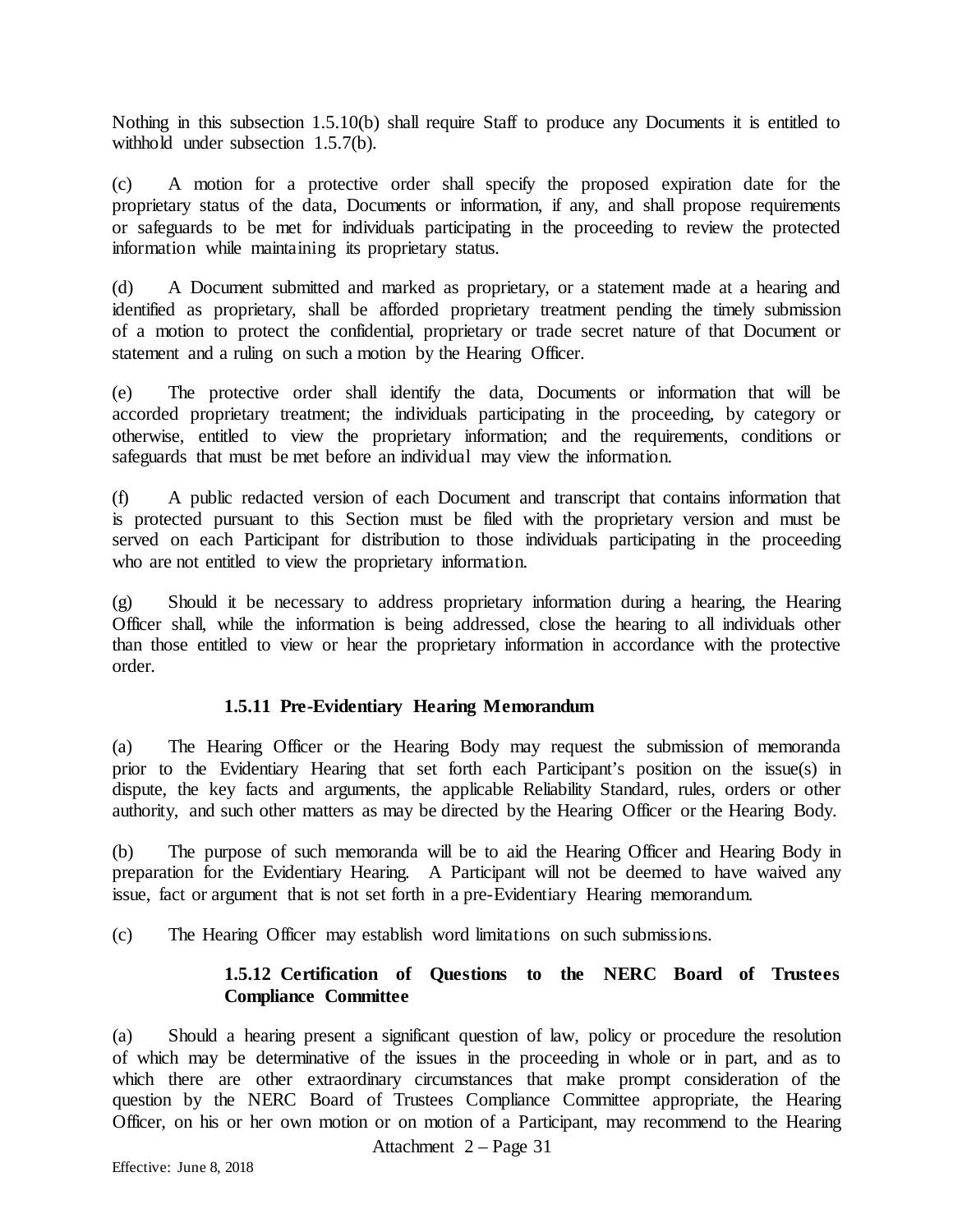Body that it certify, or the Hearing Body on its own motion may decide to certify, the question to the Board of Trustees Compliance Committee for determination pursuant to Section 412 of the Rules of Procedure.

(b) If the Hearing Officer, on his or her own motion, or the Hearing Body, on its own motion, wishes to present a question to the Hearing Body for certification to the NERC Board of Trustees Compliance Committee, the Hearing Officer shall first provide the Participants the opportunity to submit memoranda addressing whether the question should be certified and the precise terms of the question to be certified.

(c) If a Participant files a motion requesting, or the Hearing Officer determines on his or her own motion, that a question should be certified to the Board of Trustees Compliance Committee, the Hearing Officer shall submit a written recommendation on the matter to the Hearing Body. If the request for certification is based on the motion of a Participant, the Hearing Officer shall also submit to the Hearing Body the motion and any answers to the motion that were filed. If the request for certification is on the Hearing Officer's own motion, the Hearing Officer shall also submit to the Hearing Body the Participants' memoranda that were filed pursuant to subsection (b).

(d) Questions of fact presented by the particular matter in dispute in a hearing shall not be the subject of a certification to the Board of Trustees Compliance Committee.

(e) The Hearing Body shall determine, based on the criteria specified in subsection (a), whether the proposed question shall be certified to the Board of Trustees Compliance Committee for determination. To certify the proposed question, the Hearing Body must determine that the question is a significant question of law, policy or procedure the resolution of which may be determinative of the issues in the proceeding, in whole or in part, and that there are extraordinary circumstances that make prompt consideration of the question by the Board of Trustees Compliance Committee appropriate. If the Hearing Body determines that the proposed question should be certified to the Board of Trustees Compliance Committee, the Hearing Body shall also determine whether the hearing should be suspended, in whole or in part, while the question is pending before the Board of Trustees for determination.

(f) As provided in Rule of Procedure Section 412, the Board of Trustees Compliance Committee may decide to reject a proposed certification from a Hearing Body.

(f) If the Board of Trustees Compliance Committee accepts certification of a question and issues a determination on the question, the hearing shall proceed following the determination in accordance with the Board of Trustees Compliance Committee's decision.

# **1.6 Procedure at Evidentiary Hearing**

# **1.6.1 Purpose of Evidentiary Hearing**

The purpose of the Evidentiary Hearing shall be to admit the Participants' evidence into the record, and for each Participant to have the opportunity to cross-examine the other Participant's witnesses. A schedule for briefs, unless waived by the Participants, shall be set at the conclusion of the Evidentiary Hearing.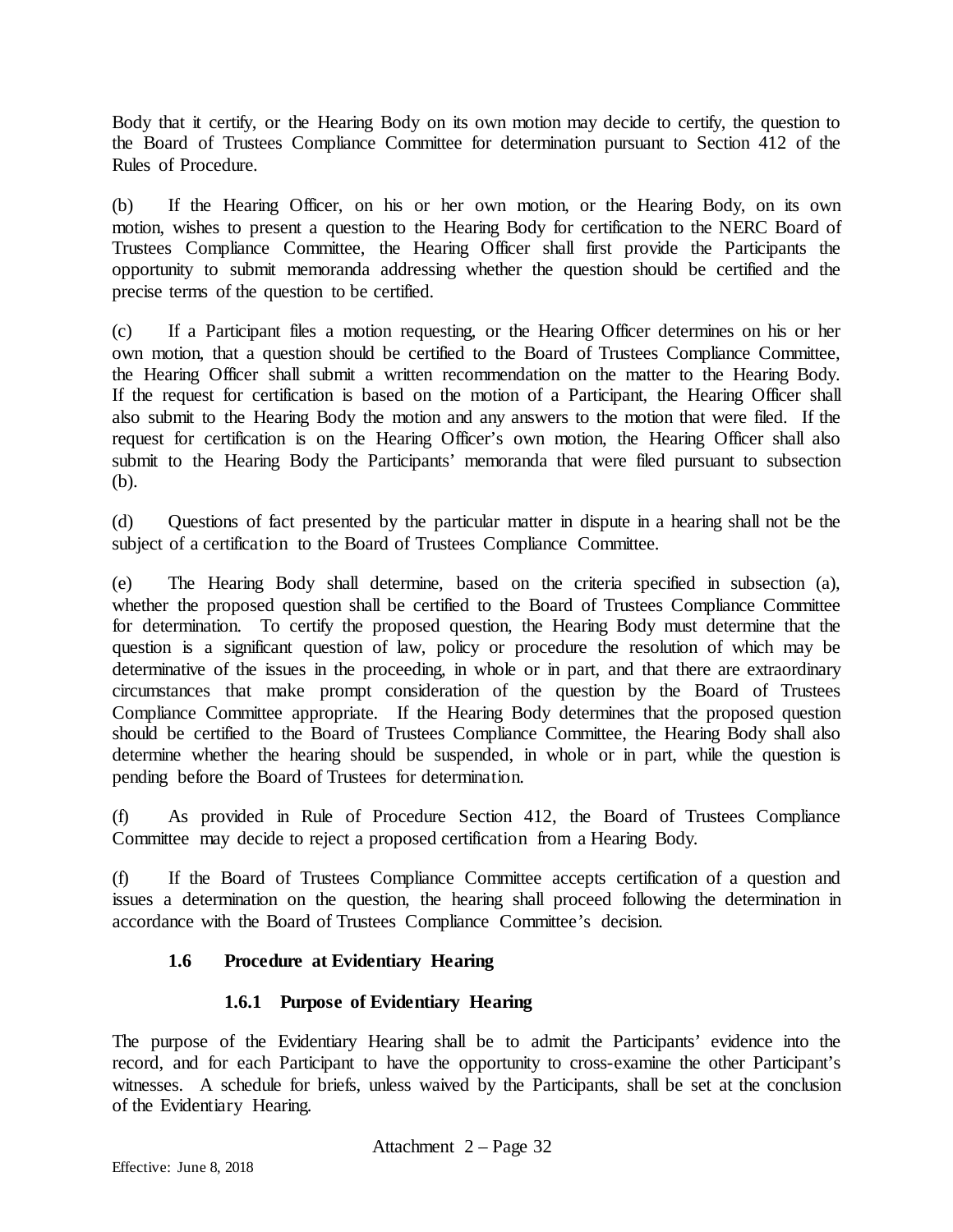## **1.6.2 Order of Receiving Evidence**

In all proceedings Compliance Staff shall open and close.

### **1.6.3 Opening and Closing Statements**

Opening and closing statements will not be made during the Evidentiary Hearing as a matter of course except that such statements may be allowed when requested by a Participant, and shall be required when requested by the Hearing Officer or the Hearing Body. Any Participant's request for such statements, or a Hearing Officer or Hearing Body notice requiring such statements, shall be made at least ten (10) days in advance of the start of the Evidentiary Hearing.

### **1.6.4 Right of Participant to Present Evidence**

Subject to compliance with the requirements of these Hearing Procedures concerning the timing of submission of written testimony and other evidence, a Participant has the right to present such evidence, to make such objections and arguments, and to conduct such cross-examination as may be necessary to assure the true and full disclosure of the facts.

#### **1.6.5 Exhibits**

(a) All material offered in evidence, except oral testimony allowed by the Hearing Officer or the testimony of a non-Participant pursuant to an order to produce or provide Documents, information or testimony, shall be offered in the form of an exhibit.

(B) Each exhibit must be marked for identification. A Participant must provide the court reporter with two (2) copies of every exhibit that the Participant offers into evidence, and will provide copies of any exhibit not served in advance of the Evidentiary Hearing to the Participants and the Hearing Officer.

## **1.6.6 Witness Attendance at Testimonial Hearing**

(a) Each witness shall attend the Testimonial Hearing in person unless a Participant has been informed in advance of the Testimonial Hearing that all other Participants waive crossexamination of the witness and neither the Hearing Officer nor the members of the Hearing Body have any questions for the witness, in which event the witness does need not be present at the Testimonial Hearing.

(b) A person compelled to appear, voluntarily testifying, or making a statement may be accompanied, represented and advised by an attorney.

(c) All testimony offered at a Testimonial Hearing is to be under oath or affirmation. If a witness is not required to attend the Testimonial Hearing, then the Participant on whose behalf the witness prepared testimony shall submit an affidavit of the witness attesting to the veracity of the witness' testimony, and the Participant shall be allowed to introduce the witness' testimony, and the exhibits, schedules and attachments thereto, into the evidentiary record based on such affidavit.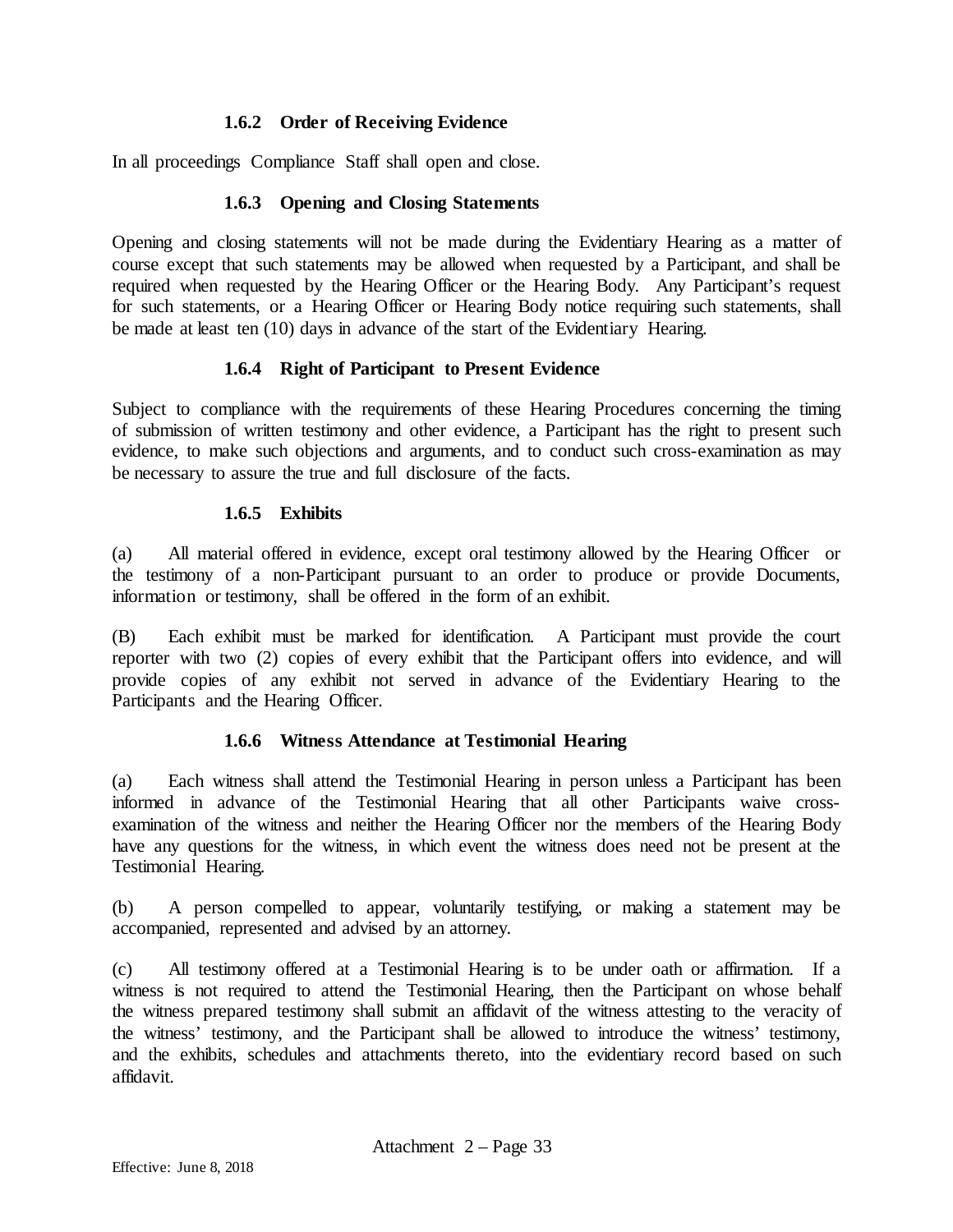#### **1.6.7 Admission of Evidence**

(a) Compliance Staff shall offer its exhibits into evidence first and the Registered Entity second, unless the Participants agree otherwise.

(b) Except for witnesses who are not required to attend the Testimonial Hearing, the Participants shall call each witness in turn. Following the witness' swearing in, the witness shall attest to the veracity of his or her written testimony. The witness may identify any language and/or figures in his or her written testimony or exhibits that the witness would like to change or correct. Subject to objection, such changes or corrections may be allowed at the Hearing Officer's discretion for the purpose of obtaining a full, accurate and complete record without imposing undue delay or prejudice on any Participant. The Participant whose witness has made changes or written corrections to written testimony and exhibits shall file corrected copies with the Clerk and provide corrected copies to the Hearing Officer and other Participant.

(c) Once a witness has attested to the veracity of his or her testimony, the Participant on whose behalf the witness is testifying shall move for admission of the witness' testimony, including all exhibits, schedules and attachments thereto, into evidence. Other Participants may object to the introduction of the witness' testimony, or any part thereof, as set forth in Section 1.6.11. Subject to the Hearing Officer's ruling on the objection, the witness' testimony shall be admitted into evidence.

(d) The witness shall then be turned over for cross-examination by other Participants, and for any questions by the Hearing Officer or any member of the Hearing Body, in accordance with Section 1.6.14, and then for redirect examination in accordance with Section 1.6.15. Witnesses shall be cross-examined on all previously-served testimony (direct, rebuttal or surrebuttal) when they first take the witness stand.

(e) Except (i) in exceptional cases and upon a showing of good cause and (ii) witnesses testifying pursuant to an order to produce or provide Documents, information or testimony issued to a non-Participant, no witness shall be allowed to testify unless a Participant has served the witness' written testimony in advance of the Testimonial Hearing in accordance with the schedule established by the Hearing Officer. Due to the undue prejudice such surprise witness testimony would impose on other Participants, it is the Compliance Enforcement Authority's policy to discourage witness testimony at a Testimonial Hearing when a Participant has not served the witness<sup>7</sup> written testimony in advance of the Testimonial Hearing. If such testimony is allowed, sufficient procedural steps shall be taken by the Hearing Officer to provide the other Participants with a fair opportunity for response and cross-examination.

## **1.6.8 Evidence that is Part of a Book, Paper or Document**

(a) When relevant and material matter offered in evidence is embraced in a book, paper or Document containing other matter that is not material or relevant, the Participant offering the same must plainly designate the matter offered as evidence, and segregate and exclude the material not offered to the extent practicable.

(b) If the material not offered is in such volume as would unnecessarily encumber the record, such book, papers or Document will not be received in evidence but may be marked for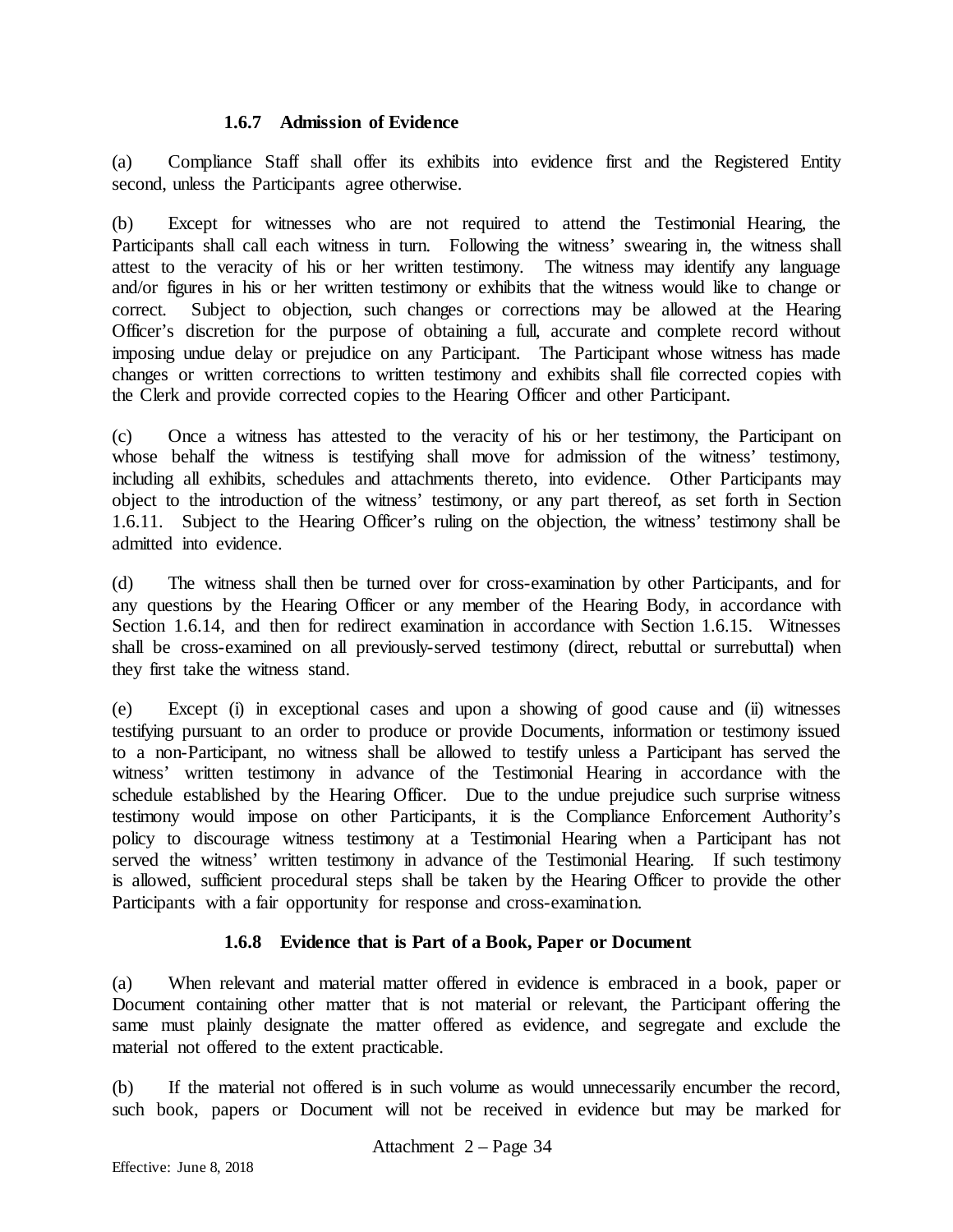identification and, if properly authenticated, the relevant or material matter may be read into the record, or, if the Hearing Officer so directs, a separate copy of such matter in proper form shall be offered as an exhibit.

(c) All other Participants shall be afforded an opportunity to examine the book, paper or Document and to offer in evidence in like manner other portions thereof if found to be material and relevant.

### **1.6.9 Stipulations**

The Participants may stipulate to any relevant fact or the authenticity of any relevant Document. Stipulations may be made in writing or entered orally in the record. Notwithstanding stipulation, the Hearing Officer may require evidence of the facts stipulated in order to provide a complete evidentiary record on which to base the final order.

### **1.6.10 Official Notice**

(a) Where relevant and material to the subject matter of the proceeding, the Hearing Officer may, upon request of a Participant, take official notice of any of the following:

- (1) Rules, regulations, administrative rulings and orders, written policies of governmental bodies, and rulings and orders of other Compliance Enforcement Authorities.
- (2) The orders, transcripts, exhibits, pleadings or any other matter contained in the record of other docketed proceedings of the Compliance Enforcement Authority.
- (3) State, provincial and federal statutes and municipal and local ordinances.
- (4) The decisions of state, provincial and federal courts.
- (5) Generally recognized scientific or technical facts within the specialized knowledge of the Compliance Enforcement Authority*.*
- (6) All other matters of which the courts of the United States may take judicial notice.

(b) All requests to take official notice shall be submitted in advance of the Evidentiary Hearing in accordance with a schedule established by the Hearing Officer. Before ruling on a request to take official notice, the Hearing Officer shall afford the other Participant opportunity to object or to show the contrary to the matter for which official notice is requested.

(c) An accurate copy of any item officially noticed shall be introduced into the record in the form of an exhibit presented by the Participant requesting official notice unless waived by the Participants and approved by the Hearing Officer. Any information officially noticed and not presented as an exhibit shall be set forth in a statement on the record.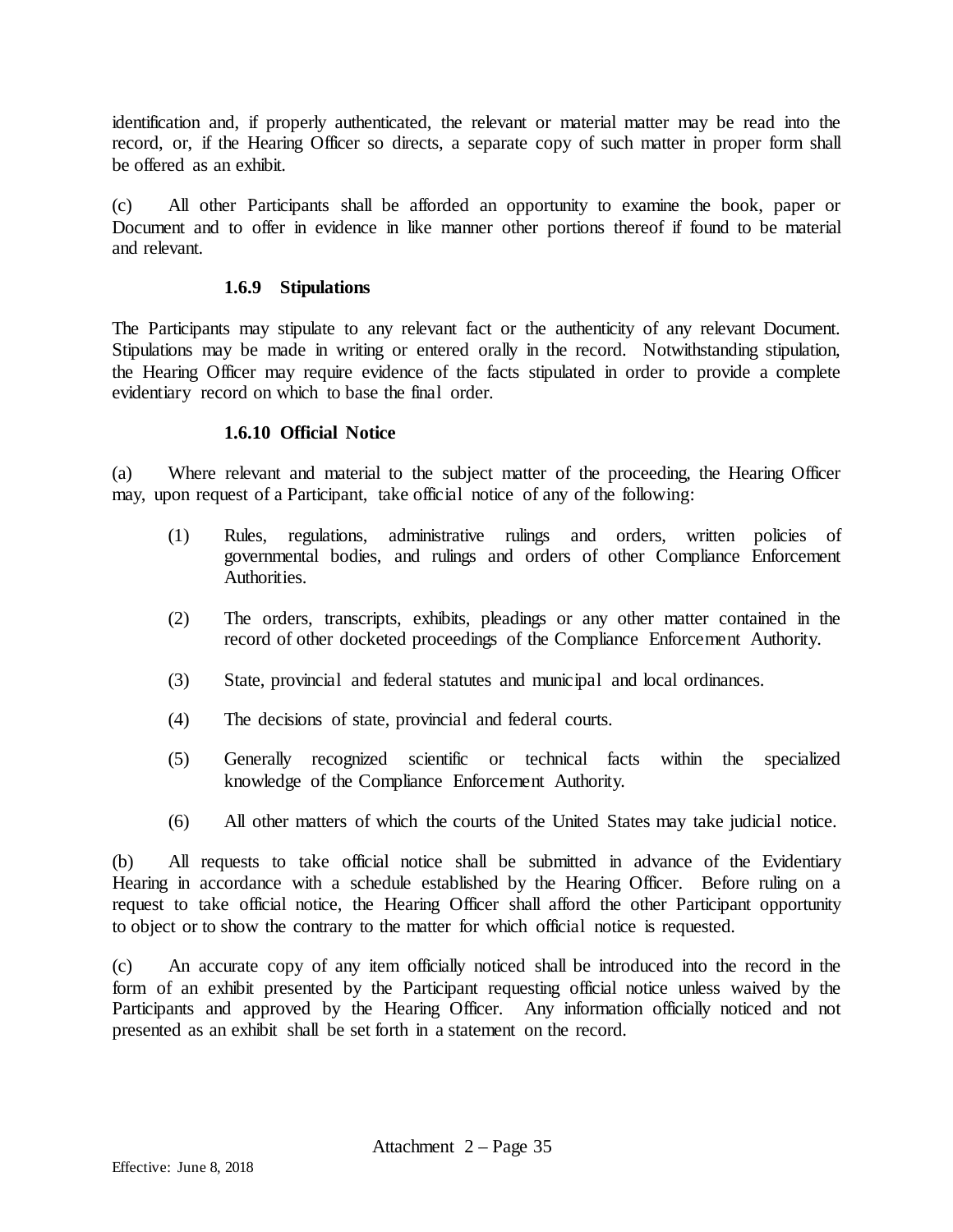### **1.6.11 Admissibility of Evidence**

(a) Any evidence offered, including that included in a book, paper or Document pursuant to Section 1.6.8, shall be subject to appropriate and timely objections. Any Participant objecting to the admission or exclusion of evidence must state the grounds for objection.

(b) The admission of evidence shall not be limited by the generally recognized rules of evidence as applied in the courts of the United States or of the states, although the Hearing Officer may take such rules of evidence into consideration in ruling on the admissibility of evidence. The Hearing Officer will exercise discretion in the admission of evidence based upon arguments advanced by the Participants, and shall admit evidence if it is of a type commonly relied upon by reasonably prudent persons in the conduct of their affairs. The Hearing Officer may only exclude material from the record in response to a motion or objection by a Participant.

(c) Formal exception to a ruling on admissibility of evidence need not be taken to be preserved.

### **1.6.12 Offer of Proof**

Any Participant who has had evidence excluded may make an offer of proof on the record. The offer of proof may consist of a statement made on the record of the substance of the evidence that the Participant claims would have been adduced, or any written or documentary exhibit that the Participant sought to introduce. Any such exhibit shall be retained as part of the record.

#### **1.6.13 Reservation of Evidentiary Ruling**

(a) The Hearing Officer shall rule upon any objection to the admissibility of evidence at the time the objection is made; provided that the Hearing Officer has discretion to reserve such a ruling or to require the Participants to file written arguments in relation thereto.

(b) If the Hearing Officer reserves the ruling, appropriate steps shall be taken during the Evidentiary Hearing to ensure a full, complete and accurate record in relation to the objected to evidence in the event the objection to the evidence's admissibility is overruled.

#### **1.6.14 Cross-Examination**

(a) Each witness shall be tendered for cross-examination subsequent to the admission of the witness' testimony into the evidentiary record. Each Participant shall have the right to crossexamine each witness of any other Participants. A Participant may waive cross-examination of any witness. Leading questions are permitted on cross-examination.

(b) The credibility of a witness may be attacked by any Participant, including the Participant calling the witness.

(c) The Hearing Officer and any member of the Hearing Body may ask the witness questions following the conclusion of the witness' cross-examination by the other Participant, and prior to the witness' redirect examination pursuant to Section 1.6.15.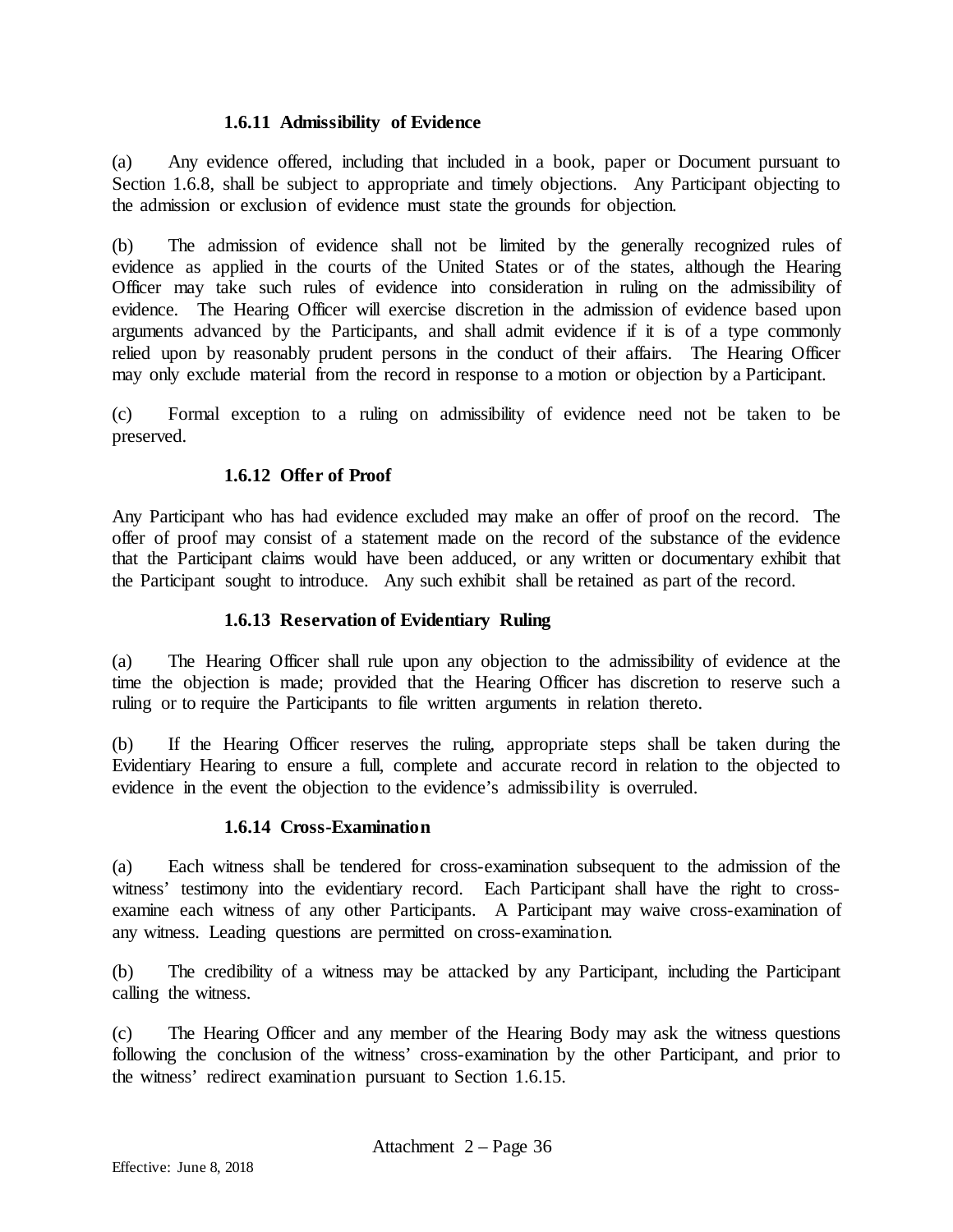#### **1.6.15 Redirect Examination**

A Participant shall be entitled to conduct redirect examination of each of the Participant's witnesses who are subject to cross-examination or questions of the Hearing Officer or a member of the Hearing Body. Any redirect examination shall be limited in scope to the witness' crossexamination and questions of the Hearing Officer and members of the Hearing Body.

#### **1.6.16 Examination of Adverse Participant**

(a) Any Participant may call any adverse Participant, or any employee or agent thereof, during the Testimonial Hearing to provide oral testimony on the Participant's behalf, and may conduct such oral examination as though the witness were under cross-examination.

(b) If a Participant intends to call an adverse Participant for examination, it shall give notice to the Hearing Officer and all other Participants setting forth the grounds for such examination at least fourteen (14) days in advance of the Testimonial Hearing, and the Participant who, or whose employee or agent, is sought to be called shall file any objection at least seven (7) days in advance of the Testimonial Hearing.

(c) Any Participant may conduct oral examination of a witness testifying pursuant to an order to produce or provide Documents, information or testimony issued to a non-Participant, as though the witness were under cross-examination.

### **1.6.17 Close of the Evidentiary Record**

(a) The Hearing Officer shall designate the time at which the evidentiary record will be closed, which will typically be at the conclusion of the Evidentiary Hearing.

(b) Evidence may not be added to the evidentiary record after it is closed, provided that, prior to issuance of the Hearing Body's final order, the Hearing Officer may reopen the evidentiary record for good cause shown by any Participant. For the purpose of reopening the evidentiary record, newly discovered evidence that is material to the issues in dispute and could not, by due diligence, have been discovered prior to or during the Evidentiary Hearing, shall constitute good cause.

## **1.7 Post- Evidentiary Hearing Procedure**

#### **1.7.1 Briefs**

- (a) At the close of the Evidentiary Hearing, Participants may file initial and reply briefs.
- (b) Briefs shall be concise, and, if in excess of twenty (20) pages, excluding appendices, shall contain a table of contents. Statements of fact should be supported by record citations.
- (c) The Hearing Officer will prescribe the time for filing briefs, giving due regard to the nature of the proceeding, the extent of the record, the number and complexity of the issues, and the objective of expedition.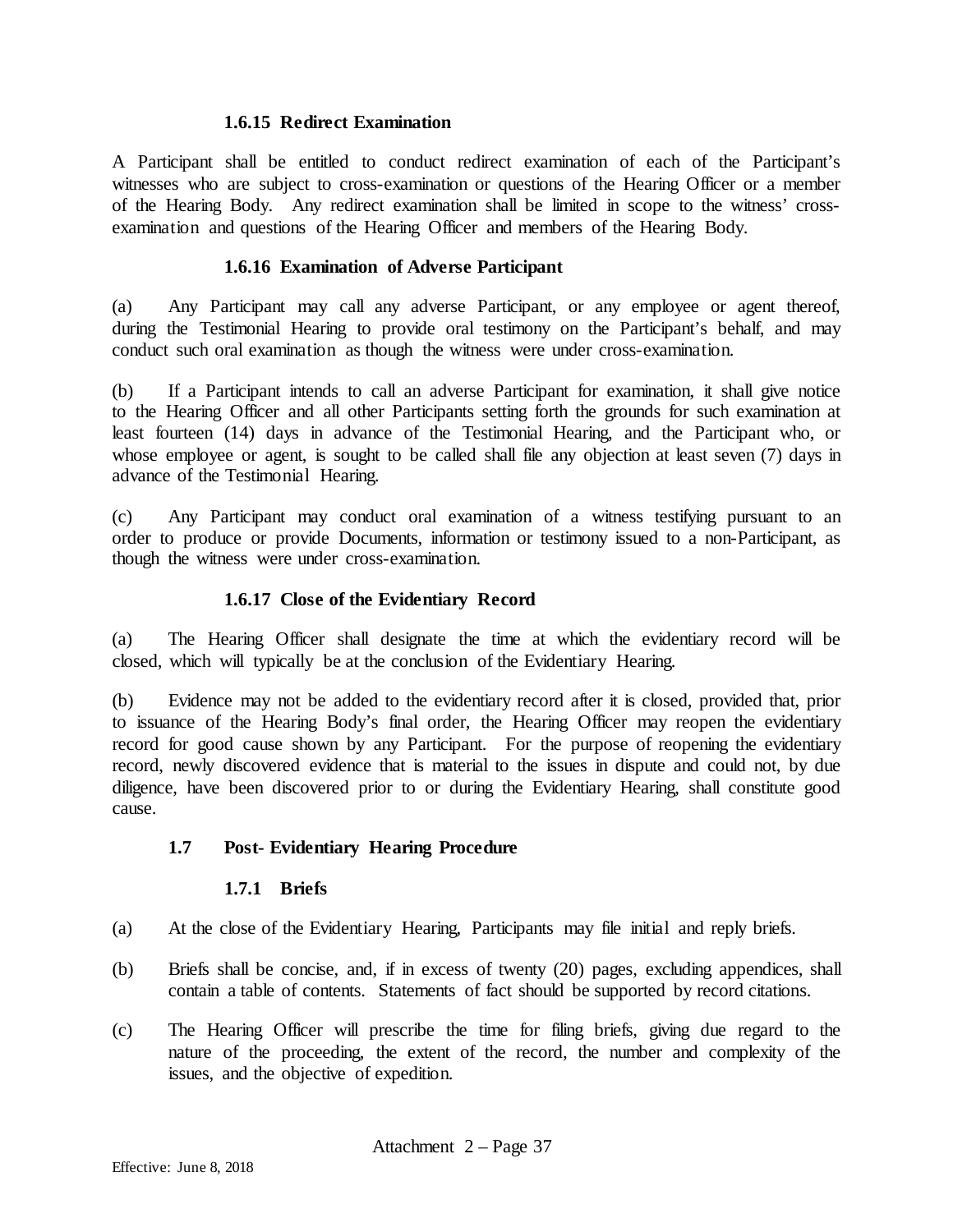- (d) Unless the Hearing Officer prescribes otherwise, all Participants shall file initial and reply briefs simultaneously.
- (e) Participants' reply briefs shall be limited in scope to responding to arguments and issues raised in other Participants' initial briefs.
- (f) The Hearing Officer may allow oral closing statements to be made on the record in lieu of briefs.
- (g) The Hearing Officer may establish reasonable word limitations applicable to briefs.

#### **1.7.2 Other Pleadings**

Post-hearing pleadings other than briefs are permitted, but, absent good cause shown, such pleadings may not seek to introduce additional evidence into the record.

### **1.7.3 Draft Initial Opinions**

The Hearing Officer may permit or require Participants to file draft initial opinions that set forth the Participants' proposed findings of fact and conclusions.

## **1.7.4 Hearing Officer's Initial Opinion**

(a) At the conclusion of the Evidentiary Hearing, and following the submission of initial and reply briefs and draft orders, if any, the Hearing Officer shall prepare an initial opinion for the Hearing Body's review and consideration.

(b) The initial opinion shall include a statement of each finding and conclusion, and the reasons or basis therefore, for all material issues presented on the record. The initial opinion also shall contain the appropriate orders to dispose of the proceeding, including any Penalty, Mitigation Plan or Remedial Action Directive that the Hearing Officer proposes the Hearing Body require.

(c) The initial opinion shall note if the subject of the proceeding has been deemed to involve a Cyber Security Incident, if any information in the proceeding was deemed to be Critical Energy Infrastructure Information, or if any information in the proceeding is the subject of a protective order pursuant to Section 1.5.10.

## **1.7.5 Exceptions**

- (a) Within twenty-one (21) days after service of the initial opinion, or such other time as is fixed by the Hearing Officer, any Participant may file exceptions to the initial opinion in a brief designated "brief on exceptions" and, within fourteen (14) days after the time for filing briefs on exceptions or such other time as is set by the Hearing Officer, any Participant may file as a reply, a "brief in reply to exceptions."
- (b) Exceptions and replies thereto with respect to statements, findings of fact or conclusion in the initial opinion must be specific and must be stated and numbered separately in the brief. With regard to each exception, the Participant must specify each error asserted,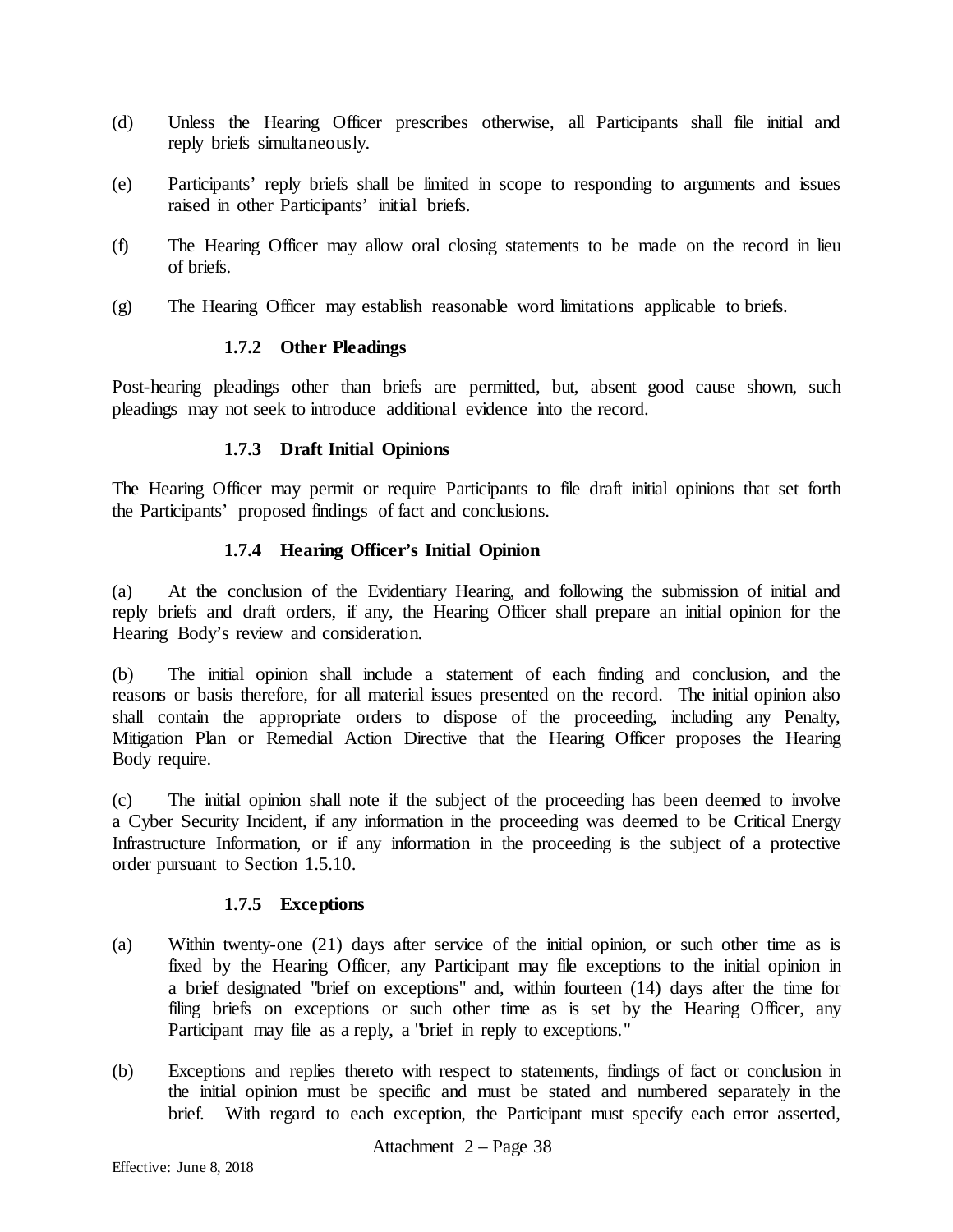and include a concise discussion of any policy considerations applicable and any other evidence and arguments in support of the Participant's position. Suggested replacement language for all statements to which exception is taken must be provided. Exceptions and arguments may be filed (1) together in one brief; or (2) in two separate documents, one designated as the brief containing arguments, and the other designated "Exceptions," containing the suggested replacement language.

- (c) Arguments in briefs on exceptions and replies thereto shall be concise and, if in excess of twenty (20) pages, shall contain a table of contents.
- (d) Participants shall not raise arguments in their briefs in reply to exceptions that are not responsive to any argument raised in any other Participant's brief on exceptions.
- (e) Statements of fact should be supported by citation to the record.
- (f) The Hearing Officer may establish reasonable word limitations applicable to arguments included in briefs on exception and briefs in reply to exceptions. Such word limitations shall not apply to a Participant's proposed replacement language.
- (g) Unless good cause is shown, if a Participant does not file a brief on exceptions, or if a Participant filed a brief on exceptions that does not object to a part of the initial opinion, the Participant shall be deemed to have waived any objection to the initial opinion in its entirety, or to the part of the initial opinion to which the Participant did not object, whichever applies. This provision shall not prohibit the Participant, in its brief in reply to exceptions, from responding to another Participant's exceptions to such part of the initial opinion or from proposing alternative replacement language to the replacement language proposed by the other Participant for such part of the initial opinion.

#### **1.7.6 Oral Argument**

(a) The Hearing Body may elect to hear oral argument. If oral argument is held without briefs having been filed, Participants will be given the opportunity to present argument on all issues.

(b) If oral argument is held where briefs have been filed, argument may be limited to issues identified by the Hearing Body. The Hearing Body will direct the Clerk to issue a notice of oral argument that identifies the date, time, place and issues for the argument.

(c) The presentation of written materials or visual aids is permitted at oral argument. To the extent such materials or aids contain factual information, they shall be supported by the record, and contain accurate citations to the record. Such materials or aids may not contain new calculations or quantitative analyses not presented in the record, unless they are based on underlying data contained in the record. Copies of all written materials or visual aids to be presented at oral argument shall be served on all Participants not less than forty-eight (48) hours prior to the time and date of oral argument.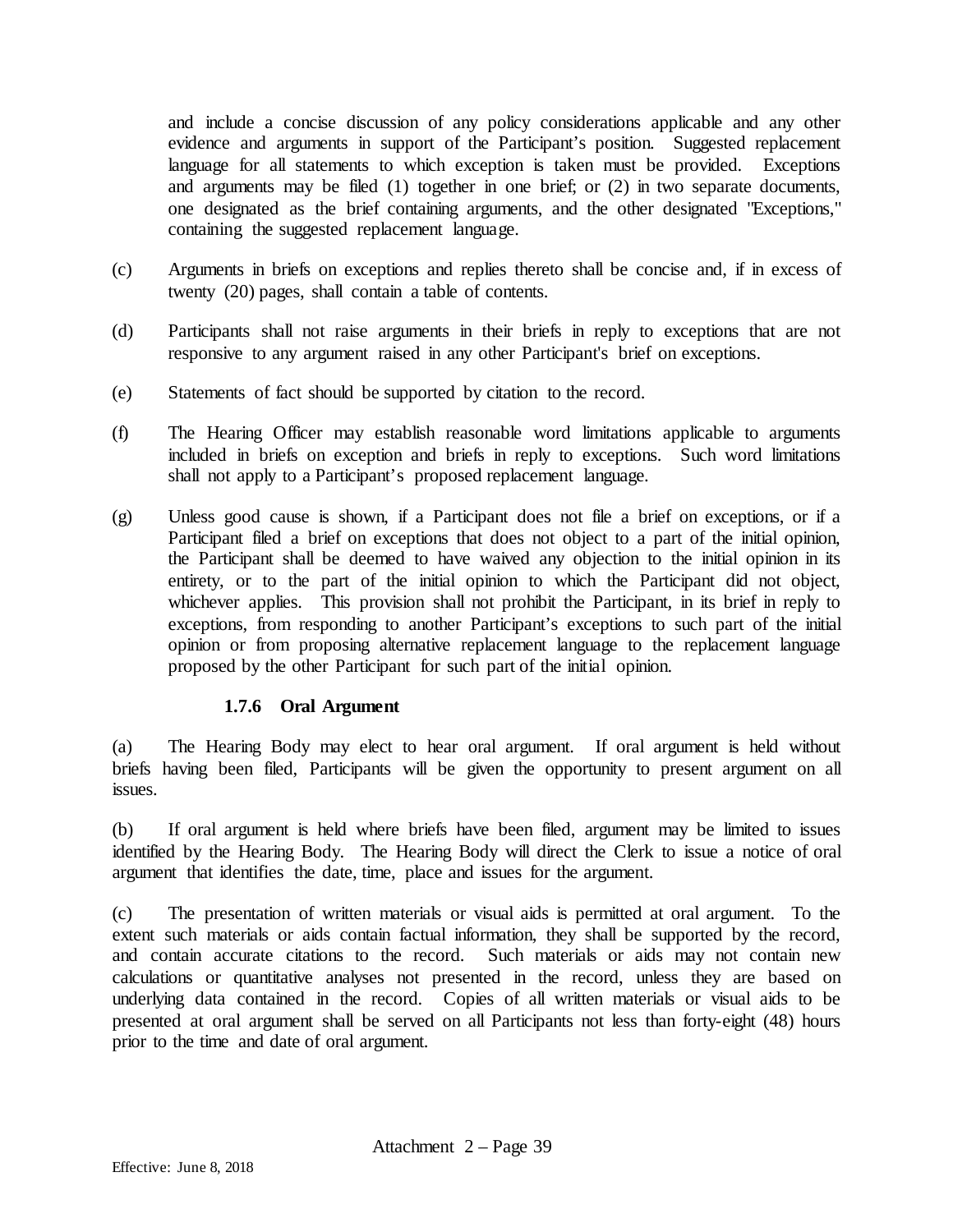#### **1.7.7 Additional Hearings**

After the evidentiary record has been closed but before issuance of the Hearing Body's final order, the Hearing Officer may reopen the evidentiary record and hold additional hearings. Such action may be taken on the Hearing Officer's or the Hearing Body's own motion if there is reason to believe that reopening is warranted by any changes in conditions, or by the need to compile a complete evidentiary record on which to base the final order. Any Participant may file a motion to reopen the record, which shall contain the reasons for reopening, including material changes in conditions or the identification of additional evidence that should be included in the record, and a brief statement of proposed additional evidence and an explanation why such evidence was not previously adduced.

## **1.7.8 Hearing Body Final Order**

(a) Following the receipt of the initial opinion, any exceptions and replies thereto, and oral argument, if any, the Hearing Body shall issue its final order.

(b) Issuance of a final order shall require (i) a quorum of the Hearing Body, which shall be (after any recusals, disqualifications and appointments of replacement members) at least fifty (50) percent of the number of members normally assigned to the Hearing Body, and (ii) majority vote of the members of the Hearing Body voting on the final order (which number of members voting shall not be less than a quorum).

(c) The Hearing Body shall issue its final order within thirty (30) days following the last to occur of the initial opinion, exceptions or replies thereto, or oral argument. The Hearing Body may extend this deadline for good cause and shall provide written notice of any extension to all Participants. The final order may adopt, modify, amend or reject the initial opinion in its entirety or in part. The final order shall include a statement of each finding and conclusion, and the reasons or basis therefore, for all material issues presented on the record.

(d) The Hearing Body will base its determinations in the final order on the record. The final order also shall contain the appropriate orders to dispose of the proceeding, including any Penalty, Remedial Action Directive or Mitigation Plan required.

(e) The final order shall note if the subject of the proceeding has been deemed to involve a Cyber security Incident, if any information in the proceeding was deemed to be Critical Energy Infrastructure Information, or if any information in the proceeding is the subject of a protective order issued pursuant to Section 1.5.10.

(f) The service of the final order shall include a notice informing the Participants of their appeal rights to the ERO or to FERC, as applicable.

## **1.7.9 The Record**

The Clerk shall maintain the record for all dockets. The record shall include any of the following, including all attachments thereto and Documents filed therewith, that exist in any docket:

Attachment 2 – Page 40 (1) Notice of Alleged Violation and Registered Entity's response thereto;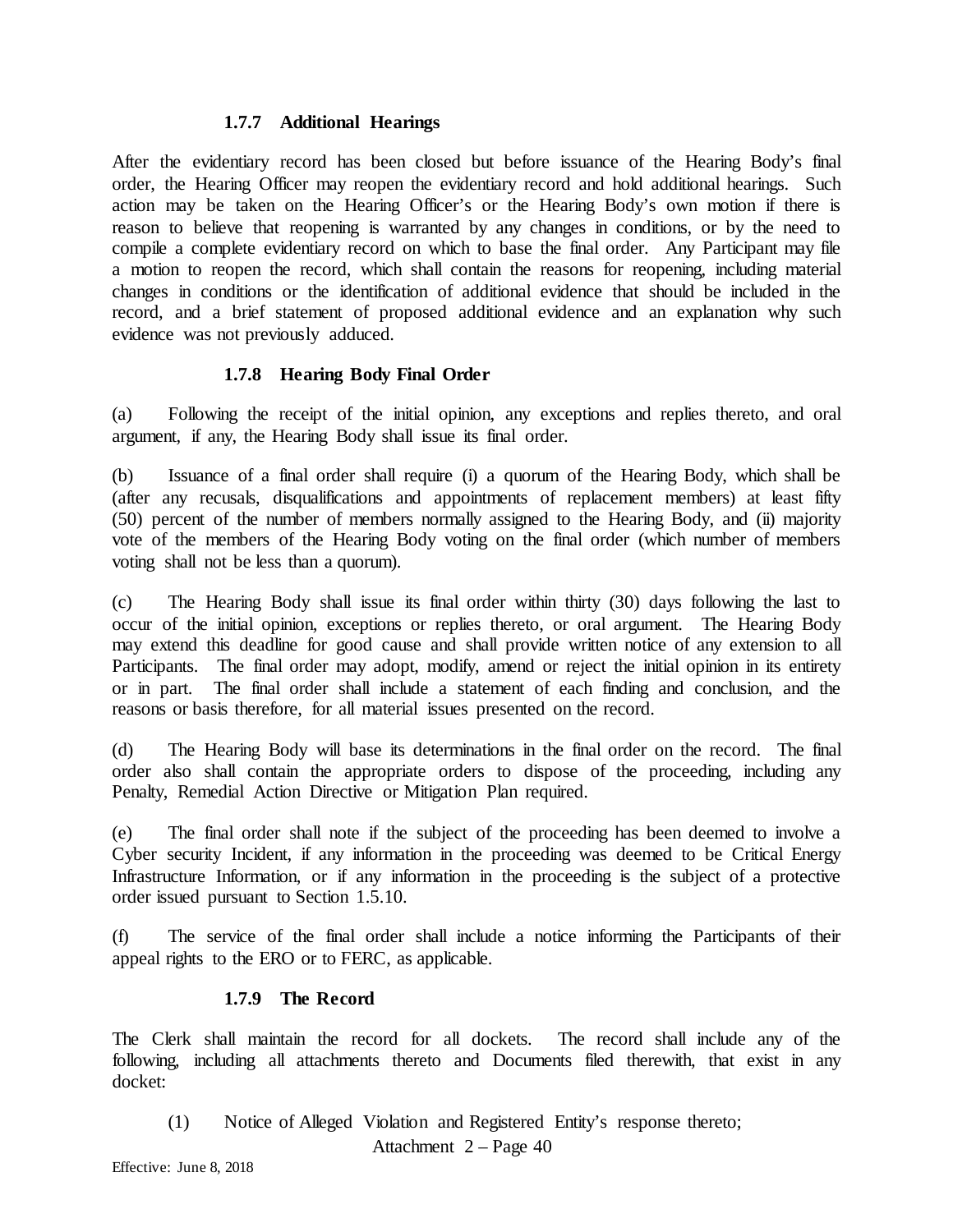- (2) Registered Entity's proposed Mitigation Plan and Staff's statement identifying its disagreement(s) therewith;
- (3) Remedial Action Directives and the Registered Entity's notice contesting the Remedial Action Directive;
- (4) Registered Entity's request for a hearing;
- (5) Participant filings, motions, and responses;
- (6) Notices, rulings, orders and other issuances of the Hearing Officer and Hearing Body;
- (7) Transcripts;
- (8) Evidence received;
- (9) Written comments submitted in lieu of written testimony;
- (10) Matters officially noticed;
- (11) Offers of proof, objections and rulings thereon, and any written or documentary evidence excluded from the evidentiary record;
- (12) Pre-Evidentiary Hearing memorandums, briefs, and draft opinions;
- (13) Post-hearing pleadings other than briefs;
- (14) The Hearing Officer's initial opinion;
- (15) Exceptions to the Hearing Officer's initial opinion, and any replies thereto;
- (16) The Hearing Body's final order and the Clerk's notice transmitting the final order to the Participants;
- (17) All notices of ex parte communications; and
- (18) Any notifications of recusal and motions for disqualification of a member of the Hearing Body or Hearing Officer or Technical Advisor and any responses or replies thereto.

#### **1.7.10 Appeal**

A Participant or a Regional Entity acting as the Compliance Enforcement Authority, may appeal a final order of the Hearing Body to NERC in accordance with Rule of Procedure Section 409.

#### **1.8 Settlement**

Settlements may be entered into at any time pursuant to Section 5.6 of the NERC Compliance Monitoring and Enforcement Program and the Compliance Enforcement Authority's settlement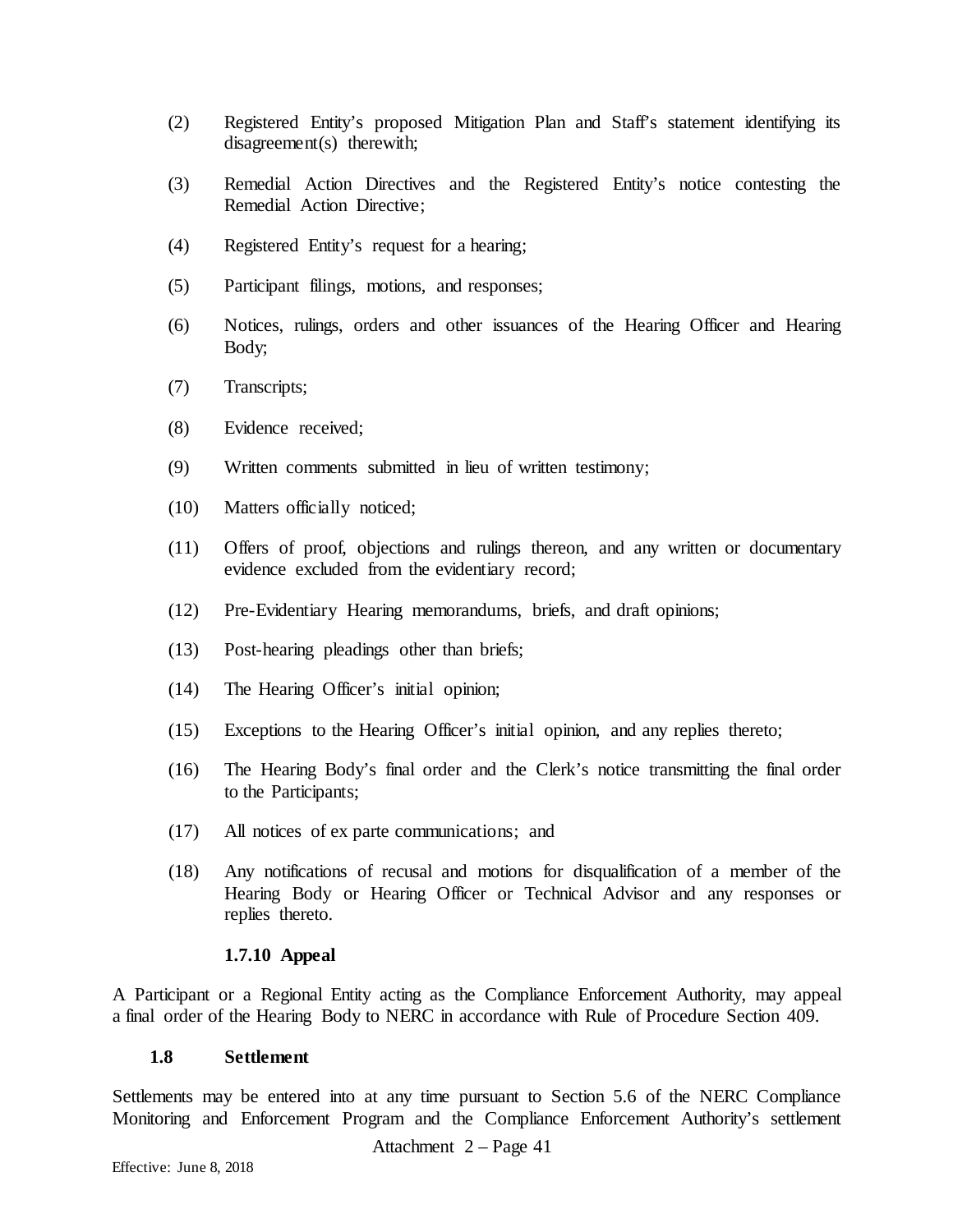procedures, provided, that (i) the Compliance Enforcement Authority may decline to engage in or continue settlement negotiations after a Possible Violation or Alleged Violation becomes a Confirmed Violation, and (ii) the Compliance Enforcement Authority, the Registered Entity or any other Participant may terminate settlement negotiations at any time.

## **1.9 Remedial Action Directives**

## **1.9.1 Initiation of Remedial Action Directive Hearing**

(a) Staff may issue a Remedial Action Directive to a Registered Entity at any time, including during any proceeding related to an Alleged Violation of a Reliability Standard. The Remedial Action Directive shall be delivered to the Registered Entity in accordance with Section 7.0 of the NERC Compliance Monitoring and Enforcement Program. The Compliance Enforcement Authority will notify NERC within two (2) business days after its Staff issues a Remedial Action Directive.

(b) The Registered Entity may contest the Remedial Action Directive by filing a written notice with the Compliance Enforcement Authority that states that the Registered Entity contests the Remedial Action Directive and that the Registered Entity requests a Remedial Action Directive hearing. The Registered Entity shall attach a copy of the Remedial Action Directive to its written notice. The Registered Entity must provide such notice within two (2) business days following the date of actual receipt (as defined in Section 7.0 of the NERC Compliance Monitoring and Enforcement Program) of the Remedial Action Directive. If the Registered Entity does not give written notice to the Compliance Enforcement Authority within the required time period, the Registered Entity shall be deemed to have waived its right to contest the Remedial Action Directive.

(c) If the Compliance Enforcement Authority has adopted the Consolidated Hearing Process under Rules of Procedure Section 403.15B, it must forward a request for a Remedial Action Directive hearing to NERC within one (1) business day of receiving the request.

(d) The Clerk shall assign a docket number, and issue a notice of hearing that sets forth the date, time and place at which the hearing will convene.

## **1.9.2 Remedial Action Directive Hearing Procedure**

(a) Hearings to address Remedial Action Directives shall be conducted only under the expedited hearing process set forth in this Section 1.9.2. The general hearing procedures described in Sections 1.4 to 1.7 are applicable to the Remedial Action Directive hearing unless the context of a provision is inconsistent with or otherwise renders it inapplicable to the procedures set forth in this Section.

(b) The Remedial Action Directive hearing shall be presided over by a Hearing Officer and will be conducted according to the following guidelines:

(1) The Hearing Officer or the Hearing Body will hold a prehearing conference within two (2) business days after receipt of the Registered Entity's request for a hearing.